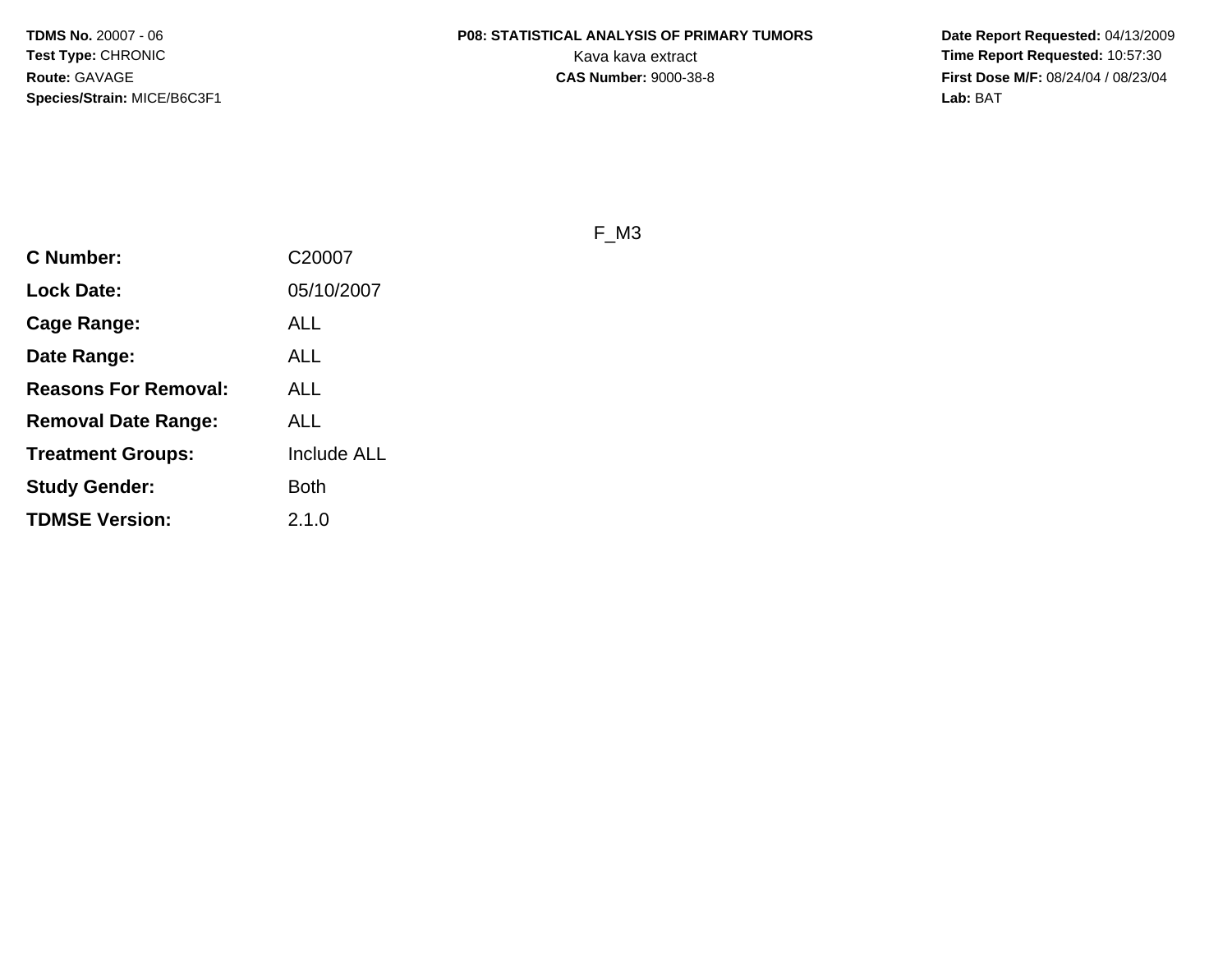#### **P08: STATISTICAL ANALYSIS OF PRIMARY TUMORS**

 **Date Report Requested:** 04/13/2009 Kava kava extract **Time Report Requested:** 10:57:30<br>**CAS Number:** 9000-38-8<br>**Time Report Requested:** 10:57:30 **First Dose M/F:** 08/24/04 / 08/23/04<br>**Lab:** BAT **Lab:** BAT

#### **HISTORICAL CONTROL STUDIESFrom November 2008 report**

#### **SAME ROUTE**

 88105-04 -- Isoeugenol (GAVAGE CORN OIL) 99023-04 -- beta-Myrcene (GAVAGE CORN OIL)99020-06 -- Pulegone (GAVAGE CORN OIL)88148-07 -- 3,3',4,4'-Tetrachloroazobenzene (GAVAGE CORN OIL)

#### **ALL ROUTES**

 99024-08 -- Androstenedione (GAVAGE METHYLCELLULOSE)88138-04 -- Benzophenone (ORAL FEED) 99028-06 -- bis(2-Chloroethoxy)methane (SKIN ETHANOL)20011-06 -- 1-Bromopropane (INHALATION AIR) 99027-04 -- Chromium picolinate monohydrate (ORAL FEED)05174-06 -- Cresols (ORAL FEED) 96011-06 -- Cumene (INHALATION AIR) 97003-08 -- 1,2-Dibromo-2,4-dicyanobutane (SKIN ETHANOL)99017-06 -- Diethylamine (INHALATION AIR) 93020-08 -- Diisopropylcarbodiimide (SKIN ETHANOL)88004-06 -- Divinylbenzene (INHALATION AIR)88123-07 -- Formamide (GAVAGE WATER)20005-06 -- Ginseng (GAVAGE WATER) 99007-06 -- Goldenseal root powder (ORAL FEED) 95011-06 -- 5-(Hydroxymethyl)-2-furfural (GAVAGE WATER)88105-04 -- Isoeugenol (GAVAGE CORN OIL) 97006-02 -- Methyl isobutyl ketone (INHALATION AIR) 91005-08 -- Methylene blue trihydrate (GAVAGE METHYLCELLULOSE)92013-06 -- 4-Methylimidazole (ORAL FEED) 88006-04 -- alpha-Methylstyrene (INHALATION AIR)20008-04 -- Milk thistle extract (ORAL FEED) 99023-04 -- beta-Myrcene (GAVAGE CORN OIL)97008-06 -- Propargyl alcohol (INHALATION AIR)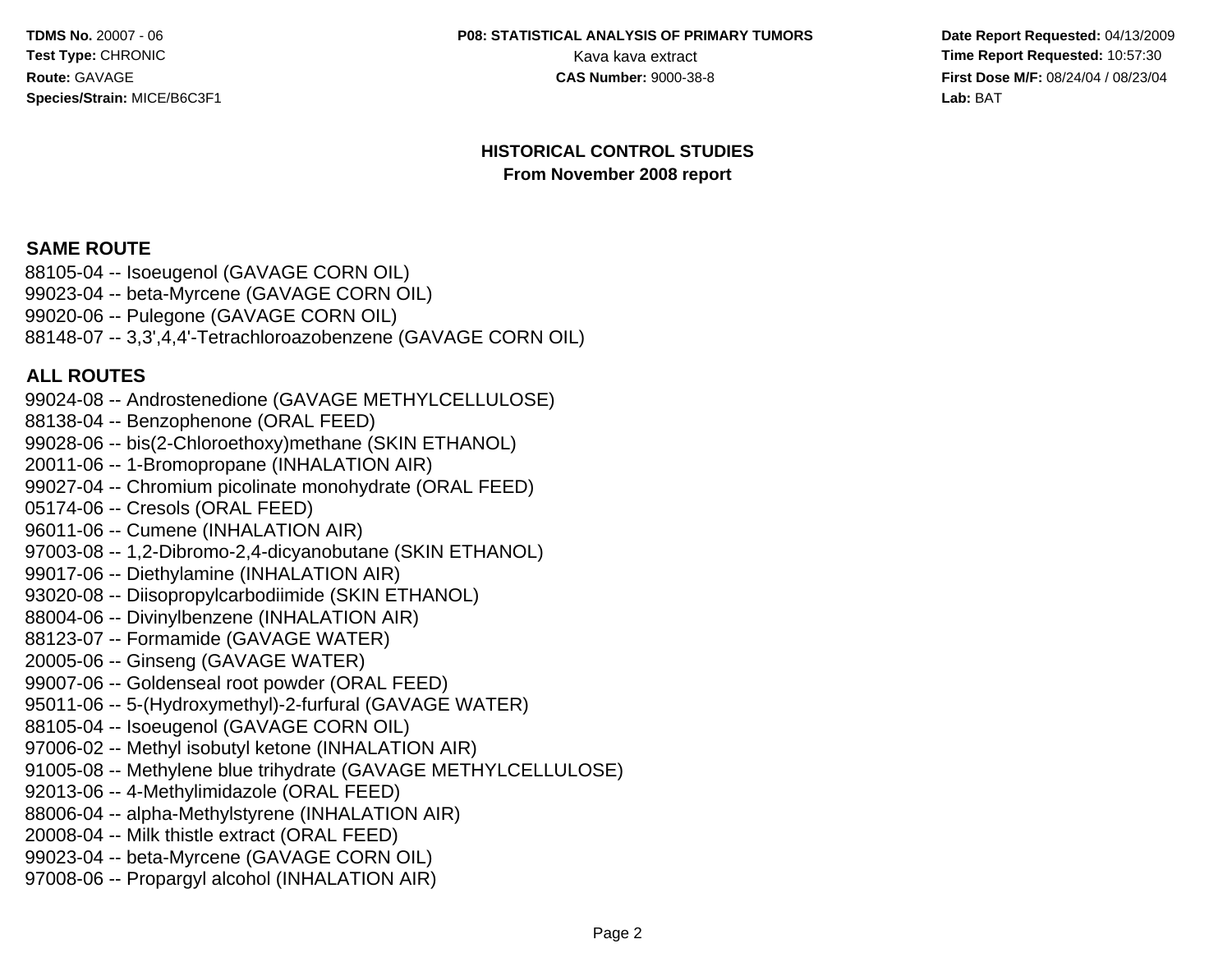#### **P08: STATISTICAL ANALYSIS OF PRIMARY TUMORS**

 **Date Report Requested:** 04/13/2009 Kava kava extract **Time Report Requested:** 10:57:30<br>**CAS Number:** 9000-38-8 **Time Report Requested:** 10:57:30 **First Dose M/F:** 08/24/04 / 08/23/04 Lab: BAT **Lab:** BAT

#### **HISTORICAL CONTROL STUDIESFrom November 2008 report**

99020-06 -- Pulegone (GAVAGE CORN OIL) 20114-06 -- Sodium dichromate dihydrate (VI) (ORAL WATER) 88148-07 -- 3,3',4,4'-Tetrachloroazobenzene (GAVAGE CORN OIL)93025-06 -- Tetralin (INHALATION AIR) 96019-06 -- Water disinfection byproducts (Bromochloroacetic acid) (ORAL WATER)96017-06 -- Water disinfection byproducts (Dibromoacetic acid) (ORAL WATER)96015-06 -- Water disinfection byproducts (Dibromoacetonitrile) (ORAL WATER)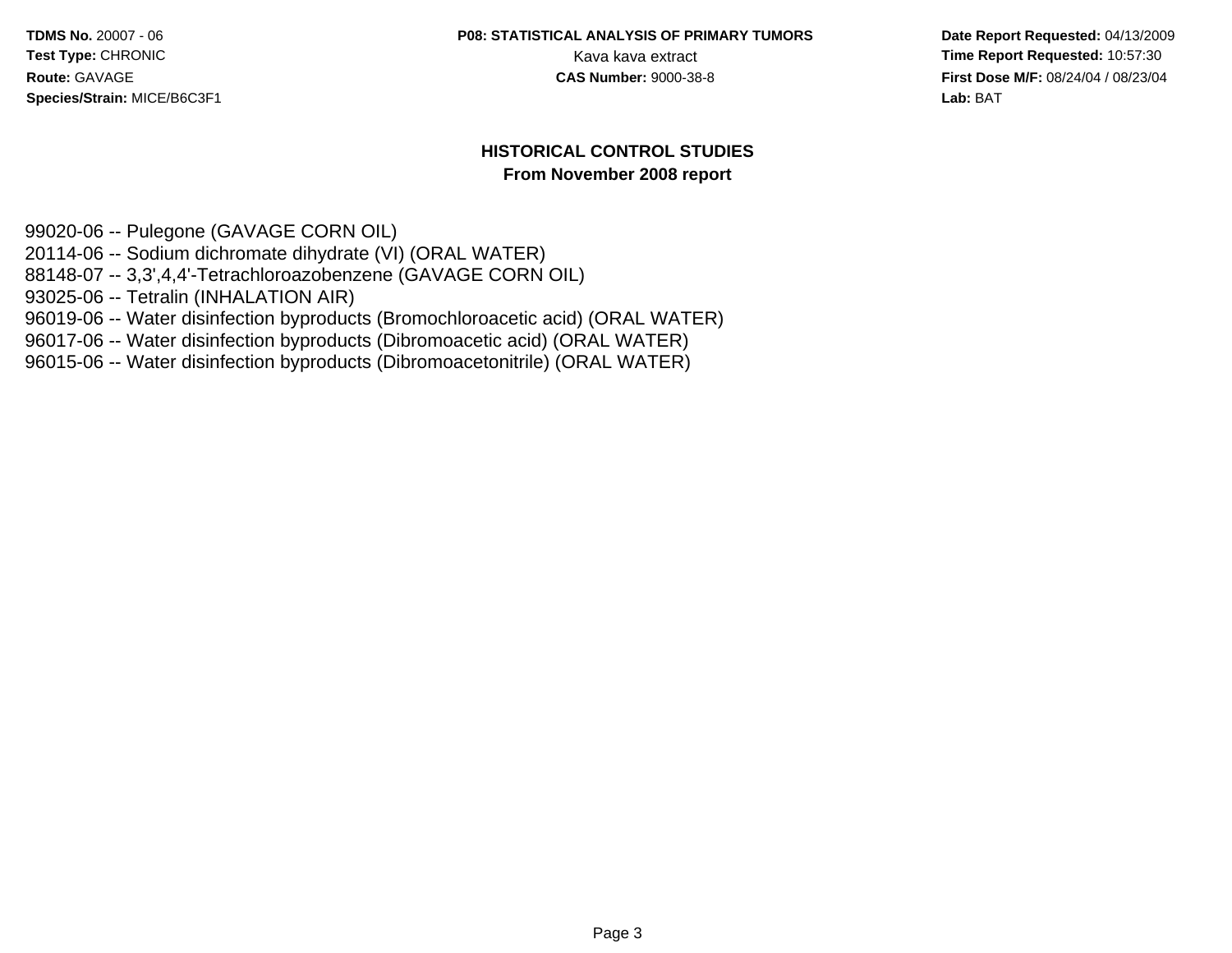**Date Report Requested:** 04/13/2009 **First Dose M/F:** 08/24/04 / 08/23/04<br>**Lab:** BAT **Lab:** BAT

#### **FOR ALL DOSES THE TUMOR RATES IN THE FOLLOWING TISSUES/ORGANS ARE BASED ON NUMBER OF TISSUES EXAMINED.IN OTHER TISSUES/ORGANS RATES ARE BASED ON THE NUMBER OF ANIMALS NECROPSIED.**

Adrenal Cortex Adrenal MedullaBone MarrowHeartIslets, PancreaticKidneyLiverLung**Ovary**  Pituitary GlandSpleen TestesThyroid Gland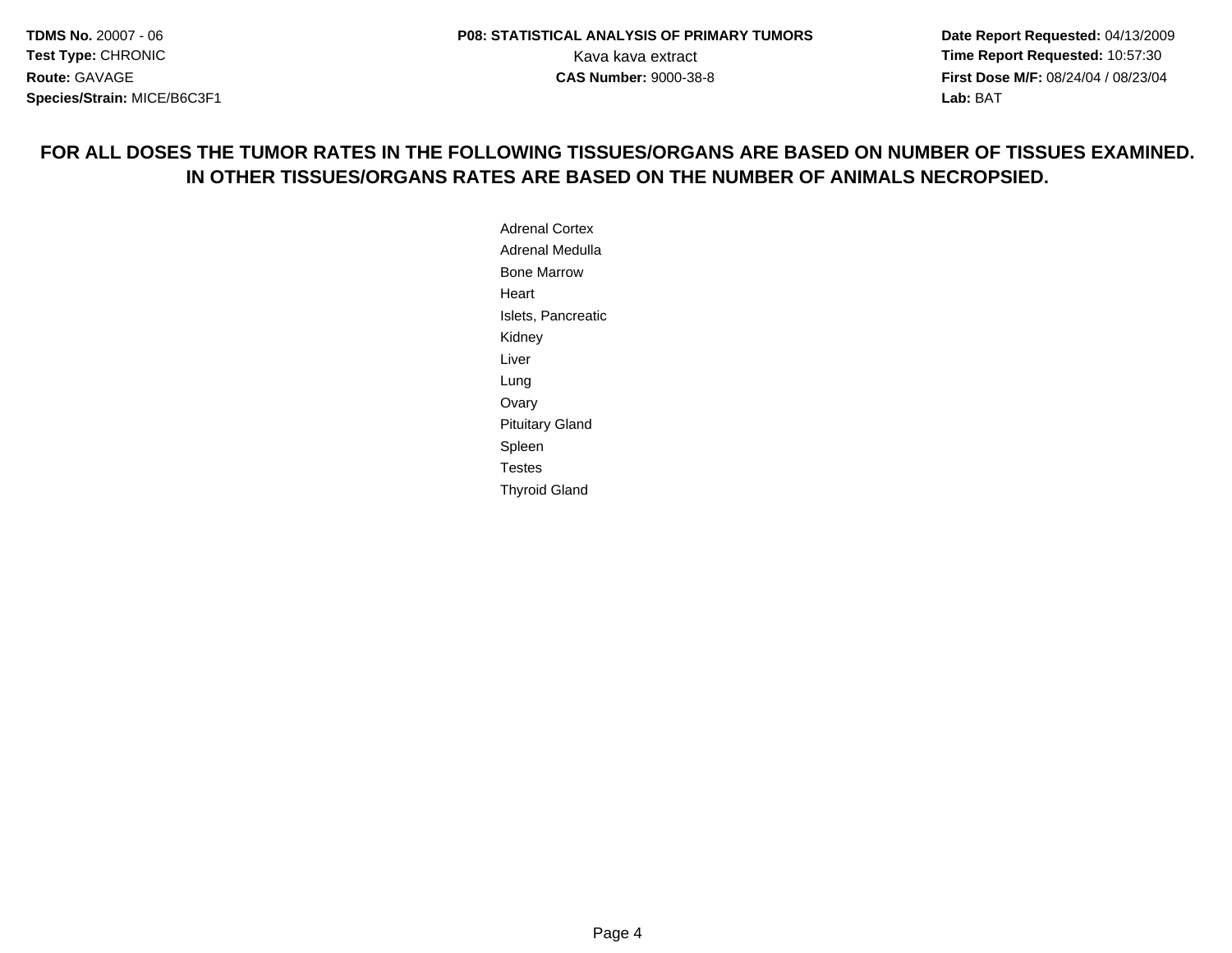**Date Report Requested:** 04/13/2009 Kava kava extract **Time Report Requested:** 10:57:30<br>**CAS Number:** 9000-38-8<br>**Time Report Requested:** 10:57:30 **First Dose M/F:** 08/24/04 / 08/23/04<br>**Lab:** BAT **Lab:** BAT

#### **SUMMARY OF STATISTICALLY SIGNIFICANT (P<=.05) RESULTS IN THE ANALYSIS OF KAVA KAVA EXTRACT**

#### **MALE MICE**

#### **Organ**

Bone MarrowIntestine Small: Site UnspecifiedLiver

Stomach, Forestomach

Thyroid Gland: Follicular CellAll Organs

#### **FEMALE MICE**

**Organ**Intestine Small: Site Unspecified

Liver

**Ovary** Skeletal MuscleStomach, Forestomach

All Organs

#### **Morphology**

 Hemangiosarcoma Carcinoma or Adenoma HemangiosarcomaHepatoblastoma Hepatocellular Carcinoma or HepatoblastomaHepatocholangiocarcinoma Squamous Cell Carcinoma or Papilloma Squamous Squamous Cell Papilloma Adenomas and the contract of the contract of the Hemangiosarcoma Hemangiosarcoma or Hemangioma

#### **Morphology**

 Adenoma Carcinoma or Adenomar **Exercía e Estado e Estado e Estado e Estado e Estado e Estado e Estado e Estado e Estado e Estado e Estado e**  Hepatocellular Carcinoma or Hepatoblastoma Hepatocellular Carcinoma or Hepatocellular Adenoma Hepatocellular Carcinoma, Hepatocellular Adenoma, or Hepatoblastoma Hemangiomae Rhabdomyosarcoma<br>Energia de la construcción de la construcción de la construcción de la construcción de la construcción de la c Squamous Cell Carcinoma or Papilloma Squamous Squamous Cell Papilloma Hemangioma Hemangiosarcoma or HemangiomaHistiocytic Sarcoma Malignant Lymphoma: Histiocytic, Lymphocytic, Mixed, NOS, or Undifferentiated Cell TypeMalignant and Benign Tumors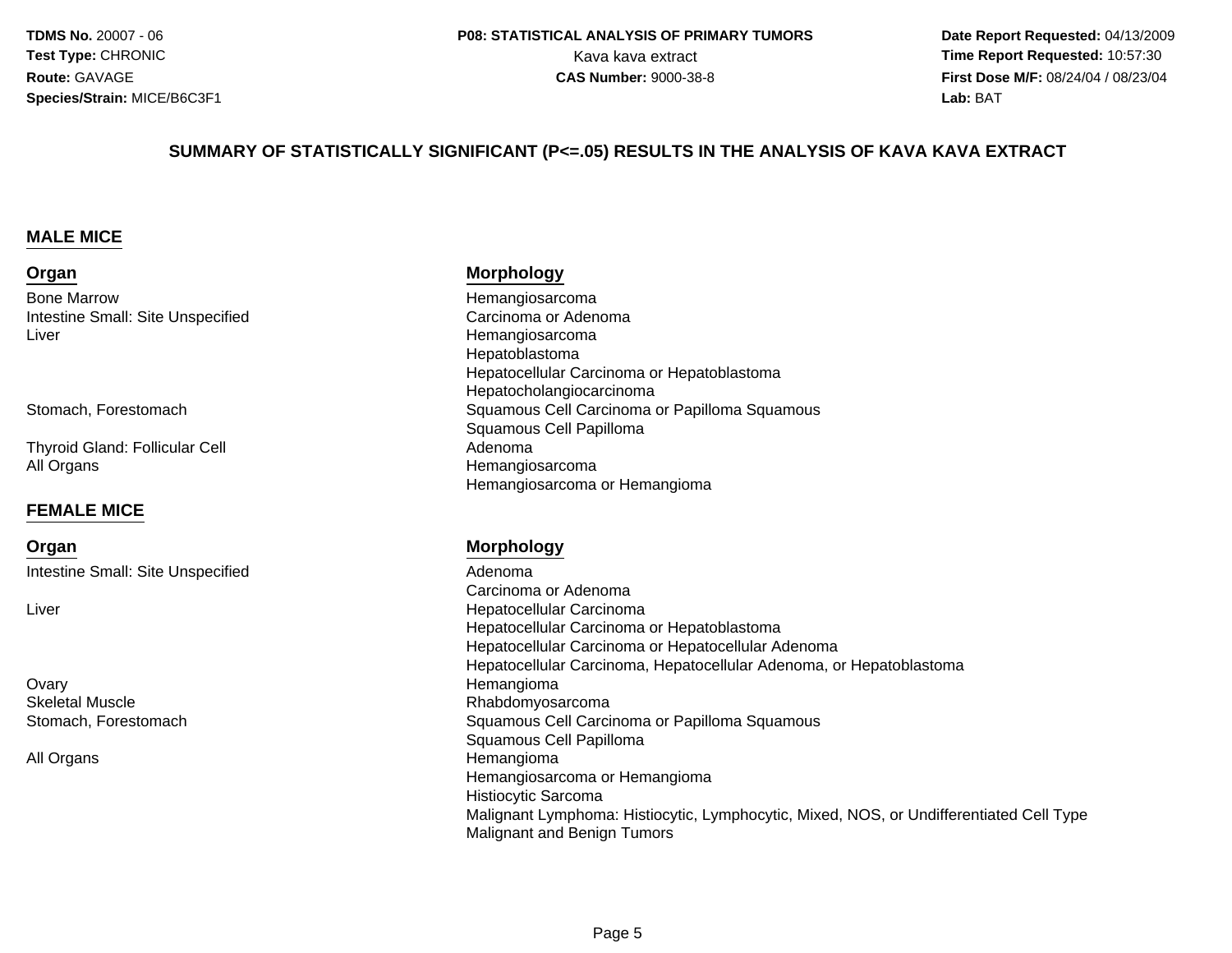|                                                   |             |           | <b>Males</b> |          |  |
|---------------------------------------------------|-------------|-----------|--------------|----------|--|
| <b>DOSE</b>                                       | 0 G/KG      | 0.25 G/KG | 0.5 G/KG     | 1.0 G/KG |  |
|                                                   |             |           |              |          |  |
| <b>Adrenal Medulla</b><br>Pheochromocytoma Benign |             |           |              |          |  |
| <b>TUMOR RATES</b>                                |             |           |              |          |  |
| <b>OVERALL</b> (a)                                | 0/50(0%)    | 0/50(0%)  | 2/50(4%)     | 0/50(0%) |  |
| POLY-3 RATE (b)                                   | 0/43.49     | 0/42.37   | 2/44.99      | 0/44.23  |  |
| POLY-3 PERCENT (g)                                | 0%          | 0%        | 4.5%         | 0%       |  |
| <b>TERMINAL (d)</b>                               | 0/34(0%)    | 0/33(0%)  | 1/34(3%)     | 0/36(0%) |  |
| <b>FIRST INCIDENCE</b>                            | ---         | $\cdots$  | 616          | ---      |  |
| <b>HC TUMORS SAME ROUTE</b>                       | 1/200 (1%)  |           |              |          |  |
| <b>HC TUMORS ALL ROUTES</b>                       | 7/1432 (1%) |           |              |          |  |
| <b>STATISTICAL TESTS</b>                          |             |           |              |          |  |
| POLY <sub>3</sub>                                 | $P=0.607$   | (e)       | $P = 0.245$  | (e)      |  |
| <b>POLY 1.5</b>                                   | $P=0.602$   | (e)       | $P=0.242$    | (e)      |  |
| POLY <sub>6</sub>                                 | $P = 0.613$ | (e)       | $P = 0.248$  | (e)      |  |
| <b>COCH-ARM / FISHERS</b>                         | $P = 0.595$ | (e)       | $P=0.247$    | (e)      |  |
| MAX-ISO-POLY-3                                    | $P = 0.261$ | (e)       | $P = 0.083$  | (e)      |  |
| <b>HISTCONT SAME RTE</b>                          | $P=0.322$   | (e)       | $P=0.085$    | (e)      |  |
| <b>HISTCONT ALL RTES</b>                          | $P = 0.302$ | (e)       | $P=0.017*$   | (e)      |  |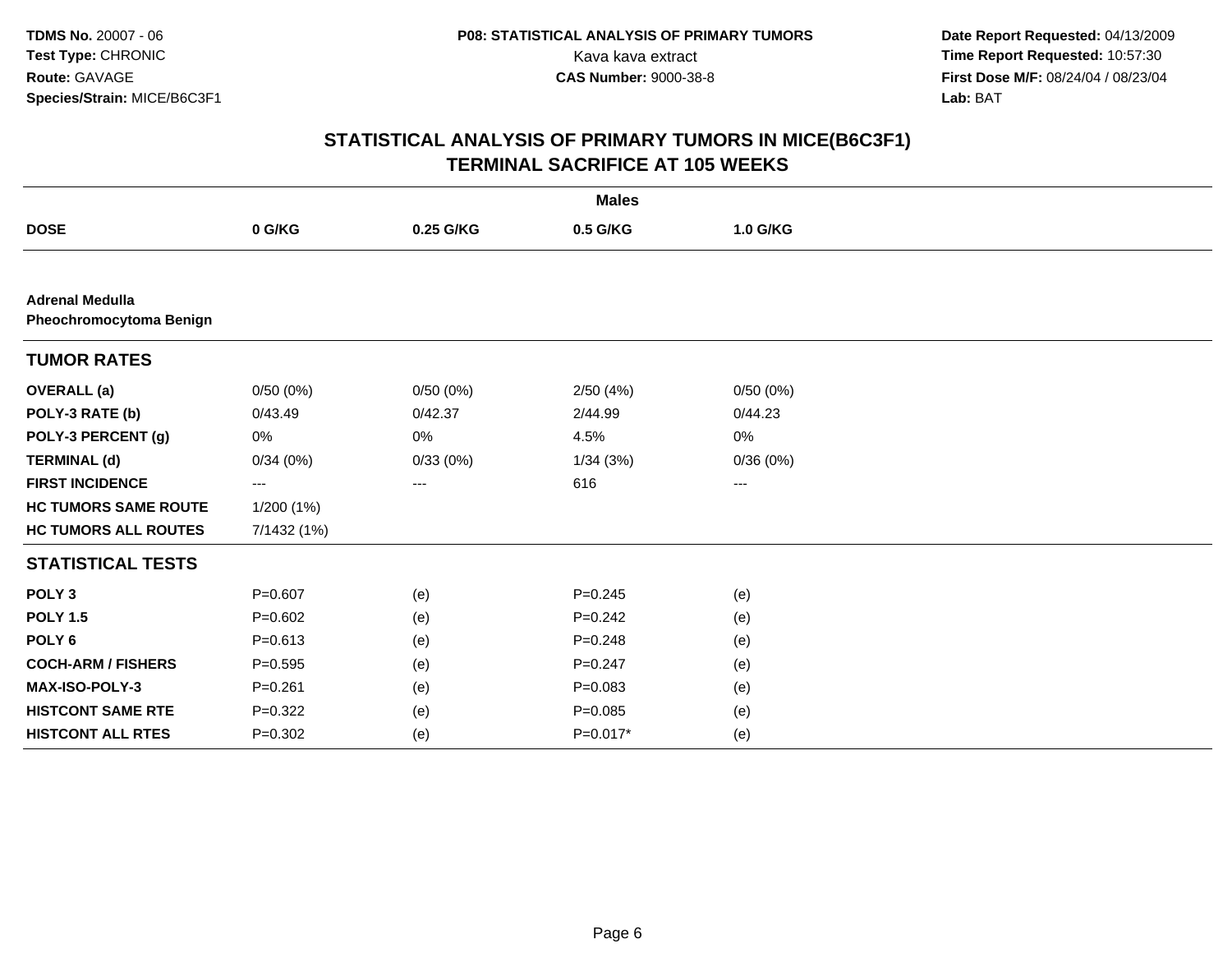**Date Report Requested:** 04/13/2009 Kava kava extract **Time Report Requested:** 10:57:30<br>**CAS Number:** 9000-38-8<br>**Time Report Requested:** 10:57:30<br>**First Dose M/F:** 08/24/04 / 08/23/04 **First Dose M/F:** 08/24/04 / 08/23/04<br>Lab: BAT **Lab:** BAT

|                                       |              |              | <b>Males</b>           |          |  |
|---------------------------------------|--------------|--------------|------------------------|----------|--|
| <b>DOSE</b>                           | 0 G/KG       | 0.25 G/KG    | 0.5 G/KG               | 1.0 G/KG |  |
|                                       |              |              |                        |          |  |
| <b>Bone Marrow</b><br>Hemangiosarcoma |              |              |                        |          |  |
| <b>TUMOR RATES</b>                    |              |              |                        |          |  |
| <b>OVERALL</b> (a)                    | 2/50(4%)     | 0/50(0%)     | 0/50(0%)               | 0/50(0%) |  |
| POLY-3 RATE (b)                       | 2/43.72      | 0/42.37      | 0/44.59                | 0/44.23  |  |
| POLY-3 PERCENT (g)                    | 4.6%         | 0%           | 0%                     | 0%       |  |
| <b>TERMINAL (d)</b>                   | 1/34(3%)     | 0/33(0%)     | 0/34(0%)               | 0/36(0%) |  |
| <b>FIRST INCIDENCE</b>                | 668          | ---          | $\qquad \qquad \cdots$ | ---      |  |
| <b>HC TUMORS SAME ROUTE</b>           | $0/200(0\%)$ |              |                        |          |  |
| <b>HC TUMORS ALL ROUTES</b>           | 11/1441 (1%) |              |                        |          |  |
| <b>STATISTICAL TESTS</b>              |              |              |                        |          |  |
| POLY <sub>3</sub>                     | $P = 0.110N$ | $P = 0.244N$ | P=0.233N               | P=0.234N |  |
| <b>POLY 1.5</b>                       | $P = 0.111N$ | $P = 0.242N$ | P=0.234N               | P=0.236N |  |
| POLY <sub>6</sub>                     | $P = 0.111N$ | P=0.244N     | $P = 0.231N$           | P=0.232N |  |
| <b>COCH-ARM / FISHERS</b>             | $P = 0.115N$ | $P = 0.247N$ | P=0.247N               | P=0.247N |  |
| MAX-ISO-POLY-3                        | P=0.032N*    | P=0.082N     | P=0.076N               | P=0.076N |  |
| <b>HISTCONT SAME RTE</b>              | (h)          | (h)          | (h)                    | (h)      |  |
| <b>HISTCONT ALL RTES</b>              | (h)          | (h)          | (h)                    | (h)      |  |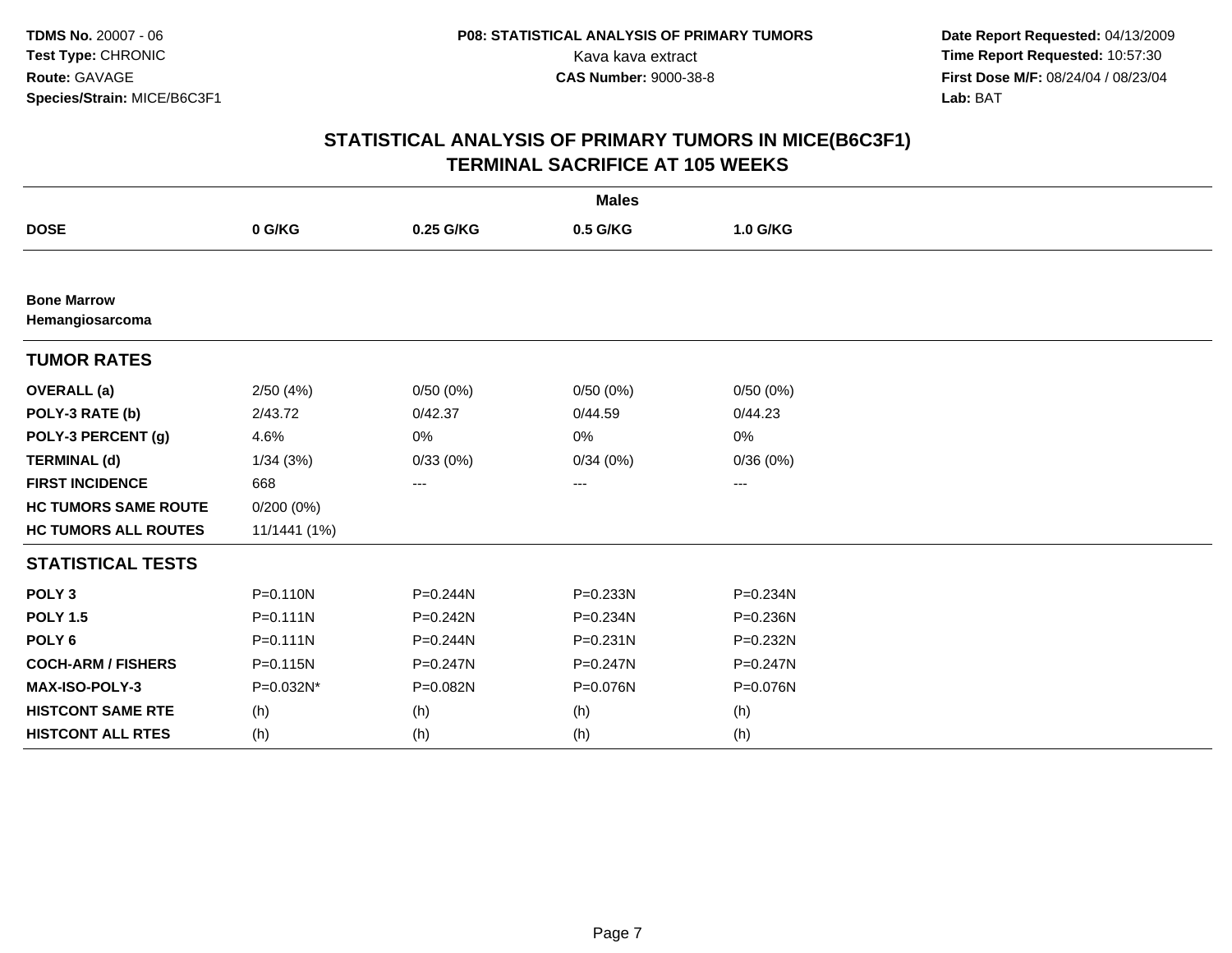| <b>Males</b>                |             |           |                   |          |  |
|-----------------------------|-------------|-----------|-------------------|----------|--|
| <b>DOSE</b>                 | 0 G/KG      | 0.25 G/KG | 0.5 G/KG          | 1.0 G/KG |  |
|                             |             |           |                   |          |  |
| <b>Bone</b><br>Osteosarcoma |             |           |                   |          |  |
| <b>TUMOR RATES</b>          | $\#$        | $\#$      | #                 | #        |  |
| <b>OVERALL</b> (a)          | 0/50(0%)    | 0/50(0%)  | 0/50(0%)          | 0/50(0%) |  |
| POLY-3 RATE (b)             | 0/43.49     | 0/42.37   | 0/44.59           | 0/44.23  |  |
| POLY-3 PERCENT (g)          | 0%          | 0%        | 0%                | 0%       |  |
| <b>TERMINAL (d)</b>         | 0/34(0%)    | 0/33(0%)  | 0/34(0%)          | 0/36(0%) |  |
| <b>FIRST INCIDENCE</b>      | ---         | ---       | $\qquad \qquad -$ | $\cdots$ |  |
| <b>HC TUMORS SAME ROUTE</b> | 0/200(0%)   |           |                   |          |  |
| <b>HC TUMORS ALL ROUTES</b> | 3/1449 (0%) |           |                   |          |  |
| <b>STATISTICAL TESTS</b>    |             |           |                   |          |  |
| POLY <sub>3</sub>           | (e)         | (e)       | (e)               | (e)      |  |
| <b>POLY 1.5</b>             | (e)         | (e)       | (e)               | (e)      |  |
| POLY <sub>6</sub>           | (e)         | (e)       | (e)               | (e)      |  |
| <b>COCH-ARM / FISHERS</b>   | (e)         | (e)       | (e)               | (e)      |  |
| MAX-ISO-POLY-3              | (e)         | (e)       | (e)               | (e)      |  |
| <b>HISTCONT SAME RTE</b>    | (e)         | (e)       | (e)               | (e)      |  |
| <b>HISTCONT ALL RTES</b>    | (e)         | (e)       | (e)               | (e)      |  |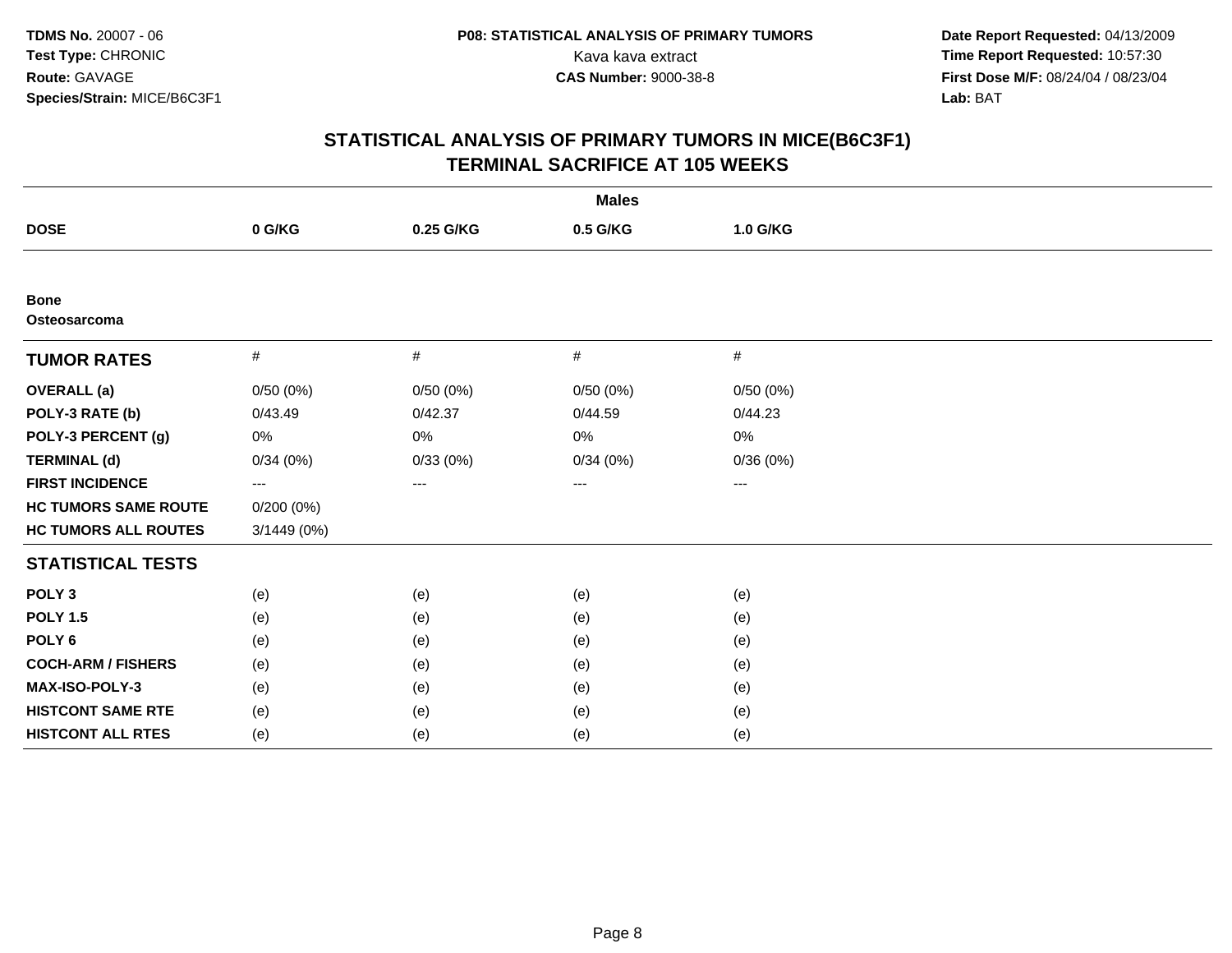|                                   |                |             | <b>Males</b> |             |
|-----------------------------------|----------------|-------------|--------------|-------------|
| <b>DOSE</b>                       | 0 G/KG         | 0.25 G/KG   | 0.5 G/KG     | 1.0 G/KG    |
|                                   |                |             |              |             |
| <b>Harderian Gland</b><br>Adenoma |                |             |              |             |
| <b>TUMOR RATES</b>                | #              | #           | #            | #           |
| <b>OVERALL</b> (a)                | 5/50 (10%)     | 5/50 (10%)  | 3/50(6%)     | 6/50 (12%)  |
| POLY-3 RATE (b)                   | 5/43.72        | 5/43.72     | 3/44.59      | 6/45.95     |
| POLY-3 PERCENT (g)                | 11.4%          | 11.4%       | 6.7%         | 13.1%       |
| <b>TERMINAL (d)</b>               | 4/34 (12%)     | 3/33 (9%)   | 3/34(9%)     | 2/36(6%)    |
| <b>FIRST INCIDENCE</b>            | 668            | 437         | 730 (T)      | 547         |
| <b>HC TUMORS SAME ROUTE</b>       | 29/200 (15%)   |             |              |             |
| <b>HC TUMORS ALL ROUTES</b>       | 188/1449 (13%) |             |              |             |
| <b>STATISTICAL TESTS</b>          |                |             |              |             |
| POLY <sub>3</sub>                 | $P=0.484$      | $P = 0.631$ | $P = 0.345N$ | $P = 0.535$ |
| <b>POLY 1.5</b>                   | $P=0.471$      | $P = 0.627$ | P=0.349N     | $P = 0.519$ |
| POLY <sub>6</sub>                 | $P=0.502$      | P=0.623N    | $P = 0.342N$ | $P = 0.558$ |
| <b>COCH-ARM / FISHERS</b>         | $P = 0.451$    | P=0.630N    | $P = 0.357N$ | $P = 0.500$ |
| <b>MAX-ISO-POLY-3</b>             | $P = 0.503$    | $P=0.499$   | P=0.224N     | $P = 0.408$ |
| <b>HISTCONT SAME RTE</b>          | $P = 0.613$    | $P = 0.643$ | $P = 1.000$  | $P = 0.537$ |
| <b>HISTCONT ALL RTES</b>          | $P = 0.588$    | $P = 0.630$ | $P = 1.000$  | $P = 0.518$ |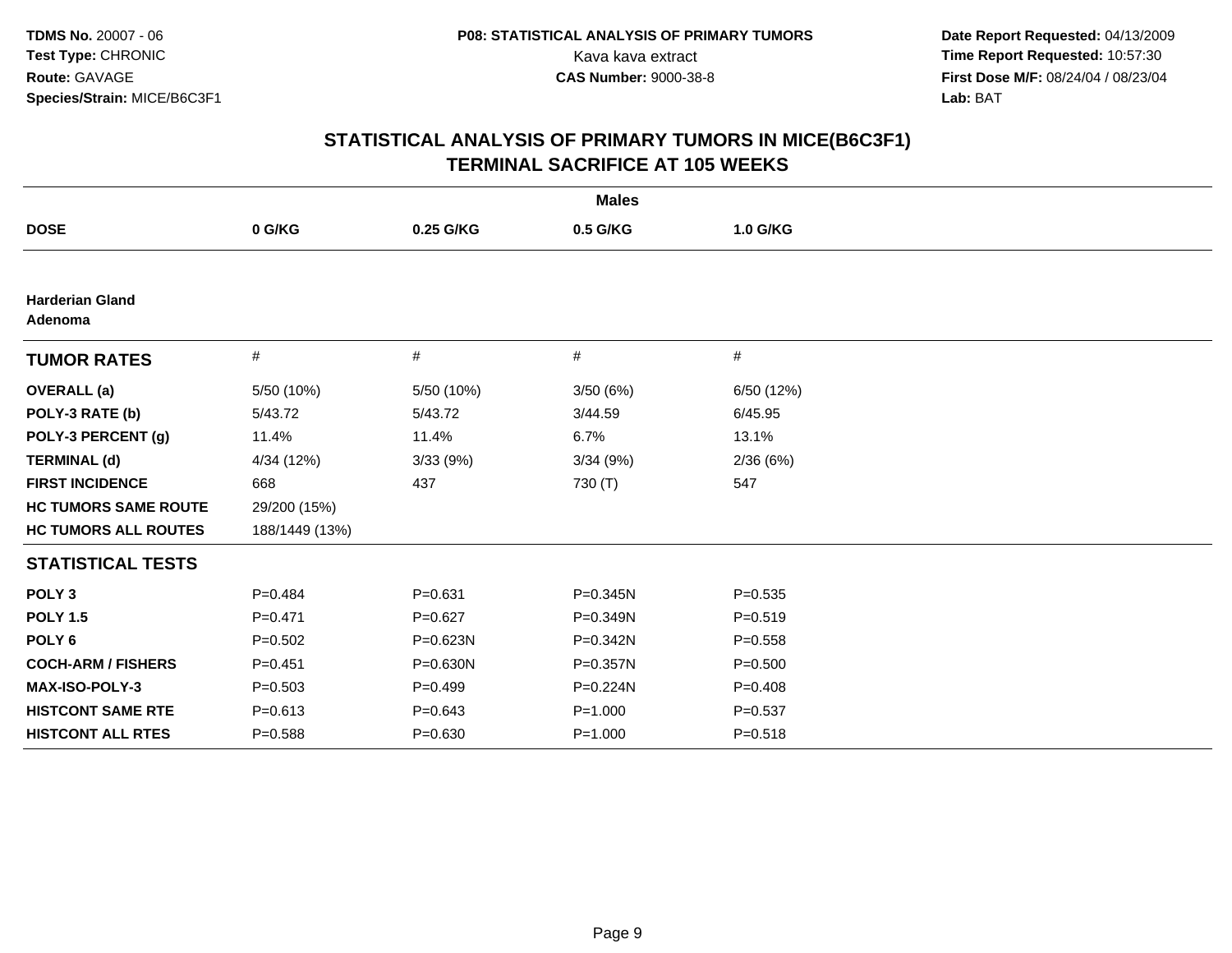| <b>Males</b>                                          |                |             |             |             |  |
|-------------------------------------------------------|----------------|-------------|-------------|-------------|--|
| <b>DOSE</b>                                           | 0 G/KG         | 0.25 G/KG   | 0.5 G/KG    | 1.0 G/KG    |  |
|                                                       |                |             |             |             |  |
| <b>Harderian Gland</b><br><b>Carcinoma or Adenoma</b> |                |             |             |             |  |
| <b>TUMOR RATES</b>                                    | #              | #           | #           | #           |  |
| <b>OVERALL</b> (a)                                    | 5/50 (10%)     | 6/50 (12%)  | 4/50 (8%)   | 7/50 (14%)  |  |
| POLY-3 RATE (b)                                       | 5/43.72        | 6/44.53     | 4/44.59     | 7/45.95     |  |
| POLY-3 PERCENT (g)                                    | 11.4%          | 13.5%       | 9%          | 15.2%       |  |
| <b>TERMINAL (d)</b>                                   | 4/34 (12%)     | 3/33(9%)    | 4/34 (12%)  | 3/36(8%)    |  |
| <b>FIRST INCIDENCE</b>                                | 668            | 423         | 730 (T)     | 547         |  |
| <b>HC TUMORS SAME ROUTE</b>                           | 34/200 (17%)   |             |             |             |  |
| <b>HC TUMORS ALL ROUTES</b>                           | 229/1449 (16%) |             |             |             |  |
| <b>STATISTICAL TESTS</b>                              |                |             |             |             |  |
| POLY <sub>3</sub>                                     | $P=0.382$      | $P = 0.513$ | P=0.488N    | $P=0.414$   |  |
| <b>POLY 1.5</b>                                       | $P = 0.369$    | $P = 0.505$ | $P=0.492N$  | $P = 0.399$ |  |
| POLY <sub>6</sub>                                     | $P = 0.401$    | $P = 0.526$ | P=0.485N    | $P = 0.438$ |  |
| <b>COCH-ARM / FISHERS</b>                             | $P = 0.351$    | $P = 0.500$ | P=0.500N    | $P = 0.380$ |  |
| MAX-ISO-POLY-3                                        | $P=0.465$      | $P = 0.386$ | P=0.352N    | $P=0.304$   |  |
| <b>HISTCONT SAME RTE</b>                              | $P = 0.569$    | $P = 0.509$ | $P = 1.000$ | $P=0.402$   |  |
| <b>HISTCONT ALL RTES</b>                              | $P = 0.544$    | $P=0.490$   | $P = 1.000$ | $P = 0.380$ |  |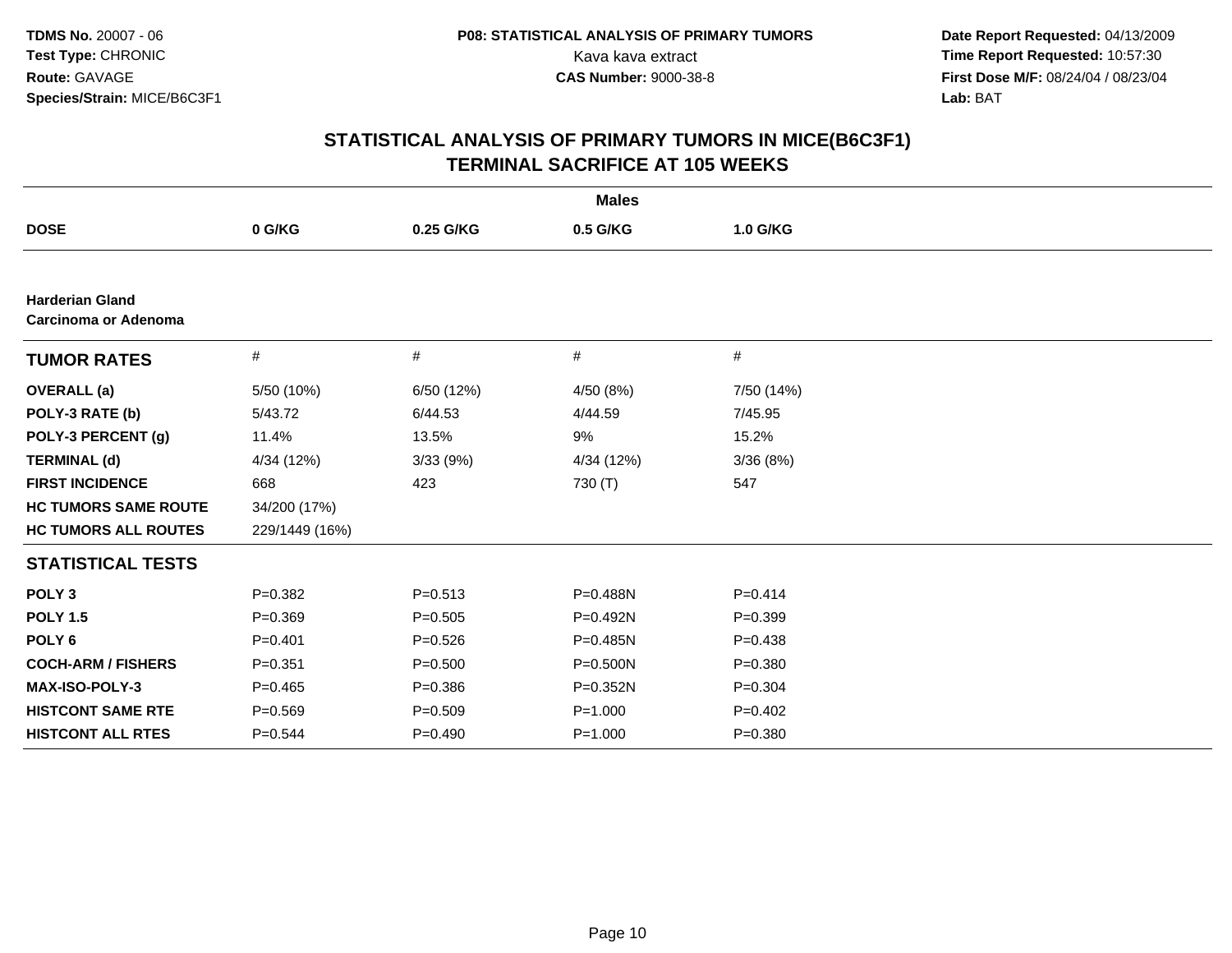| <b>Males</b>                                        |              |              |              |          |  |
|-----------------------------------------------------|--------------|--------------|--------------|----------|--|
| <b>DOSE</b>                                         | 0 G/KG       | 0.25 G/KG    | 0.5 G/KG     | 1.0 G/KG |  |
|                                                     |              |              |              |          |  |
| <b>Intestine Small: Site Unspecified</b><br>Adenoma |              |              |              |          |  |
| <b>TUMOR RATES</b>                                  | #            | $\#$         | #            | $\#$     |  |
| <b>OVERALL</b> (a)                                  | 2/50(4%)     | 1/50(2%)     | 0/50(0%)     | 1/50(2%) |  |
| POLY-3 RATE (b)                                     | 2/43.49      | 1/42.51      | 0/44.59      | 1/44.23  |  |
| POLY-3 PERCENT (g)                                  | 4.6%         | 2.4%         | 0%           | 2.3%     |  |
| <b>TERMINAL (d)</b>                                 | 2/34(6%)     | 0/33(0%)     | 0/34(0%)     | 1/36(3%) |  |
| <b>FIRST INCIDENCE</b>                              | 730 (T)      | 695          | ---          | 730 (T)  |  |
| <b>HC TUMORS SAME ROUTE</b>                         | $0/200(0\%)$ |              |              |          |  |
| <b>HC TUMORS ALL ROUTES</b>                         | 9/1449 (1%)  |              |              |          |  |
| <b>STATISTICAL TESTS</b>                            |              |              |              |          |  |
| POLY <sub>3</sub>                                   | $P = 0.361N$ | P=0.508N     | $P = 0.231N$ | P=0.494N |  |
| <b>POLY 1.5</b>                                     | P=0.363N     | P=0.507N     | P=0.234N     | P=0.497N |  |
| POLY <sub>6</sub>                                   | $P = 0.361N$ | $P = 0.505N$ | P=0.229N     | P=0.489N |  |
| <b>COCH-ARM / FISHERS</b>                           | P=0.366N     | $P = 0.500N$ | $P = 0.247N$ | P=0.500N |  |
| <b>MAX-ISO-POLY-3</b>                               | $P = 0.227N$ | P=0.289N     | P=0.076N     | P=0.277N |  |
| <b>HISTCONT SAME RTE</b>                            | (h)          | (h)          | (h)          | (h)      |  |
| <b>HISTCONT ALL RTES</b>                            | (h)          | (h)          | (h)          | (h)      |  |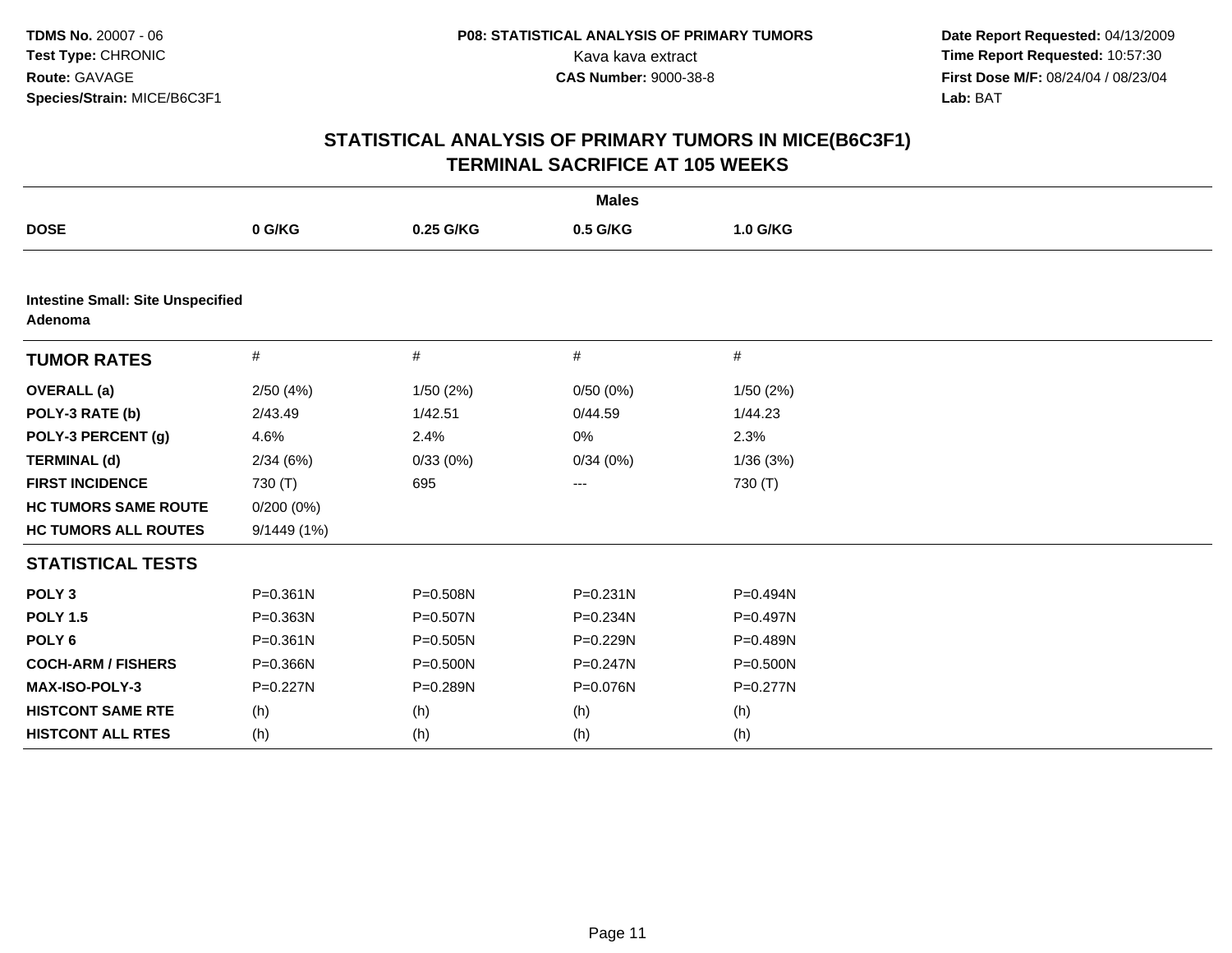|                                                                         |              |           | <b>Males</b> |              |  |
|-------------------------------------------------------------------------|--------------|-----------|--------------|--------------|--|
| <b>DOSE</b>                                                             | 0 G/KG       | 0.25 G/KG | 0.5 G/KG     | 1.0 G/KG     |  |
|                                                                         |              |           |              |              |  |
| <b>Intestine Small: Site Unspecified</b><br><b>Carcinoma or Adenoma</b> |              |           |              |              |  |
| <b>TUMOR RATES</b>                                                      | $\#$         | #         | $\#$         | $\#$         |  |
| <b>OVERALL</b> (a)                                                      | 3/50(6%)     | 1/50(2%)  | 0/50(0%)     | 1/50 (2%)    |  |
| POLY-3 RATE (b)                                                         | 3/43.49      | 1/42.51   | 0/44.59      | 1/44.23      |  |
| POLY-3 PERCENT (g)                                                      | 6.9%         | 2.4%      | 0%           | 2.3%         |  |
| <b>TERMINAL (d)</b>                                                     | 3/34(9%)     | 0/33(0%)  | 0/34(0%)     | 1/36(3%)     |  |
| <b>FIRST INCIDENCE</b>                                                  | 730 (T)      | 695       | ---          | 730 (T)      |  |
| <b>HC TUMORS SAME ROUTE</b>                                             | 2/200 (1%)   |           |              |              |  |
| <b>HC TUMORS ALL ROUTES</b>                                             | 33/1449 (2%) |           |              |              |  |
| <b>STATISTICAL TESTS</b>                                                |              |           |              |              |  |
| POLY <sub>3</sub>                                                       | P=0.194N     | P=0.313N  | $P = 0.114N$ | $P = 0.299N$ |  |
| <b>POLY 1.5</b>                                                         | P=0.196N     | P=0.312N  | $P = 0.116N$ | $P = 0.302N$ |  |
| POLY <sub>6</sub>                                                       | P=0.194N     | P=0.309N  | $P = 0.112N$ | P=0.294N     |  |
| <b>COCH-ARM / FISHERS</b>                                               | $P = 0.200N$ | P=0.309N  | $P = 0.121N$ | $P = 0.309N$ |  |
| MAX-ISO-POLY-3                                                          | P=0.083N     | P=0.162N  | P=0.038N*    | $P = 0.151N$ |  |
| <b>HISTCONT SAME RTE</b>                                                | (h)          | (h)       | (h)          | (h)          |  |
| <b>HISTCONT ALL RTES</b>                                                | (h)          | (h)       | (h)          | (h)          |  |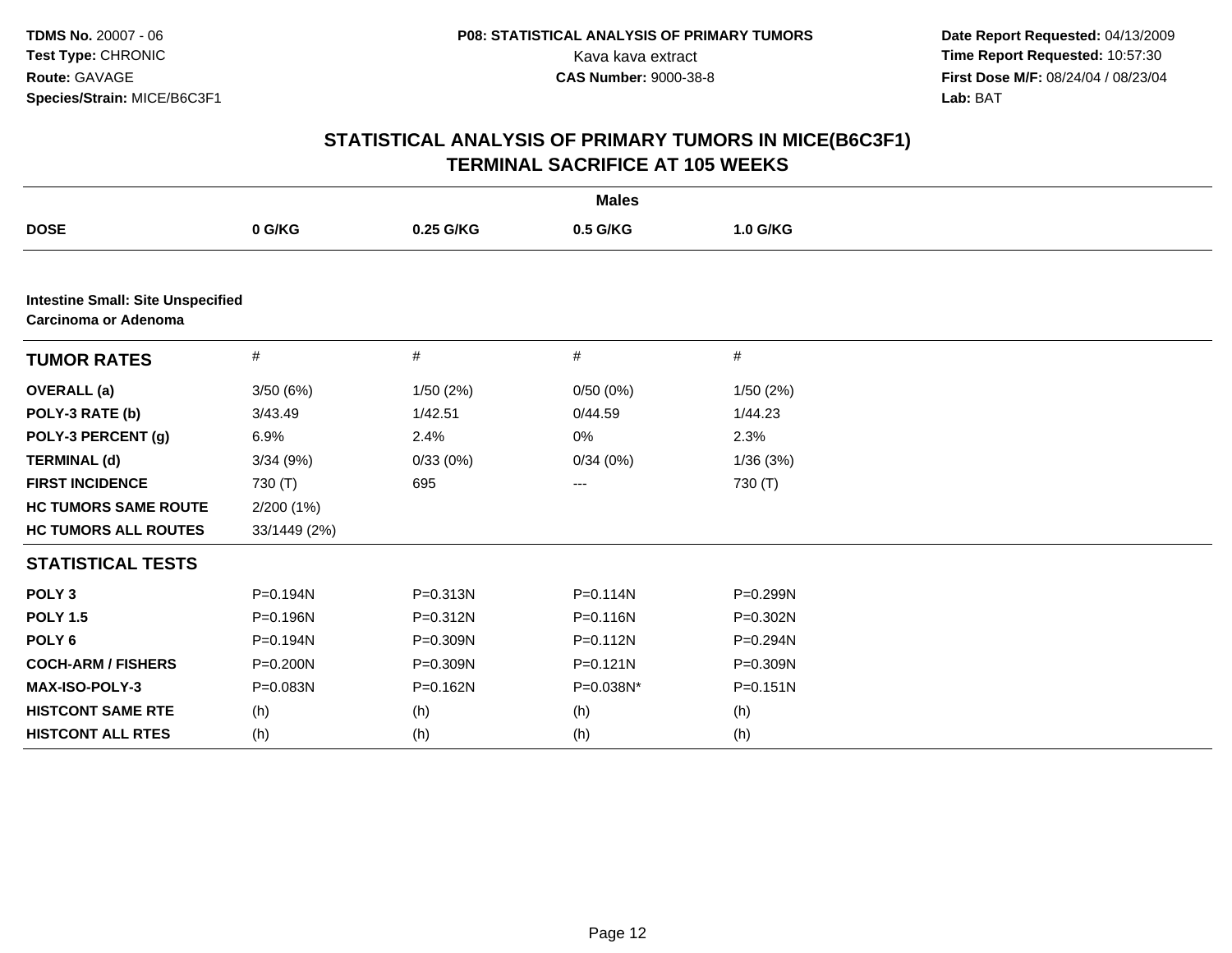|                                 |              |             | <b>Males</b> |          |  |
|---------------------------------|--------------|-------------|--------------|----------|--|
| <b>DOSE</b>                     | 0 G/KG       | 0.25 G/KG   | 0.5 G/KG     | 1.0 G/KG |  |
|                                 |              |             |              |          |  |
| Kidney: Renal Tubule<br>Adenoma |              |             |              |          |  |
| <b>TUMOR RATES</b>              |              |             |              |          |  |
| <b>OVERALL</b> (a)              | 1/50(2%)     | 3/50(6%)    | 0/50(0%)     | 0/50(0%) |  |
| POLY-3 RATE (b)                 | 1/43.49      | 3/42.37     | 0/44.59      | 0/44.23  |  |
| POLY-3 PERCENT (g)              | 2.3%         | 7.1%        | 0%           | 0%       |  |
| <b>TERMINAL (d)</b>             | 1/34(3%)     | 3/33(9%)    | 0/34(0%)     | 0/36(0%) |  |
| <b>FIRST INCIDENCE</b>          | 730 (T)      | 730 (T)     | ---          | ---      |  |
| <b>HC TUMORS SAME ROUTE</b>     | 2/200 (1%)   |             |              |          |  |
| <b>HC TUMORS ALL ROUTES</b>     | 10/1443 (1%) |             |              |          |  |
| <b>STATISTICAL TESTS</b>        |              |             |              |          |  |
| POLY <sub>3</sub>               | $P = 0.149N$ | $P = 0.296$ | $P = 0.495N$ | P=0.497N |  |
| <b>POLY 1.5</b>                 | $P = 0.150N$ | $P=0.298$   | P=0.497N     | P=0.498N |  |
| POLY <sub>6</sub>               | P=0.146N     | $P=0.297$   | P=0.493N     | P=0.494N |  |
| <b>COCH-ARM / FISHERS</b>       | P=0.153N     | $P = 0.309$ | P=0.500N     | P=0.500N |  |
| <b>MAX-ISO-POLY-3</b>           | $P = 0.113N$ | $P = 0.150$ | P=0.158N     | P=0.158N |  |
| <b>HISTCONT SAME RTE</b>        | (h)          | (h)         | (h)          | (h)      |  |
| <b>HISTCONT ALL RTES</b>        | (h)          | (h)         | (h)          | (h)      |  |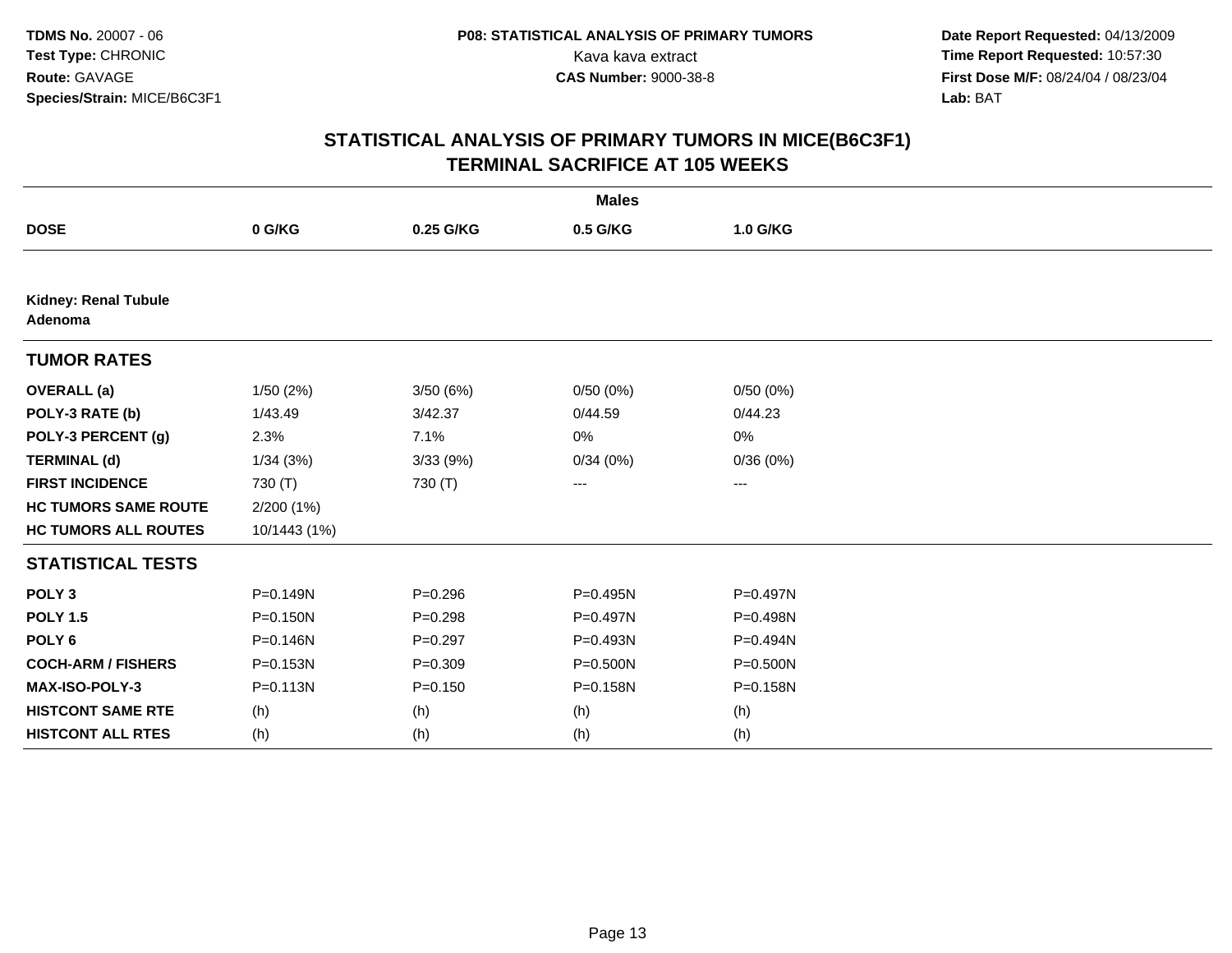| <b>Males</b>                |              |           |            |              |  |
|-----------------------------|--------------|-----------|------------|--------------|--|
| <b>DOSE</b>                 | 0 G/KG       | 0.25 G/KG | 0.5 G/KG   | 1.0 G/KG     |  |
|                             |              |           |            |              |  |
| Liver<br>Hemangiosarcoma    |              |           |            |              |  |
| <b>TUMOR RATES</b>          |              |           |            |              |  |
| <b>OVERALL</b> (a)          | 5/50 (10%)   | 0/50(0%)  | 0/50(0%)   | 1/50(2%)     |  |
| POLY-3 RATE (b)             | 5/44.48      | 0/42.37   | 0/44.59    | 1/44.97      |  |
| POLY-3 PERCENT (g)          | 11.2%        | 0%        | 0%         | 2.2%         |  |
| <b>TERMINAL (d)</b>         | 2/34(6%)     | 0/33(0%)  | 0/34(0%)   | 0/36(0%)     |  |
| <b>FIRST INCIDENCE</b>      | 513          | ---       | ---        | 465          |  |
| <b>HC TUMORS SAME ROUTE</b> | 7/200 (4%)   |           |            |              |  |
| <b>HC TUMORS ALL ROUTES</b> | 38/1447 (3%) |           |            |              |  |
| <b>STATISTICAL TESTS</b>    |              |           |            |              |  |
| POLY <sub>3</sub>           | P=0.053N     | P=0.035N* | P=0.030N*  | P=0.098N     |  |
| <b>POLY 1.5</b>             | $P = 0.055N$ | P=0.033N* | P=0.030N*  | P=0.100N     |  |
| POLY <sub>6</sub>           | P=0.052N     | P=0.035N* | P=0.030N*  | P=0.097N     |  |
| <b>COCH-ARM / FISHERS</b>   | P=0.062N     | P=0.028N* | P=0.028N*  | $P = 0.102N$ |  |
| MAX-ISO-POLY-3              | P=0.004N**   | P=0.013N* | P=0.010N** | P=0.044N*    |  |
| <b>HISTCONT SAME RTE</b>    | (h)          | (h)       | (h)        | (h)          |  |
| <b>HISTCONT ALL RTES</b>    | (h)          | (h)       | (h)        | (h)          |  |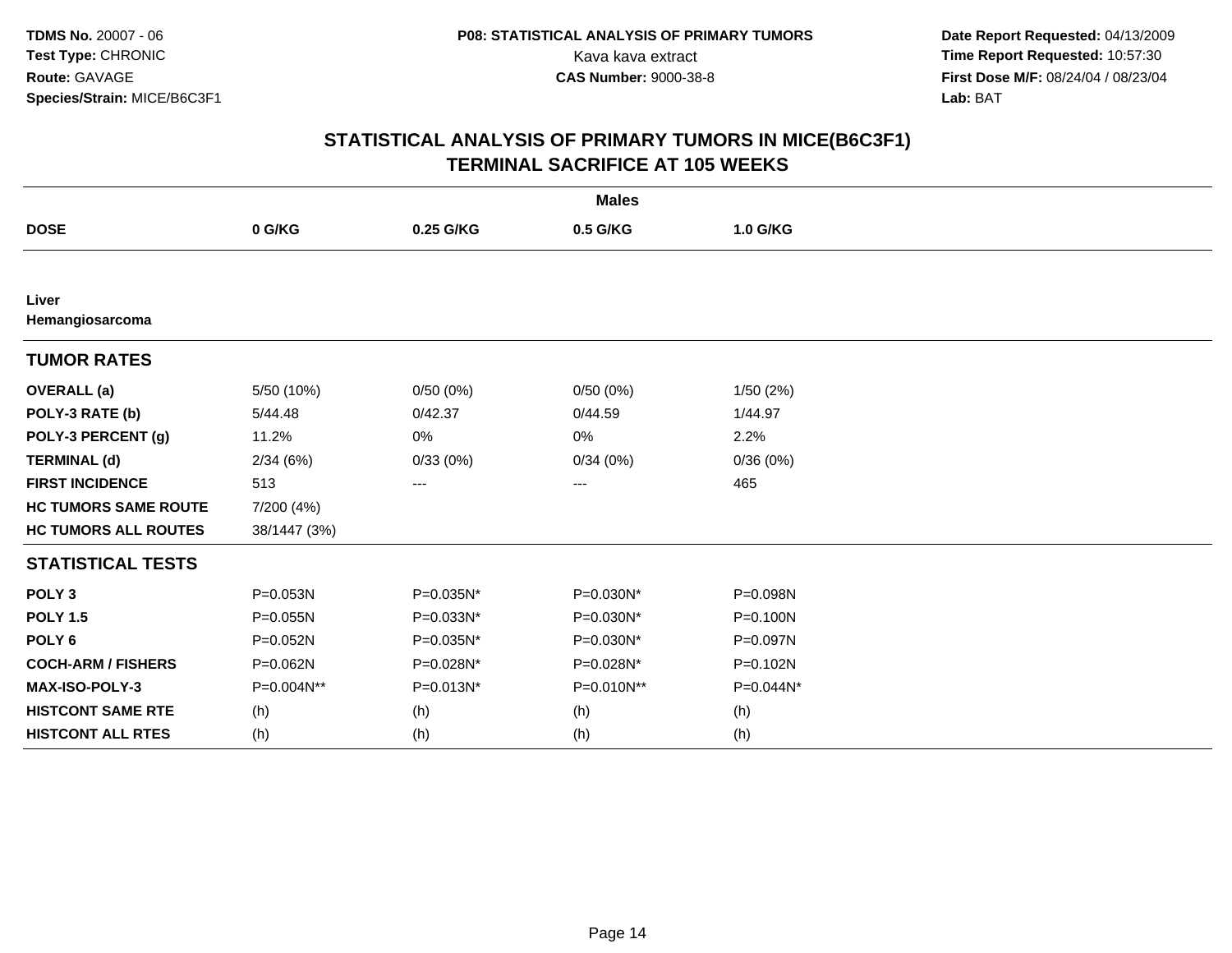| <b>Males</b>                |              |             |            |             |  |
|-----------------------------|--------------|-------------|------------|-------------|--|
| <b>DOSE</b>                 | 0 G/KG       | 0.25 G/KG   | 0.5 G/KG   | 1.0 G/KG    |  |
|                             |              |             |            |             |  |
| Liver<br>Hepatoblastoma     |              |             |            |             |  |
| <b>TUMOR RATES</b>          |              |             |            |             |  |
| <b>OVERALL</b> (a)          | 0/50(0%)     | 4/50 (8%)   | 9/50 (18%) | 12/50 (24%) |  |
| POLY-3 RATE (b)             | 0/43.49      | 4/42.67     | 9/44.79    | 12/45.48    |  |
| POLY-3 PERCENT (g)          | 0%           | 9.4%        | 20.1%      | 26.4%       |  |
| <b>TERMINAL (d)</b>         | 0/34(0%)     | 2/33(6%)    | 8/34 (24%) | 8/36 (22%)  |  |
| <b>FIRST INCIDENCE</b>      | ---          | 687         | 679        | 582         |  |
| <b>HC TUMORS SAME ROUTE</b> | 10/200 (5%)  |             |            |             |  |
| <b>HC TUMORS ALL ROUTES</b> | 48/1447 (3%) |             |            |             |  |
| <b>STATISTICAL TESTS</b>    |              |             |            |             |  |
| POLY <sub>3</sub>           | P<0.001**    | $P = 0.057$ | P=0.002**  | P<0.001**   |  |
| <b>POLY 1.5</b>             | P<0.001**    | $P = 0.058$ | P=0.002**  | P<0.001**   |  |
| POLY <sub>6</sub>           | P<0.001**    | $P = 0.059$ | P=0.002**  | P<0.001**   |  |
| <b>COCH-ARM / FISHERS</b>   | P<0.001**    | $P = 0.059$ | P<0.001**  | P<0.001**   |  |
| MAX-ISO-POLY-3              | P<0.001**    | $P=0.019*$  | P<0.001**  | P<0.001**   |  |
| <b>HISTCONT SAME RTE</b>    | P<0.001**    | $P=0.021*$  | P<0.001**  | P<0.001**   |  |
| <b>HISTCONT ALL RTES</b>    | P<0.001**    | $P=0.019*$  | P<0.001**  | P<0.001**   |  |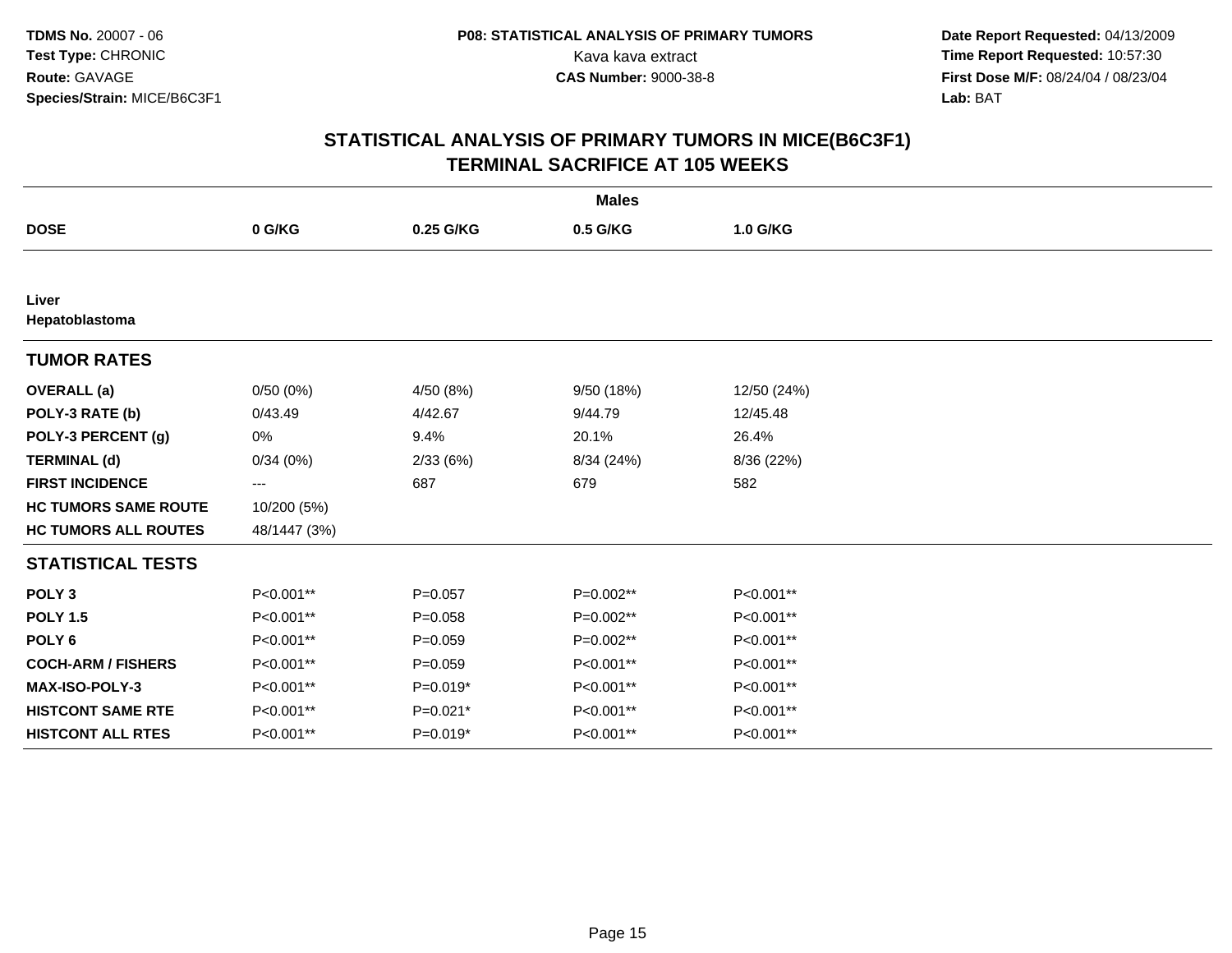| <b>Males</b>                    |                |             |             |             |  |
|---------------------------------|----------------|-------------|-------------|-------------|--|
| <b>DOSE</b>                     | 0 G/KG         | 0.25 G/KG   | 0.5 G/KG    | 1.0 G/KG    |  |
|                                 |                |             |             |             |  |
| Liver<br>Hepatocellular Adenoma |                |             |             |             |  |
| <b>TUMOR RATES</b>              |                |             |             |             |  |
| <b>OVERALL</b> (a)              | 27/50 (54%)    | 32/50 (64%) | 29/50 (58%) | 35/50 (70%) |  |
| POLY-3 RATE (b)                 | 27/45.40       | 32/46.53    | 29/46.50    | 35/46.67    |  |
| POLY-3 PERCENT (g)              | 59.5%          | 68.8%       | 62.4%       | 75%         |  |
| <b>TERMINAL (d)</b>             | 22/34 (65%)    | 23/33 (70%) | 22/34 (65%) | 27/36 (75%) |  |
| <b>FIRST INCIDENCE</b>          | 570            | 431         | 580         | 574         |  |
| <b>HC TUMORS SAME ROUTE</b>     | 94/200 (47%)   |             |             |             |  |
| <b>HC TUMORS ALL ROUTES</b>     | 733/1447 (51%) |             |             |             |  |
| <b>STATISTICAL TESTS</b>        |                |             |             |             |  |
| POLY <sub>3</sub>               | $P=0.092$      | $P = 0.231$ | $P = 0.471$ | $P=0.077$   |  |
| <b>POLY 1.5</b>                 | $P = 0.089$    | $P = 0.216$ | $P=0.452$   | $P = 0.073$ |  |
| POLY <sub>6</sub>               | $P = 0.103$    | $P=0.262$   | $P=0.494$   | $P = 0.091$ |  |
| <b>COCH-ARM / FISHERS</b>       | $P = 0.088$    | $P = 0.208$ | $P=0.420$   | $P=0.074$   |  |
| MAX-ISO-POLY-3                  | $P = 0.084$    | $P = 0.173$ | $P = 0.385$ | $P = 0.051$ |  |
| <b>HISTCONT SAME RTE</b>        | $P=0.020*$     | $P = 0.073$ | $P=0.132$   | $P=0.052$   |  |
| <b>HISTCONT ALL RTES</b>        | $P = 0.080$    | $P = 0.205$ | $P = 0.421$ | $P = 0.055$ |  |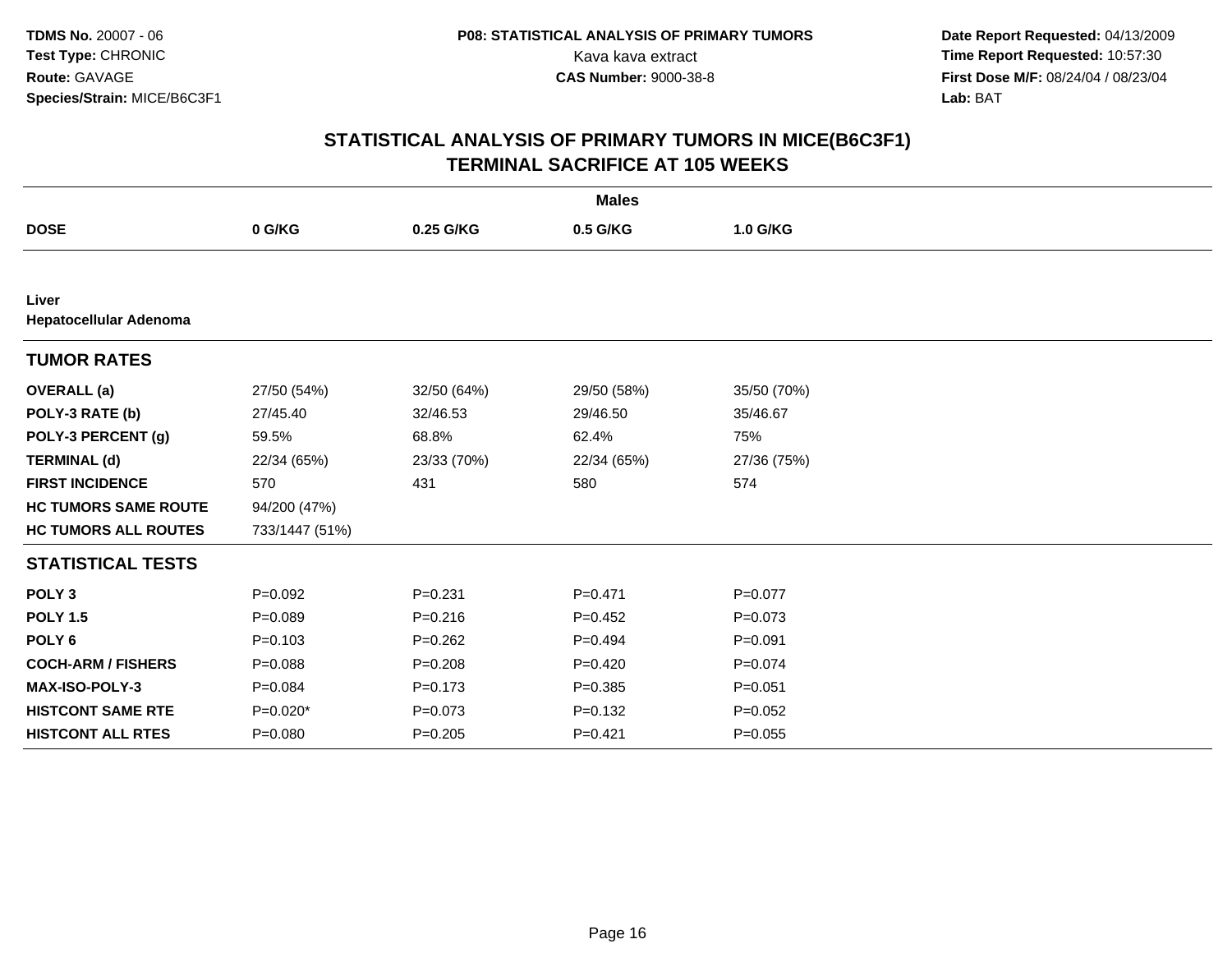| <b>Males</b>                             |                |              |             |              |  |  |
|------------------------------------------|----------------|--------------|-------------|--------------|--|--|
| <b>DOSE</b>                              | 0 G/KG         | 0.25 G/KG    | 0.5 G/KG    | 1.0 G/KG     |  |  |
|                                          |                |              |             |              |  |  |
| Liver<br><b>Hepatocellular Carcinoma</b> |                |              |             |              |  |  |
| <b>TUMOR RATES</b>                       |                |              |             |              |  |  |
| <b>OVERALL</b> (a)                       | 20/50 (40%)    | 18/50 (36%)  | 26/50 (52%) | 20/50 (40%)  |  |  |
| POLY-3 RATE (b)                          | 20/46.84       | 18/44.71     | 26/48.61    | 20/45.72     |  |  |
| POLY-3 PERCENT (g)                       | 42.7%          | 40.3%        | 53.5%       | 43.8%        |  |  |
| <b>TERMINAL (d)</b>                      | 11/34 (32%)    | 12/33 (36%)  | 15/34 (44%) | 14/36 (39%)  |  |  |
| <b>FIRST INCIDENCE</b>                   | 455            | 431          | 455         | 574          |  |  |
| <b>HC TUMORS SAME ROUTE</b>              | 52/200 (26%)   |              |             |              |  |  |
| <b>HC TUMORS ALL ROUTES</b>              | 415/1447 (29%) |              |             |              |  |  |
| <b>STATISTICAL TESTS</b>                 |                |              |             |              |  |  |
| POLY <sub>3</sub>                        | $P=0.409$      | $P = 0.490N$ | $P = 0.196$ | $P=0.543$    |  |  |
| <b>POLY 1.5</b>                          | $P = 0.416$    | P=0.465N     | $P = 0.181$ | $P = 0.558$  |  |  |
| POLY <sub>6</sub>                        | $P=0.405$      | $P = 0.515N$ | $P=0.215$   | $P = 0.530$  |  |  |
| <b>COCH-ARM / FISHERS</b>                | $P=0.423$      | P=0.418N     | $P = 0.158$ | $P = 0.581N$ |  |  |
| <b>MAX-ISO-POLY-3</b>                    | $P=0.392$      | P=0.406N     | $P = 0.148$ | $P=0.459$    |  |  |
| <b>HISTCONT SAME RTE</b>                 | $P = 0.071$    | $P = 0.239$  | $P = 0.077$ | $P = 0.171$  |  |  |
| <b>HISTCONT ALL RTES</b>                 | P=0.017*       | $P = 0.280$  | $P=0.044*$  | $P = 0.186$  |  |  |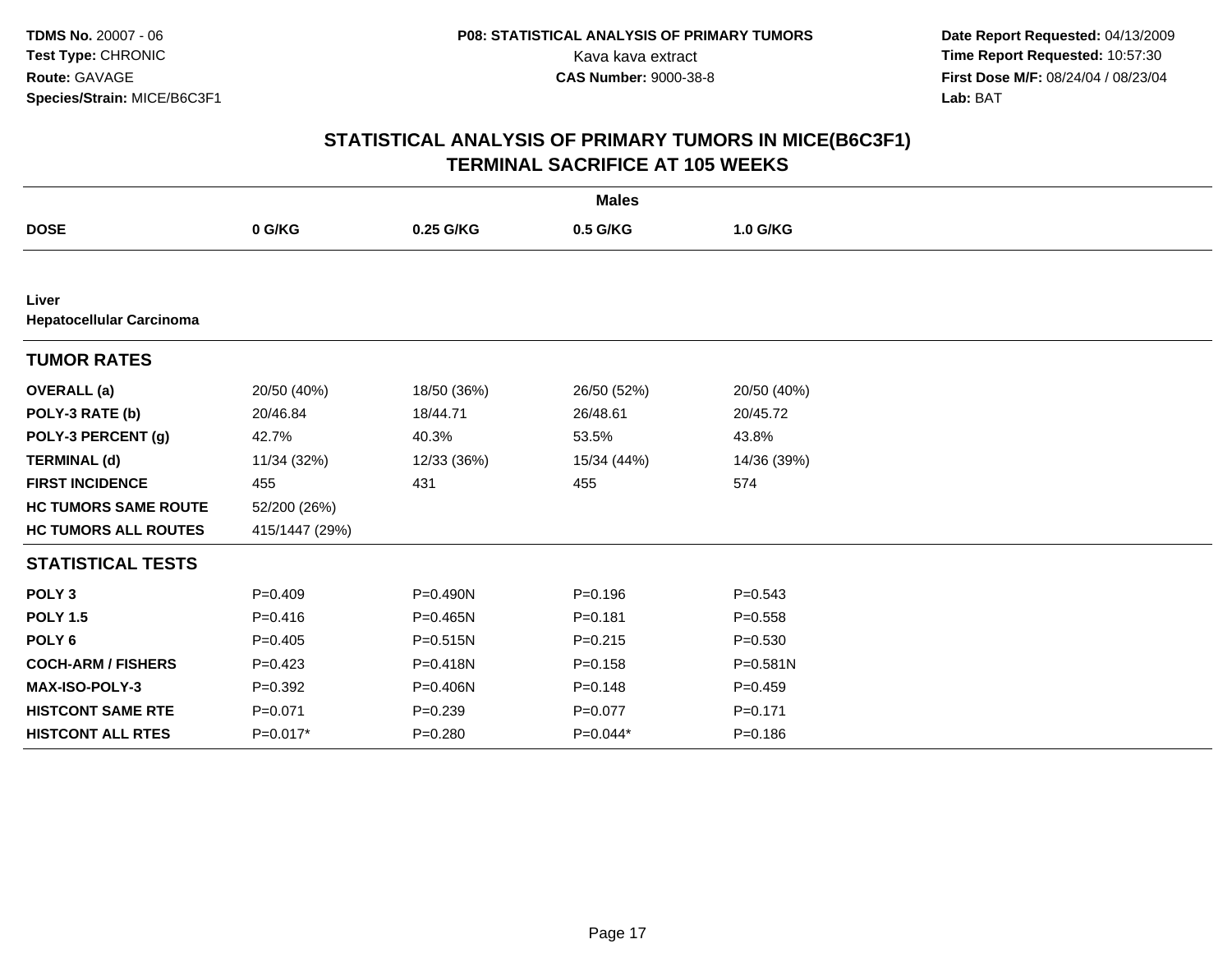|                                                     |                |             | <b>Males</b> |             |
|-----------------------------------------------------|----------------|-------------|--------------|-------------|
| <b>DOSE</b>                                         | 0 G/KG         | 0.25 G/KG   | 0.5 G/KG     | 1.0 G/KG    |
|                                                     |                |             |              |             |
| Liver<br>Hepatocellular Carcinoma or Hepatoblastoma |                |             |              |             |
| <b>TUMOR RATES</b>                                  |                |             |              |             |
| <b>OVERALL</b> (a)                                  | 20/50 (40%)    | 21/50 (42%) | 30/50 (60%)  | 25/50 (50%) |
| POLY-3 RATE (b)                                     | 20/46.84       | 21/44.87    | 30/48.61     | 25/46.92    |
| POLY-3 PERCENT (g)                                  | 42.7%          | 46.8%       | 61.7%        | 53.3%       |
| <b>TERMINAL (d)</b>                                 | 11/34 (32%)    | 14/33 (42%) | 19/34 (56%)  | 16/36 (44%) |
| <b>FIRST INCIDENCE</b>                              | 455            | 431         | 455          | 574         |
| <b>HC TUMORS SAME ROUTE</b>                         | 59/200 (30%)   |             |              |             |
| <b>HC TUMORS ALL ROUTES</b>                         | 446/1447 (31%) |             |              |             |
| <b>STATISTICAL TESTS</b>                            |                |             |              |             |
| POLY <sub>3</sub>                                   | $P = 0.136$    | $P=0.426$   | $P=0.046*$   | $P = 0.205$ |
| <b>POLY 1.5</b>                                     | $P = 0.130$    | $P = 0.451$ | $P=0.041*$   | $P=0.205$   |
| POLY <sub>6</sub>                                   | $P = 0.151$    | $P=0.405$   | $P=0.052$    | $P = 0.213$ |
| <b>COCH-ARM / FISHERS</b>                           | $P = 0.125$    | $P = 0.500$ | $P=0.036*$   | $P = 0.211$ |
| <b>MAX-ISO-POLY-3</b>                               | $P=0.112$      | $P = 0.348$ | $P=0.031*$   | $P = 0.150$ |
| <b>HISTCONT SAME RTE</b>                            | $P=0.036*$     | $P = 0.151$ | $P=0.036*$   | $P = 0.087$ |
| <b>HISTCONT ALL RTES</b>                            | P=0.003**      | $P = 0.197$ | P=0.026*     | $P = 0.086$ |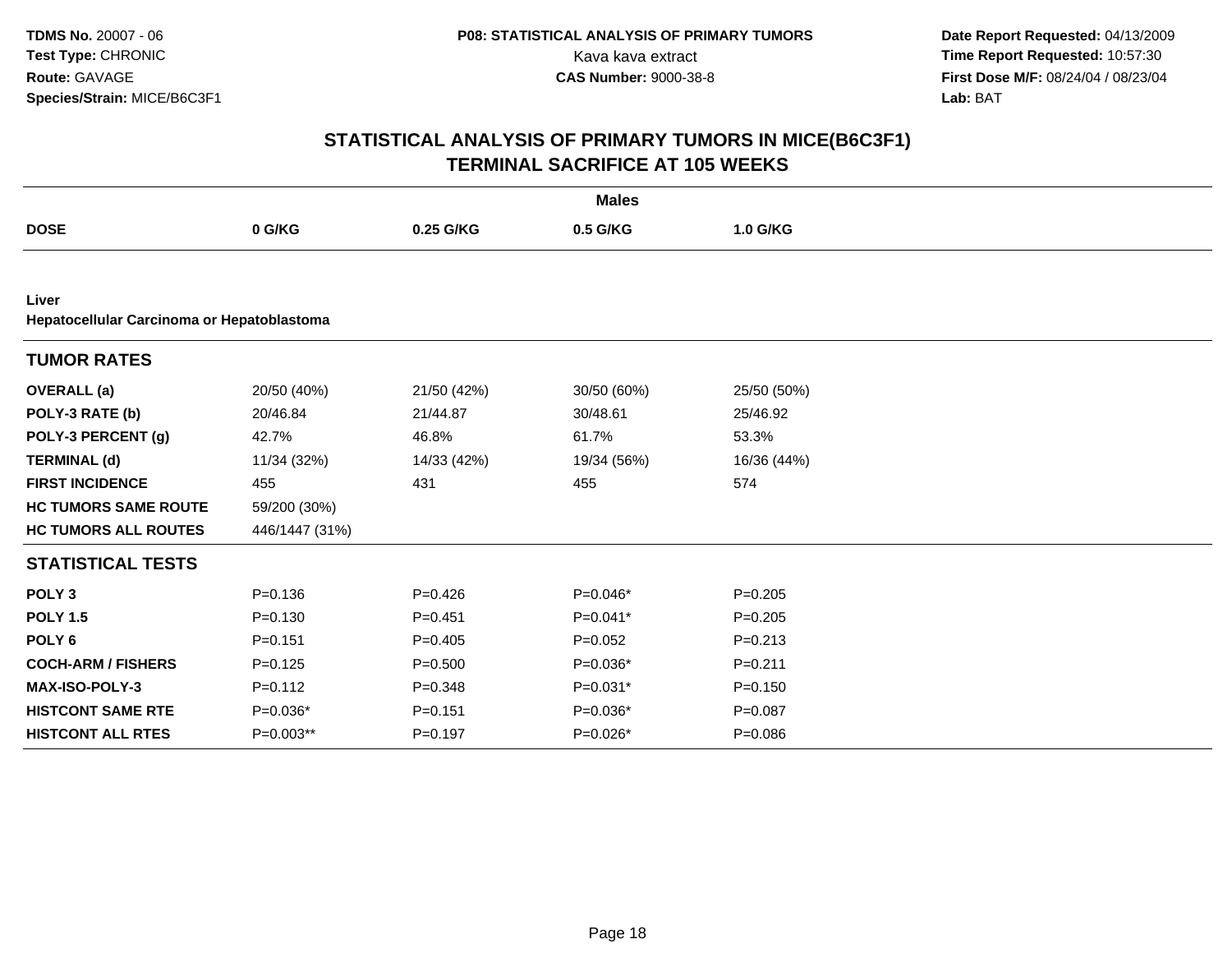|                             |                                                    |             | <b>Males</b> |             |  |  |  |  |  |
|-----------------------------|----------------------------------------------------|-------------|--------------|-------------|--|--|--|--|--|
| <b>DOSE</b>                 | 0 G/KG                                             | 0.25 G/KG   | 0.5 G/KG     | 1.0 G/KG    |  |  |  |  |  |
|                             |                                                    |             |              |             |  |  |  |  |  |
| Liver                       | Hepatocellular Carcinoma or Hepatocellular Adenoma |             |              |             |  |  |  |  |  |
| <b>TUMOR RATES</b>          |                                                    |             |              |             |  |  |  |  |  |
| <b>OVERALL</b> (a)          | 38/50 (76%)                                        | 39/50 (78%) | 38/50 (76%)  | 40/50 (80%) |  |  |  |  |  |
| POLY-3 RATE (b)             | 38/48.23                                           | 39/47.18    | 38/48.90     | 40/46.67    |  |  |  |  |  |
| POLY-3 PERCENT (g)          | 78.8%                                              | 82.7%       | 77.7%        | 85.7%       |  |  |  |  |  |
| <b>TERMINAL (d)</b>         | 26/34 (77%)                                        | 28/33 (85%) | 25/34 (74%)  | 32/36 (89%) |  |  |  |  |  |
| <b>FIRST INCIDENCE</b>      | 455                                                | 431         | 455          | 574         |  |  |  |  |  |
| <b>HC TUMORS SAME ROUTE</b> | 124/200 (62%)                                      |             |              |             |  |  |  |  |  |
| <b>HC TUMORS ALL ROUTES</b> | 961/1447 (66%)                                     |             |              |             |  |  |  |  |  |
| <b>STATISTICAL TESTS</b>    |                                                    |             |              |             |  |  |  |  |  |
| POLY <sub>3</sub>           | $P = 0.266$                                        | $P = 0.410$ | P=0.548N     | $P = 0.261$ |  |  |  |  |  |
| <b>POLY 1.5</b>             | $P = 0.311$                                        | $P=0.441$   | $P = 0.561N$ | $P = 0.317$ |  |  |  |  |  |
| POLY <sub>6</sub>           | $P = 0.223$                                        | $P = 0.380$ | P=0.537N     | $P = 0.208$ |  |  |  |  |  |
| <b>COCH-ARM / FISHERS</b>   | $P = 0.376$                                        | $P = 0.500$ | $P = 0.592N$ | $P = 0.405$ |  |  |  |  |  |
| <b>MAX-ISO-POLY-3</b>       | $P = 0.307$                                        | $P = 0.313$ | $P = 0.448N$ | $P = 0.182$ |  |  |  |  |  |
| <b>HISTCONT SAME RTE</b>    | $P=0.037*$                                         | $P = 0.115$ | $P=0.176$    | $P=0.092$   |  |  |  |  |  |
| <b>HISTCONT ALL RTES</b>    | $P=0.085$                                          | $P = 0.256$ | $P = 0.366$  | $P = 0.201$ |  |  |  |  |  |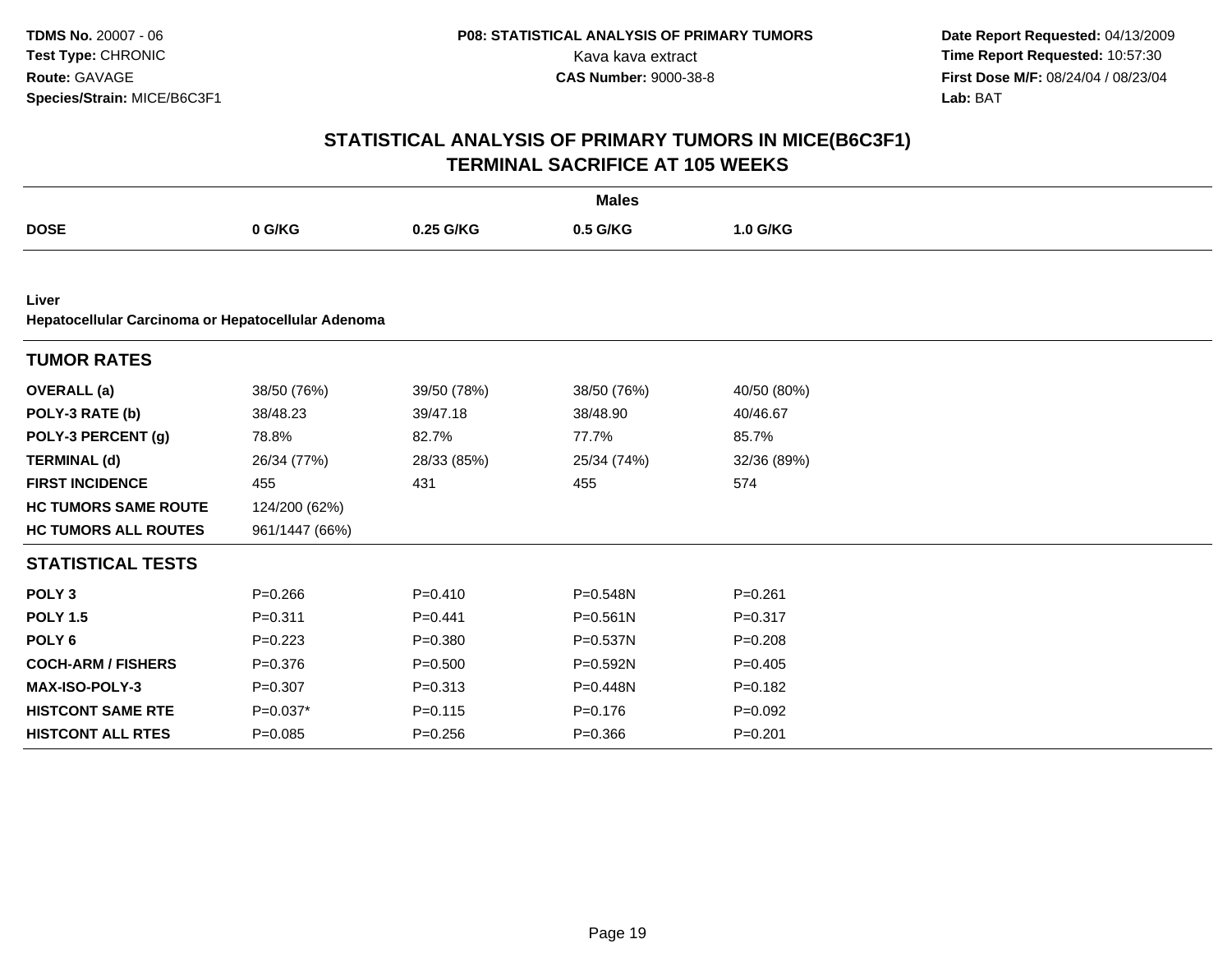| <b>Males</b>                |                                                                     |             |             |             |  |  |  |  |  |
|-----------------------------|---------------------------------------------------------------------|-------------|-------------|-------------|--|--|--|--|--|
| <b>DOSE</b>                 | 0 G/KG                                                              | 0.25 G/KG   | 0.5 G/KG    | 1.0 G/KG    |  |  |  |  |  |
|                             |                                                                     |             |             |             |  |  |  |  |  |
| Liver                       | Hepatocellular Carcinoma, Hepatocellular Adenoma, or Hepatoblastoma |             |             |             |  |  |  |  |  |
| <b>TUMOR RATES</b>          |                                                                     |             |             |             |  |  |  |  |  |
| <b>OVERALL</b> (a)          | 38/50 (76%)                                                         | 39/50 (78%) | 40/50 (80%) | 42/50 (84%) |  |  |  |  |  |
| POLY-3 RATE (b)             | 38/48.23                                                            | 39/47.18    | 40/48.90    | 42/47.38    |  |  |  |  |  |
| POLY-3 PERCENT (g)          | 78.8%                                                               | 82.7%       | 81.8%       | 88.7%       |  |  |  |  |  |
| <b>TERMINAL (d)</b>         | 26/34 (77%)                                                         | 28/33 (85%) | 27/34 (79%) | 32/36 (89%) |  |  |  |  |  |
| <b>FIRST INCIDENCE</b>      | 455                                                                 | 431         | 455         | 574         |  |  |  |  |  |
| <b>HC TUMORS SAME ROUTE</b> | 127/200 (64%)                                                       |             |             |             |  |  |  |  |  |
| <b>HC TUMORS ALL ROUTES</b> | 972/1447 (67%)                                                      |             |             |             |  |  |  |  |  |
| <b>STATISTICAL TESTS</b>    |                                                                     |             |             |             |  |  |  |  |  |
| POLY <sub>3</sub>           | $P=0.125$                                                           | $P=0.410$   | $P=0.452$   | $P=0.142$   |  |  |  |  |  |
| <b>POLY 1.5</b>             | $P = 0.143$                                                         | $P=0.441$   | $P=0.438$   | $P=0.169$   |  |  |  |  |  |
| POLY <sub>6</sub>           | $P = 0.114$                                                         | $P = 0.380$ | $P=0.464$   | $P=0.126$   |  |  |  |  |  |
| <b>COCH-ARM / FISHERS</b>   | $P = 0.179$                                                         | $P = 0.500$ | $P=0.405$   | $P=0.227$   |  |  |  |  |  |
| MAX-ISO-POLY-3              | $P=0.149$                                                           | $P = 0.313$ | $P = 0.351$ | $P = 0.089$ |  |  |  |  |  |
| <b>HISTCONT SAME RTE</b>    | $P=0.021*$                                                          | $P = 0.116$ | $P = 0.118$ | $P = 0.074$ |  |  |  |  |  |
| <b>HISTCONT ALL RTES</b>    | $P = 0.054$                                                         | $P=0.280$   | $P = 0.288$ | $P = 0.101$ |  |  |  |  |  |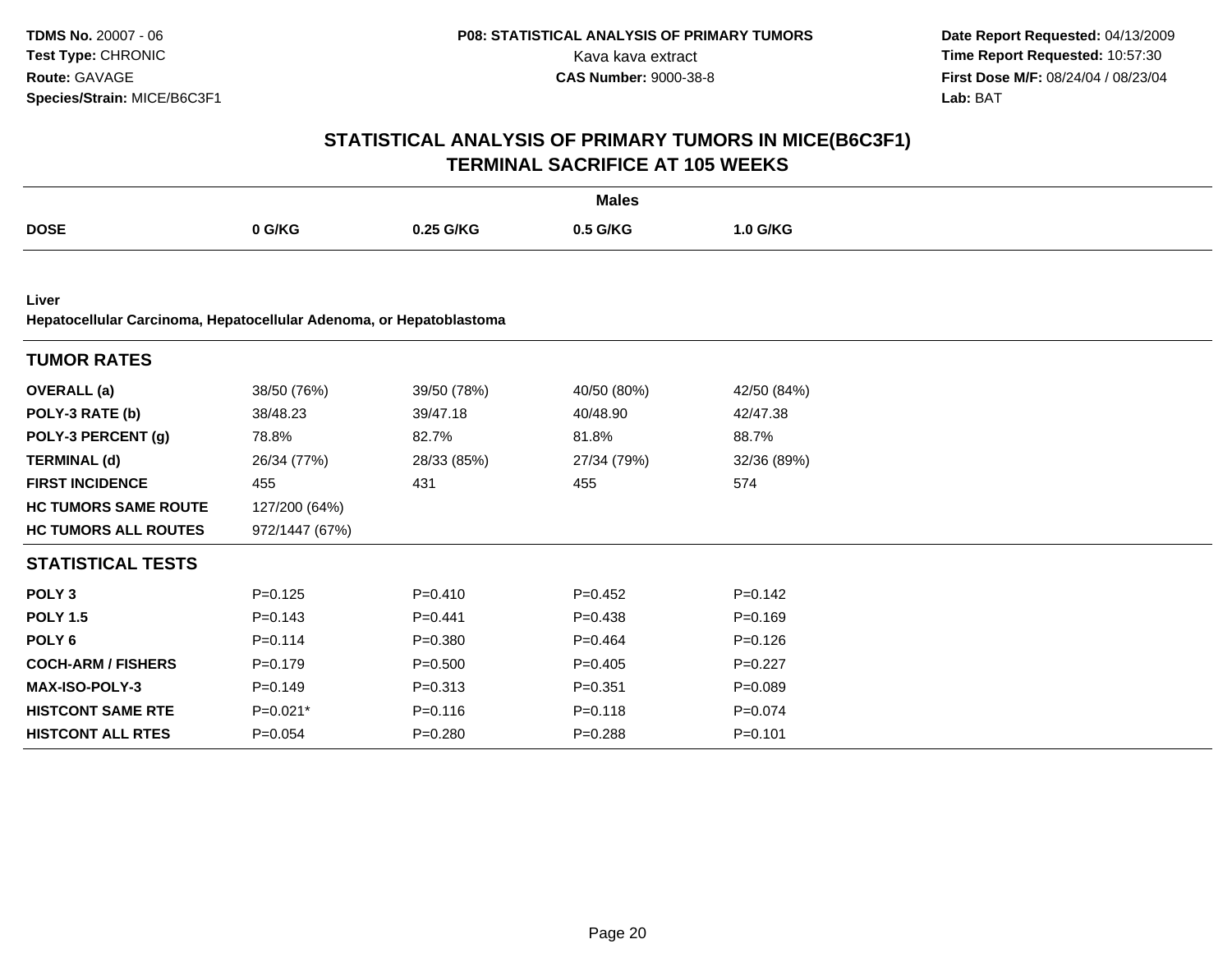|                                   |              |           | <b>Males</b> |          |  |
|-----------------------------------|--------------|-----------|--------------|----------|--|
| <b>DOSE</b>                       | 0 G/KG       | 0.25 G/KG | 0.5 G/KG     | 1.0 G/KG |  |
|                                   |              |           |              |          |  |
| Liver<br>Hepatocholangiocarcinoma |              |           |              |          |  |
| <b>TUMOR RATES</b>                |              |           |              |          |  |
| <b>OVERALL</b> (a)                | 4/50(8%)     | 0/50(0%)  | 0/50(0%)     | 1/50(2%) |  |
| POLY-3 RATE (b)                   | 4/44.38      | 0/42.37   | 0/44.59      | 1/44.23  |  |
| POLY-3 PERCENT (g)                | 9%           | 0%        | 0%           | 2.3%     |  |
| <b>TERMINAL (d)</b>               | 1/34(3%)     | 0/33(0%)  | 0/34(0%)     | 1/36(3%) |  |
| <b>FIRST INCIDENCE</b>            | 587          | ---       | ---          | 730 (T)  |  |
| <b>HC TUMORS SAME ROUTE</b>       | 3/200(2%)    |           |              |          |  |
| <b>HC TUMORS ALL ROUTES</b>       | 12/1447 (1%) |           |              |          |  |
| <b>STATISTICAL TESTS</b>          |              |           |              |          |  |
| POLY <sub>3</sub>                 | $P = 0.116N$ | P=0.066N  | P=0.059N     | P=0.179N |  |
| <b>POLY 1.5</b>                   | P=0.118N     | P=0.064N  | P=0.060N     | P=0.179N |  |
| POLY <sub>6</sub>                 | $P = 0.115N$ | P=0.067N  | P=0.060N     | P=0.179N |  |
| <b>COCH-ARM / FISHERS</b>         | P=0.125N     | P=0.059N  | P=0.059N     | P=0.181N |  |
| MAX-ISO-POLY-3                    | P=0.013N*    | P=0.024N* | P=0.019N*    | P=0.084N |  |
| <b>HISTCONT SAME RTE</b>          | (h)          | (h)       | (h)          | (h)      |  |
| <b>HISTCONT ALL RTES</b>          | (h)          | (h)       | (h)          | (h)      |  |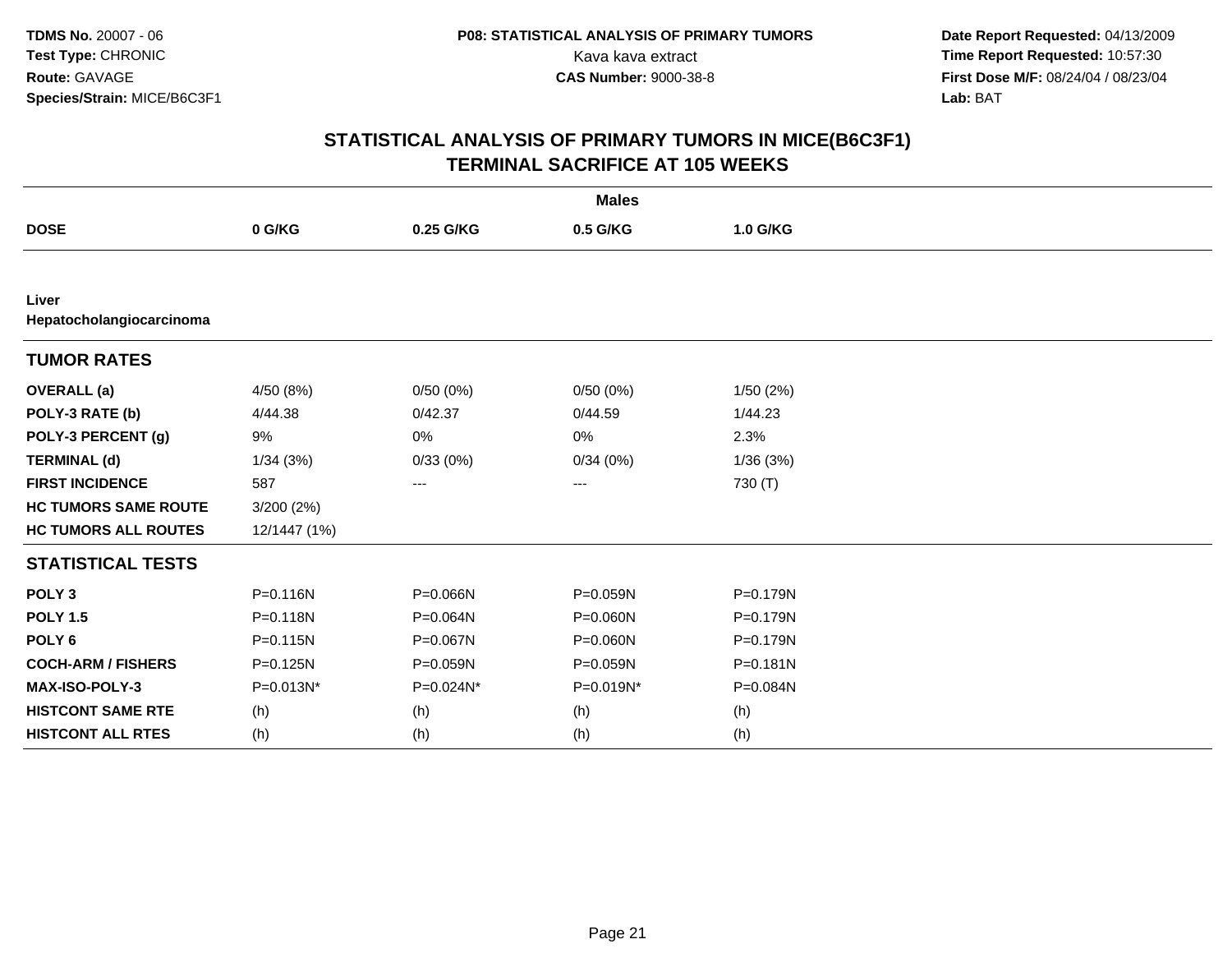| <b>Males</b>                         |                |              |              |              |  |  |
|--------------------------------------|----------------|--------------|--------------|--------------|--|--|
| <b>DOSE</b>                          | 0 G/KG         | 0.25 G/KG    | 0.5 G/KG     | 1.0 G/KG     |  |  |
|                                      |                |              |              |              |  |  |
| Lung<br>Alveolar/Bronchiolar Adenoma |                |              |              |              |  |  |
| <b>TUMOR RATES</b>                   |                |              |              |              |  |  |
| <b>OVERALL</b> (a)                   | 9/50(18%)      | 7/50 (14%)   | 8/50 (16%)   | 9/50 (18%)   |  |  |
| POLY-3 RATE (b)                      | 9/44.31        | 7/42.37      | 8/45.84      | 9/44.74      |  |  |
| POLY-3 PERCENT (g)                   | 20.3%          | 16.5%        | 17.5%        | 20.1%        |  |  |
| <b>TERMINAL (d)</b>                  | 7/34 (21%)     | 7/33 (21%)   | 4/34 (12%)   | 8/36 (22%)   |  |  |
| <b>FIRST INCIDENCE</b>               | 570            | 730 (T)      | 455          | 574          |  |  |
| <b>HC TUMORS SAME ROUTE</b>          | 25/200 (13%)   |              |              |              |  |  |
| <b>HC TUMORS ALL ROUTES</b>          | 238/1448 (16%) |              |              |              |  |  |
| <b>STATISTICAL TESTS</b>             |                |              |              |              |  |  |
| POLY <sub>3</sub>                    | $P = 0.515$    | $P = 0.430N$ | P=0.469N     | P=0.595N     |  |  |
| <b>POLY 1.5</b>                      | $P = 0.506$    | $P = 0.419N$ | P=0.480N     | P=0.598N     |  |  |
| POLY <sub>6</sub>                    | $P=0.527$      | $P = 0.435N$ | P=0.458N     | $P = 0.588N$ |  |  |
| <b>COCH-ARM / FISHERS</b>            | $P=0.487$      | P=0.393N     | $P = 0.500N$ | P=0.602N     |  |  |
| <b>MAX-ISO-POLY-3</b>                | P=0.613N       | P=0.328N     | P=0.366N     | $P = 0.490N$ |  |  |
| <b>HISTCONT SAME RTE</b>             | $P = 0.113$    | $P = 0.415$  | $P = 0.320$  | $P = 0.180$  |  |  |
| <b>HISTCONT ALL RTES</b>             | $P = 0.738$    | $P = 1.000$  | $P = 1.000$  | $P = 0.523$  |  |  |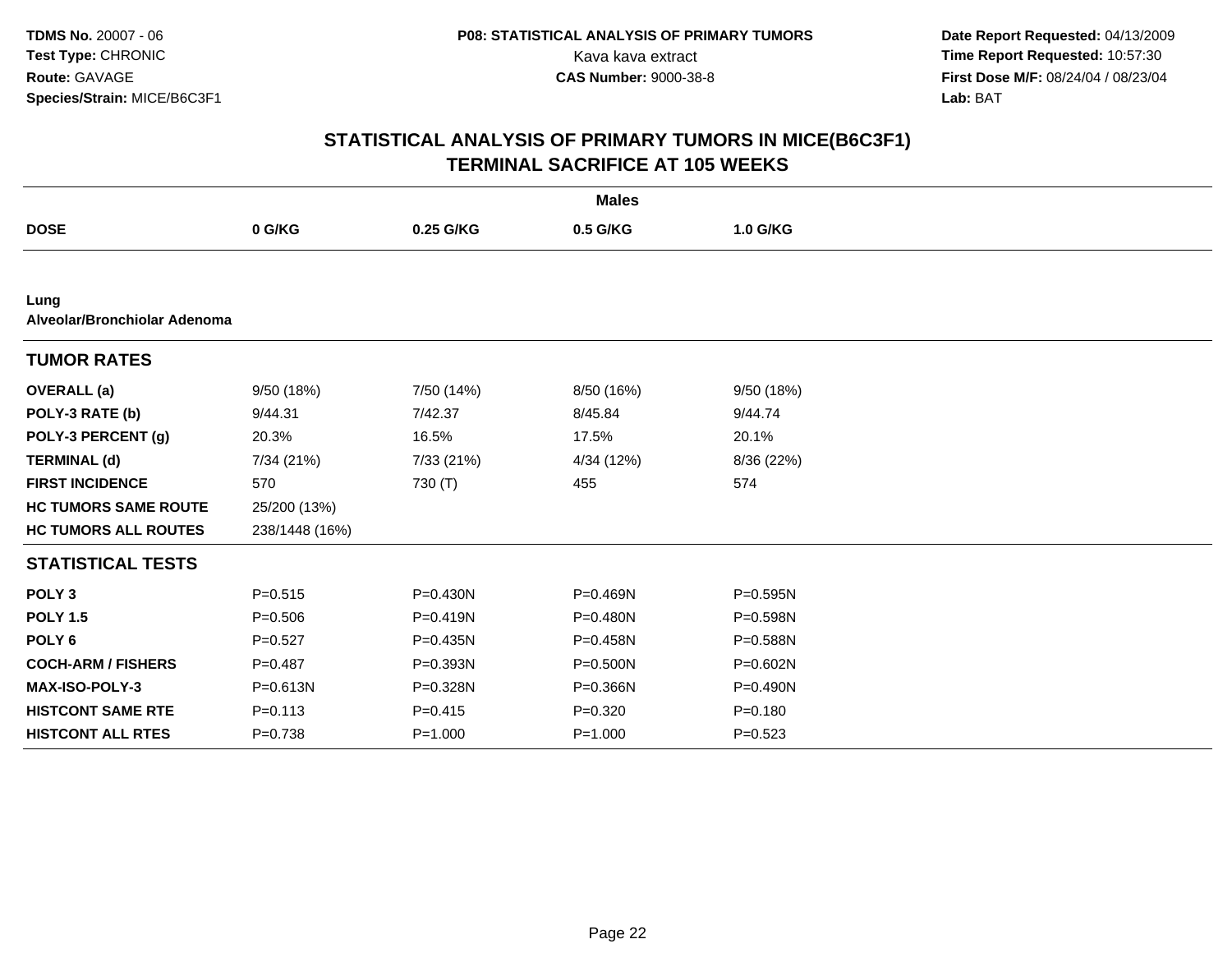| <b>Males</b>                           |                |             |             |          |  |  |  |  |  |
|----------------------------------------|----------------|-------------|-------------|----------|--|--|--|--|--|
| <b>DOSE</b>                            | 0 G/KG         | 0.25 G/KG   | 0.5 G/KG    | 1.0 G/KG |  |  |  |  |  |
|                                        |                |             |             |          |  |  |  |  |  |
| Lung<br>Alveolar/Bronchiolar Carcinoma |                |             |             |          |  |  |  |  |  |
| <b>TUMOR RATES</b>                     |                |             |             |          |  |  |  |  |  |
| <b>OVERALL</b> (a)                     | 2/50(4%)       | 6/50 (12%)  | 6/50 (12%)  | 1/50(2%) |  |  |  |  |  |
| POLY-3 RATE (b)                        | 2/43.67        | 6/43.99     | 6/44.59     | 1/44.23  |  |  |  |  |  |
| POLY-3 PERCENT (g)                     | 4.6%           | 13.6%       | 13.5%       | 2.3%     |  |  |  |  |  |
| <b>TERMINAL (d)</b>                    | 1/34(3%)       | 3/33(9%)    | 6/34(18%)   | 1/36(3%) |  |  |  |  |  |
| <b>FIRST INCIDENCE</b>                 | 683            | 319         | 730 (T)     | 730 (T)  |  |  |  |  |  |
| <b>HC TUMORS SAME ROUTE</b>            | 13/200 (7%)    |             |             |          |  |  |  |  |  |
| <b>HC TUMORS ALL ROUTES</b>            | 163/1448 (11%) |             |             |          |  |  |  |  |  |
| <b>STATISTICAL TESTS</b>               |                |             |             |          |  |  |  |  |  |
| POLY <sub>3</sub>                      | P=0.266N       | $P = 0.134$ | $P = 0.139$ | P=0.496N |  |  |  |  |  |
| <b>POLY 1.5</b>                        | P=0.270N       | $P = 0.133$ | $P = 0.137$ | P=0.498N |  |  |  |  |  |
| POLY <sub>6</sub>                      | P=0.259N       | $P = 0.139$ | $P=0.140$   | P=0.492N |  |  |  |  |  |
| <b>COCH-ARM / FISHERS</b>              | P=0.278N       | $P = 0.134$ | $P = 0.134$ | P=0.500N |  |  |  |  |  |
| <b>MAX-ISO-POLY-3</b>                  | P=0.127N       | $P=0.070$   | $P=0.074$   | P=0.278N |  |  |  |  |  |
| <b>HISTCONT SAME RTE</b>               | (h)            | (h)         | (h)         | (h)      |  |  |  |  |  |
| <b>HISTCONT ALL RTES</b>               | (h)            | (h)         | (h)         | (h)      |  |  |  |  |  |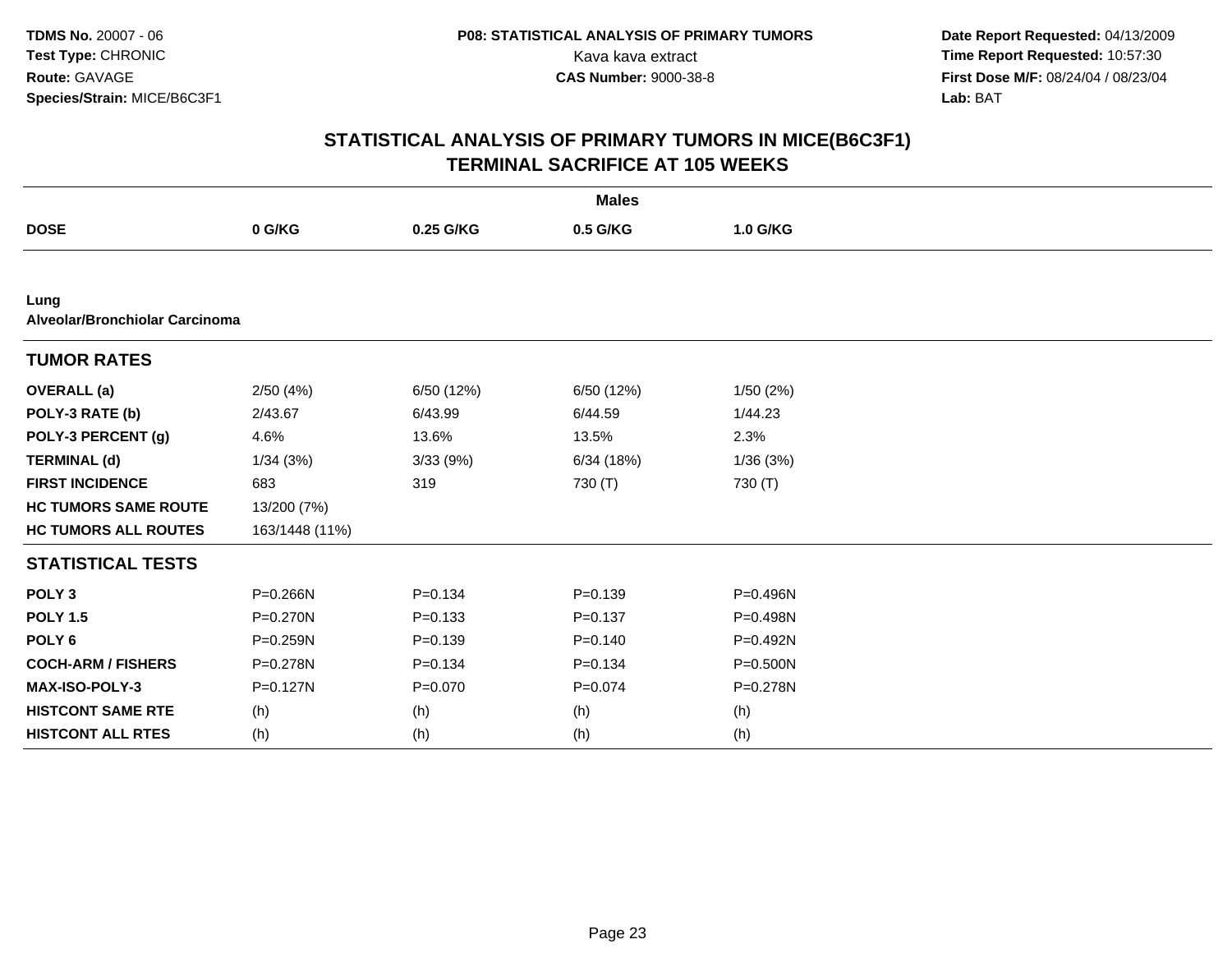|                                                                        |                |             | <b>Males</b> |              |  |
|------------------------------------------------------------------------|----------------|-------------|--------------|--------------|--|
| <b>DOSE</b>                                                            | 0 G/KG         | 0.25 G/KG   | 0.5 G/KG     | 1.0 G/KG     |  |
|                                                                        |                |             |              |              |  |
| Lung<br>Alveolar/Bronchiolar Carcinoma or Alveolar/Bronchiolar Adenoma |                |             |              |              |  |
| <b>TUMOR RATES</b>                                                     |                |             |              |              |  |
| <b>OVERALL</b> (a)                                                     | 11/50 (22%)    | 13/50 (26%) | 13/50 (26%)  | 10/50 (20%)  |  |
| POLY-3 RATE (b)                                                        | 11/44.49       | 13/43.99    | 13/45.84     | 10/44.74     |  |
| POLY-3 PERCENT (g)                                                     | 24.7%          | 29.6%       | 28.4%        | 22.4%        |  |
| <b>TERMINAL (d)</b>                                                    | 8/34 (24%)     | 10/33 (30%) | 9/34(27%)    | 9/36(25%)    |  |
| <b>FIRST INCIDENCE</b>                                                 | 570            | 319         | 455          | 574          |  |
| <b>HC TUMORS SAME ROUTE</b>                                            | 36/200 (18%)   |             |              |              |  |
| <b>HC TUMORS ALL ROUTES</b>                                            | 384/1448 (27%) |             |              |              |  |
| <b>STATISTICAL TESTS</b>                                               |                |             |              |              |  |
| POLY <sub>3</sub>                                                      | P=0.384N       | $P = 0.393$ | $P=0.439$    | P=0.494N     |  |
| <b>POLY 1.5</b>                                                        | P=0.389N       | $P=0.397$   | $P=0.429$    | P=0.497N     |  |
| POLY <sub>6</sub>                                                      | P=0.377N       | $P = 0.395$ | $P=0.448$    | P=0.490N     |  |
| <b>COCH-ARM / FISHERS</b>                                              | $P = 0.400N$   | $P = 0.408$ | $P=0.408$    | $P = 0.500N$ |  |
| <b>MAX-ISO-POLY-3</b>                                                  | $P = 0.464N$   | $P = 0.305$ | $P=0.349$    | P=0.394N     |  |
| <b>HISTCONT SAME RTE</b>                                               | (h)            | (h)         | (h)          | (h)          |  |
| <b>HISTCONT ALL RTES</b>                                               | (h)            | (h)         | (h)          | (h)          |  |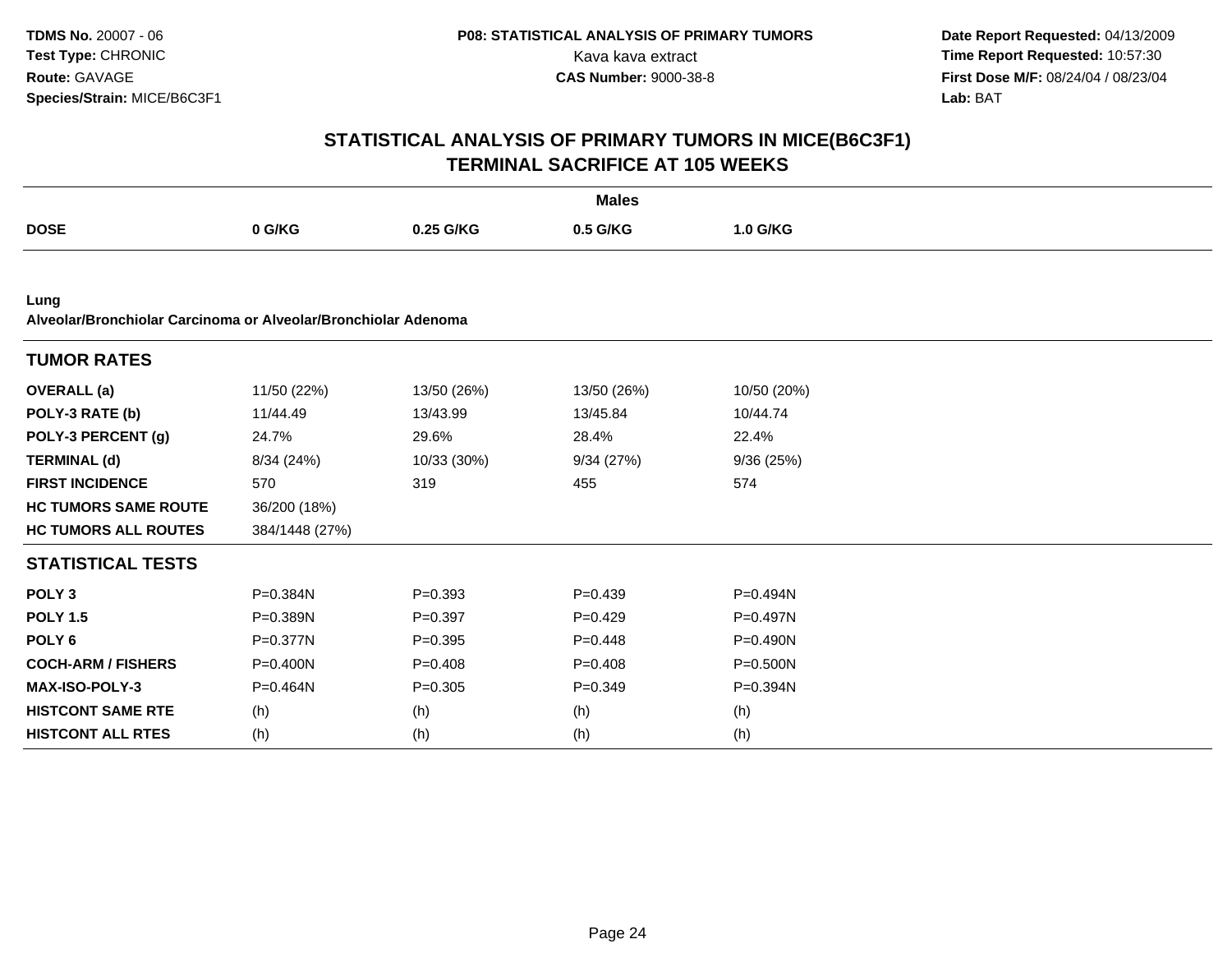|                             |                                                           |           | <b>Males</b> |          |  |  |  |  |  |
|-----------------------------|-----------------------------------------------------------|-----------|--------------|----------|--|--|--|--|--|
| <b>DOSE</b>                 | 0 G/KG                                                    | 0.25 G/KG | 0.5 G/KG     | 1.0 G/KG |  |  |  |  |  |
|                             |                                                           |           |              |          |  |  |  |  |  |
| Adenoma                     | <b>Pituitary Gland: Pars Distalis or Unspecified Site</b> |           |              |          |  |  |  |  |  |
| <b>TUMOR RATES</b>          |                                                           |           |              |          |  |  |  |  |  |
| <b>OVERALL</b> (a)          | 0/49(0%)                                                  | 0/50(0%)  | 1/50(2%)     | 0/50(0%) |  |  |  |  |  |
| POLY-3 RATE (b)             | 0/42.97                                                   | 0/42.37   | 1/45.28      | 0/44.23  |  |  |  |  |  |
| POLY-3 PERCENT (g)          | 0%                                                        | 0%        | 2.2%         | 0%       |  |  |  |  |  |
| <b>TERMINAL (d)</b>         | 0/34(0%)                                                  | 0/33(0%)  | 0/34(0%)     | 0/36(0%) |  |  |  |  |  |
| <b>FIRST INCIDENCE</b>      | ---                                                       | ---       | 494          | ---      |  |  |  |  |  |
| <b>HC TUMORS SAME ROUTE</b> | 0/198(0%)                                                 |           |              |          |  |  |  |  |  |
| <b>HC TUMORS ALL ROUTES</b> | 6/1417(0%)                                                |           |              |          |  |  |  |  |  |
| <b>STATISTICAL TESTS</b>    |                                                           |           |              |          |  |  |  |  |  |
| POLY <sub>3</sub>           | $P=0.702$                                                 | (e)       | $P = 0.510$  | (e)      |  |  |  |  |  |
| <b>POLY 1.5</b>             | $P=0.700$                                                 | (e)       | $P = 0.508$  | (e)      |  |  |  |  |  |
| POLY <sub>6</sub>           | $P = 0.705$                                               | (e)       | $P = 0.512$  | (e)      |  |  |  |  |  |
| <b>COCH-ARM / FISHERS</b>   | $P = 0.697$                                               | (e)       | $P = 0.505$  | (e)      |  |  |  |  |  |
| MAX-ISO-POLY-3              | $P=0.399$                                                 | (e)       | $P = 0.170$  | (e)      |  |  |  |  |  |
| <b>HISTCONT SAME RTE</b>    | (e)                                                       | (e)       | (e)          | (e)      |  |  |  |  |  |
| <b>HISTCONT ALL RTES</b>    | (e)                                                       | (e)       | (e)          | (e)      |  |  |  |  |  |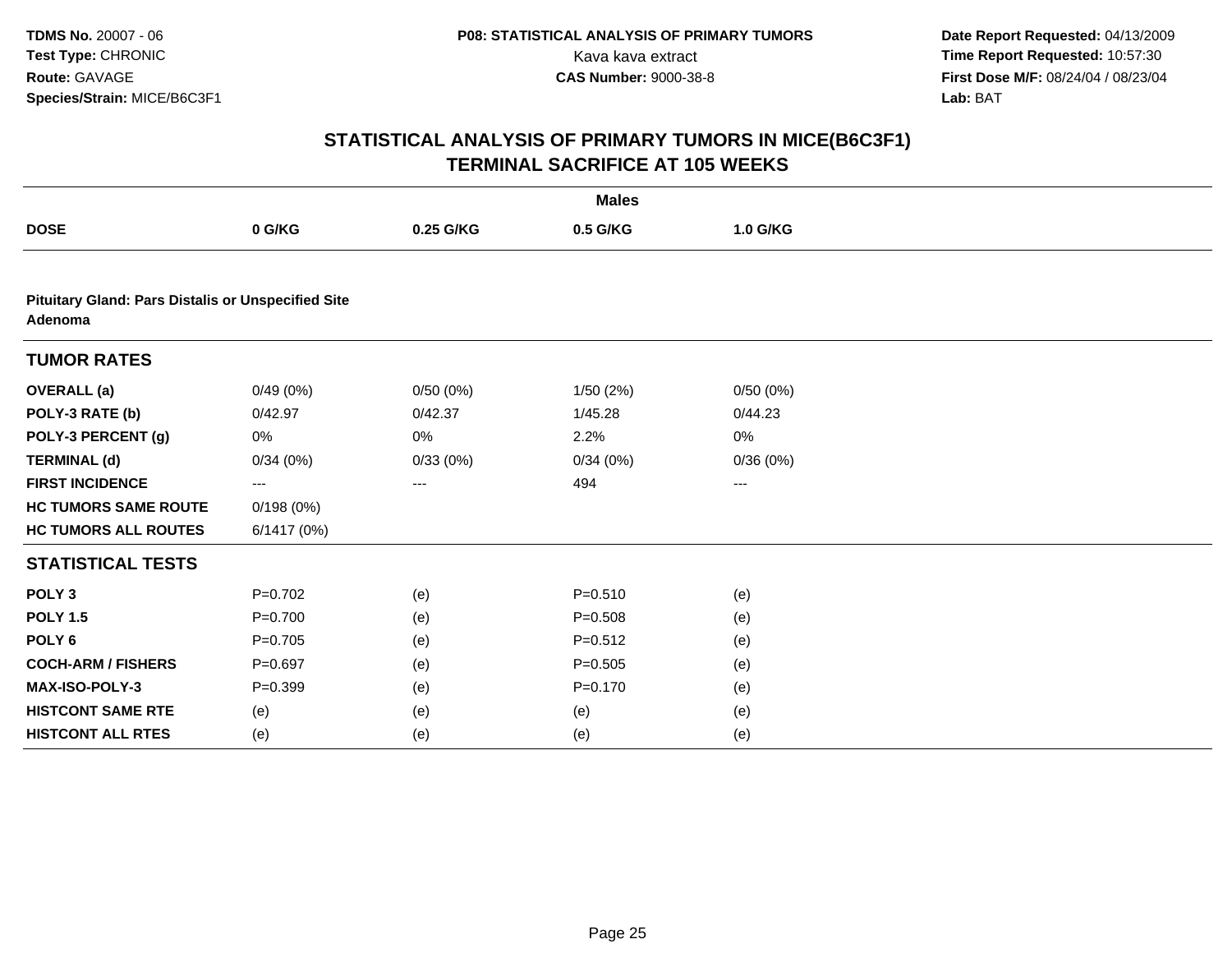| <b>Males</b>                               |             |           |          |                     |  |  |
|--------------------------------------------|-------------|-----------|----------|---------------------|--|--|
| <b>DOSE</b>                                | 0 G/KG      | 0.25 G/KG | 0.5 G/KG | 1.0 G/KG            |  |  |
|                                            |             |           |          |                     |  |  |
| <b>Skeletal Muscle</b><br>Rhabdomyosarcoma |             |           |          |                     |  |  |
| <b>TUMOR RATES</b>                         | #           | #         | #        | $\#$                |  |  |
| <b>OVERALL (a)</b>                         | 0/50(0%)    | 0/50(0%)  | 0/50(0%) | 0/50(0%)            |  |  |
| POLY-3 RATE (b)                            | 0/43.49     | 0/42.37   | 0/44.59  | 0/44.23             |  |  |
| POLY-3 PERCENT (g)                         | 0%          | 0%        | 0%       | 0%                  |  |  |
| <b>TERMINAL (d)</b>                        | 0/34(0%)    | 0/33(0%)  | 0/34(0%) | 0/36(0%)            |  |  |
| <b>FIRST INCIDENCE</b>                     | ---         | $\cdots$  | ---      | $\qquad \qquad - -$ |  |  |
| <b>HC TUMORS SAME ROUTE</b>                | 1/200 (1%)  |           |          |                     |  |  |
| <b>HC TUMORS ALL ROUTES</b>                | 2/1449 (0%) |           |          |                     |  |  |
| <b>STATISTICAL TESTS</b>                   |             |           |          |                     |  |  |
| POLY <sub>3</sub>                          | (e)         | (e)       | (e)      | (e)                 |  |  |
| <b>POLY 1.5</b>                            | (e)         | (e)       | (e)      | (e)                 |  |  |
| POLY <sub>6</sub>                          | (e)         | (e)       | (e)      | (e)                 |  |  |
| <b>COCH-ARM / FISHERS</b>                  | (e)         | (e)       | (e)      | (e)                 |  |  |
| MAX-ISO-POLY-3                             | (e)         | (e)       | (e)      | (e)                 |  |  |
| <b>HISTCONT SAME RTE</b>                   | (e)         | (e)       | (e)      | (e)                 |  |  |
| <b>HISTCONT ALL RTES</b>                   | (e)         | (e)       | (e)      | (e)                 |  |  |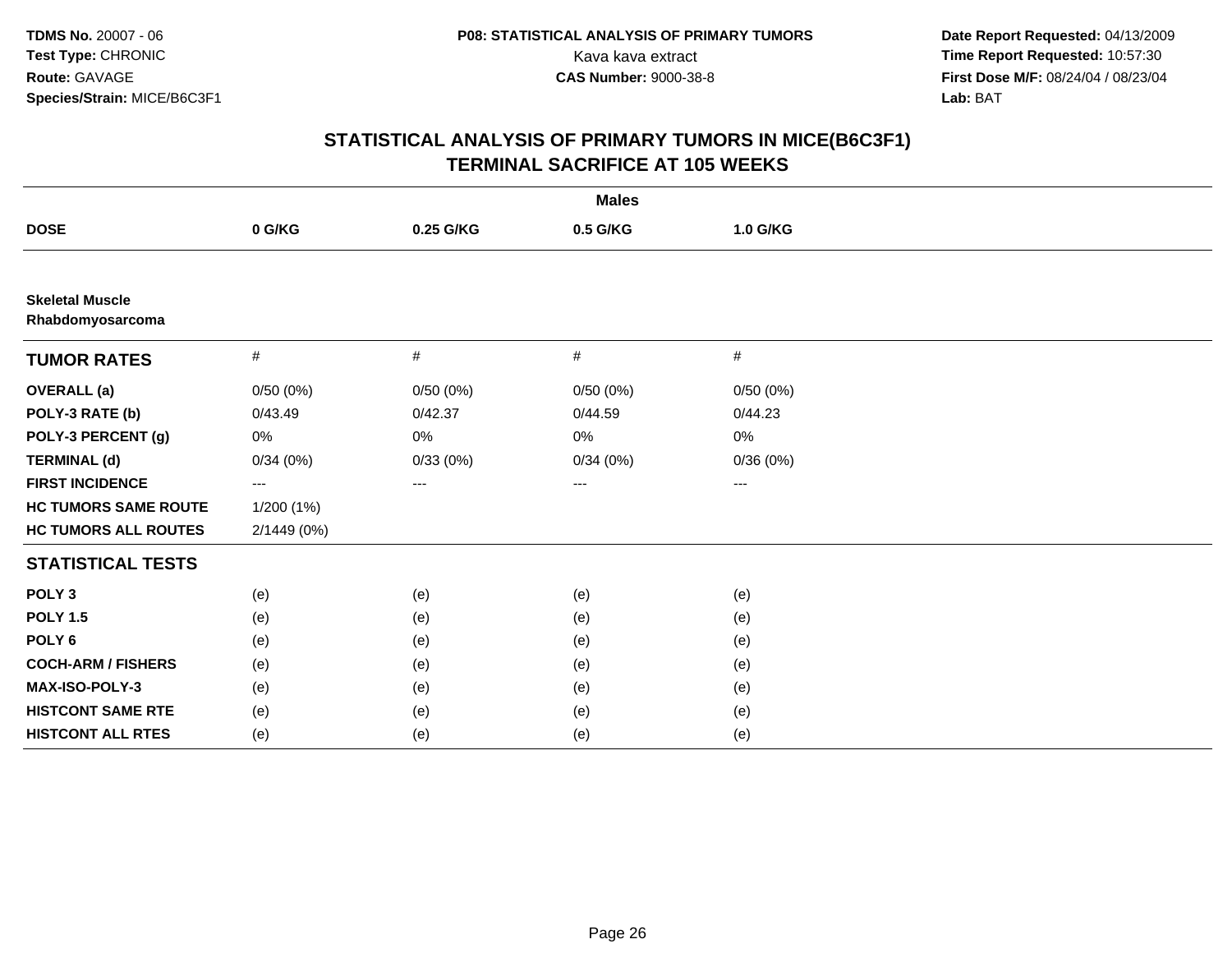| <b>Males</b>                     |              |              |             |              |  |  |
|----------------------------------|--------------|--------------|-------------|--------------|--|--|
| <b>DOSE</b>                      | 0 G/KG       | 0.25 G/KG    | 0.5 G/KG    | 1.0 G/KG     |  |  |
|                                  |              |              |             |              |  |  |
| <b>Spleen</b><br>Hemangiosarcoma |              |              |             |              |  |  |
| <b>TUMOR RATES</b>               |              |              |             |              |  |  |
| <b>OVERALL</b> (a)               | 2/50(4%)     | 1/50(2%)     | 2/49(4%)    | 0/50(0%)     |  |  |
| POLY-3 RATE (b)                  | 2/44.14      | 1/42.95      | 2/44.43     | 0/44.23      |  |  |
| POLY-3 PERCENT (g)               | 4.5%         | 2.3%         | 4.5%        | 0%           |  |  |
| <b>TERMINAL (d)</b>              | 1/34(3%)     | 0/33(0%)     | 0/34(0%)    | 0/36(0%)     |  |  |
| <b>FIRST INCIDENCE</b>           | 513          | 546          | 668         | ---          |  |  |
| <b>HC TUMORS SAME ROUTE</b>      | 5/199 (3%)   |              |             |              |  |  |
| <b>HC TUMORS ALL ROUTES</b>      | 36/1437 (3%) |              |             |              |  |  |
| <b>STATISTICAL TESTS</b>         |              |              |             |              |  |  |
| POLY <sub>3</sub>                | P=0.197N     | $P = 0.510N$ | P=0.692N    | $P = 0.237N$ |  |  |
| <b>POLY 1.5</b>                  | P=0.199N     | P=0.508N     | $P = 0.692$ | $P = 0.237N$ |  |  |
| POLY <sub>6</sub>                | P=0.196N     | P=0.507N     | P=0.686N    | P=0.235N     |  |  |
| <b>COCH-ARM / FISHERS</b>        | $P = 0.201N$ | P=0.500N     | $P = 0.684$ | $P = 0.247N$ |  |  |
| MAX-ISO-POLY-3                   | $P = 0.160N$ | $P = 0.291N$ | P=0.496N    | P=0.076N     |  |  |
| <b>HISTCONT SAME RTE</b>         | (h)          | (h)          | (h)         | (h)          |  |  |
| <b>HISTCONT ALL RTES</b>         | (h)          | (h)          | (h)         | (h)          |  |  |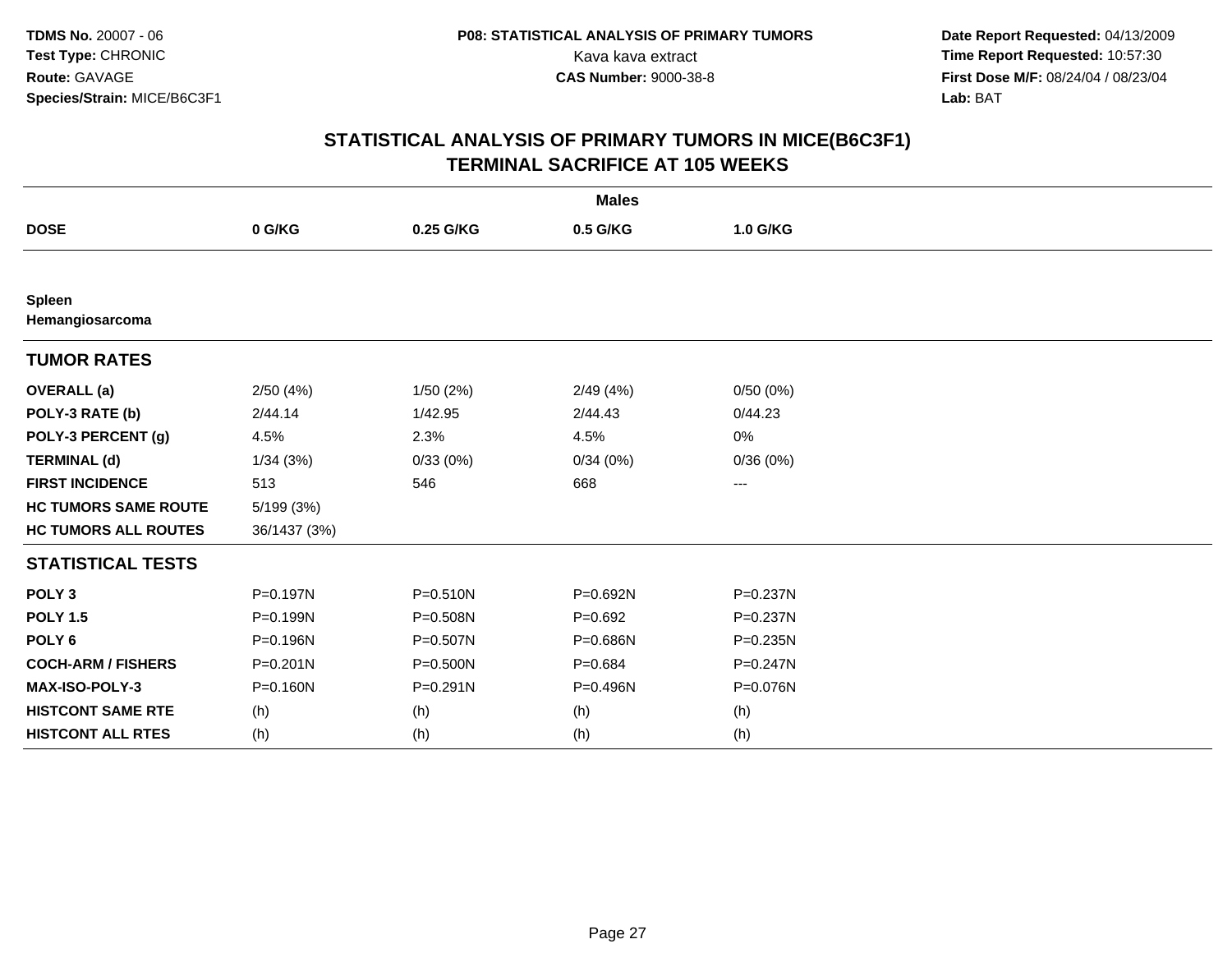| <b>Males</b>                                           |            |              |              |          |  |  |
|--------------------------------------------------------|------------|--------------|--------------|----------|--|--|
| <b>DOSE</b>                                            | 0 G/KG     | 0.25 G/KG    | 0.5 G/KG     | 1.0 G/KG |  |  |
|                                                        |            |              |              |          |  |  |
| Stomach, Forestomach<br><b>Squamous Cell Carcinoma</b> |            |              |              |          |  |  |
| <b>TUMOR RATES</b>                                     | $\#$       | #            | $\#$         | #        |  |  |
| <b>OVERALL</b> (a)                                     | 1/50(2%)   | 0/50(0%)     | 0/50(0%)     | 0/50(0%) |  |  |
| POLY-3 RATE (b)                                        | 1/43.49    | 0/42.37      | 0/44.59      | 0/44.23  |  |  |
| POLY-3 PERCENT (g)                                     | 2.3%       | 0%           | 0%           | 0%       |  |  |
| <b>TERMINAL (d)</b>                                    | 1/34(3%)   | 0/33(0%)     | 0/34(0%)     | 0/36(0%) |  |  |
| <b>FIRST INCIDENCE</b>                                 | 730 (T)    | ---          | $---$        | $---$    |  |  |
| <b>HC TUMORS SAME ROUTE</b>                            | 1/200(1%)  |              |              |          |  |  |
| <b>HC TUMORS ALL ROUTES</b>                            | 6/1449(0%) |              |              |          |  |  |
| <b>STATISTICAL TESTS</b>                               |            |              |              |          |  |  |
| POLY <sub>3</sub>                                      | P=0.304N   | $P = 0.505N$ | P=0.495N     | P=0.497N |  |  |
| <b>POLY 1.5</b>                                        | P=0.304N   | $P = 0.504N$ | P=0.497N     | P=0.498N |  |  |
| POLY <sub>6</sub>                                      | P=0.305N   | $P = 0.504N$ | P=0.493N     | P=0.494N |  |  |
| <b>COCH-ARM / FISHERS</b>                              | P=0.306N   | $P = 0.500N$ | $P = 0.500N$ | P=0.500N |  |  |
| MAX-ISO-POLY-3                                         | P=0.124N   | P=0.165N     | P=0.158N     | P=0.158N |  |  |
| <b>HISTCONT SAME RTE</b>                               | (h)        | (h)          | (h)          | (h)      |  |  |
| <b>HISTCONT ALL RTES</b>                               | (h)        | (h)          | (h)          | (h)      |  |  |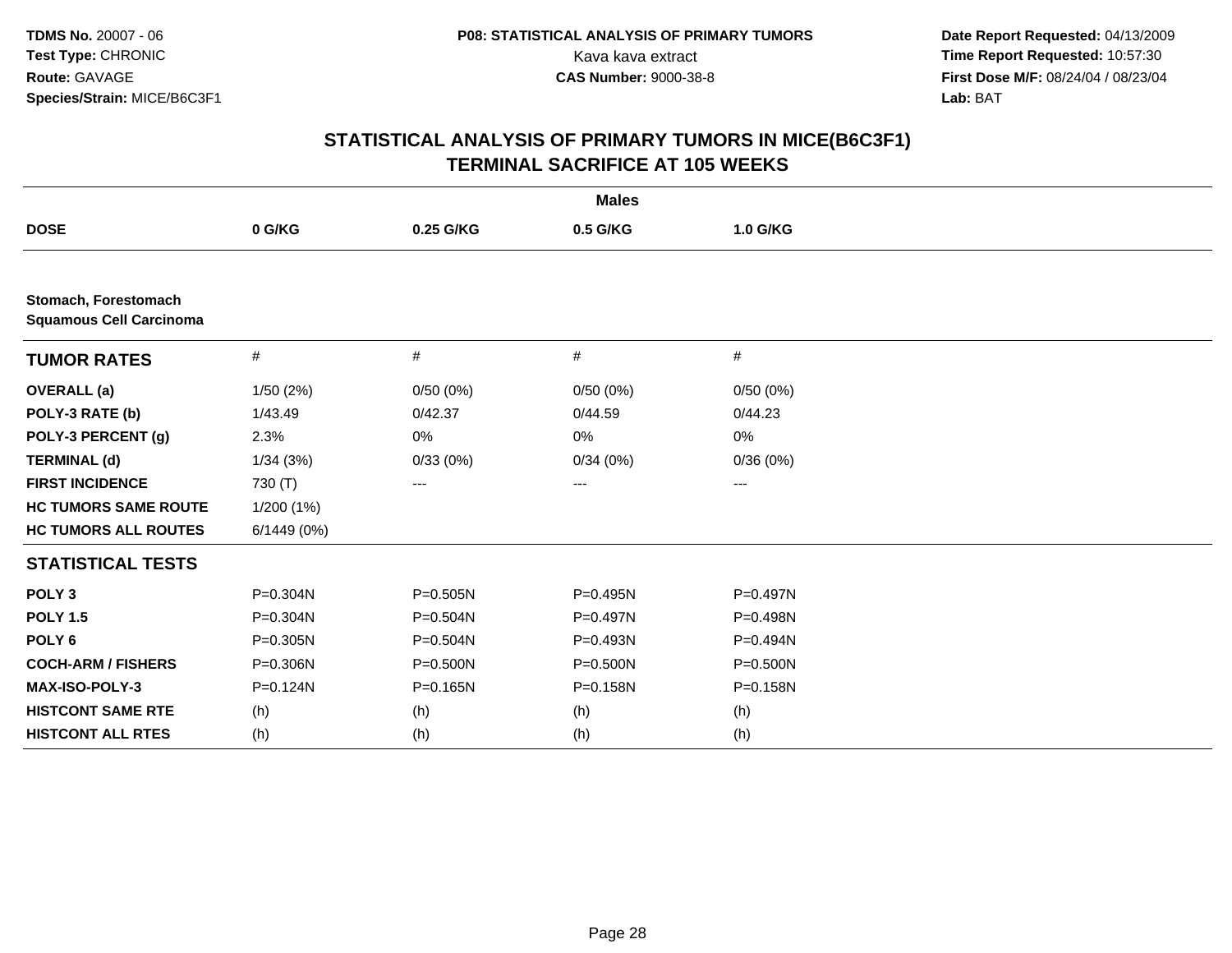| <b>Males</b>                                                                 |              |              |            |           |  |  |  |  |  |
|------------------------------------------------------------------------------|--------------|--------------|------------|-----------|--|--|--|--|--|
| <b>DOSE</b>                                                                  | 0 G/KG       | 0.25 G/KG    | 0.5 G/KG   | 1.0 G/KG  |  |  |  |  |  |
|                                                                              |              |              |            |           |  |  |  |  |  |
| Stomach, Forestomach<br><b>Squamous Cell Carcinoma or Papilloma Squamous</b> |              |              |            |           |  |  |  |  |  |
| <b>TUMOR RATES</b>                                                           | $\#$         | $\#$         | $\#$       | $\#$      |  |  |  |  |  |
| <b>OVERALL</b> (a)                                                           | 9/50 (18%)   | 3/50(6%)     | 0/50(0%)   | 2/50(4%)  |  |  |  |  |  |
| POLY-3 RATE (b)                                                              | 9/44.54      | 3/42.37      | 0/44.59    | 2/44.23   |  |  |  |  |  |
| POLY-3 PERCENT (g)                                                           | 20.2%        | 7.1%         | 0%         | 4.5%      |  |  |  |  |  |
| <b>TERMINAL (d)</b>                                                          | 5/34 (15%)   | 3/33(9%)     | 0/34(0%)   | 2/36(6%)  |  |  |  |  |  |
| <b>FIRST INCIDENCE</b>                                                       | 648          | 730 (T)      | ---        | 730 (T)   |  |  |  |  |  |
| <b>HC TUMORS SAME ROUTE</b>                                                  | 2/200 (1%)   |              |            |           |  |  |  |  |  |
| <b>HC TUMORS ALL ROUTES</b>                                                  | 19/1449 (1%) |              |            |           |  |  |  |  |  |
| <b>STATISTICAL TESTS</b>                                                     |              |              |            |           |  |  |  |  |  |
| POLY <sub>3</sub>                                                            | P=0.007N**   | P=0.070N     | P=0.002N** | P=0.025N* |  |  |  |  |  |
| <b>POLY 1.5</b>                                                              | P=0.007N**   | P=0.067N     | P=0.002N** | P=0.025N* |  |  |  |  |  |
| POLY <sub>6</sub>                                                            | P=0.007N**   | P=0.073N     | P=0.002N** | P=0.025N* |  |  |  |  |  |
| <b>COCH-ARM / FISHERS</b>                                                    | P=0.010N**   | $P = 0.061N$ | P<0.001N** | P=0.026N* |  |  |  |  |  |
| <b>MAX-ISO-POLY-3</b>                                                        | P<0.001N**   | P=0.040N*    | P<0.001N** | P=0.011N* |  |  |  |  |  |
| <b>HISTCONT SAME RTE</b>                                                     | (h)          | (h)          | (h)        | (h)       |  |  |  |  |  |
| <b>HISTCONT ALL RTES</b>                                                     | (h)          | (h)          | (h)        | (h)       |  |  |  |  |  |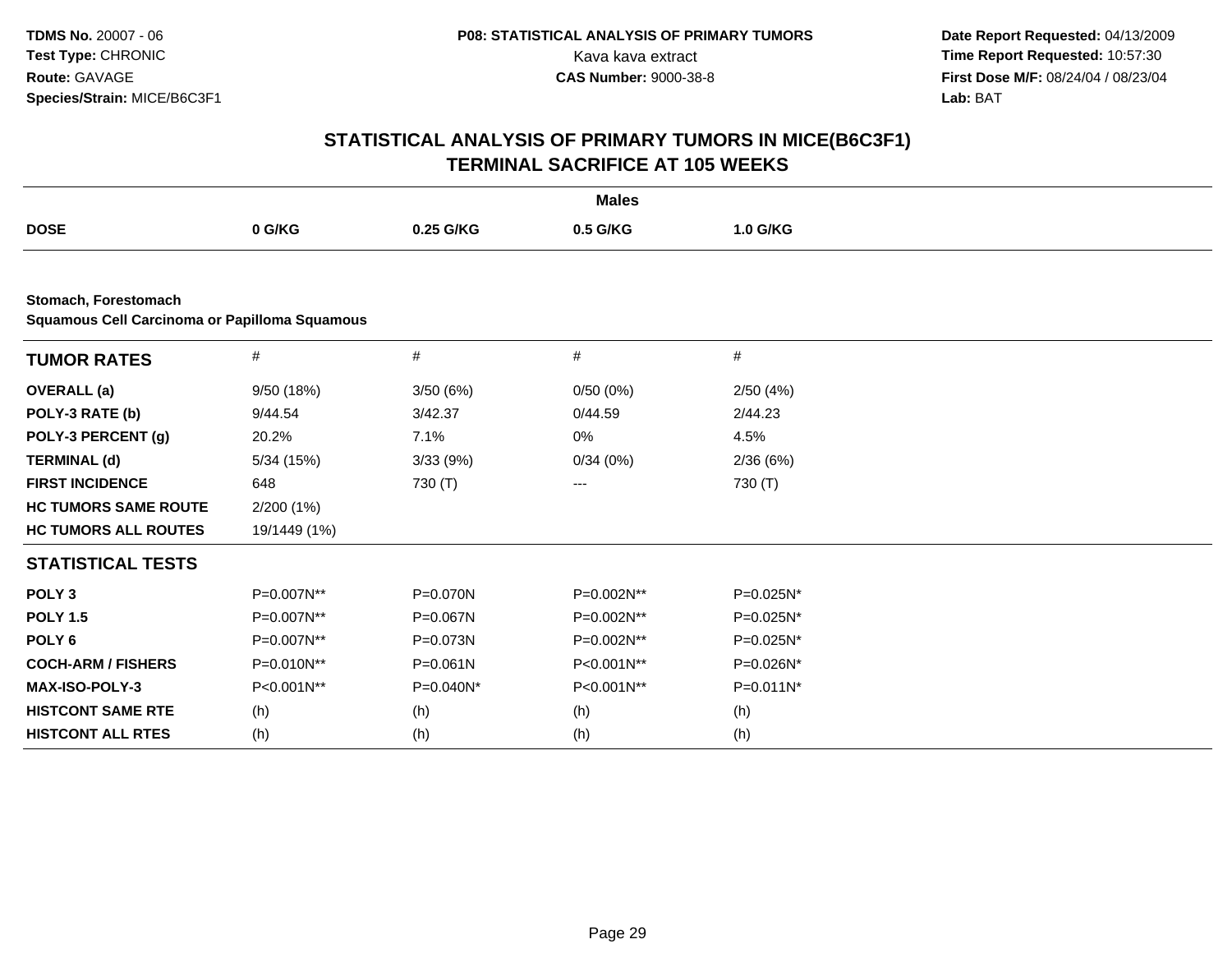| <b>Males</b>                                           |                |              |            |           |  |  |  |
|--------------------------------------------------------|----------------|--------------|------------|-----------|--|--|--|
| <b>DOSE</b>                                            | 0 G/KG         | 0.25 G/KG    | 0.5 G/KG   | 1.0 G/KG  |  |  |  |
|                                                        |                |              |            |           |  |  |  |
| Stomach, Forestomach<br><b>Squamous Cell Papilloma</b> |                |              |            |           |  |  |  |
| <b>TUMOR RATES</b>                                     | $\#$           | #            | #          | #         |  |  |  |
| <b>OVERALL</b> (a)                                     | 8/50 (16%)     | 3/50(6%)     | 0/50(0%)   | 2/50(4%)  |  |  |  |
| POLY-3 RATE (b)                                        | 8/44.54        | 3/42.37      | 0/44.59    | 2/44.23   |  |  |  |
| POLY-3 PERCENT (g)                                     | 18%            | 7.1%         | 0%         | 4.5%      |  |  |  |
| <b>TERMINAL (d)</b>                                    | 4/34 (12%)     | 3/33(9%)     | 0/34(0%)   | 2/36(6%)  |  |  |  |
| <b>FIRST INCIDENCE</b>                                 | 648            | 730 (T)      | ---        | 730 (T)   |  |  |  |
| <b>HC TUMORS SAME ROUTE</b>                            | 1/200(1%)      |              |            |           |  |  |  |
| <b>HC TUMORS ALL ROUTES</b>                            | 14/1449 (1%)   |              |            |           |  |  |  |
| <b>STATISTICAL TESTS</b>                               |                |              |            |           |  |  |  |
| POLY <sub>3</sub>                                      | $P = 0.015N^*$ | $P = 0.113N$ | P=0.003N** | P=0.045N* |  |  |  |
| <b>POLY 1.5</b>                                        | P=0.015N*      | P=0.109N     | P=0.004N** | P=0.045N* |  |  |  |
| POLY <sub>6</sub>                                      | P=0.015N*      | $P = 0.117N$ | P=0.004N** | P=0.046N* |  |  |  |
| <b>COCH-ARM / FISHERS</b>                              | P=0.019N*      | $P = 0.100N$ | P=0.003N** | P=0.046N* |  |  |  |
| MAX-ISO-POLY-3                                         | P=0.003N**     | P=0.067N     | P<0.001N** | P=0.022N* |  |  |  |
| <b>HISTCONT SAME RTE</b>                               | (h)            | (h)          | (h)        | (h)       |  |  |  |
| <b>HISTCONT ALL RTES</b>                               | (h)            | (h)          | (h)        | (h)       |  |  |  |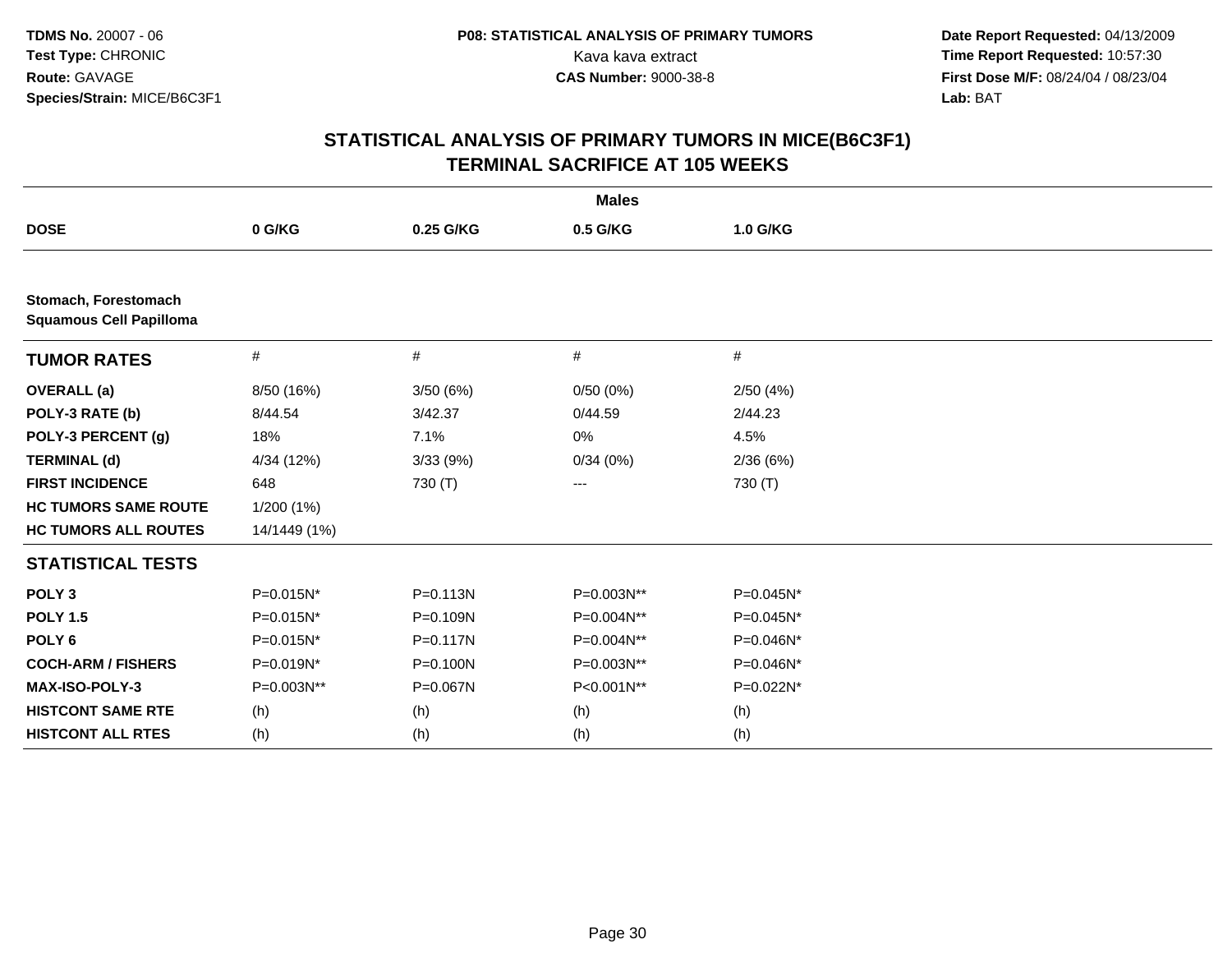|                                                  |              |           | <b>Males</b> |             |  |
|--------------------------------------------------|--------------|-----------|--------------|-------------|--|
| <b>DOSE</b>                                      | 0 G/KG       | 0.25 G/KG | 0.5 G/KG     | 1.0 G/KG    |  |
|                                                  |              |           |              |             |  |
| <b>Thyroid Gland: Follicular Cell</b><br>Adenoma |              |           |              |             |  |
| <b>TUMOR RATES</b>                               |              |           |              |             |  |
| <b>OVERALL</b> (a)                               | 0/50(0%)     | 0/50(0%)  | 0/49(0%)     | 2/50(4%)    |  |
| POLY-3 RATE (b)                                  | 0/43.49      | 0/42.37   | 0/43.59      | 2/44.80     |  |
| POLY-3 PERCENT (g)                               | 0%           | 0%        | 0%           | 4.5%        |  |
| <b>TERMINAL (d)</b>                              | 0/34(0%)     | 0/33(0%)  | 0/33(0%)     | 1/36(3%)    |  |
| <b>FIRST INCIDENCE</b>                           | ---          | ---       | ---          | 547         |  |
| <b>HC TUMORS SAME ROUTE</b>                      | $0/200(0\%)$ |           |              |             |  |
| <b>HC TUMORS ALL ROUTES</b>                      | 19/1441 (1%) |           |              |             |  |
| <b>STATISTICAL TESTS</b>                         |              |           |              |             |  |
| POLY <sub>3</sub>                                | $P=0.048*$   | (e)       | (e)          | $P = 0.244$ |  |
| <b>POLY 1.5</b>                                  | $P=0.047*$   | (e)       | (e)          | $P = 0.241$ |  |
| POLY <sub>6</sub>                                | P=0.049*     | (e)       | (e)          | $P = 0.248$ |  |
| <b>COCH-ARM / FISHERS</b>                        | $P=0.047*$   | (e)       | (e)          | $P = 0.247$ |  |
| MAX-ISO-POLY-3                                   | P=0.038*     | (e)       | (e)          | $P = 0.082$ |  |
| <b>HISTCONT SAME RTE</b>                         | $P=0.038*$   | (e)       | (e)          | $P=0.047*$  |  |
| <b>HISTCONT ALL RTES</b>                         | $P=0.043*$   | (e)       | (e)          | $P=0.093$   |  |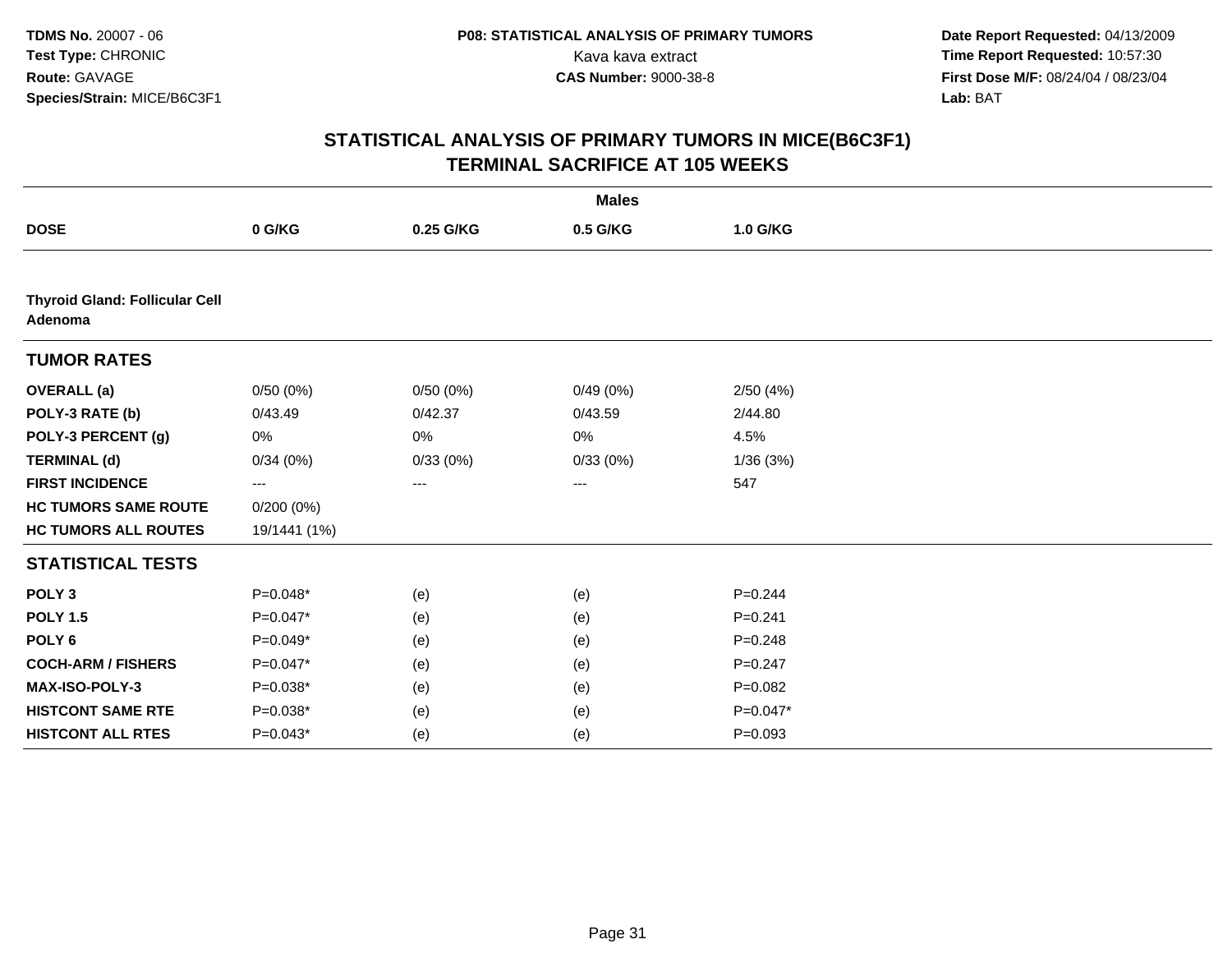| <b>Males</b>                    |              |              |              |              |  |  |  |
|---------------------------------|--------------|--------------|--------------|--------------|--|--|--|
| <b>DOSE</b>                     | 0 G/KG       | 0.25 G/KG    | 0.5 G/KG     | 1.0 G/KG     |  |  |  |
|                                 |              |              |              |              |  |  |  |
| <b>All Organs</b><br>Hemangioma |              |              |              |              |  |  |  |
| <b>TUMOR RATES</b>              | $\#$         | $\#$         | #            | #            |  |  |  |
| <b>OVERALL</b> (a)              | 2/50(4%)     | 1/50(2%)     | 0/50(0%)     | 0/50(0%)     |  |  |  |
| POLY-3 RATE (b)                 | 2/43.49      | 1/42.37      | 0/44.59      | 0/44.23      |  |  |  |
| POLY-3 PERCENT (g)              | 4.6%         | 2.4%         | 0%           | 0%           |  |  |  |
| <b>TERMINAL (d)</b>             | 2/34(6%)     | 1/33(3%)     | 0/34(0%)     | 0/36(0%)     |  |  |  |
| <b>FIRST INCIDENCE</b>          | 730 (T)      | 730 (T)      | ---          | $--$         |  |  |  |
| <b>HC TUMORS SAME ROUTE</b>     | $0/200(0\%)$ |              |              |              |  |  |  |
| <b>HC TUMORS ALL ROUTES</b>     | 14/1449 (1%) |              |              |              |  |  |  |
| <b>STATISTICAL TESTS</b>        |              |              |              |              |  |  |  |
| POLY <sub>3</sub>               | P=0.098N     | P=0.509N     | $P = 0.231N$ | $P = 0.233N$ |  |  |  |
| <b>POLY 1.5</b>                 | P=0.099N     | P=0.507N     | P=0.234N     | $P = 0.235N$ |  |  |  |
| POLY <sub>6</sub>               | P=0.098N     | P=0.507N     | P=0.229N     | $P = 0.230N$ |  |  |  |
| <b>COCH-ARM / FISHERS</b>       | $P = 0.101N$ | $P = 0.500N$ | P=0.247N     | $P = 0.247N$ |  |  |  |
| <b>MAX-ISO-POLY-3</b>           | P=0.077N     | $P = 0.291N$ | P=0.076N     | P=0.076N     |  |  |  |
| <b>HISTCONT SAME RTE</b>        | (h)          | (h)          | (h)          | (h)          |  |  |  |
| <b>HISTCONT ALL RTES</b>        | (h)          | (h)          | (h)          | (h)          |  |  |  |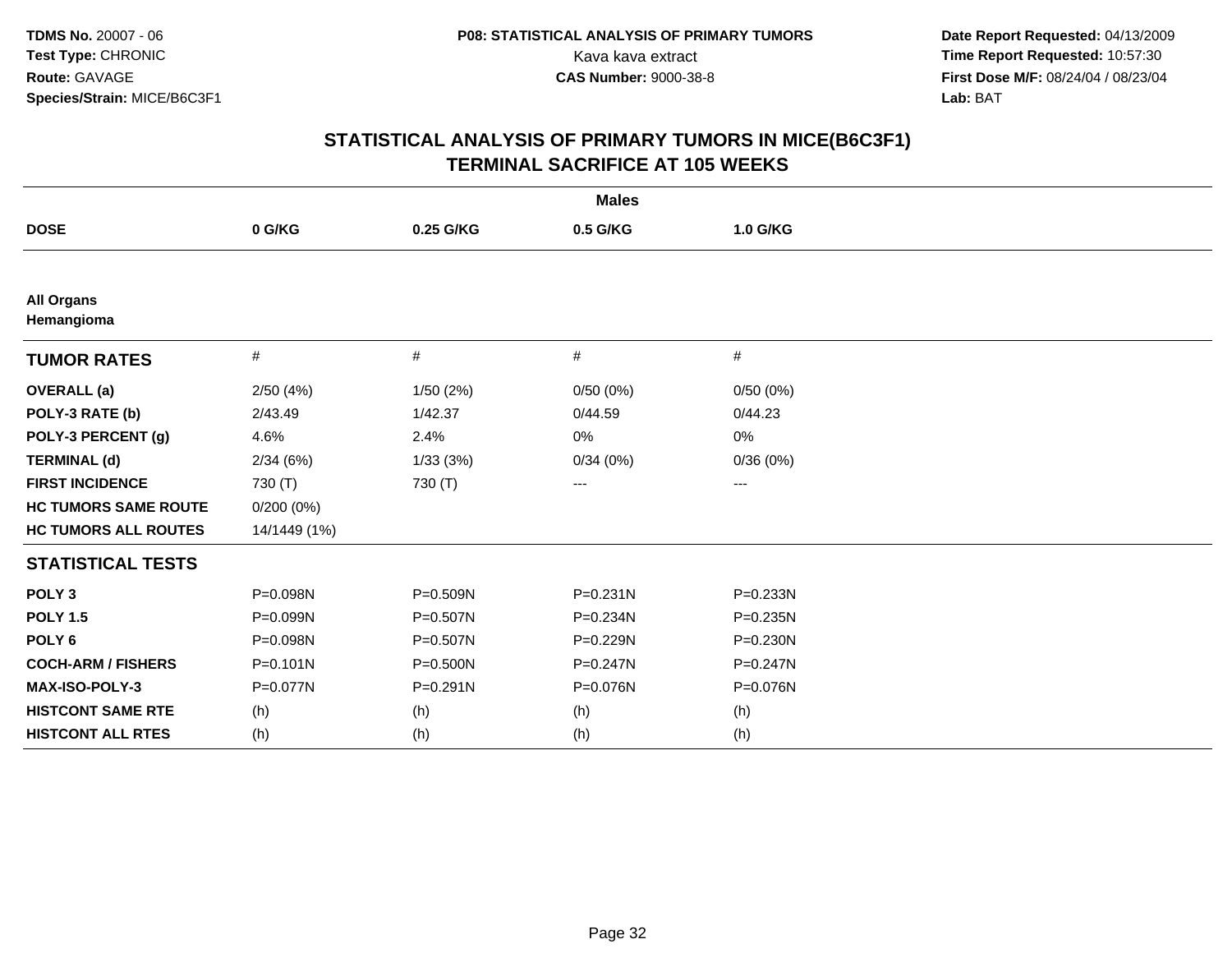|                                      |              |              | <b>Males</b> |           |
|--------------------------------------|--------------|--------------|--------------|-----------|
| <b>DOSE</b>                          | 0 G/KG       | 0.25 G/KG    | 0.5 G/KG     | 1.0 G/KG  |
|                                      |              |              |              |           |
| <b>All Organs</b><br>Hemangiosarcoma |              |              |              |           |
| <b>TUMOR RATES</b>                   | $\#$         | #            | #            | #         |
| <b>OVERALL</b> (a)                   | 6/50 (12%)   | 2/50(4%)     | 4/50 (8%)    | 1/50(2%)  |
| POLY-3 RATE (b)                      | 6/44.48      | 2/43.41      | 4/45.43      | 1/44.97   |
| POLY-3 PERCENT (g)                   | 13.5%        | 4.6%         | 8.8%         | 2.2%      |
| <b>TERMINAL (d)</b>                  | 3/34(9%)     | 0/33(0%)     | 1/34(3%)     | 0/36(0%)  |
| <b>FIRST INCIDENCE</b>               | 513          | 546          | 623          | 465       |
| <b>HC TUMORS SAME ROUTE</b>          | 16/200 (8%)  |              |              |           |
| <b>HC TUMORS ALL ROUTES</b>          | 98/1449 (7%) |              |              |           |
| <b>STATISTICAL TESTS</b>             |              |              |              |           |
| POLY <sub>3</sub>                    | P=0.060N     | $P = 0.140N$ | P=0.356N     | P=0.054N  |
| <b>POLY 1.5</b>                      | P=0.062N     | P=0.139N     | $P = 0.361N$ | P=0.055N  |
| POLY <sub>6</sub>                    | P=0.059N     | P=0.137N     | $P = 0.349N$ | P=0.052N  |
| <b>COCH-ARM / FISHERS</b>            | P=0.066N     | P=0.134N     | P=0.370N     | P=0.056N  |
| MAX-ISO-POLY-3                       | P=0.030N*    | P=0.075N     | $P = 0.244N$ | P=0.023N* |
| <b>HISTCONT SAME RTE</b>             | (h)          | (h)          | (h)          | (h)       |
| <b>HISTCONT ALL RTES</b>             | (h)          | (h)          | (h)          | (h)       |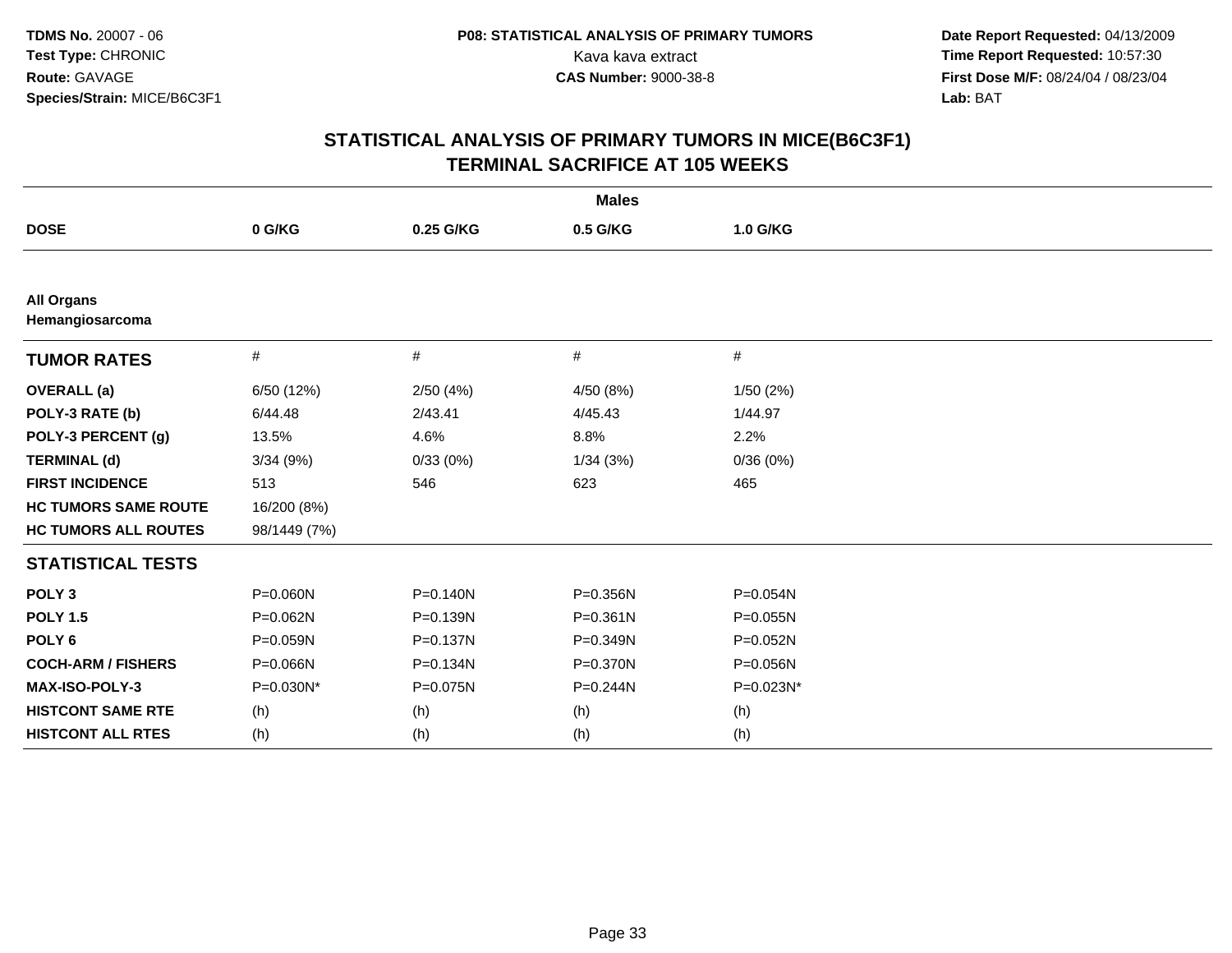| <b>Males</b>                                       |               |              |              |              |  |  |  |  |
|----------------------------------------------------|---------------|--------------|--------------|--------------|--|--|--|--|
| <b>DOSE</b>                                        | 0 G/KG        | 0.25 G/KG    | 0.5 G/KG     | 1.0 G/KG     |  |  |  |  |
|                                                    |               |              |              |              |  |  |  |  |
| <b>All Organs</b><br>Hemangiosarcoma or Hemangioma |               |              |              |              |  |  |  |  |
| <b>TUMOR RATES</b>                                 | $\#$          | #            | $\#$         | #            |  |  |  |  |
| <b>OVERALL</b> (a)                                 | 8/50 (16%)    | 3/50(6%)     | 4/50(8%)     | 1/50(2%)     |  |  |  |  |
| POLY-3 RATE (b)                                    | 8/44.48       | 3/43.41      | 4/45.43      | 1/44.97      |  |  |  |  |
| POLY-3 PERCENT (g)                                 | 18%           | 6.9%         | 8.8%         | 2.2%         |  |  |  |  |
| <b>TERMINAL (d)</b>                                | 5/34 (15%)    | 1/33(3%)     | 1/34(3%)     | 0/36(0%)     |  |  |  |  |
| <b>FIRST INCIDENCE</b>                             | 513           | 546          | 623          | 465          |  |  |  |  |
| <b>HC TUMORS SAME ROUTE</b>                        | 16/200 (8%)   |              |              |              |  |  |  |  |
| <b>HC TUMORS ALL ROUTES</b>                        | 110/1449 (8%) |              |              |              |  |  |  |  |
| <b>STATISTICAL TESTS</b>                           |               |              |              |              |  |  |  |  |
| POLY <sub>3</sub>                                  | $P=0.014N^*$  | $P = 0.105N$ | $P = 0.165N$ | P=0.015N*    |  |  |  |  |
| <b>POLY 1.5</b>                                    | P=0.015N*     | P=0.104N     | P=0.170N     | P=0.015N*    |  |  |  |  |
| POLY <sub>6</sub>                                  | $P=0.014N^*$  | P=0.102N     | $P = 0.159N$ | $P=0.014N^*$ |  |  |  |  |
| <b>COCH-ARM / FISHERS</b>                          | P=0.017N*     | $P = 0.100N$ | $P = 0.178N$ | P=0.015N*    |  |  |  |  |
| MAX-ISO-POLY-3                                     | P=0.006N**    | P=0.059N     | P=0.102N     | P=0.006N**   |  |  |  |  |
| <b>HISTCONT SAME RTE</b>                           | (h)           | (h)          | (h)          | (h)          |  |  |  |  |
| <b>HISTCONT ALL RTES</b>                           | (h)           | (h)          | (h)          | (h)          |  |  |  |  |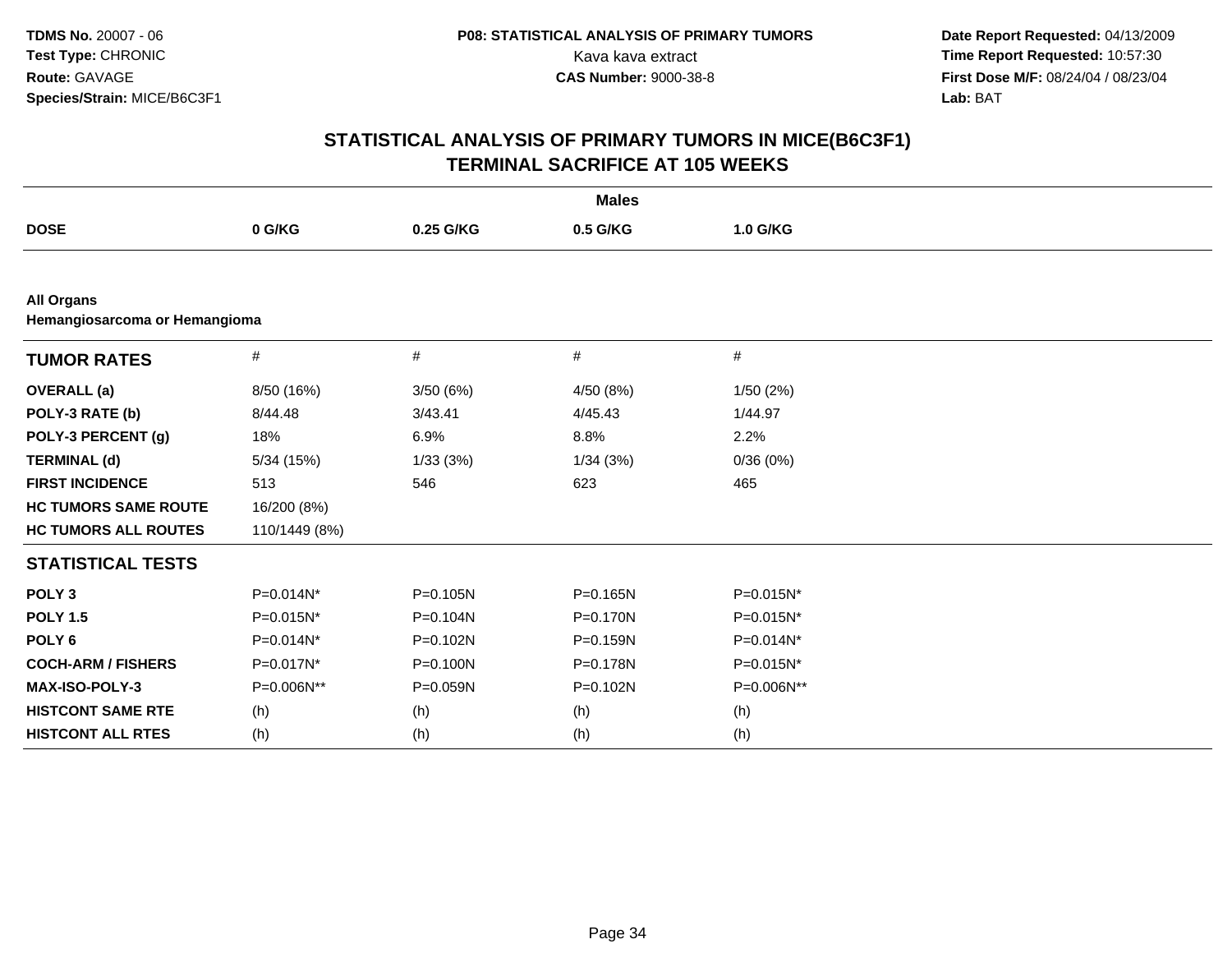| <b>Males</b>                                    |              |             |             |             |  |  |  |
|-------------------------------------------------|--------------|-------------|-------------|-------------|--|--|--|
| <b>DOSE</b>                                     | 0 G/KG       | 0.25 G/KG   | 0.5 G/KG    | 1.0 G/KG    |  |  |  |
|                                                 |              |             |             |             |  |  |  |
| <b>All Organs</b><br><b>Histiocytic Sarcoma</b> |              |             |             |             |  |  |  |
| <b>TUMOR RATES</b>                              | #            | #           | #           | #           |  |  |  |
| <b>OVERALL</b> (a)                              | 0/50(0%)     | 1/50(2%)    | 1/50(2%)    | 1/50(2%)    |  |  |  |
| POLY-3 RATE (b)                                 | 0/43.49      | 1/42.46     | 1/44.59     | 1/44.68     |  |  |  |
| POLY-3 PERCENT (g)                              | 0%           | 2.4%        | 2.2%        | 2.2%        |  |  |  |
| <b>TERMINAL (d)</b>                             | 0/34(0%)     | 0/33(0%)    | 1/34(3%)    | 0/36(0%)    |  |  |  |
| <b>FIRST INCIDENCE</b>                          | ---          | 707         | 730 (T)     | 595         |  |  |  |
| <b>HC TUMORS SAME ROUTE</b>                     | $0/200(0\%)$ |             |             |             |  |  |  |
| <b>HC TUMORS ALL ROUTES</b>                     | 8/1449 (1%)  |             |             |             |  |  |  |
| <b>STATISTICAL TESTS</b>                        |              |             |             |             |  |  |  |
| POLY <sub>3</sub>                               | $P = 0.397$  | $P = 0.495$ | $P = 0.505$ | $P = 0.505$ |  |  |  |
| <b>POLY 1.5</b>                                 | $P=0.392$    | $P = 0.496$ | $P = 0.503$ | $P = 0.503$ |  |  |  |
| POLY <sub>6</sub>                               | $P = 0.405$  | $P=0.497$   | $P=0.507$   | $P = 0.510$ |  |  |  |
| <b>COCH-ARM / FISHERS</b>                       | $P = 0.384$  | $P = 0.500$ | $P = 0.500$ | $P = 0.500$ |  |  |  |
| MAX-ISO-POLY-3                                  | $P = 0.338$  | $P = 0.158$ | $P = 0.165$ | $P = 0.165$ |  |  |  |
| <b>HISTCONT SAME RTE</b>                        | $P=0.122$    | $P=0.054$   | $P=0.049*$  | $P=0.049*$  |  |  |  |
| <b>HISTCONT ALL RTES</b>                        | $P = 0.075$  | $P = 0.150$ | $P = 0.154$ | $P = 0.154$ |  |  |  |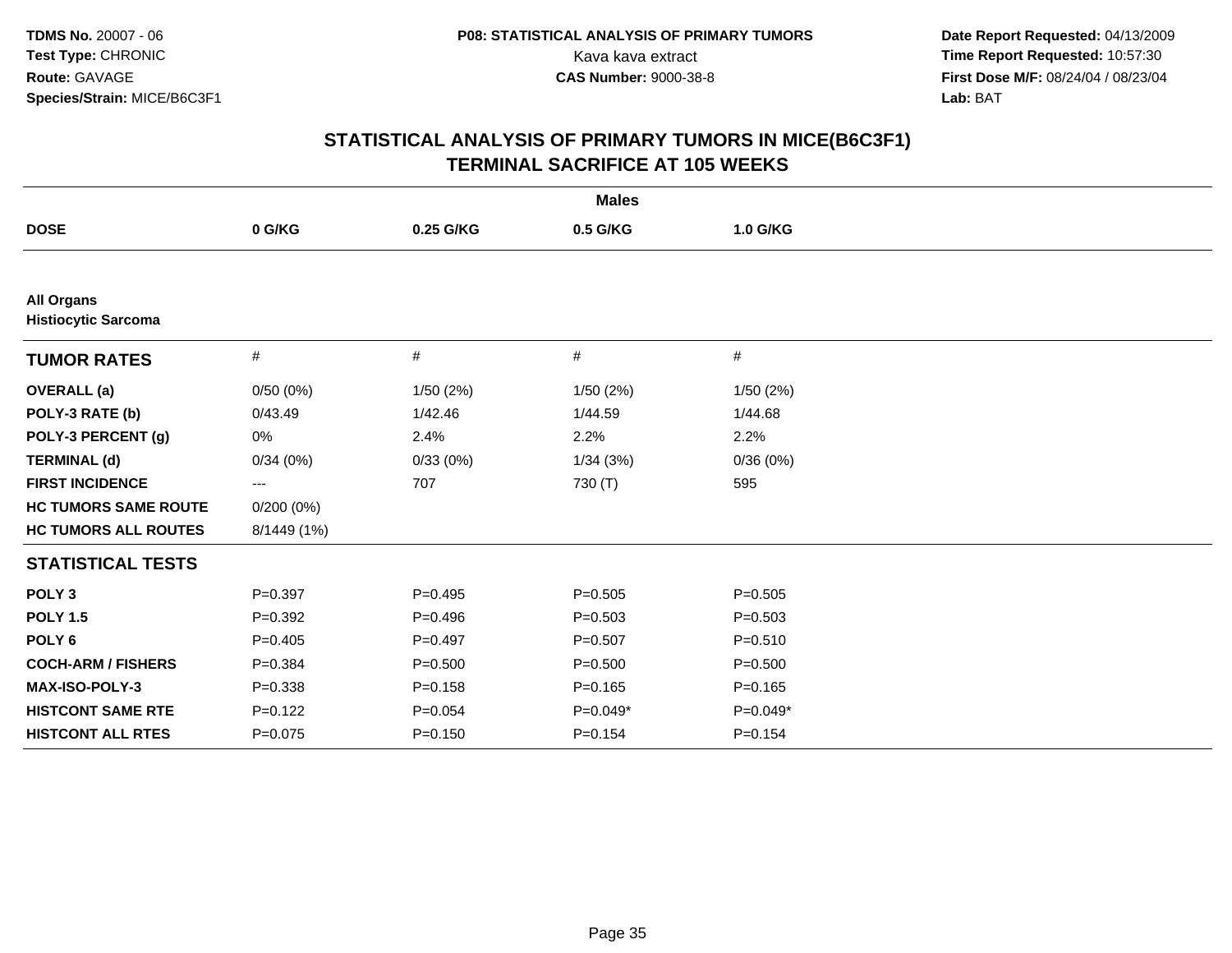### **STATISTICAL ANALYSIS OF PRIMARY TUMORS IN MICE(B6C3F1)TERMINAL SACRIFICE AT 105 WEEKS**

|             |          |           | <b>Males</b> |                 |
|-------------|----------|-----------|--------------|-----------------|
| <b>DOSE</b> | $0$ G/KG | 0.25 G/KG | 0.5 G/KG     | $1.0$ G/KG<br>. |

**All Organs**

**Malignant Lymphoma: Histiocytic, Lymphocytic, Mixed, NOS, or Undifferentiated Cell Type**

| <b>TUMOR RATES</b>          | $\#$         | #           | #            | #           |
|-----------------------------|--------------|-------------|--------------|-------------|
| <b>OVERALL</b> (a)          | 2/50(4%)     | 3/50(6%)    | 1/50(2%)     | 6/50 (12%)  |
| POLY-3 RATE (b)             | 2/43.49      | 3/42.37     | 1/44.59      | 6/44.83     |
| POLY-3 PERCENT (g)          | 4.6%         | 7.1%        | 2.2%         | 13.4%       |
| <b>TERMINAL (d)</b>         | 2/34(6%)     | 3/33(9%)    | 1/34(3%)     | 4/36 (11%)  |
| <b>FIRST INCIDENCE</b>      | 730 (T)      | 730 (T)     | 730 (T)      | 596         |
| <b>HC TUMORS SAME ROUTE</b> | 3/200(2%)    |             |              |             |
| <b>HC TUMORS ALL ROUTES</b> | 49/1449 (3%) |             |              |             |
| <b>STATISTICAL TESTS</b>    |              |             |              |             |
| POLY <sub>3</sub>           | $P=0.085$    | $P = 0.488$ | $P=0.491N$   | $P = 0.142$ |
| <b>POLY 1.5</b>             | $P=0.082$    | $P=0.490$   | $P=0.494N$   | $P = 0.138$ |
| POLY 6                      | $P = 0.088$  | $P=0.491$   | P=0.488N     | $P = 0.150$ |
| <b>COCH-ARM / FISHERS</b>   | $P = 0.079$  | $P = 0.500$ | P=0.500N     | $P = 0.134$ |
| <b>MAX-ISO-POLY-3</b>       | $P = 0.081$  | $P = 0.315$ | $P = 0.275N$ | $P=0.077$   |
| <b>HISTCONT SAME RTE</b>    | $P=0.027*$   | $P=0.082$   | $P=0.520$    | $P=0.044*$  |
| <b>HISTCONT ALL RTES</b>    | $P=0.013*$   | $P = 0.266$ | $P = 1.000$  | $P=0.020*$  |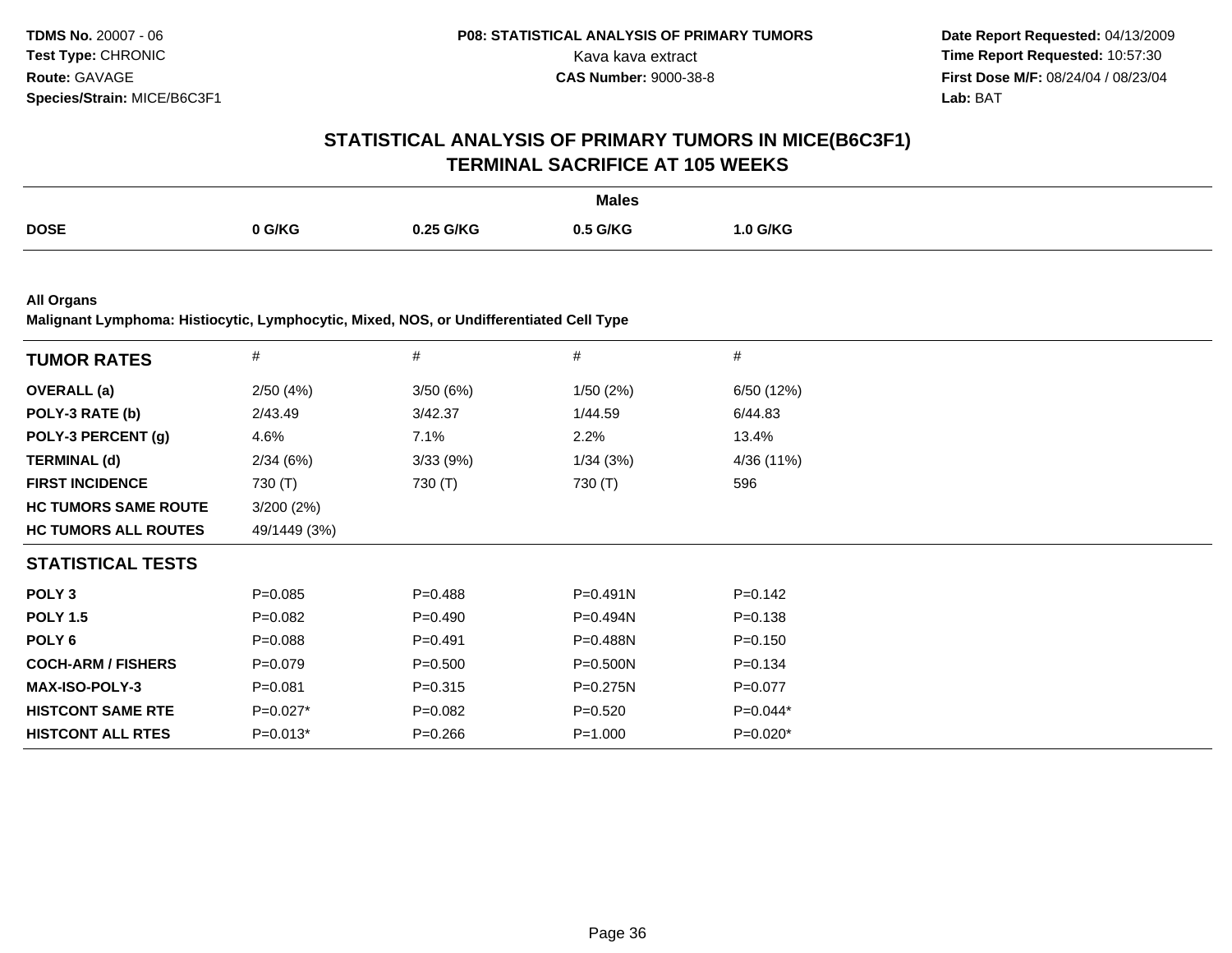|                                   |              |           | <b>Males</b>           |              |  |
|-----------------------------------|--------------|-----------|------------------------|--------------|--|
| <b>DOSE</b>                       | 0 G/KG       | 0.25 G/KG | 0.5 G/KG               | 1.0 G/KG     |  |
|                                   |              |           |                        |              |  |
| <b>All Organs</b><br>Osteosarcoma |              |           |                        |              |  |
| <b>TUMOR RATES</b>                | #            | #         | #                      | #            |  |
| <b>OVERALL</b> (a)                | 1/50(2%)     | 0/50(0%)  | 0/50(0%)               | 0/50(0%)     |  |
| POLY-3 RATE (b)                   | 1/44.36      | 0/42.37   | 0/44.59                | 0/44.23      |  |
| POLY-3 PERCENT (g)                | 2.3%         | 0%        | 0%                     | 0%           |  |
| <b>TERMINAL (d)</b>               | 0/34(0%)     | 0/33(0%)  | 0/34(0%)               | 0/36(0%)     |  |
| <b>FIRST INCIDENCE</b>            | 369          | ---       | $\qquad \qquad \cdots$ | ---          |  |
| <b>HC TUMORS SAME ROUTE</b>       | $0/200(0\%)$ |           |                        |              |  |
| <b>HC TUMORS ALL ROUTES</b>       | 3/1449 (0%)  |           |                        |              |  |
| <b>STATISTICAL TESTS</b>          |              |           |                        |              |  |
| POLY <sub>3</sub>                 | $P = 0.301N$ | P=0.509N  | P=0.499N               | $P = 0.501N$ |  |
| <b>POLY 1.5</b>                   | P=0.302N     | P=0.507N  | $P = 0.500N$           | $P = 0.501N$ |  |
| POLY <sub>6</sub>                 | P=0.302N     | P=0.509N  | P=0.498N               | P=0.499N     |  |
| <b>COCH-ARM / FISHERS</b>         | P=0.306N     | P=0.500N  | P=0.500N               | $P = 0.500N$ |  |
| <b>MAX-ISO-POLY-3</b>             | $P = 0.125N$ | P=0.170N  | P=0.158N               | P=0.159N     |  |
| <b>HISTCONT SAME RTE</b>          | (h)          | (h)       | (h)                    | (h)          |  |
| <b>HISTCONT ALL RTES</b>          | (h)          | (h)       | (h)                    | (h)          |  |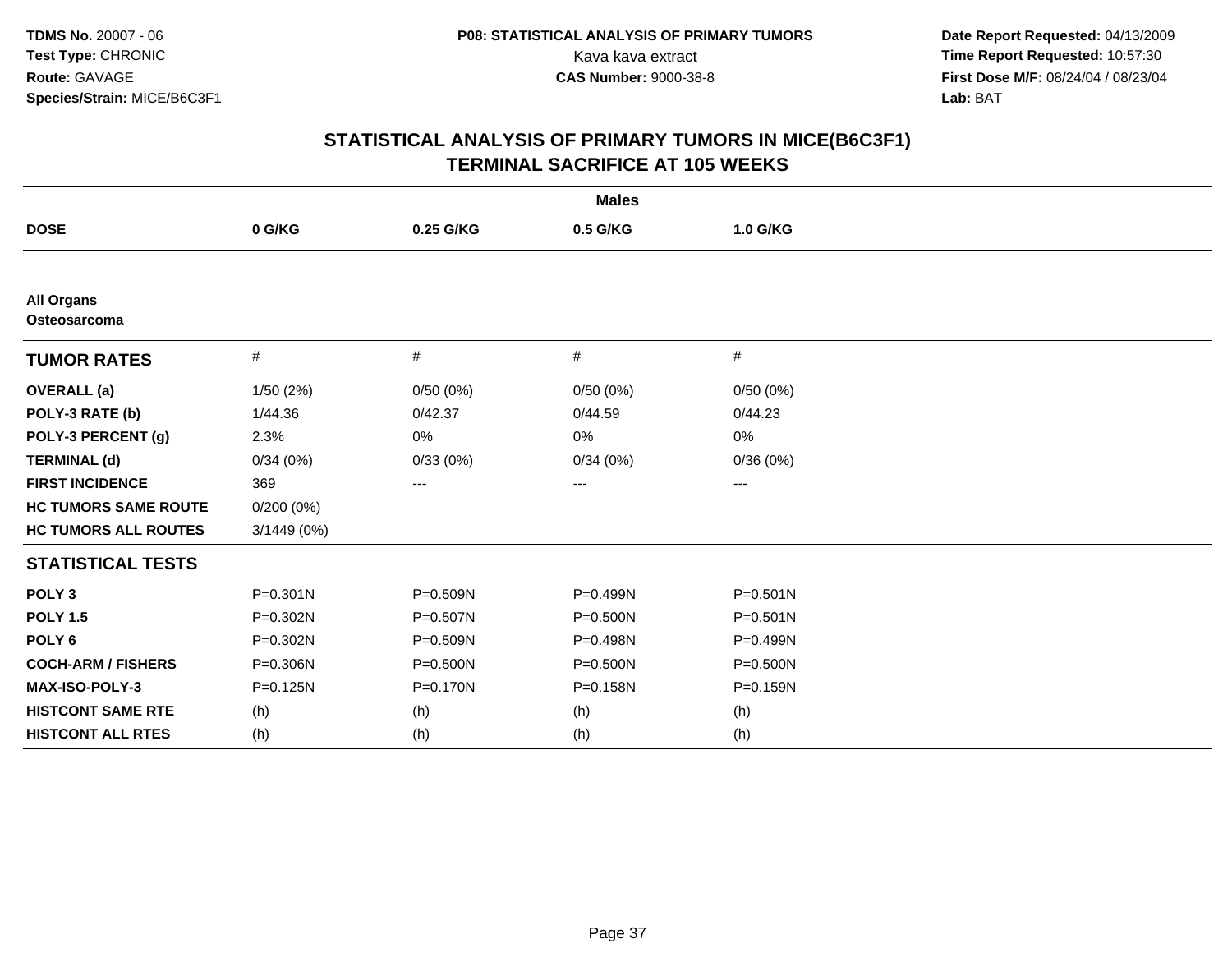|                                              |               |           | <b>Males</b> |              |
|----------------------------------------------|---------------|-----------|--------------|--------------|
| <b>DOSE</b>                                  | 0 G/KG        | 0.25 G/KG | 0.5 G/KG     | 1.0 G/KG     |
|                                              |               |           |              |              |
| <b>All Organs</b><br>Osteosarcoma or Osteoma |               |           |              |              |
| <b>TUMOR RATES</b>                           | $\#$          | #         | #            | #            |
| <b>OVERALL</b> (a)                           | 1/50(2%)      | 0/50(0%)  | 0/50(0%)     | 0/50(0%)     |
| POLY-3 RATE (b)                              | 1/44.36       | 0/42.37   | 0/44.59      | 0/44.23      |
| POLY-3 PERCENT (g)                           | 2.3%          | 0%        | 0%           | 0%           |
| <b>TERMINAL (d)</b>                          | 0/34(0%)      | 0/33(0%)  | 0/34(0%)     | 0/36(0%)     |
| <b>FIRST INCIDENCE</b>                       | 369           | ---       | ---          | ---          |
| <b>HC TUMORS SAME ROUTE</b>                  | 0/200(0%)     |           |              |              |
| <b>HC TUMORS ALL ROUTES</b>                  | $3/1449(0\%)$ |           |              |              |
| <b>STATISTICAL TESTS</b>                     |               |           |              |              |
| POLY <sub>3</sub>                            | $P = 0.301N$  | P=0.509N  | P=0.499N     | $P = 0.501N$ |
| <b>POLY 1.5</b>                              | P=0.302N      | P=0.507N  | $P = 0.500N$ | $P = 0.501N$ |
| POLY <sub>6</sub>                            | P=0.302N      | P=0.509N  | P=0.498N     | P=0.499N     |
| <b>COCH-ARM / FISHERS</b>                    | P=0.306N      | P=0.500N  | $P = 0.500N$ | P=0.500N     |
| <b>MAX-ISO-POLY-3</b>                        | $P = 0.125N$  | P=0.170N  | P=0.158N     | P=0.159N     |
| <b>HISTCONT SAME RTE</b>                     | (h)           | (h)       | (h)          | (h)          |
| <b>HISTCONT ALL RTES</b>                     | (h)           | (h)       | (h)          | (h)          |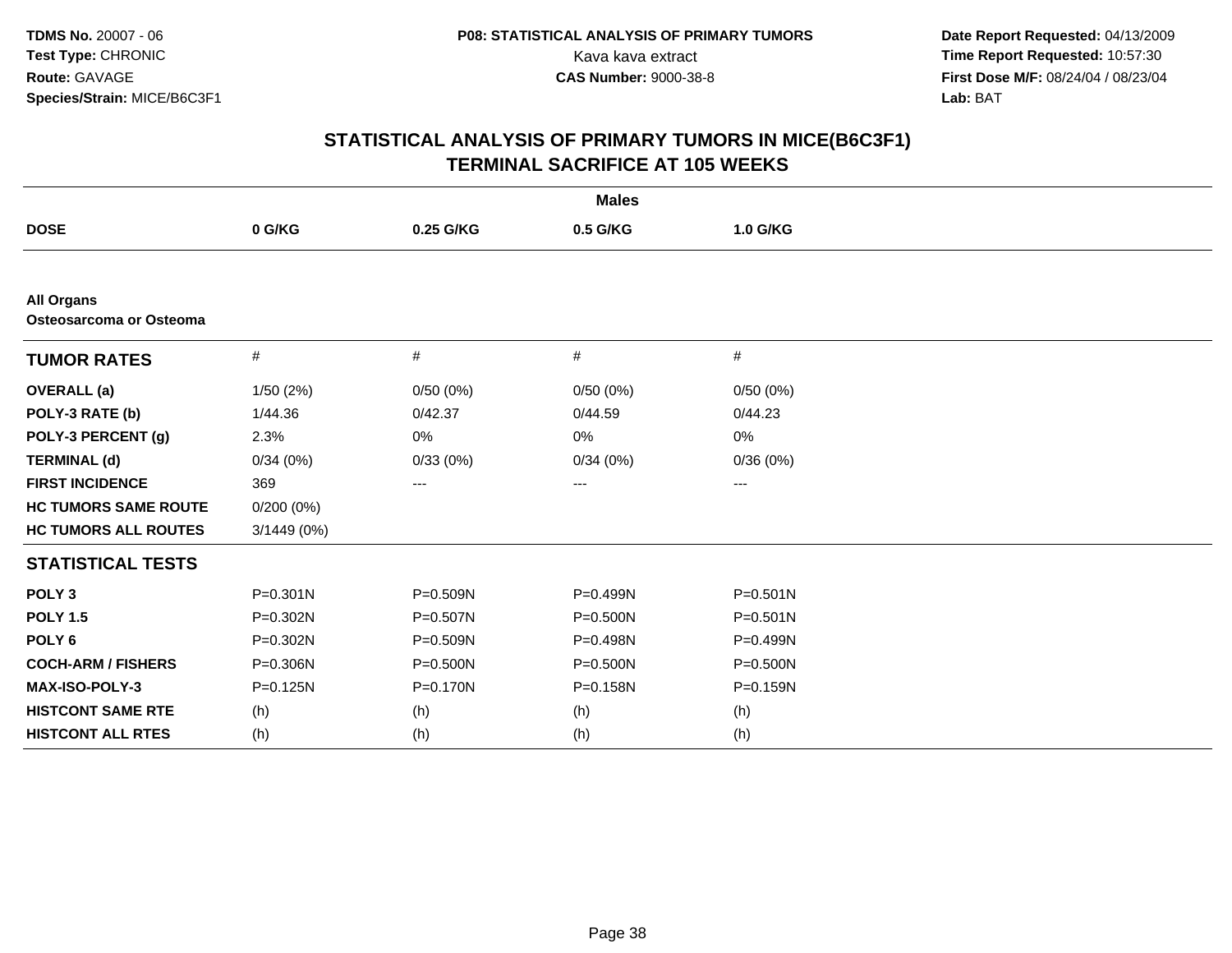| <b>Males</b>                              |                |             |              |             |  |  |
|-------------------------------------------|----------------|-------------|--------------|-------------|--|--|
| <b>DOSE</b>                               | 0 G/KG         | 0.25 G/KG   | 0.5 G/KG     | 1.0 G/KG    |  |  |
|                                           |                |             |              |             |  |  |
| <b>All Organs</b><br><b>Benign Tumors</b> |                |             |              |             |  |  |
| <b>TUMOR RATES</b>                        | #              | #           | #            | #           |  |  |
| <b>OVERALL</b> (a)                        | 34/50 (68%)    | 38/50 (76%) | 35/50 (70%)  | 37/50 (74%) |  |  |
| POLY-3 RATE (b)                           | 34/45.94       | 38/46.53    | 35/48.35     | 37/47.25    |  |  |
| POLY-3 PERCENT (g)                        | 74%            | 81.7%       | 72.4%        | 78.3%       |  |  |
| <b>TERMINAL (d)</b>                       | 27/34 (79%)    | 29/33 (88%) | 24/34 (71%)  | 28/36 (78%) |  |  |
| <b>FIRST INCIDENCE</b>                    | 570            | 431         | 455          | 547         |  |  |
| <b>HC TUMORS SAME ROUTE</b>               | 126/200 (63%)  |             |              |             |  |  |
| <b>HC TUMORS ALL ROUTES</b>               | 971/1449 (67%) |             |              |             |  |  |
| <b>STATISTICAL TESTS</b>                  |                |             |              |             |  |  |
| POLY <sub>3</sub>                         | $P=0.471$      | $P=0.251$   | $P = 0.522N$ | $P = 0.400$ |  |  |
| <b>POLY 1.5</b>                           | $P=0.430$      | $P=0.244$   | P=0.578N     | $P = 0.366$ |  |  |
| POLY <sub>6</sub>                         | $P = 0.531$    | $P = 0.264$ | $P = 0.465N$ | $P = 0.454$ |  |  |
| <b>COCH-ARM / FISHERS</b>                 | $P = 0.375$    | $P = 0.252$ | $P = 0.500$  | $P = 0.330$ |  |  |
| MAX-ISO-POLY-3                            | $P = 0.493$    | $P = 0.176$ | $P = 0.427N$ | $P = 0.308$ |  |  |
| <b>HISTCONT SAME RTE</b>                  | $P = 0.123$    | $P = 0.086$ | $P = 0.300$  | $P = 0.120$ |  |  |
| <b>HISTCONT ALL RTES</b>                  | $P=0.400$      | $P = 0.211$ | $P = 0.569$  | $P = 0.385$ |  |  |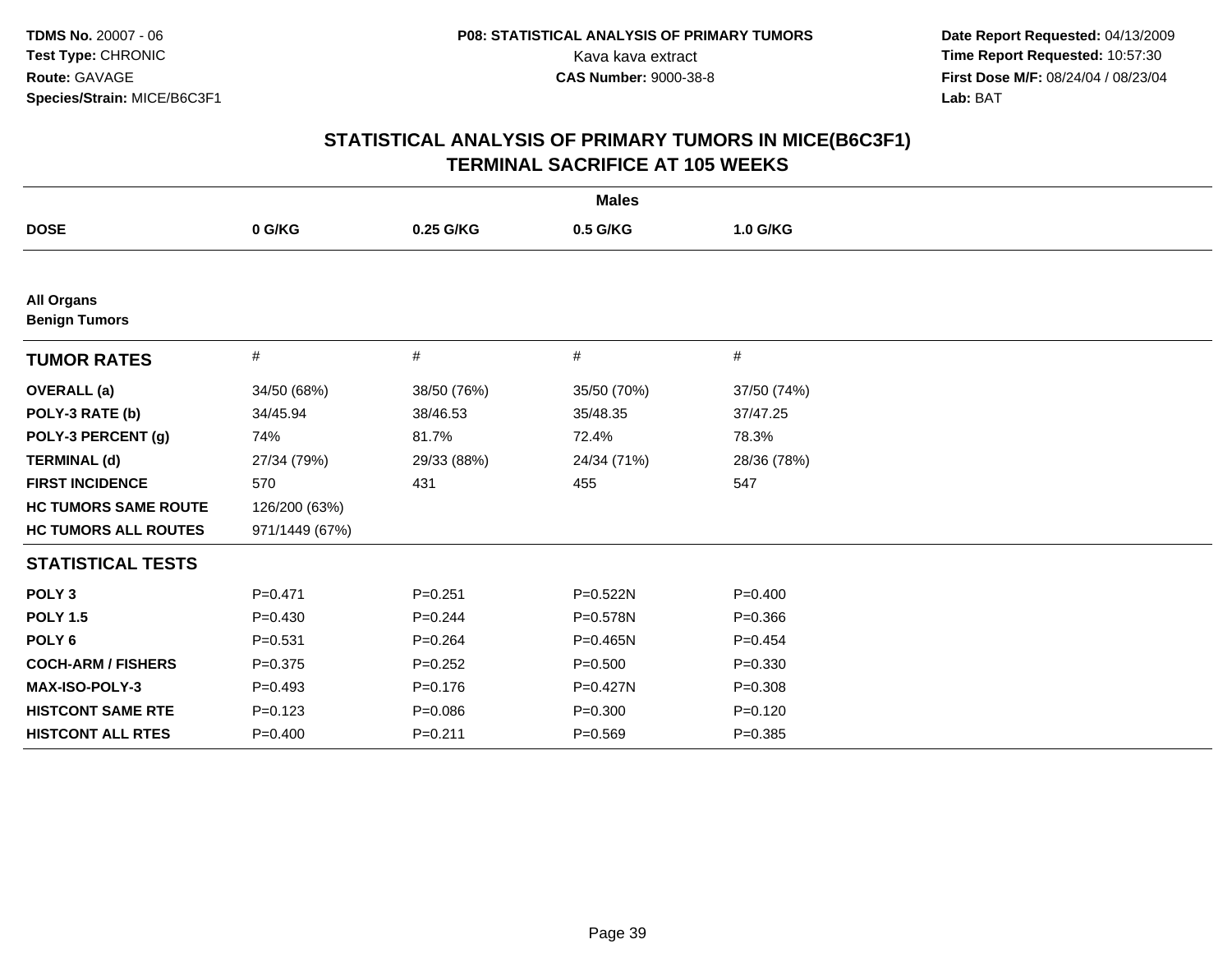| <b>Males</b>                                 |                |              |             |             |  |
|----------------------------------------------|----------------|--------------|-------------|-------------|--|
| <b>DOSE</b>                                  | 0 G/KG         | 0.25 G/KG    | 0.5 G/KG    | 1.0 G/KG    |  |
|                                              |                |              |             |             |  |
| <b>All Organs</b><br><b>Malignant Tumors</b> |                |              |             |             |  |
| <b>TUMOR RATES</b>                           | #              | #            | #           | #           |  |
| <b>OVERALL</b> (a)                           | 32/50 (64%)    | 27/50 (54%)  | 36/50 (72%) | 32/50 (64%) |  |
| POLY-3 RATE (b)                              | 32/48.61       | 27/47.63     | 36/48.84    | 32/48.58    |  |
| POLY-3 PERCENT (g)                           | 65.8%          | 56.7%        | 73.7%       | 65.9%       |  |
| <b>TERMINAL (d)</b>                          | 19/34 (56%)    | 16/33 (49%)  | 24/34 (71%) | 20/36 (56%) |  |
| <b>FIRST INCIDENCE</b>                       | 369            | 319          | 455         | 465         |  |
| <b>HC TUMORS SAME ROUTE</b>                  | 97/200 (49%)   |              |             |             |  |
| <b>HC TUMORS ALL ROUTES</b>                  | 759/1449 (52%) |              |             |             |  |
| <b>STATISTICAL TESTS</b>                     |                |              |             |             |  |
| POLY <sub>3</sub>                            | $P = 0.369$    | P=0.236N     | $P=0.264$   | $P = 0.583$ |  |
| <b>POLY 1.5</b>                              | $P = 0.356$    | P=0.225N     | $P = 0.261$ | $P = 0.576$ |  |
| POLY <sub>6</sub>                            | $P=0.400$      | $P = 0.251N$ | $P=0.269$   | P=0.567N    |  |
| <b>COCH-ARM / FISHERS</b>                    | $P=0.355$      | P=0.208N     | $P = 0.260$ | P=0.582N    |  |
| MAX-ISO-POLY-3                               | $P=0.299$      | P=0.179N     | $P=0.197$   | $P = 0.498$ |  |
| <b>HISTCONT SAME RTE</b>                     | $P = 0.106$    | $P=0.446$    | $P = 0.128$ | $P=0.223$   |  |
| <b>HISTCONT ALL RTES</b>                     | $P=0.077$      | $P = 0.537$  | $P = 0.115$ | $P = 0.259$ |  |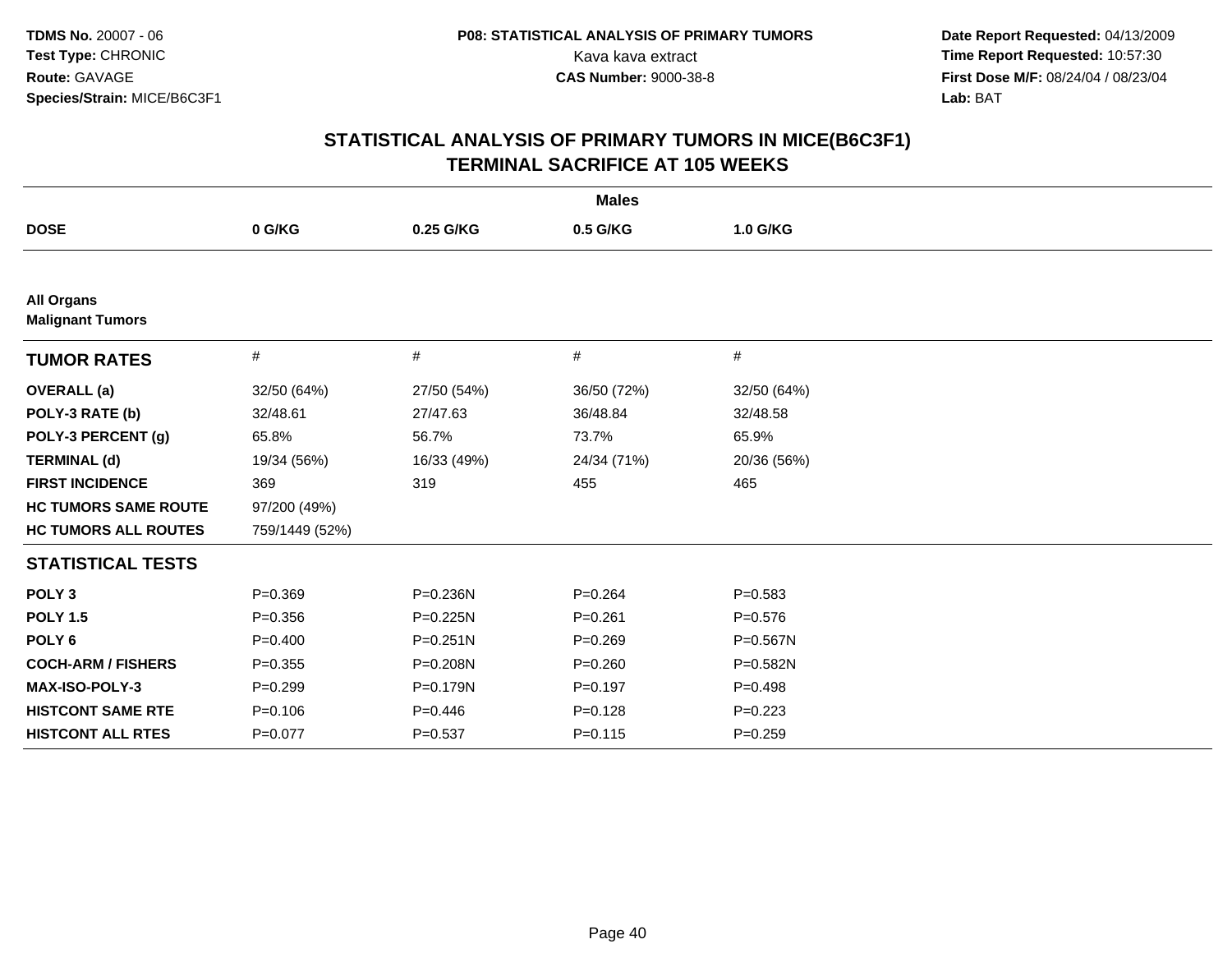| <b>Males</b>                                            |                 |              |              |             |  |  |
|---------------------------------------------------------|-----------------|--------------|--------------|-------------|--|--|
| <b>DOSE</b>                                             | 0 G/KG          | 0.25 G/KG    | 0.5 G/KG     | 1.0 G/KG    |  |  |
|                                                         |                 |              |              |             |  |  |
| <b>All Organs</b><br><b>Malignant and Benign Tumors</b> |                 |              |              |             |  |  |
| <b>TUMOR RATES</b>                                      | $\#$            | #            | $\#$         | #           |  |  |
| <b>OVERALL</b> (a)                                      | 47/50 (94%)     | 46/50 (92%)  | 47/50 (94%)  | 47/50 (94%) |  |  |
| POLY-3 RATE (b)                                         | 47/50.00        | 46/49.36     | 47/50.00     | 47/49.16    |  |  |
| POLY-3 PERCENT (g)                                      | 94%             | 93.2%        | 94%          | 95.6%       |  |  |
| <b>TERMINAL (d)</b>                                     | 31/34 (91%)     | 32/33 (97%)  | 31/34 (91%)  | 34/36 (94%) |  |  |
| <b>FIRST INCIDENCE</b>                                  | 369             | 319          | 455          | 465         |  |  |
| <b>HC TUMORS SAME ROUTE</b>                             | 165/200 (83%)   |              |              |             |  |  |
| <b>HC TUMORS ALL ROUTES</b>                             | 1251/1449 (86%) |              |              |             |  |  |
| <b>STATISTICAL TESTS</b>                                |                 |              |              |             |  |  |
| POLY <sub>3</sub>                                       | $P=0.410$       | P=0.600N     | $P=0.662$    | $P = 0.536$ |  |  |
| <b>POLY 1.5</b>                                         | $P=0.436$       | $P = 0.551N$ | $P=0.662$    | $P = 0.576$ |  |  |
| POLY <sub>6</sub>                                       | $P = 0.413$     | $P = 0.661$  | $P=0.662$    | $P = 0.513$ |  |  |
| <b>COCH-ARM / FISHERS</b>                               | $P = 0.519$     | P=0.500N     | $P = 0.661N$ | P=0.661N    |  |  |
| <b>MAX-ISO-POLY-3</b>                                   | $P = 0.528$     | $P = 0.431N$ | $P = 1.000$  | $P = 0.358$ |  |  |
| <b>HISTCONT SAME RTE</b>                                | $P = 0.064$     | $P = 0.200$  | $P = 0.177$  | $P = 0.147$ |  |  |
| <b>HISTCONT ALL RTES</b>                                | $P=0.149$       | $P = 0.364$  | $P=0.328$    | $P=0.272$   |  |  |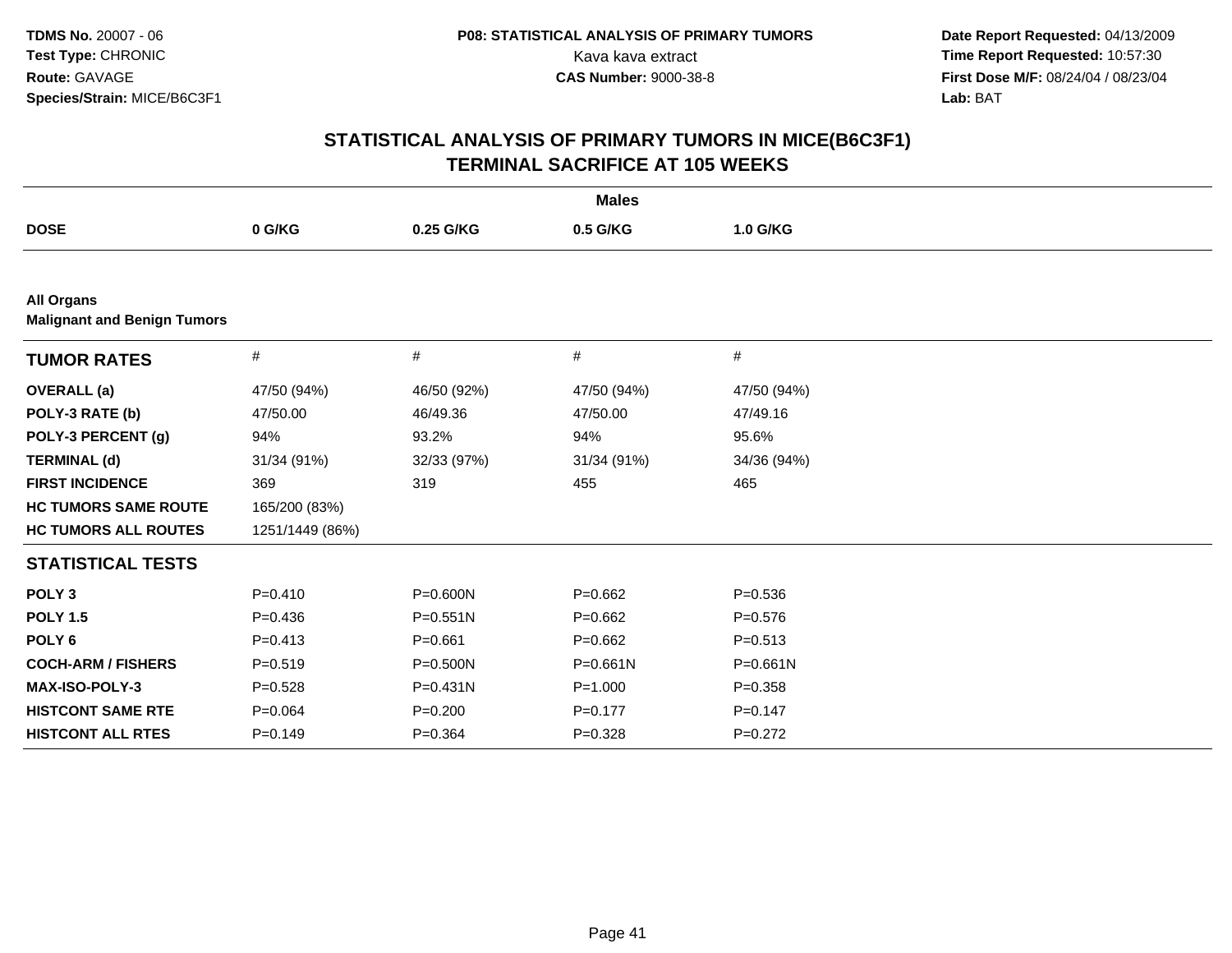|                                                          |              |             | <b>Females</b> |             |
|----------------------------------------------------------|--------------|-------------|----------------|-------------|
| <b>DOSE</b>                                              | 0 G/KG       | 0.25 G/KG   | 0.5 G/KG       | 1.0 G/KG    |
|                                                          |              |             |                |             |
| <b>Adrenal Medulla</b><br><b>Pheochromocytoma Benign</b> |              |             |                |             |
| <b>TUMOR RATES</b>                                       |              |             |                |             |
| <b>OVERALL</b> (a)                                       | 0/50(0%)     | 1/50(2%)    | 0/50(0%)       | 1/50(2%)    |
| POLY-3 RATE (b)                                          | 0/44.80      | 1/46.04     | 0/47.88        | 1/45.33     |
| POLY-3 PERCENT (g)                                       | 0%           | 2.2%        | 0%             | 2.2%        |
| <b>TERMINAL (d)</b>                                      | 0/38(0%)     | 1/34(3%)    | 0/45(0%)       | 1/37(3%)    |
| <b>FIRST INCIDENCE</b>                                   | ---          | 729 (T)     | ---            | 729 (T)     |
| <b>HC TUMORS SAME ROUTE</b>                              | 1/196 (1%)   |             |                |             |
| <b>HC TUMORS ALL ROUTES</b>                              | 15/1488 (1%) |             |                |             |
| <b>STATISTICAL TESTS</b>                                 |              |             |                |             |
| POLY <sub>3</sub>                                        | $P = 0.410$  | $P = 0.505$ | (e)            | $P = 0.502$ |
| <b>POLY 1.5</b>                                          | $P = 0.408$  | $P = 0.504$ | (e)            | $P = 0.501$ |
| POLY <sub>6</sub>                                        | $P = 0.413$  | $P = 0.507$ | (e)            | $P = 0.504$ |
| <b>COCH-ARM / FISHERS</b>                                | $P=0.405$    | $P = 0.500$ | (e)            | $P = 0.500$ |
| MAX-ISO-POLY-3                                           | $P = 0.260$  | $P = 0.165$ | (e)            | $P = 0.162$ |
| <b>HISTCONT SAME RTE</b>                                 | $P = 0.310$  | $P = 0.201$ | (e)            | $P = 0.200$ |
| <b>HISTCONT ALL RTES</b>                                 | $P = 0.300$  | $P = 0.197$ | (e)            | $P = 0.192$ |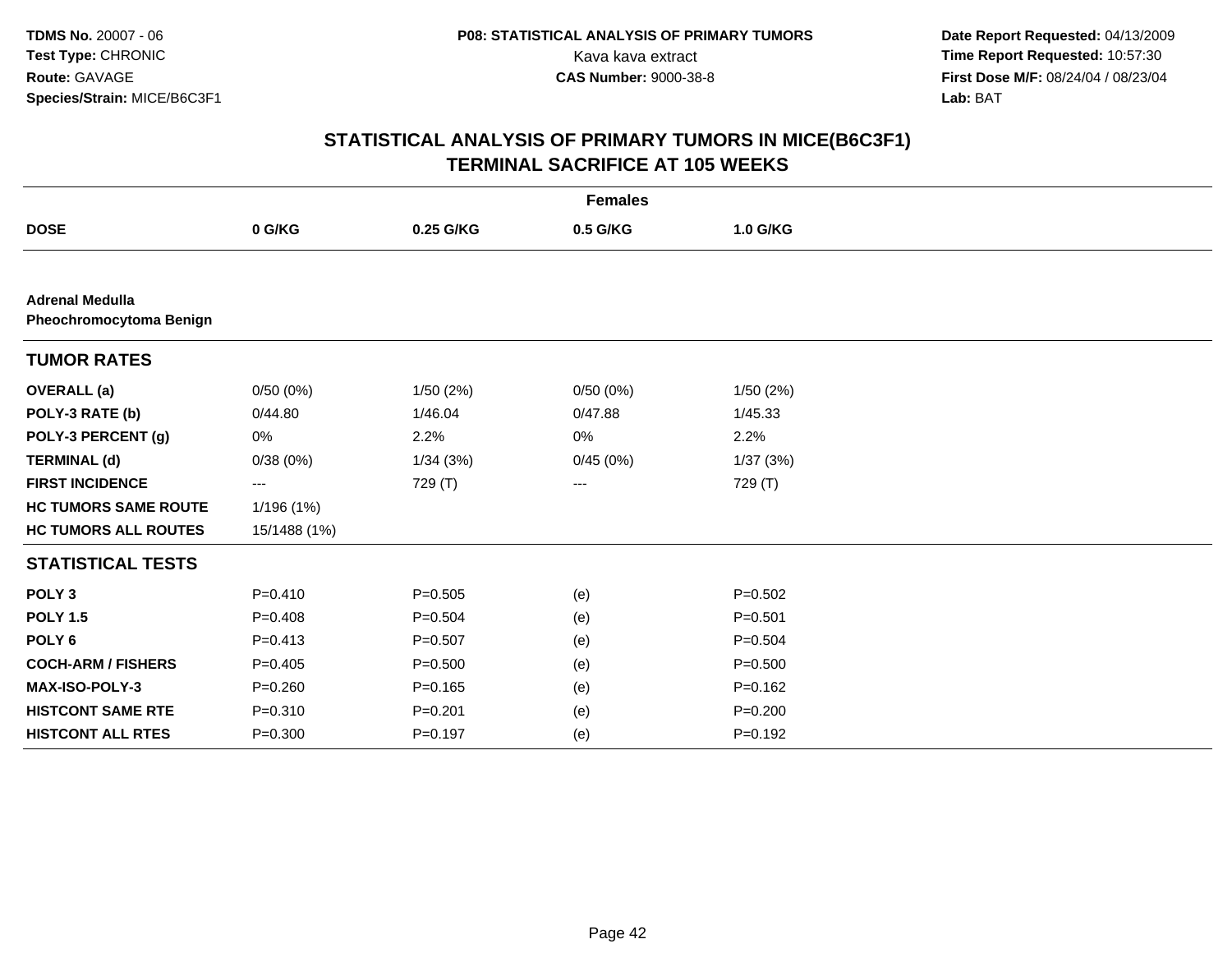| <b>Females</b>                        |              |             |          |          |  |  |
|---------------------------------------|--------------|-------------|----------|----------|--|--|
| <b>DOSE</b>                           | 0 G/KG       | 0.25 G/KG   | 0.5 G/KG | 1.0 G/KG |  |  |
|                                       |              |             |          |          |  |  |
| <b>Bone Marrow</b><br>Hemangiosarcoma |              |             |          |          |  |  |
| <b>TUMOR RATES</b>                    |              |             |          |          |  |  |
| <b>OVERALL</b> (a)                    | 0/50(0%)     | 2/50(4%)    | 0/50(0%) | 0/50(0%) |  |  |
| POLY-3 RATE (b)                       | 0/44.80      | 2/46.06     | 0/47.88  | 0/45.33  |  |  |
| POLY-3 PERCENT (g)                    | 0%           | 4.3%        | 0%       | 0%       |  |  |
| <b>TERMINAL (d)</b>                   | 0/38(0%)     | 1/34(3%)    | 0/45(0%) | 0/37(0%) |  |  |
| <b>FIRST INCIDENCE</b>                | ---          | 724         | ---      | ---      |  |  |
| <b>HC TUMORS SAME ROUTE</b>           | 1/197 (1%)   |             |          |          |  |  |
| <b>HC TUMORS ALL ROUTES</b>           | 8/1492 (1%)  |             |          |          |  |  |
| <b>STATISTICAL TESTS</b>              |              |             |          |          |  |  |
| POLY <sub>3</sub>                     | P=0.394N     | $P=0.243$   | (e)      | (e)      |  |  |
| <b>POLY 1.5</b>                       | P=0.399N     | $P = 0.241$ | (e)      | (e)      |  |  |
| POLY <sub>6</sub>                     | $P = 0.391N$ | $P = 0.245$ | (e)      | (e)      |  |  |
| <b>COCH-ARM / FISHERS</b>             | P=0.405N     | $P = 0.247$ | (e)      | (e)      |  |  |
| MAX-ISO-POLY-3                        | $P = 0.257N$ | $P = 0.082$ | (e)      | (e)      |  |  |
| <b>HISTCONT SAME RTE</b>              | (h)          | (h)         | (e)      | (e)      |  |  |
| <b>HISTCONT ALL RTES</b>              | (h)          | (h)         | (e)      | (e)      |  |  |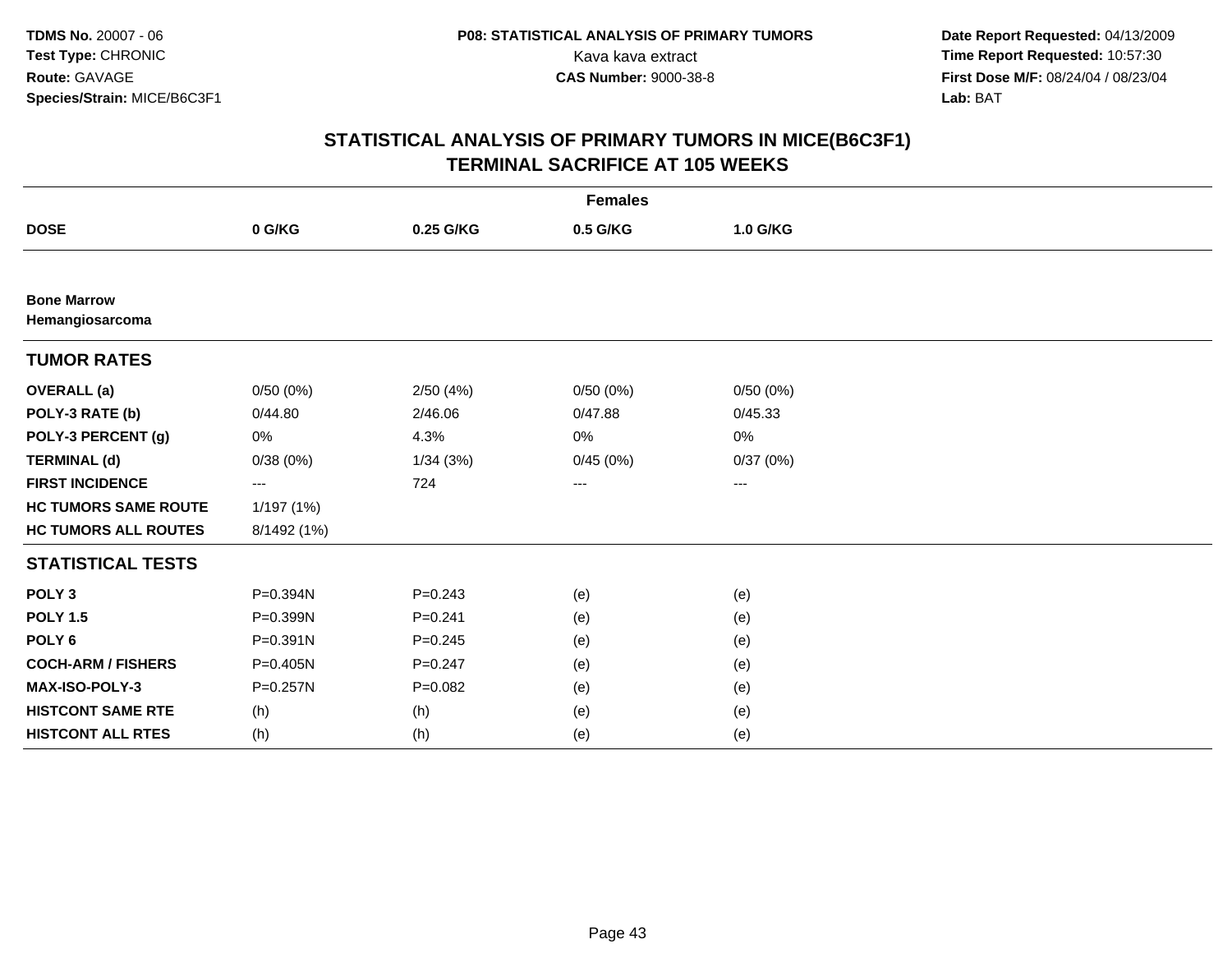| <b>Females</b>              |             |             |          |             |  |
|-----------------------------|-------------|-------------|----------|-------------|--|
| <b>DOSE</b>                 | 0 G/KG      | 0.25 G/KG   | 0.5 G/KG | 1.0 G/KG    |  |
|                             |             |             |          |             |  |
| <b>Bone</b><br>Osteosarcoma |             |             |          |             |  |
| <b>TUMOR RATES</b>          | #           | #           | #        | $\#$        |  |
| <b>OVERALL</b> (a)          | 0/50(0%)    | 2/50(4%)    | 0/50(0%) | 1/50(2%)    |  |
| POLY-3 RATE (b)             | 0/44.80     | 2/46.36     | 0/47.88  | 1/45.91     |  |
| POLY-3 PERCENT (g)          | 0%          | 4.3%        | 0%       | 2.2%        |  |
| <b>TERMINAL (d)</b>         | 0/38(0%)    | 0/34(0%)    | 0/45(0%) | 0/37(0%)    |  |
| <b>FIRST INCIDENCE</b>      | ---         | 666         | ---      | 548         |  |
| <b>HC TUMORS SAME ROUTE</b> | 1/198 (1%)  |             |          |             |  |
| <b>HC TUMORS ALL ROUTES</b> | 7/1498 (1%) |             |          |             |  |
| <b>STATISTICAL TESTS</b>    |             |             |          |             |  |
| POLY <sub>3</sub>           | $P=0.552$   | $P = 0.245$ | (e)      | $P=0.505$   |  |
| <b>POLY 1.5</b>             | $P = 0.546$ | $P = 0.242$ | (e)      | $P = 0.502$ |  |
| POLY <sub>6</sub>           | $P=0.557$   | $P=0.247$   | (e)      | $P = 0.507$ |  |
| <b>COCH-ARM / FISHERS</b>   | $P = 0.539$ | $P=0.247$   | (e)      | $P = 0.500$ |  |
| MAX-ISO-POLY-3              | $P = 0.341$ | $P = 0.083$ | (e)      | $P = 0.165$ |  |
| <b>HISTCONT SAME RTE</b>    | $P = 0.421$ | $P = 0.085$ | (e)      | $P = 0.206$ |  |
| <b>HISTCONT ALL RTES</b>    | $P = 0.246$ | P=0.015*    | (e)      | $P = 0.169$ |  |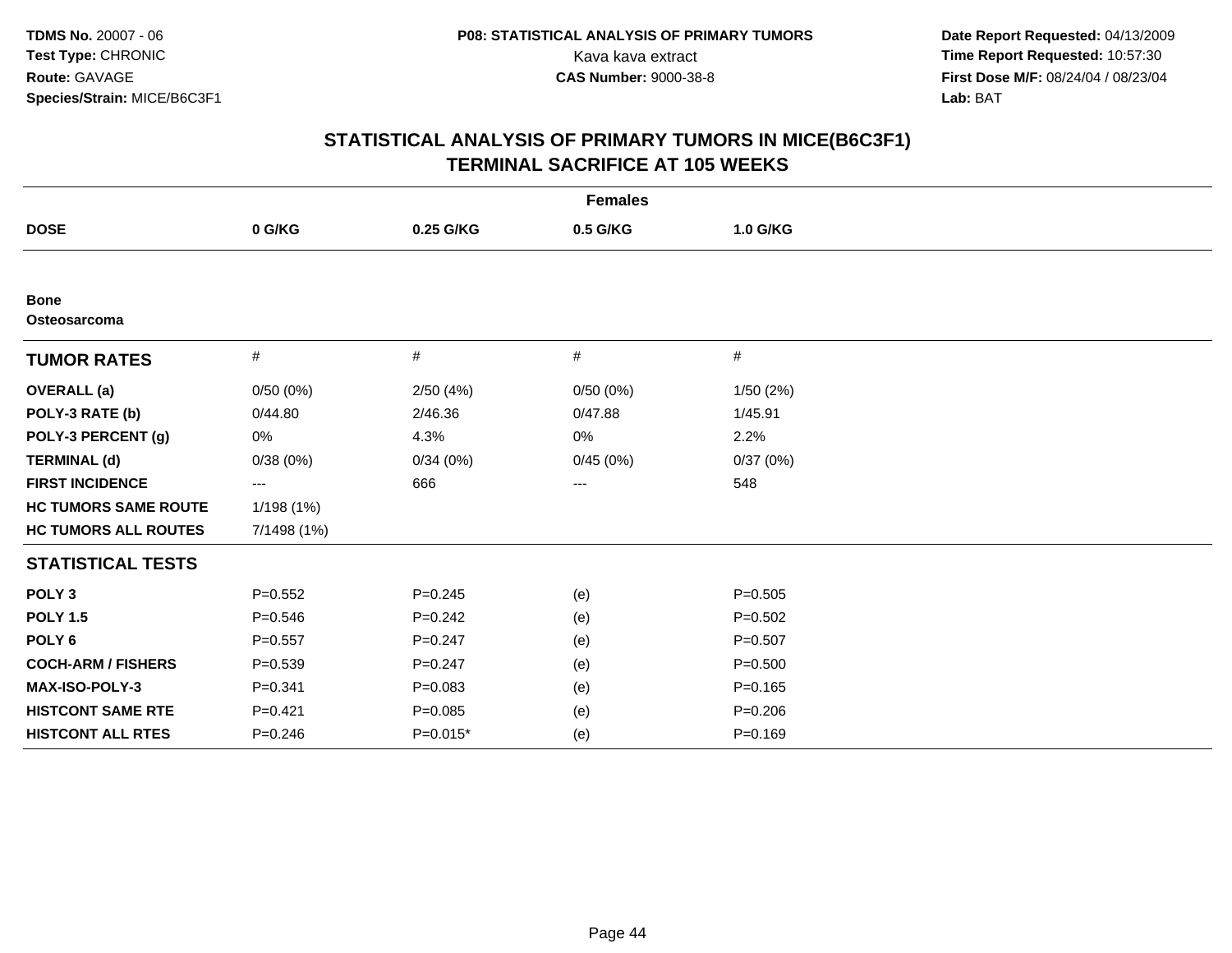| <b>Females</b>                    |                |              |              |             |  |
|-----------------------------------|----------------|--------------|--------------|-------------|--|
| <b>DOSE</b>                       | 0 G/KG         | 0.25 G/KG    | 0.5 G/KG     | 1.0 G/KG    |  |
|                                   |                |              |              |             |  |
| <b>Harderian Gland</b><br>Adenoma |                |              |              |             |  |
| <b>TUMOR RATES</b>                | $\#$           | #            | #            | #           |  |
| <b>OVERALL</b> (a)                | 5/50 (10%)     | 5/50 (10%)   | 2/50(4%)     | 6/50 (12%)  |  |
| POLY-3 RATE (b)                   | 5/45.72        | 5/46.06      | 2/47.88      | 6/45.91     |  |
| POLY-3 PERCENT (g)                | 10.9%          | 10.9%        | 4.2%         | 13.1%       |  |
| <b>TERMINAL (d)</b>               | 3/38(8%)       | 4/34 (12%)   | 2/45(4%)     | 5/37 (14%)  |  |
| <b>FIRST INCIDENCE</b>            | 421            | 723          | 729 (T)      | 548         |  |
| <b>HC TUMORS SAME ROUTE</b>       | 28/198 (14%)   |              |              |             |  |
| <b>HC TUMORS ALL ROUTES</b>       | 160/1498 (11%) |              |              |             |  |
| <b>STATISTICAL TESTS</b>          |                |              |              |             |  |
| POLY <sub>3</sub>                 | $P=0.473$      | P=0.626N     | P=0.198N     | $P = 0.503$ |  |
| <b>POLY 1.5</b>                   | $P=0.468$      | $P = 0.627N$ | P=0.205N     | $P=0.499$   |  |
| POLY <sub>6</sub>                 | $P = 0.478$    | P=0.626N     | $P = 0.190N$ | $P = 0.506$ |  |
| <b>COCH-ARM / FISHERS</b>         | $P=0.467$      | $P = 0.630N$ | P=0.218N     | $P = 0.500$ |  |
| MAX-ISO-POLY-3                    | $P = 0.383$    | P=0.494N     | $P = 0.112N$ | $P = 0.376$ |  |
| <b>HISTCONT SAME RTE</b>          | $P=0.473$      | $P = 1.000$  | $P = 1.000$  | $P = 0.498$ |  |
| <b>HISTCONT ALL RTES</b>          | $P=0.446$      | $P = 1.000$  | $P = 1.000$  | $P = 0.477$ |  |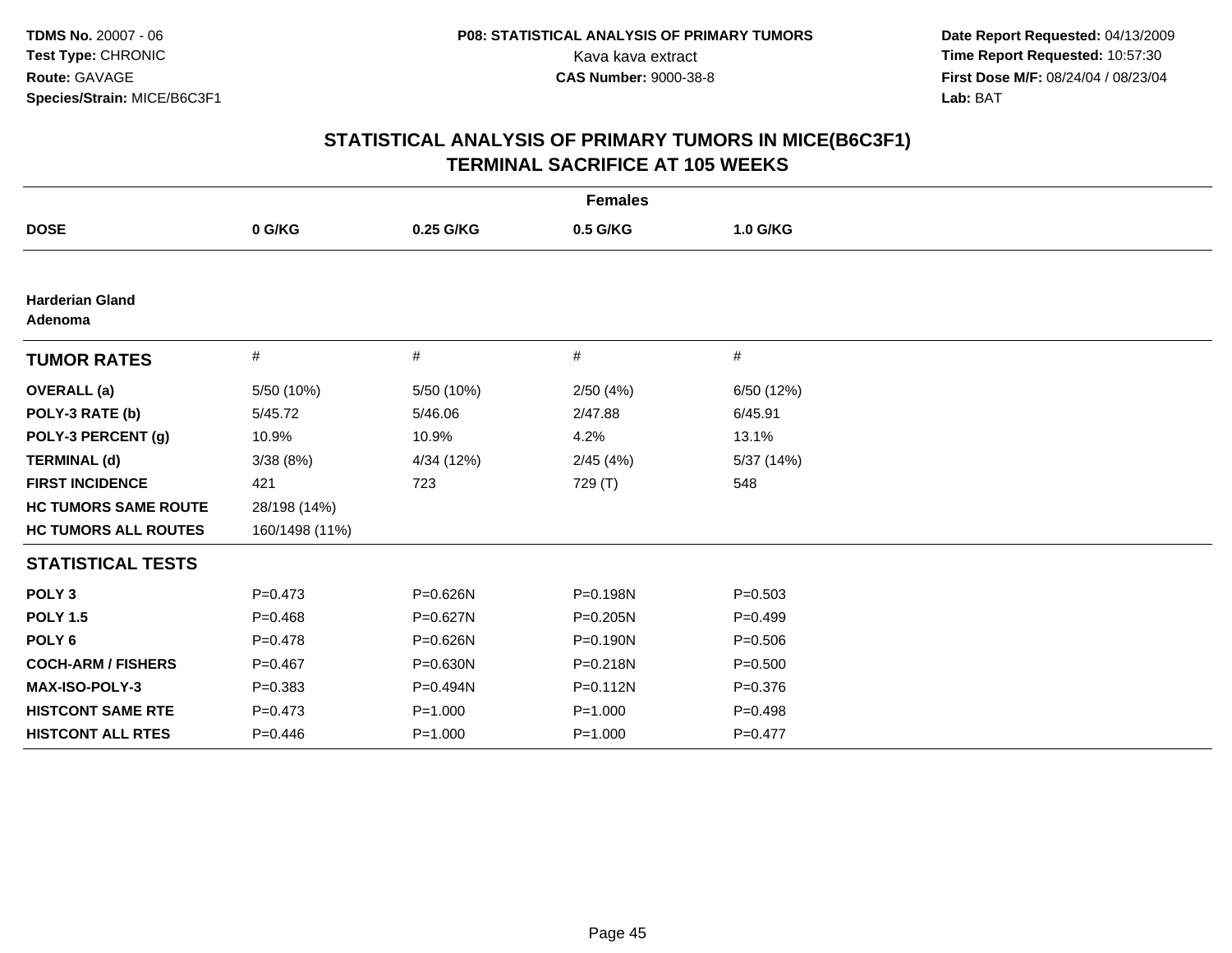|                                                       |                |              | <b>Females</b> |             |  |
|-------------------------------------------------------|----------------|--------------|----------------|-------------|--|
| <b>DOSE</b>                                           | 0 G/KG         | 0.25 G/KG    | 0.5 G/KG       | 1.0 G/KG    |  |
|                                                       |                |              |                |             |  |
| <b>Harderian Gland</b><br><b>Carcinoma or Adenoma</b> |                |              |                |             |  |
| <b>TUMOR RATES</b>                                    | #              | #            | #              | $\#$        |  |
| <b>OVERALL</b> (a)                                    | 5/50 (10%)     | 5/50 (10%)   | 2/50(4%)       | 6/50 (12%)  |  |
| POLY-3 RATE (b)                                       | 5/45.72        | 5/46.06      | 2/47.88        | 6/45.91     |  |
| POLY-3 PERCENT (g)                                    | 10.9%          | 10.9%        | 4.2%           | 13.1%       |  |
| <b>TERMINAL (d)</b>                                   | 3/38(8%)       | 4/34 (12%)   | 2/45(4%)       | 5/37 (14%)  |  |
| <b>FIRST INCIDENCE</b>                                | 421            | 723          | 729 (T)        | 548         |  |
| <b>HC TUMORS SAME ROUTE</b>                           | 30/198 (15%)   |              |                |             |  |
| <b>HC TUMORS ALL ROUTES</b>                           | 197/1498 (13%) |              |                |             |  |
| <b>STATISTICAL TESTS</b>                              |                |              |                |             |  |
| POLY <sub>3</sub>                                     | $P = 0.473$    | P=0.626N     | P=0.198N       | $P = 0.503$ |  |
| <b>POLY 1.5</b>                                       | $P=0.468$      | P=0.627N     | P=0.205N       | $P=0.499$   |  |
| POLY <sub>6</sub>                                     | $P=0.478$      | P=0.626N     | $P = 0.190N$   | $P = 0.506$ |  |
| <b>COCH-ARM / FISHERS</b>                             | $P=0.467$      | $P = 0.630N$ | P=0.218N       | $P = 0.500$ |  |
| <b>MAX-ISO-POLY-3</b>                                 | $P = 0.383$    | P=0.494N     | P=0.112N       | $P = 0.376$ |  |
| <b>HISTCONT SAME RTE</b>                              | $P=0.473$      | $P = 1.000$  | $P = 1.000$    | $P = 0.498$ |  |
| <b>HISTCONT ALL RTES</b>                              | $P=0.446$      | $P = 1.000$  | $P = 1.000$    | $P=0.477$   |  |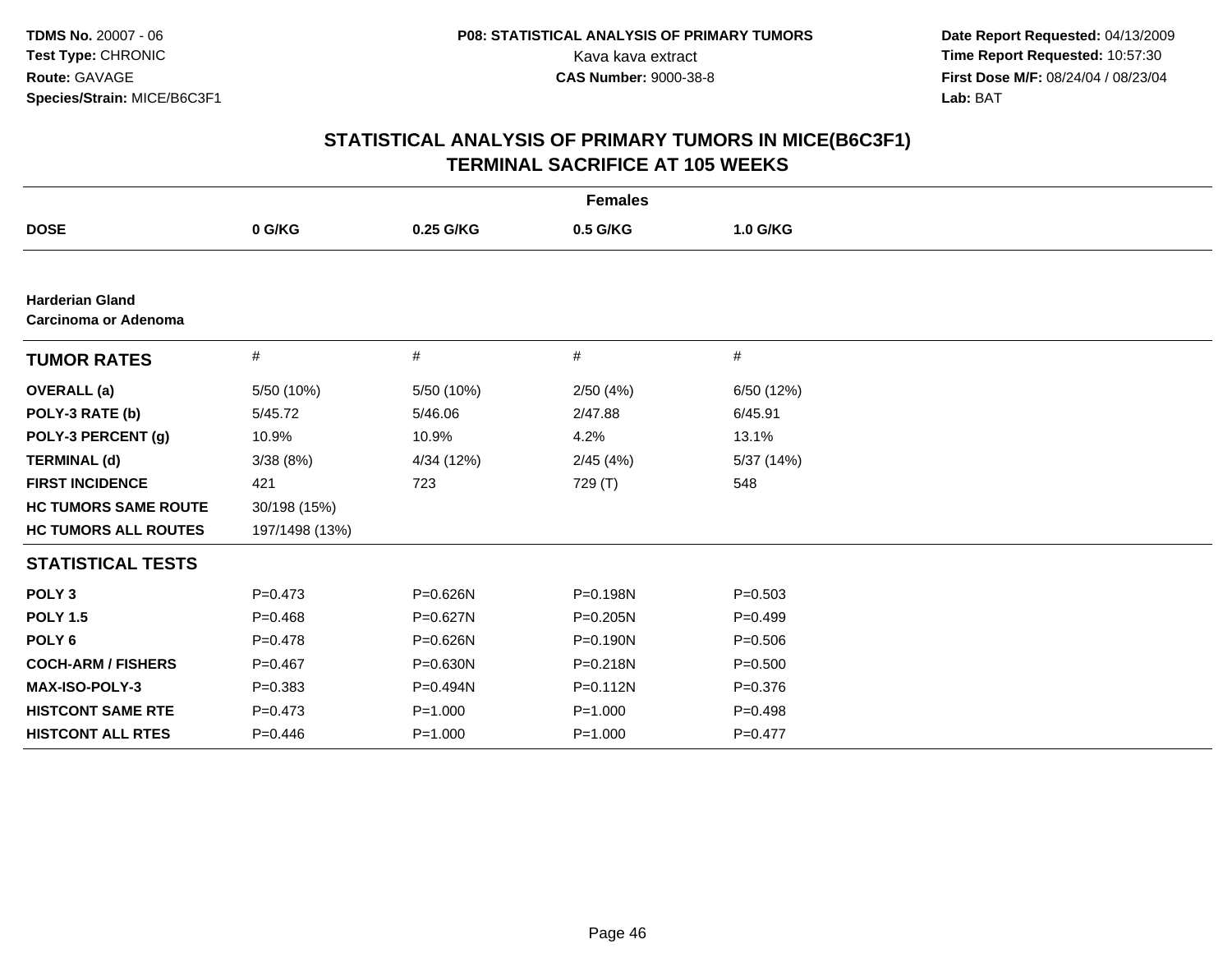| <b>Females</b>                                      |              |              |              |              |  |
|-----------------------------------------------------|--------------|--------------|--------------|--------------|--|
| <b>DOSE</b>                                         | 0 G/KG       | 0.25 G/KG    | 0.5 G/KG     | 1.0 G/KG     |  |
|                                                     |              |              |              |              |  |
| <b>Intestine Small: Site Unspecified</b><br>Adenoma |              |              |              |              |  |
| <b>TUMOR RATES</b>                                  | #            | #            | #            | $\#$         |  |
| <b>OVERALL</b> (a)                                  | 2/50(4%)     | 0/50(0%)     | 0/50(0%)     | 0/50(0%)     |  |
| POLY-3 RATE (b)                                     | 2/44.80      | 0/46.04      | 0/47.88      | 0/45.33      |  |
| POLY-3 PERCENT (g)                                  | 4.5%         | 0%           | 0%           | 0%           |  |
| <b>TERMINAL (d)</b>                                 | 2/38(5%)     | 0/34(0%)     | 0/45(0%)     | 0/37(0%)     |  |
| <b>FIRST INCIDENCE</b>                              | 729 (T)      | ---          | ---          | ---          |  |
| <b>HC TUMORS SAME ROUTE</b>                         | 0/198(0%)    |              |              |              |  |
| <b>HC TUMORS ALL ROUTES</b>                         | 3/1498 (0%)  |              |              |              |  |
| <b>STATISTICAL TESTS</b>                            |              |              |              |              |  |
| POLY <sub>3</sub>                                   | $P = 0.114N$ | $P = 0.231N$ | P=0.223N     | P=0.234N     |  |
| <b>POLY 1.5</b>                                     | $P = 0.114N$ | $P = 0.233N$ | P=0.228N     | $P = 0.236N$ |  |
| POLY <sub>6</sub>                                   | $P = 0.114N$ | P=0.230N     | $P = 0.217N$ | P=0.233N     |  |
| <b>COCH-ARM / FISHERS</b>                           | $P = 0.115N$ | $P = 0.247N$ | $P = 0.247N$ | P=0.247N     |  |
| <b>MAX-ISO-POLY-3</b>                               | P=0.032N*    | P=0.076N     | P=0.076N     | P=0.076N     |  |
| <b>HISTCONT SAME RTE</b>                            | (h)          | (h)          | (h)          | (h)          |  |
| <b>HISTCONT ALL RTES</b>                            | (h)          | (h)          | (h)          | (h)          |  |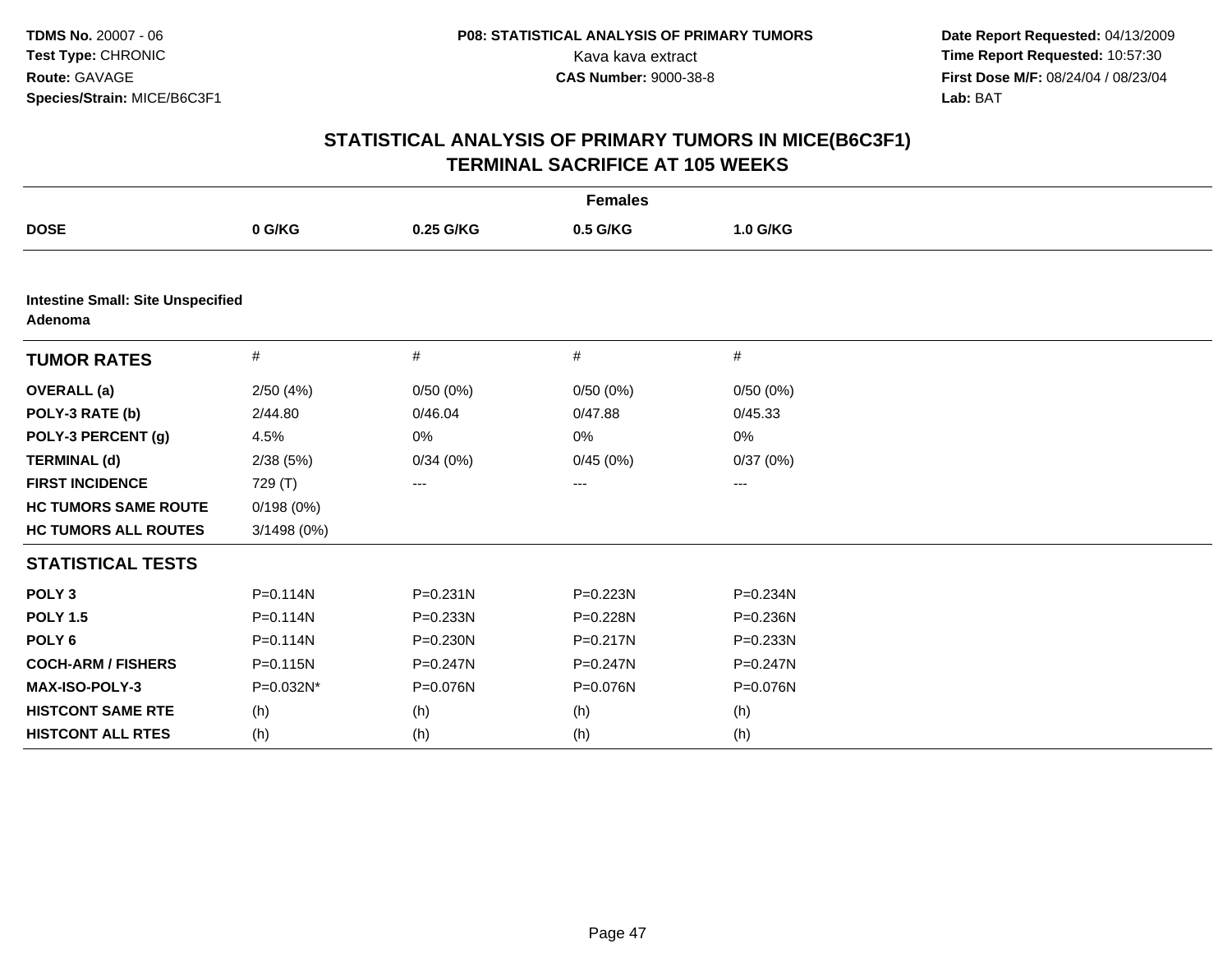| <b>Females</b>                                                   |              |              |          |          |  |
|------------------------------------------------------------------|--------------|--------------|----------|----------|--|
| <b>DOSE</b>                                                      | 0 G/KG       | 0.25 G/KG    | 0.5 G/KG | 1.0 G/KG |  |
|                                                                  |              |              |          |          |  |
| <b>Intestine Small: Site Unspecified</b><br>Carcinoma or Adenoma |              |              |          |          |  |
| <b>TUMOR RATES</b>                                               | #            | #            | $\#$     | $\#$     |  |
| <b>OVERALL</b> (a)                                               | 2/50(4%)     | 0/50(0%)     | 0/50(0%) | 0/50(0%) |  |
| POLY-3 RATE (b)                                                  | 2/44.80      | 0/46.04      | 0/47.88  | 0/45.33  |  |
| POLY-3 PERCENT (g)                                               | 4.5%         | 0%           | 0%       | 0%       |  |
| <b>TERMINAL (d)</b>                                              | 2/38(5%)     | 0/34(0%)     | 0/45(0%) | 0/37(0%) |  |
| <b>FIRST INCIDENCE</b>                                           | 729 (T)      | ---          | ---      | ---      |  |
| <b>HC TUMORS SAME ROUTE</b>                                      | 1/198(1%)    |              |          |          |  |
| <b>HC TUMORS ALL ROUTES</b>                                      | 8/1498 (1%)  |              |          |          |  |
| <b>STATISTICAL TESTS</b>                                         |              |              |          |          |  |
| POLY <sub>3</sub>                                                | $P = 0.114N$ | $P = 0.231N$ | P=0.223N | P=0.234N |  |
| <b>POLY 1.5</b>                                                  | $P = 0.114N$ | P=0.233N     | P=0.228N | P=0.236N |  |
| POLY <sub>6</sub>                                                | $P = 0.114N$ | P=0.230N     | P=0.217N | P=0.233N |  |
| <b>COCH-ARM / FISHERS</b>                                        | P=0.115N     | P=0.247N     | P=0.247N | P=0.247N |  |
| MAX-ISO-POLY-3                                                   | P=0.032N*    | P=0.076N     | P=0.076N | P=0.076N |  |
| <b>HISTCONT SAME RTE</b>                                         | (h)          | (h)          | (h)      | (h)      |  |
| <b>HISTCONT ALL RTES</b>                                         | (h)          | (h)          | (h)      | (h)      |  |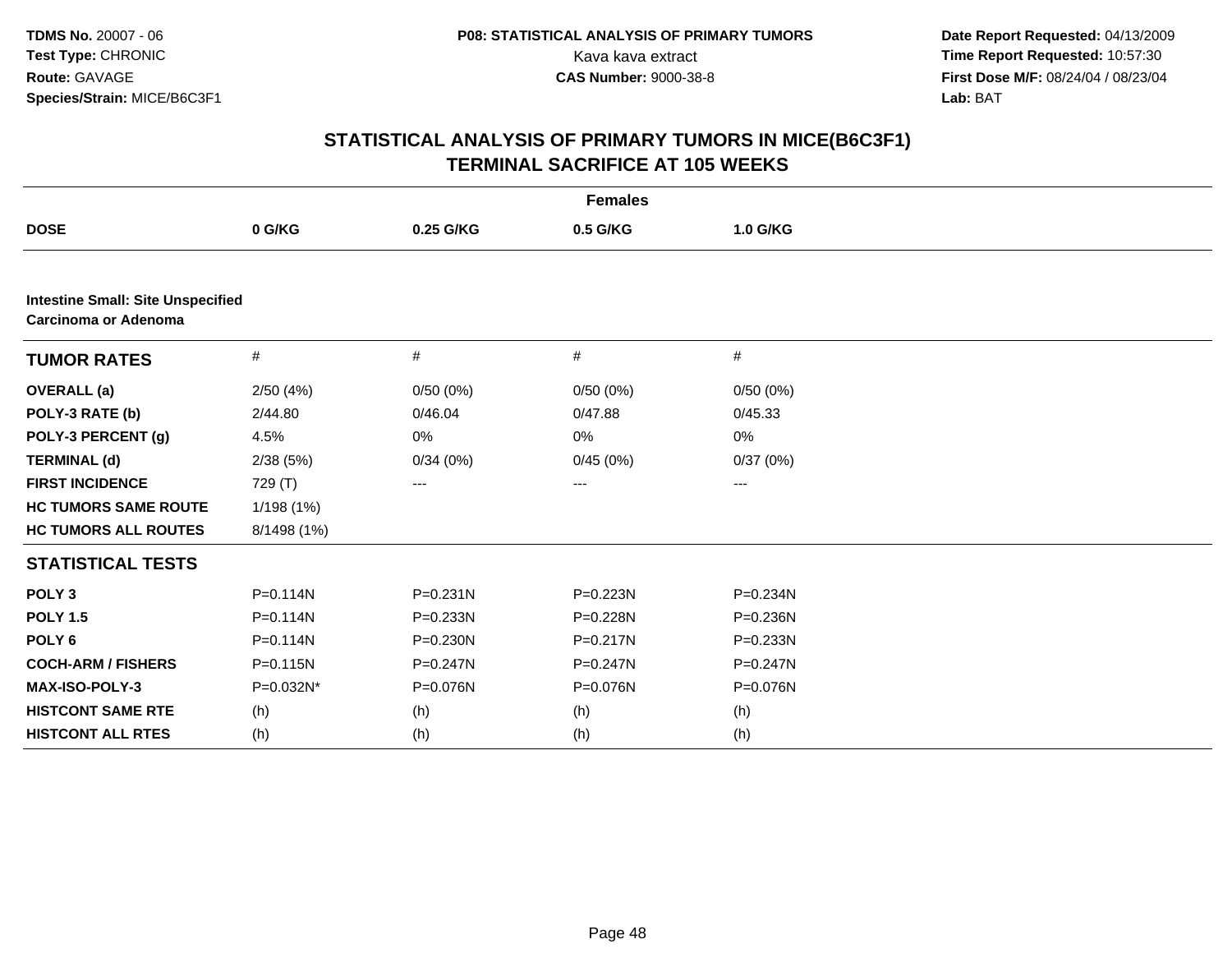|                                 | <b>Females</b> |           |          |          |  |  |  |
|---------------------------------|----------------|-----------|----------|----------|--|--|--|
| <b>DOSE</b>                     | 0 G/KG         | 0.25 G/KG | 0.5 G/KG | 1.0 G/KG |  |  |  |
|                                 |                |           |          |          |  |  |  |
| Kidney: Renal Tubule<br>Adenoma |                |           |          |          |  |  |  |
| <b>TUMOR RATES</b>              |                |           |          |          |  |  |  |
| <b>OVERALL</b> (a)              | 0/50(0%)       | 0/50(0%)  | 0/50(0%) | 0/50(0%) |  |  |  |
| POLY-3 RATE (b)                 | 0/44.80        | 0/46.04   | 0/47.88  | 0/45.33  |  |  |  |
| POLY-3 PERCENT (g)              | 0%             | 0%        | 0%       | 0%       |  |  |  |
| <b>TERMINAL (d)</b>             | 0/38(0%)       | 0/34(0%)  | 0/45(0%) | 0/37(0%) |  |  |  |
| <b>FIRST INCIDENCE</b>          | ---            | $---$     | ---      | ---      |  |  |  |
| <b>HC TUMORS SAME ROUTE</b>     | 1/195 (1%)     |           |          |          |  |  |  |
| <b>HC TUMORS ALL ROUTES</b>     | 1/1488 (0%)    |           |          |          |  |  |  |
| <b>STATISTICAL TESTS</b>        |                |           |          |          |  |  |  |
| POLY <sub>3</sub>               | (e)            | (e)       | (e)      | (e)      |  |  |  |
| <b>POLY 1.5</b>                 | (e)            | (e)       | (e)      | (e)      |  |  |  |
| POLY <sub>6</sub>               | (e)            | (e)       | (e)      | (e)      |  |  |  |
| <b>COCH-ARM / FISHERS</b>       | (e)            | (e)       | (e)      | (e)      |  |  |  |
| MAX-ISO-POLY-3                  | (e)            | (e)       | (e)      | (e)      |  |  |  |
| <b>HISTCONT SAME RTE</b>        | (e)            | (e)       | (e)      | (e)      |  |  |  |
| <b>HISTCONT ALL RTES</b>        | (e)            | (e)       | (e)      | (e)      |  |  |  |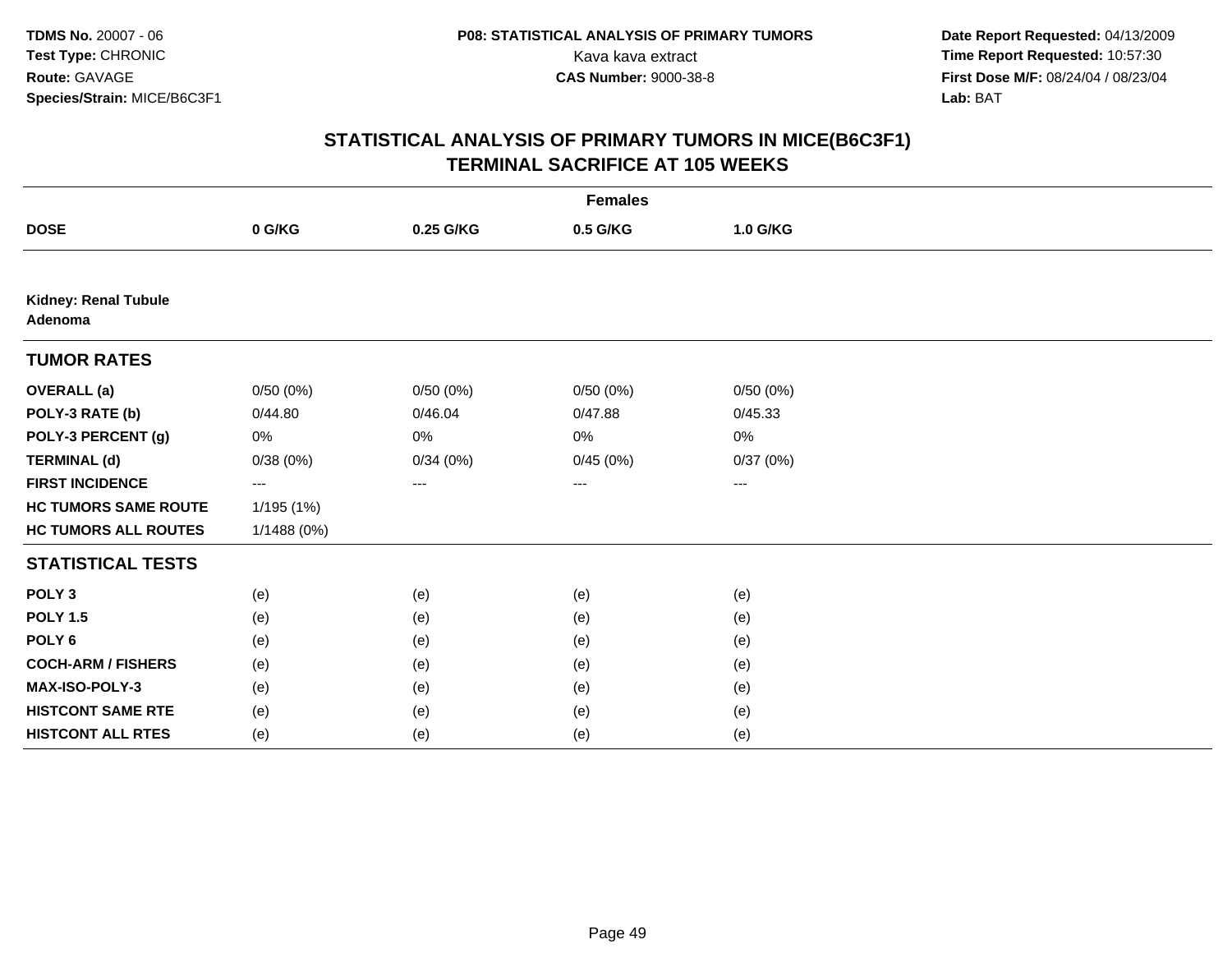| <b>Females</b>              |              |              |              |          |  |  |
|-----------------------------|--------------|--------------|--------------|----------|--|--|
| <b>DOSE</b>                 | 0 G/KG       | 0.25 G/KG    | 0.5 G/KG     | 1.0 G/KG |  |  |
|                             |              |              |              |          |  |  |
| Liver<br>Hemangiosarcoma    |              |              |              |          |  |  |
| <b>TUMOR RATES</b>          |              |              |              |          |  |  |
| <b>OVERALL</b> (a)          | 1/50(2%)     | 1/50(2%)     | 1/50(2%)     | 0/50(0%) |  |  |
| POLY-3 RATE (b)             | 1/44.80      | 1/46.04      | 1/47.88      | 0/45.33  |  |  |
| POLY-3 PERCENT (g)          | 2.2%         | 2.2%         | 2.1%         | 0%       |  |  |
| <b>TERMINAL (d)</b>         | 1/38(3%)     | 1/34(3%)     | 1/45(2%)     | 0/37(0%) |  |  |
| <b>FIRST INCIDENCE</b>      | 729 (T)      | 729 (T)      | 729 (T)      | ---      |  |  |
| <b>HC TUMORS SAME ROUTE</b> | 0/197(0%)    |              |              |          |  |  |
| <b>HC TUMORS ALL ROUTES</b> | 13/1494 (1%) |              |              |          |  |  |
| <b>STATISTICAL TESTS</b>    |              |              |              |          |  |  |
| POLY <sub>3</sub>           | $P = 0.310N$ | P=0.755N     | $P = 0.746N$ | P=0.498N |  |  |
| <b>POLY 1.5</b>             | P=0.312N     | $P = 0.757N$ | $P = 0.751N$ | P=0.499N |  |  |
| POLY <sub>6</sub>           | P=0.308N     | P=0.753N     | P=0.739N     | P=0.496N |  |  |
| <b>COCH-ARM / FISHERS</b>   | $P = 0.311N$ | P=0.753N     | P=0.753N     | P=0.500N |  |  |
| <b>MAX-ISO-POLY-3</b>       | P=0.335N     | $P = 0.491N$ | P=0.481N     | P=0.158N |  |  |
| <b>HISTCONT SAME RTE</b>    | (h)          | (h)          | (h)          | (h)      |  |  |
| <b>HISTCONT ALL RTES</b>    | (h)          | (h)          | (h)          | (h)      |  |  |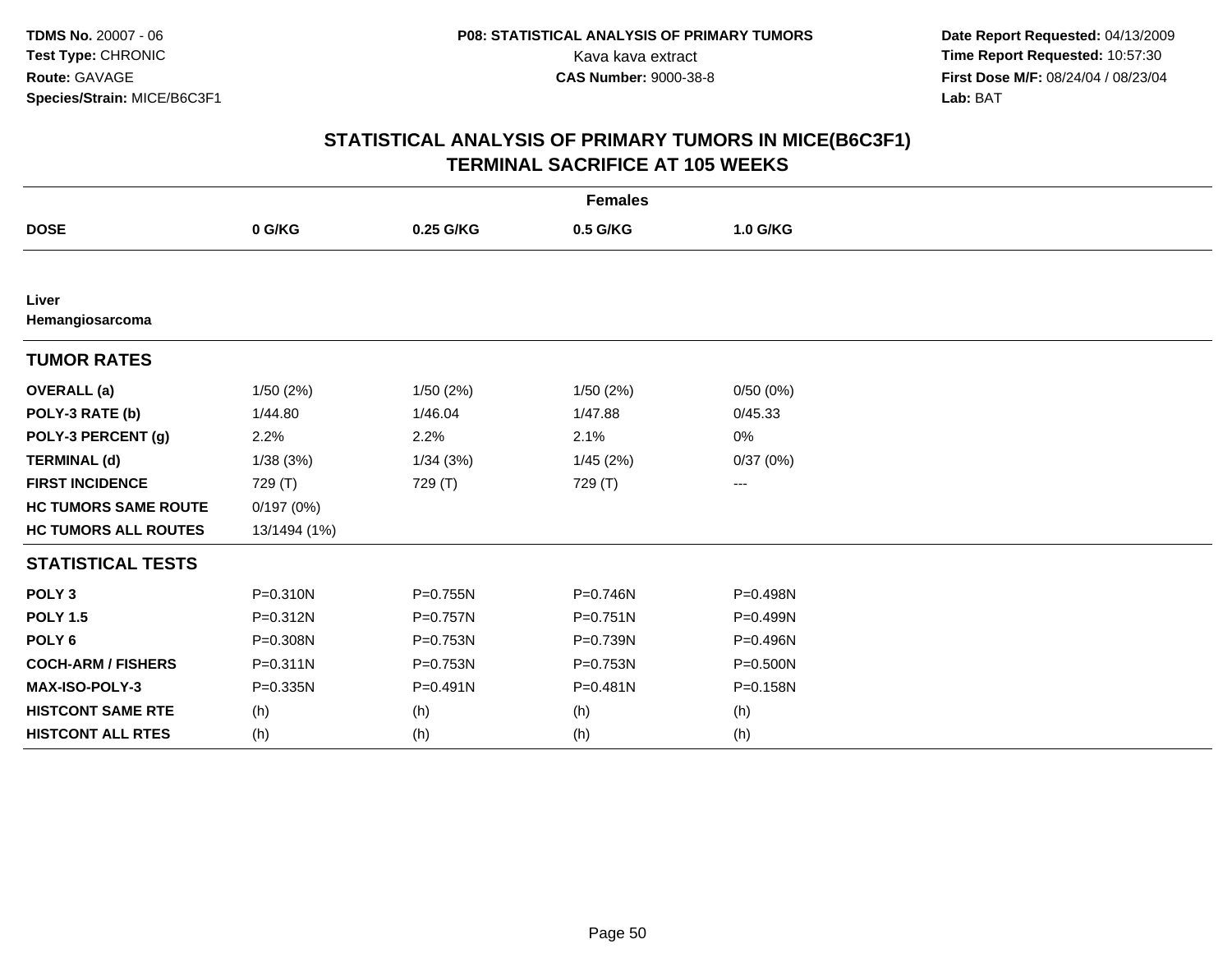| <b>Females</b>              |             |           |             |          |  |  |
|-----------------------------|-------------|-----------|-------------|----------|--|--|
| <b>DOSE</b>                 | 0 G/KG      | 0.25 G/KG | 0.5 G/KG    | 1.0 G/KG |  |  |
|                             |             |           |             |          |  |  |
| Liver<br>Hepatoblastoma     |             |           |             |          |  |  |
| <b>TUMOR RATES</b>          |             |           |             |          |  |  |
| <b>OVERALL</b> (a)          | 0/50(0%)    | 0/50(0%)  | 1/50(2%)    | 0/50(0%) |  |  |
| POLY-3 RATE (b)             | 0/44.80     | 0/46.04   | 1/47.88     | 0/45.33  |  |  |
| POLY-3 PERCENT (g)          | 0%          | 0%        | 2.1%        | 0%       |  |  |
| <b>TERMINAL (d)</b>         | 0/38(0%)    | 0/34(0%)  | 1/45(2%)    | 0/37(0%) |  |  |
| <b>FIRST INCIDENCE</b>      | ---         | ---       | 729 (T)     | ---      |  |  |
| <b>HC TUMORS SAME ROUTE</b> | 0/197(0%)   |           |             |          |  |  |
| <b>HC TUMORS ALL ROUTES</b> | 4/1494 (0%) |           |             |          |  |  |
| <b>STATISTICAL TESTS</b>    |             |           |             |          |  |  |
| POLY <sub>3</sub>           | $P=0.692$   | (e)       | $P = 0.513$ | (e)      |  |  |
| <b>POLY 1.5</b>             | $P = 0.691$ | (e)       | $P = 0.508$ | (e)      |  |  |
| POLY <sub>6</sub>           | $P=0.693$   | (e)       | $P = 0.519$ | (e)      |  |  |
| <b>COCH-ARM / FISHERS</b>   | $P = 0.694$ | (e)       | $P = 0.500$ | (e)      |  |  |
| MAX-ISO-POLY-3              | $P = 0.401$ | (e)       | $P = 0.175$ | (e)      |  |  |
| <b>HISTCONT SAME RTE</b>    | (e)         | (e)       | (e)         | (e)      |  |  |
| <b>HISTCONT ALL RTES</b>    | (e)         | (e)       | (e)         | (e)      |  |  |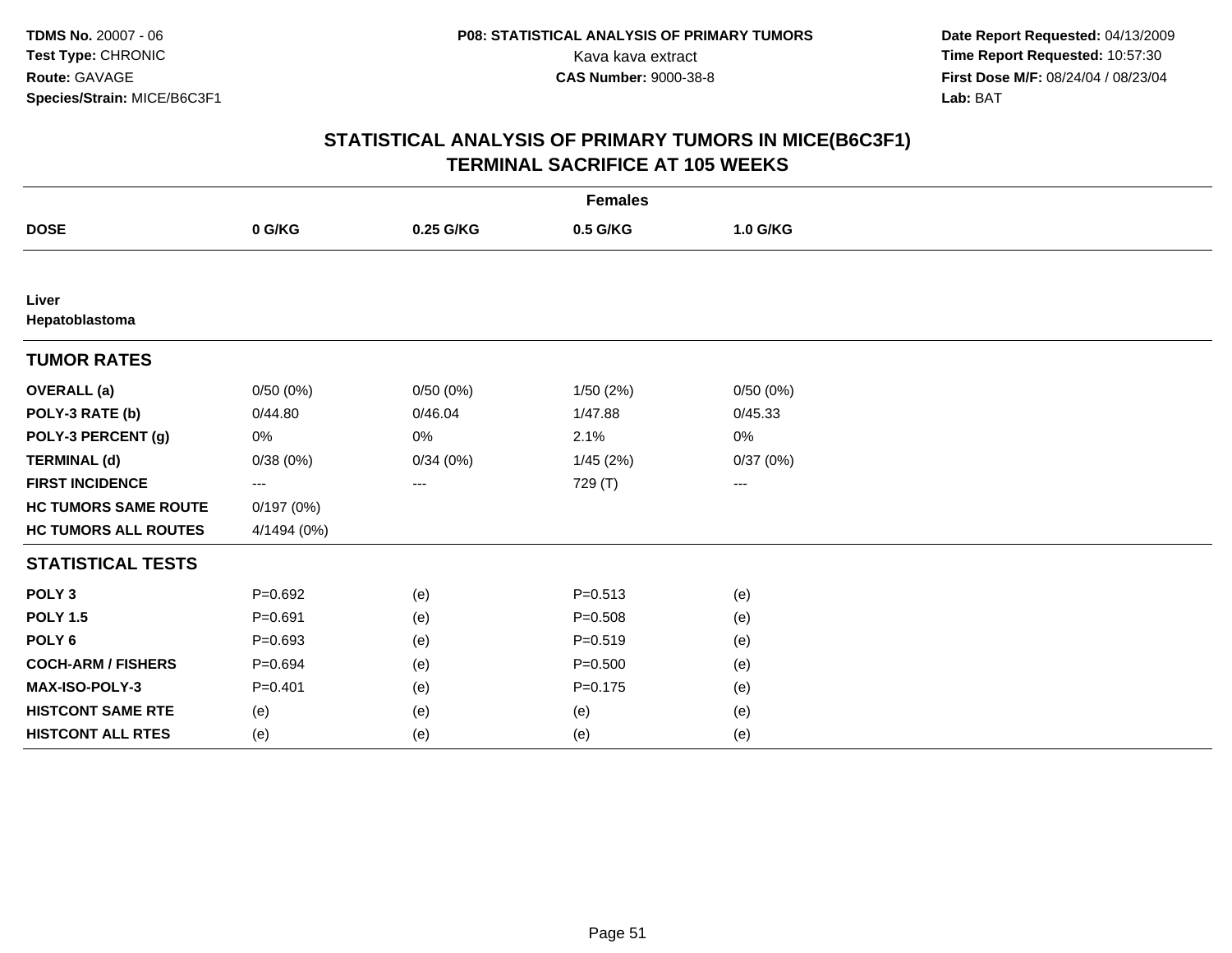| <b>Females</b>                  |                |             |             |              |  |  |
|---------------------------------|----------------|-------------|-------------|--------------|--|--|
| <b>DOSE</b>                     | 0 G/KG         | 0.25 G/KG   | 0.5 G/KG    | 1.0 G/KG     |  |  |
|                                 |                |             |             |              |  |  |
| Liver<br>Hepatocellular Adenoma |                |             |             |              |  |  |
| <b>TUMOR RATES</b>              |                |             |             |              |  |  |
| <b>OVERALL</b> (a)              | 8/50 (16%)     | 11/50 (22%) | 14/50 (28%) | 5/50 (10%)   |  |  |
| POLY-3 RATE (b)                 | 8/45.34        | 11/46.34    | 14/47.88    | 5/45.33      |  |  |
| POLY-3 PERCENT (g)              | 17.6%          | 23.7%       | 29.2%       | 11%          |  |  |
| <b>TERMINAL (d)</b>             | 7/38 (18%)     | 9/34(27%)   | 14/45 (31%) | 5/37(14%)    |  |  |
| <b>FIRST INCIDENCE</b>          | 560            | 669         | 729 (T)     | 729 (T)      |  |  |
| <b>HC TUMORS SAME ROUTE</b>     | 33/197 (17%)   |             |             |              |  |  |
| <b>HC TUMORS ALL ROUTES</b>     | 396/1494 (27%) |             |             |              |  |  |
| <b>STATISTICAL TESTS</b>        |                |             |             |              |  |  |
| POLY <sub>3</sub>               | $P = 0.212N$   | $P=0.322$   | $P = 0.141$ | P=0.275N     |  |  |
| <b>POLY 1.5</b>                 | $P = 0.215N$   | $P = 0.317$ | $P = 0.130$ | P=0.278N     |  |  |
| POLY <sub>6</sub>               | $P = 0.212N$   | $P = 0.326$ | $P = 0.154$ | P=0.275N     |  |  |
| <b>COCH-ARM / FISHERS</b>       | $P = 0.214N$   | $P = 0.306$ | $P = 0.114$ | $P = 0.277N$ |  |  |
| <b>MAX-ISO-POLY-3</b>           | P=0.108N       | $P = 0.239$ | $P = 0.099$ | P=0.185N     |  |  |
| <b>HISTCONT SAME RTE</b>        | (h)            | (h)         | (h)         | (h)          |  |  |
| <b>HISTCONT ALL RTES</b>        | (h)            | (h)         | (h)         | (h)          |  |  |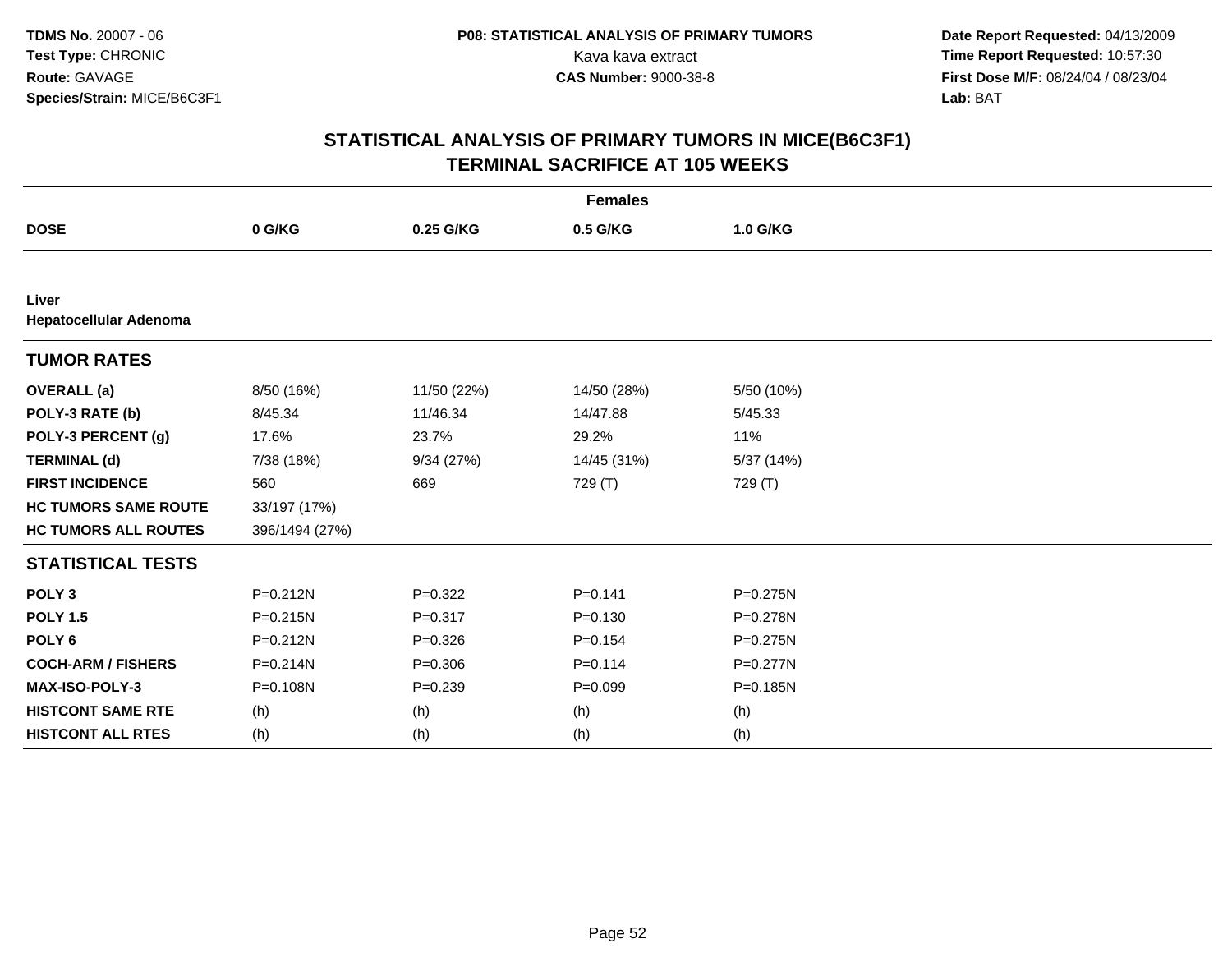| <b>Females</b>                           |               |             |             |             |  |  |
|------------------------------------------|---------------|-------------|-------------|-------------|--|--|
| <b>DOSE</b>                              | 0 G/KG        | 0.25 G/KG   | 0.5 G/KG    | 1.0 G/KG    |  |  |
|                                          |               |             |             |             |  |  |
| Liver<br><b>Hepatocellular Carcinoma</b> |               |             |             |             |  |  |
| <b>TUMOR RATES</b>                       |               |             |             |             |  |  |
| <b>OVERALL</b> (a)                       | 3/50(6%)      | 13/50 (26%) | 8/50 (16%)  | 8/50 (16%)  |  |  |
| POLY-3 RATE (b)                          | 3/44.80       | 13/46.32    | 8/48.55     | 8/46.40     |  |  |
| POLY-3 PERCENT (g)                       | 6.7%          | 28.1%       | 16.5%       | 17.2%       |  |  |
| <b>TERMINAL (d)</b>                      | 3/38(8%)      | 9/34(27%)   | 6/45 (13%)  | 3/37(8%)    |  |  |
| <b>FIRST INCIDENCE</b>                   | 729 (T)       | 701         | 534         | 604         |  |  |
| <b>HC TUMORS SAME ROUTE</b>              | 11/197 (6%)   |             |             |             |  |  |
| <b>HC TUMORS ALL ROUTES</b>              | 137/1494 (9%) |             |             |             |  |  |
| <b>STATISTICAL TESTS</b>                 |               |             |             |             |  |  |
| POLY <sub>3</sub>                        | $P = 0.337$   | P=0.007**   | $P = 0.126$ | $P=0.109$   |  |  |
| <b>POLY 1.5</b>                          | $P = 0.317$   | P=0.006**   | $P = 0.115$ | $P=0.104$   |  |  |
| POLY <sub>6</sub>                        | $P = 0.363$   | P=0.007**   | $P = 0.140$ | $P=0.117$   |  |  |
| <b>COCH-ARM / FISHERS</b>                | $P = 0.301$   | P=0.006**   | $P = 0.100$ | $P=0.100$   |  |  |
| MAX-ISO-POLY-3                           | $P = 0.066$   | P=0.003**   | $P = 0.079$ | $P=0.063$   |  |  |
| <b>HISTCONT SAME RTE</b>                 | $P = 0.080$   | P=0.003**   | $P = 0.079$ | $P = 0.078$ |  |  |
| <b>HISTCONT ALL RTES</b>                 | $P = 0.074$   | P=0.003**   | $P = 0.089$ | $P = 0.070$ |  |  |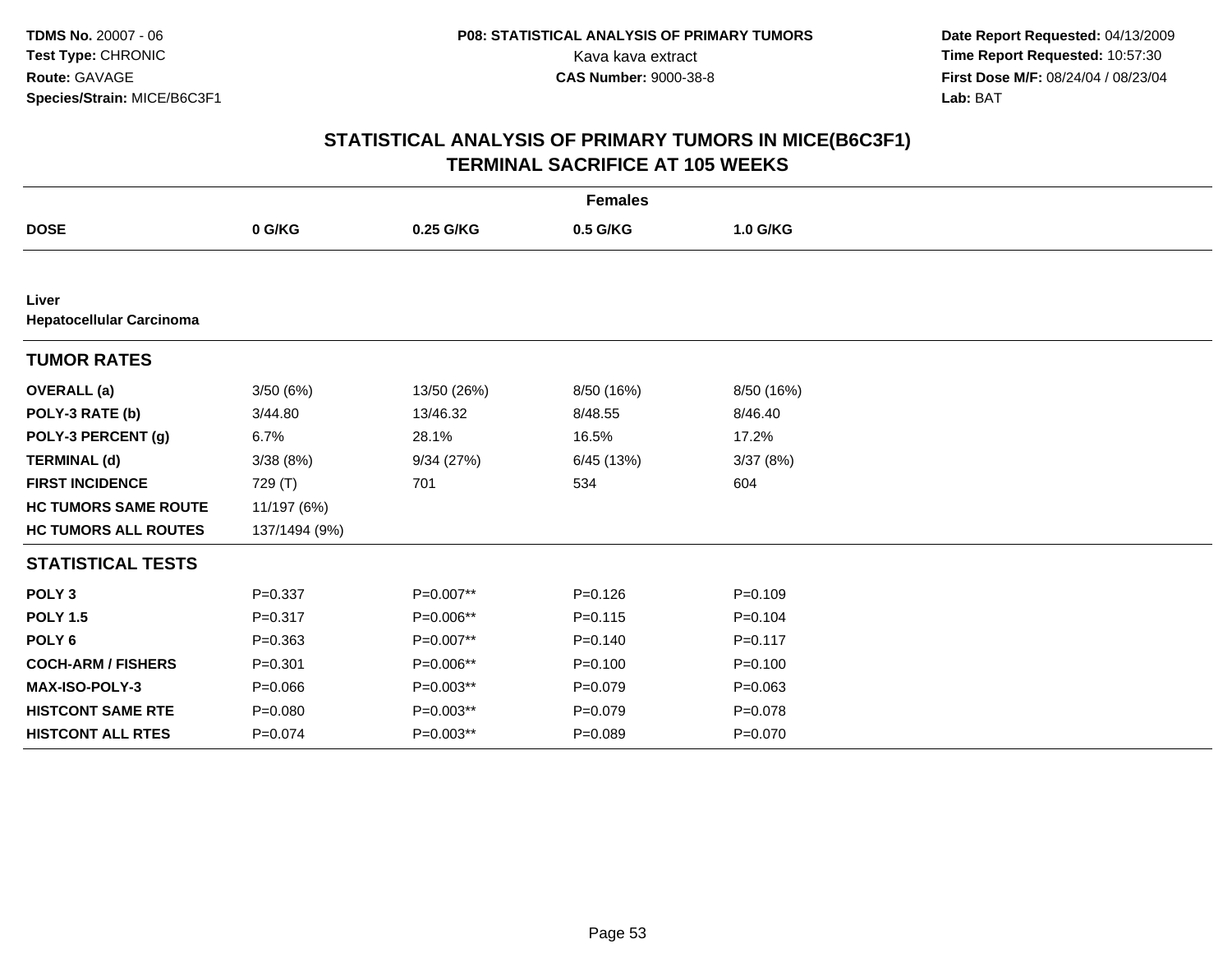|                                                     | <b>Females</b> |             |             |             |  |  |  |  |
|-----------------------------------------------------|----------------|-------------|-------------|-------------|--|--|--|--|
| <b>DOSE</b>                                         | 0 G/KG         | 0.25 G/KG   | 0.5 G/KG    | 1.0 G/KG    |  |  |  |  |
|                                                     |                |             |             |             |  |  |  |  |
| Liver<br>Hepatocellular Carcinoma or Hepatoblastoma |                |             |             |             |  |  |  |  |
| <b>TUMOR RATES</b>                                  |                |             |             |             |  |  |  |  |
| <b>OVERALL</b> (a)                                  | 3/50(6%)       | 13/50 (26%) | 9/50(18%)   | 8/50 (16%)  |  |  |  |  |
| POLY-3 RATE (b)                                     | 3/44.80        | 13/46.32    | 9/48.55     | 8/46.40     |  |  |  |  |
| POLY-3 PERCENT (g)                                  | 6.7%           | 28.1%       | 18.5%       | 17.2%       |  |  |  |  |
| <b>TERMINAL (d)</b>                                 | 3/38(8%)       | 9/34(27%)   | 7/45 (16%)  | 3/37(8%)    |  |  |  |  |
| <b>FIRST INCIDENCE</b>                              | 729 (T)        | 701         | 534         | 604         |  |  |  |  |
| <b>HC TUMORS SAME ROUTE</b>                         | 11/197 (6%)    |             |             |             |  |  |  |  |
| <b>HC TUMORS ALL ROUTES</b>                         | 140/1494 (9%)  |             |             |             |  |  |  |  |
| <b>STATISTICAL TESTS</b>                            |                |             |             |             |  |  |  |  |
| POLY <sub>3</sub>                                   | $P = 0.328$    | P=0.007**   | $P = 0.080$ | $P = 0.109$ |  |  |  |  |
| <b>POLY 1.5</b>                                     | $P = 0.308$    | P=0.006**   | $P=0.072$   | $P=0.104$   |  |  |  |  |
| POLY <sub>6</sub>                                   | $P = 0.354$    | P=0.007**   | $P = 0.090$ | $P = 0.117$ |  |  |  |  |
| <b>COCH-ARM / FISHERS</b>                           | $P=0.292$      | P=0.006**   | $P = 0.061$ | $P=0.100$   |  |  |  |  |
| <b>MAX-ISO-POLY-3</b>                               | $P=0.057$      | P=0.003**   | $P=0.049*$  | $P=0.063$   |  |  |  |  |
| <b>HISTCONT SAME RTE</b>                            | $P = 0.069$    | P=0.003**   | $P = 0.059$ | $P = 0.078$ |  |  |  |  |
| <b>HISTCONT ALL RTES</b>                            | $P = 0.064$    | P=0.003**   | $P = 0.053$ | $P = 0.070$ |  |  |  |  |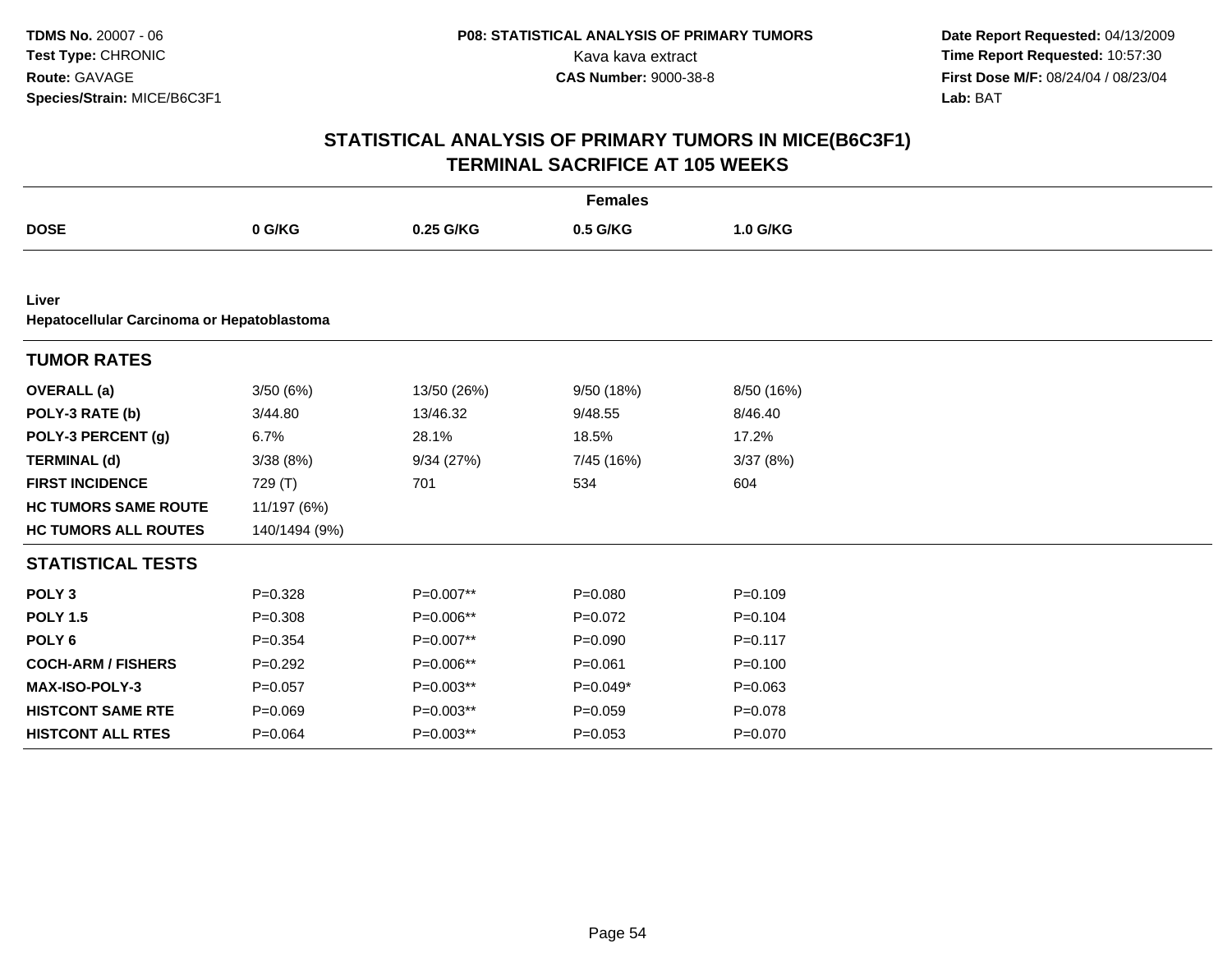|                                                             | <b>Females</b> |             |             |             |  |  |  |  |
|-------------------------------------------------------------|----------------|-------------|-------------|-------------|--|--|--|--|
| <b>DOSE</b>                                                 | 0 G/KG         | 0.25 G/KG   | 0.5 G/KG    | 1.0 G/KG    |  |  |  |  |
|                                                             |                |             |             |             |  |  |  |  |
| Liver<br>Hepatocellular Carcinoma or Hepatocellular Adenoma |                |             |             |             |  |  |  |  |
| <b>TUMOR RATES</b>                                          |                |             |             |             |  |  |  |  |
| <b>OVERALL (a)</b>                                          | 10/50 (20%)    | 21/50 (42%) | 20/50 (40%) | 13/50 (26%) |  |  |  |  |
| POLY-3 RATE (b)                                             | 10/45.34       | 21/46.55    | 20/48.55    | 13/46.40    |  |  |  |  |
| POLY-3 PERCENT (g)                                          | 22.1%          | 45.1%       | 41.2%       | 28%         |  |  |  |  |
| <b>TERMINAL (d)</b>                                         | 9/38(24%)      | 16/34 (47%) | 18/45 (40%) | 8/37 (22%)  |  |  |  |  |
| <b>FIRST INCIDENCE</b>                                      | 560            | 669         | 534         | 604         |  |  |  |  |
| <b>HC TUMORS SAME ROUTE</b>                                 | 41/197 (21%)   |             |             |             |  |  |  |  |
| <b>HC TUMORS ALL ROUTES</b>                                 | 481/1494 (32%) |             |             |             |  |  |  |  |
| <b>STATISTICAL TESTS</b>                                    |                |             |             |             |  |  |  |  |
| POLY <sub>3</sub>                                           | $P = 0.542$    | $P=0.015*$  | $P=0.036*$  | $P = 0.338$ |  |  |  |  |
| <b>POLY 1.5</b>                                             | $P = 0.516$    | $P=0.014*$  | $P=0.031*$  | $P = 0.325$ |  |  |  |  |
| POLY <sub>6</sub>                                           | $P = 0.512N$   | $P=0.015*$  | $P=0.044*$  | $P = 0.355$ |  |  |  |  |
| <b>COCH-ARM / FISHERS</b>                                   | $P = 0.500$    | $P=0.015*$  | $P=0.024*$  | $P = 0.318$ |  |  |  |  |
| MAX-ISO-POLY-3                                              | $P=0.082$      | P=0.009**   | $P=0.025*$  | $P = 0.258$ |  |  |  |  |
| <b>HISTCONT SAME RTE</b>                                    | $P=0.100$      | P=0.009**   | $P=0.028*$  | $P = 0.340$ |  |  |  |  |
| <b>HISTCONT ALL RTES</b>                                    | $P = 0.093$    | P=0.009**   | P=0.026*    | $P = 0.319$ |  |  |  |  |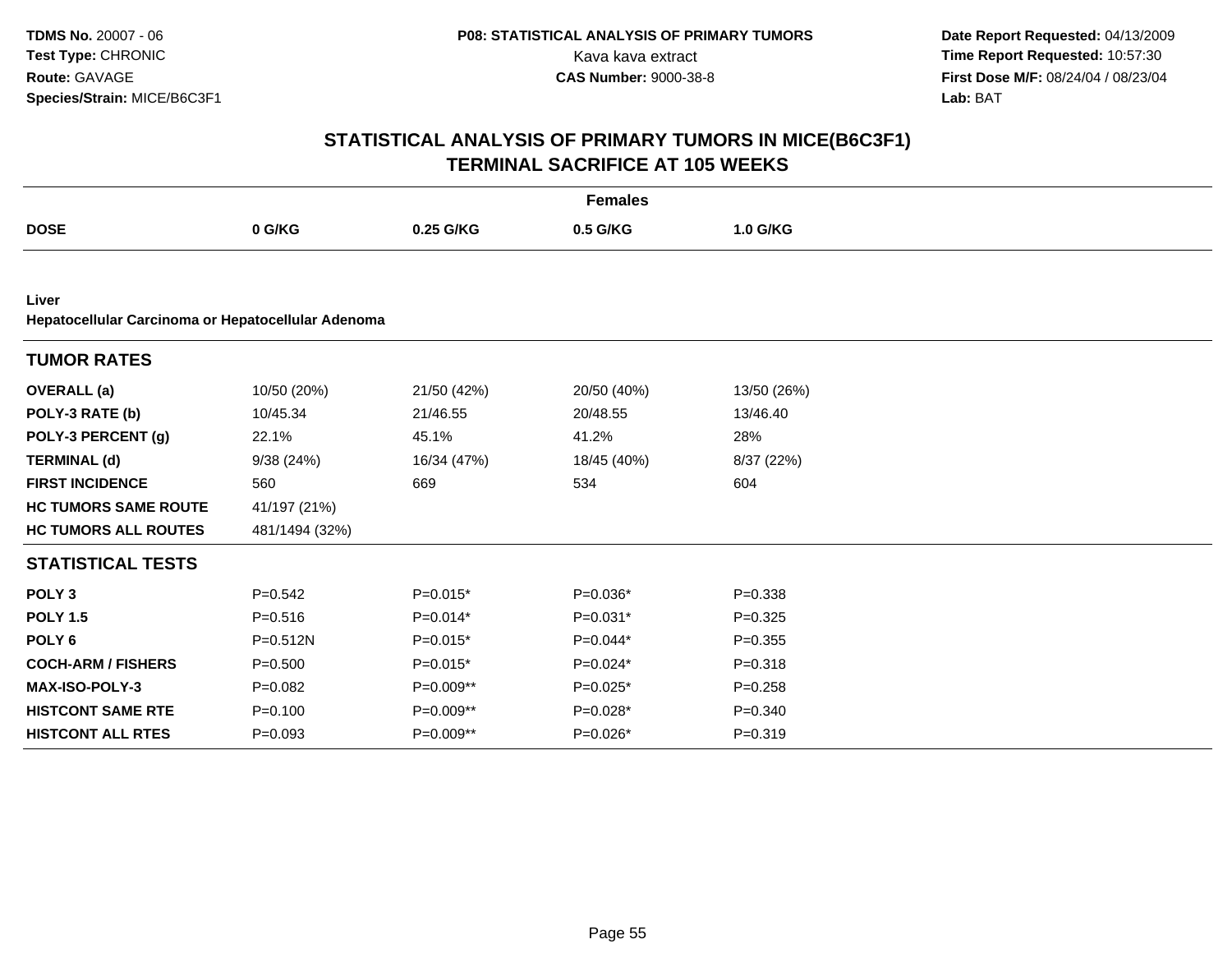| <b>Females</b>                                                               |                |             |             |             |  |  |  |  |
|------------------------------------------------------------------------------|----------------|-------------|-------------|-------------|--|--|--|--|
| <b>DOSE</b>                                                                  | 0 G/KG         | 0.25 G/KG   | 0.5 G/KG    | 1.0 G/KG    |  |  |  |  |
|                                                                              |                |             |             |             |  |  |  |  |
| Liver<br>Hepatocellular Carcinoma, Hepatocellular Adenoma, or Hepatoblastoma |                |             |             |             |  |  |  |  |
| <b>TUMOR RATES</b>                                                           |                |             |             |             |  |  |  |  |
| <b>OVERALL</b> (a)                                                           | 10/50 (20%)    | 21/50 (42%) | 20/50 (40%) | 13/50 (26%) |  |  |  |  |
| POLY-3 RATE (b)                                                              | 10/45.34       | 21/46.55    | 20/48.55    | 13/46.40    |  |  |  |  |
| POLY-3 PERCENT (g)                                                           | 22.1%          | 45.1%       | 41.2%       | 28%         |  |  |  |  |
| <b>TERMINAL (d)</b>                                                          | 9/38(24%)      | 16/34 (47%) | 18/45 (40%) | 8/37 (22%)  |  |  |  |  |
| <b>FIRST INCIDENCE</b>                                                       | 560            | 669         | 534         | 604         |  |  |  |  |
| <b>HC TUMORS SAME ROUTE</b>                                                  | 41/197 (21%)   |             |             |             |  |  |  |  |
| <b>HC TUMORS ALL ROUTES</b>                                                  | 482/1494 (32%) |             |             |             |  |  |  |  |
| <b>STATISTICAL TESTS</b>                                                     |                |             |             |             |  |  |  |  |
| POLY <sub>3</sub>                                                            | $P = 0.542$    | $P=0.015*$  | $P=0.036*$  | $P = 0.338$ |  |  |  |  |
| <b>POLY 1.5</b>                                                              | $P = 0.516$    | $P=0.014*$  | $P=0.031*$  | $P = 0.325$ |  |  |  |  |
| POLY <sub>6</sub>                                                            | P=0.512N       | $P=0.015*$  | $P=0.044*$  | $P = 0.355$ |  |  |  |  |
| <b>COCH-ARM / FISHERS</b>                                                    | $P = 0.500$    | $P=0.015*$  | $P=0.024*$  | $P = 0.318$ |  |  |  |  |
| MAX-ISO-POLY-3                                                               | $P=0.082$      | P=0.009**   | $P=0.025*$  | $P = 0.258$ |  |  |  |  |
| <b>HISTCONT SAME RTE</b>                                                     | $P = 0.100$    | $P=0.009**$ | $P=0.028*$  | $P = 0.340$ |  |  |  |  |
| <b>HISTCONT ALL RTES</b>                                                     | $P = 0.093$    | $P=0.009**$ | $P=0.026*$  | $P = 0.319$ |  |  |  |  |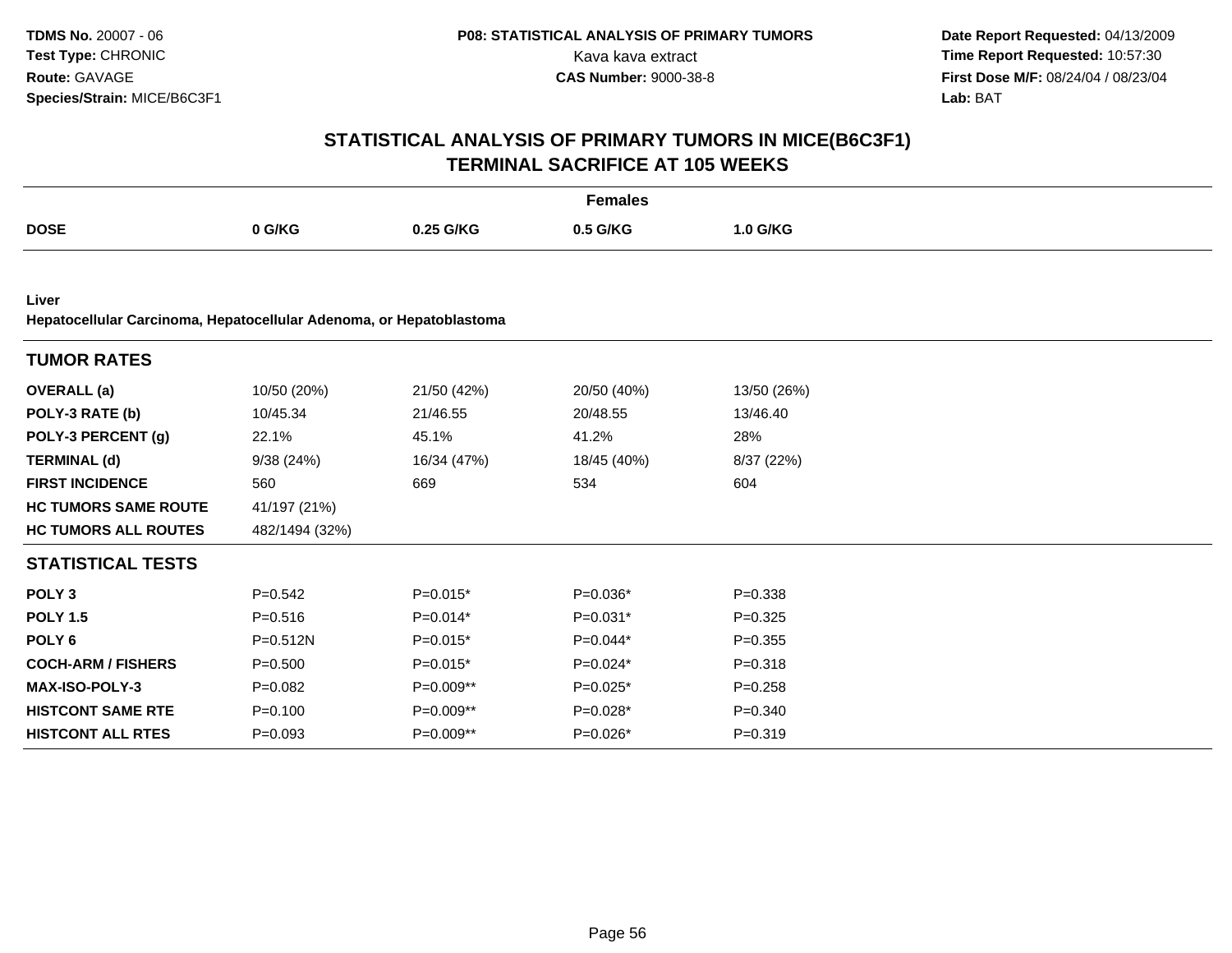|                                   | <b>Females</b> |           |          |          |  |  |  |  |
|-----------------------------------|----------------|-----------|----------|----------|--|--|--|--|
| <b>DOSE</b>                       | 0 G/KG         | 0.25 G/KG | 0.5 G/KG | 1.0 G/KG |  |  |  |  |
|                                   |                |           |          |          |  |  |  |  |
| Liver<br>Hepatocholangiocarcinoma |                |           |          |          |  |  |  |  |
| <b>TUMOR RATES</b>                |                |           |          |          |  |  |  |  |
| <b>OVERALL (a)</b>                | 0/50(0%)       | 0/50(0%)  | 0/50(0%) | 0/50(0%) |  |  |  |  |
| POLY-3 RATE (b)                   | 0/44.80        | 0/46.04   | 0/47.88  | 0/45.33  |  |  |  |  |
| POLY-3 PERCENT (g)                | 0%             | 0%        | 0%       | 0%       |  |  |  |  |
| <b>TERMINAL (d)</b>               | 0/38(0%)       | 0/34(0%)  | 0/45(0%) | 0/37(0%) |  |  |  |  |
| <b>FIRST INCIDENCE</b>            | ---            | $\cdots$  | ---      | ---      |  |  |  |  |
| <b>HC TUMORS SAME ROUTE</b>       | 0/197(0%)      |           |          |          |  |  |  |  |
| <b>HC TUMORS ALL ROUTES</b>       | 2/1494 (0%)    |           |          |          |  |  |  |  |
| <b>STATISTICAL TESTS</b>          |                |           |          |          |  |  |  |  |
| POLY <sub>3</sub>                 | (e)            | (e)       | (e)      | (e)      |  |  |  |  |
| <b>POLY 1.5</b>                   | (e)            | (e)       | (e)      | (e)      |  |  |  |  |
| POLY <sub>6</sub>                 | (e)            | (e)       | (e)      | (e)      |  |  |  |  |
| <b>COCH-ARM / FISHERS</b>         | (e)            | (e)       | (e)      | (e)      |  |  |  |  |
| MAX-ISO-POLY-3                    | (e)            | (e)       | (e)      | (e)      |  |  |  |  |
| <b>HISTCONT SAME RTE</b>          | (e)            | (e)       | (e)      | (e)      |  |  |  |  |
| <b>HISTCONT ALL RTES</b>          | (e)            | (e)       | (e)      | (e)      |  |  |  |  |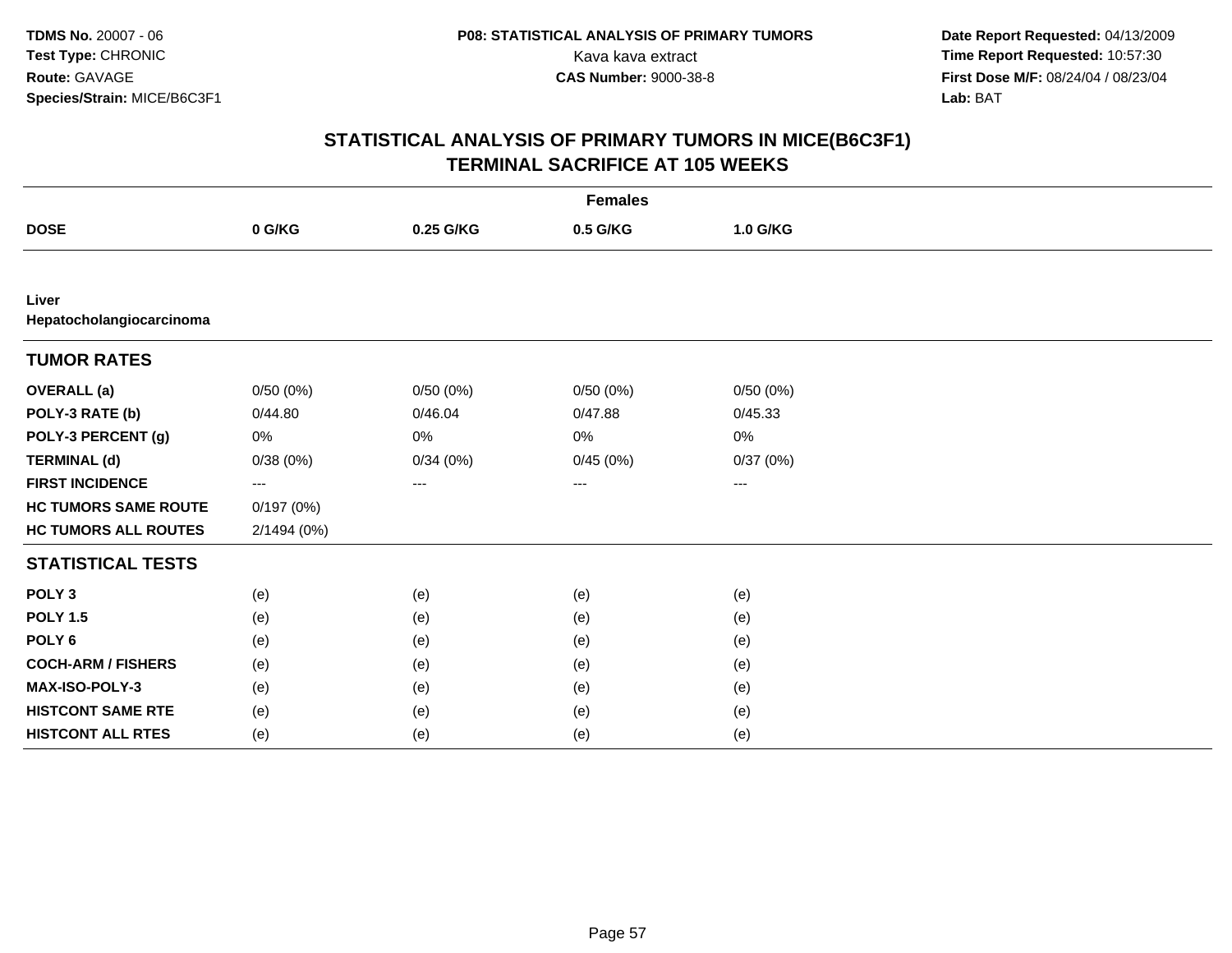| <b>Females</b>                       |              |             |             |          |  |  |  |  |
|--------------------------------------|--------------|-------------|-------------|----------|--|--|--|--|
| <b>DOSE</b>                          | 0 G/KG       | 0.25 G/KG   | 0.5 G/KG    | 1.0 G/KG |  |  |  |  |
|                                      |              |             |             |          |  |  |  |  |
| Lung<br>Alveolar/Bronchiolar Adenoma |              |             |             |          |  |  |  |  |
| <b>TUMOR RATES</b>                   |              |             |             |          |  |  |  |  |
| <b>OVERALL</b> (a)                   | 2/50(4%)     | 4/50 (8%)   | 5/50 (10%)  | 2/50(4%) |  |  |  |  |
| POLY-3 RATE (b)                      | 2/44.97      | 4/46.20     | 5/48.44     | 2/45.33  |  |  |  |  |
| POLY-3 PERCENT (g)                   | 4.5%         | 8.7%        | 10.3%       | 4.4%     |  |  |  |  |
| <b>TERMINAL (d)</b>                  | 1/38(3%)     | 1/34(3%)    | 4/45 (9%)   | 2/37(5%) |  |  |  |  |
| <b>FIRST INCIDENCE</b>               | 684          | 708         | 554         | 729 (T)  |  |  |  |  |
| <b>HC TUMORS SAME ROUTE</b>          | 12/196 (6%)  |             |             |          |  |  |  |  |
| <b>HC TUMORS ALL ROUTES</b>          | 72/1496 (5%) |             |             |          |  |  |  |  |
| <b>STATISTICAL TESTS</b>             |              |             |             |          |  |  |  |  |
| POLY <sub>3</sub>                    | $P = 0.514N$ | $P = 0.350$ | $P = 0.248$ | P=0.691N |  |  |  |  |
| <b>POLY 1.5</b>                      | $P = 0.519N$ | $P = 0.346$ | $P = 0.236$ | P=0.693N |  |  |  |  |
| POLY <sub>6</sub>                    | $P = 0.512N$ | $P=0.352$   | $P = 0.261$ | P=0.690N |  |  |  |  |
| <b>COCH-ARM / FISHERS</b>            | P=0.519N     | $P = 0.339$ | $P = 0.218$ | P=0.691N |  |  |  |  |
| MAX-ISO-POLY-3                       | P=0.424N     | $P = 0.213$ | $P = 0.150$ | P=0.496N |  |  |  |  |
| <b>HISTCONT SAME RTE</b>             | (h)          | (h)         | (h)         | (h)      |  |  |  |  |
| <b>HISTCONT ALL RTES</b>             | (h)          | (h)         | (h)         | (h)      |  |  |  |  |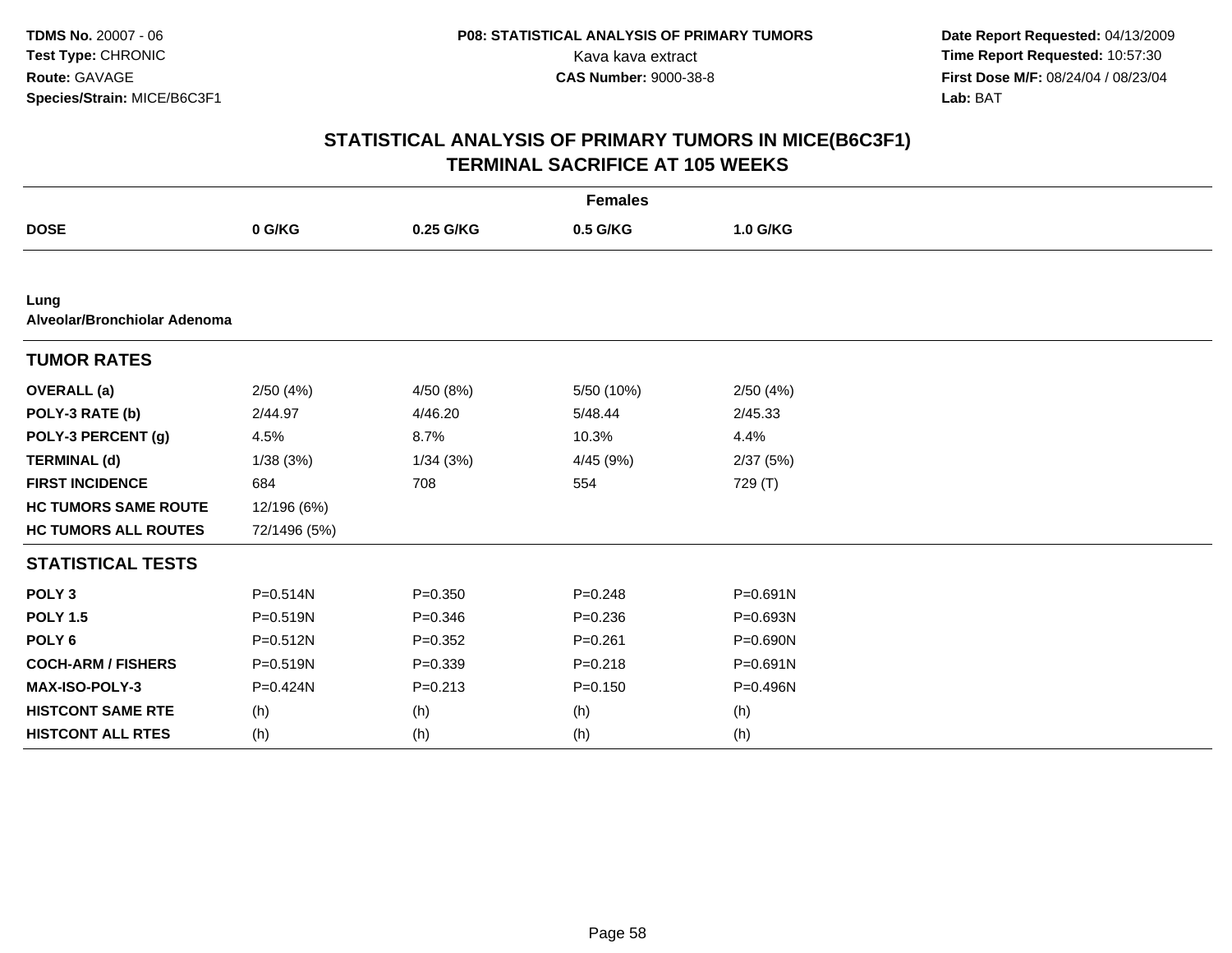| <b>Females</b>                         |              |              |             |             |  |  |  |  |
|----------------------------------------|--------------|--------------|-------------|-------------|--|--|--|--|
| <b>DOSE</b>                            | 0 G/KG       | 0.25 G/KG    | 0.5 G/KG    | 1.0 G/KG    |  |  |  |  |
|                                        |              |              |             |             |  |  |  |  |
| Lung<br>Alveolar/Bronchiolar Carcinoma |              |              |             |             |  |  |  |  |
| <b>TUMOR RATES</b>                     |              |              |             |             |  |  |  |  |
| <b>OVERALL</b> (a)                     | 2/50(4%)     | 1/50(2%)     | 3/50(6%)    | 2/50(4%)    |  |  |  |  |
| POLY-3 RATE (b)                        | 2/45.29      | 1/46.04      | 3/47.88     | 2/45.53     |  |  |  |  |
| POLY-3 PERCENT (g)                     | 4.4%         | 2.2%         | 6.3%        | 4.4%        |  |  |  |  |
| <b>TERMINAL (d)</b>                    | 1/38(3%)     | 1/34(3%)     | 3/45(7%)    | 1/37(3%)    |  |  |  |  |
| <b>FIRST INCIDENCE</b>                 | 581          | 729 (T)      | 729 (T)     | 678         |  |  |  |  |
| <b>HC TUMORS SAME ROUTE</b>            | 4/196 (2%)   |              |             |             |  |  |  |  |
| <b>HC TUMORS ALL ROUTES</b>            | 59/1496 (4%) |              |             |             |  |  |  |  |
| <b>STATISTICAL TESTS</b>               |              |              |             |             |  |  |  |  |
| POLY <sub>3</sub>                      | $P = 0.500$  | P=0.494N     | $P = 0.525$ | P=0.692N    |  |  |  |  |
| <b>POLY 1.5</b>                        | $P = 0.498$  | P=0.496N     | $P = 0.516$ | $P=0.694$   |  |  |  |  |
| POLY <sub>6</sub>                      | $P = 0.502$  | $P=0.495N$   | $P = 0.535$ | P=0.691N    |  |  |  |  |
| <b>COCH-ARM / FISHERS</b>              | $P = 0.500$  | P=0.500N     | $P = 0.500$ | P=0.691N    |  |  |  |  |
| <b>MAX-ISO-POLY-3</b>                  | $P = 0.506$  | $P = 0.277N$ | $P = 0.350$ | P=0.497N    |  |  |  |  |
| <b>HISTCONT SAME RTE</b>               | $P = 0.317$  | $P = 1.000$  | $P = 0.157$ | $P = 0.327$ |  |  |  |  |
| <b>HISTCONT ALL RTES</b>               | $P = 0.592$  | $P = 1.000$  | $P = 0.436$ | $P=0.627$   |  |  |  |  |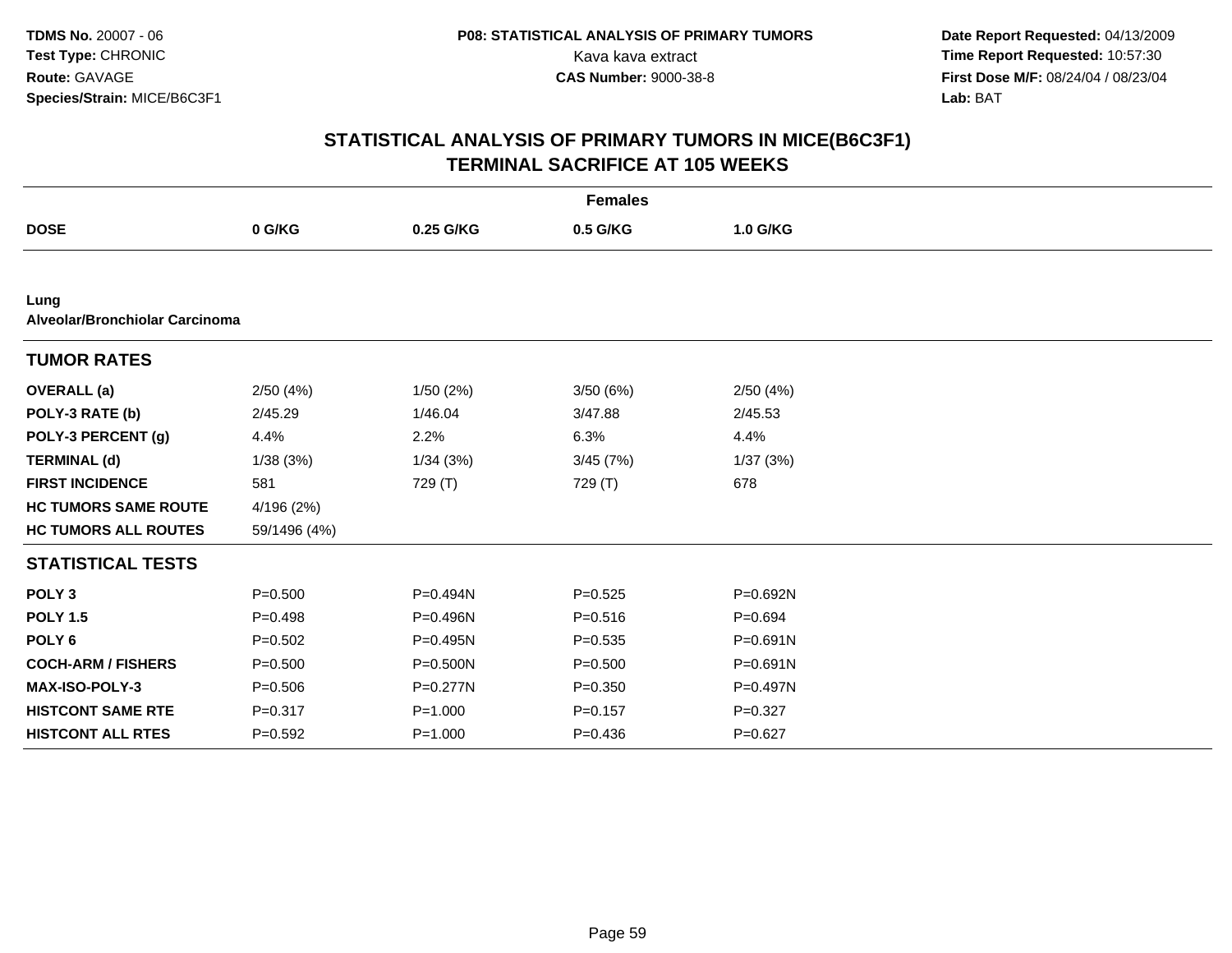|                                                                        | <b>Females</b> |             |             |              |  |  |  |  |
|------------------------------------------------------------------------|----------------|-------------|-------------|--------------|--|--|--|--|
| <b>DOSE</b>                                                            | 0 G/KG         | 0.25 G/KG   | 0.5 G/KG    | 1.0 G/KG     |  |  |  |  |
|                                                                        |                |             |             |              |  |  |  |  |
| Lung<br>Alveolar/Bronchiolar Carcinoma or Alveolar/Bronchiolar Adenoma |                |             |             |              |  |  |  |  |
| <b>TUMOR RATES</b>                                                     |                |             |             |              |  |  |  |  |
| <b>OVERALL</b> (a)                                                     | 4/50 (8%)      | 5/50 (10%)  | 8/50 (16%)  | 4/50 (8%)    |  |  |  |  |
| POLY-3 RATE (b)                                                        | 4/45.46        | 5/46.20     | 8/48.44     | 4/45.53      |  |  |  |  |
| POLY-3 PERCENT (g)                                                     | 8.8%           | 10.8%       | 16.5%       | 8.8%         |  |  |  |  |
| <b>TERMINAL (d)</b>                                                    | 2/38(5%)       | 2/34(6%)    | 7/45 (16%)  | 3/37(8%)     |  |  |  |  |
| <b>FIRST INCIDENCE</b>                                                 | 581            | 708         | 554         | 678          |  |  |  |  |
| <b>HC TUMORS SAME ROUTE</b>                                            | 16/196 (8%)    |             |             |              |  |  |  |  |
| <b>HC TUMORS ALL ROUTES</b>                                            | 127/1496 (9%)  |             |             |              |  |  |  |  |
| <b>STATISTICAL TESTS</b>                                               |                |             |             |              |  |  |  |  |
| POLY <sub>3</sub>                                                      | $P = 0.546$    | $P = 0.510$ | $P = 0.210$ | $P = 0.642N$ |  |  |  |  |
| <b>POLY 1.5</b>                                                        | $P = 0.543$    | $P = 0.507$ | $P = 0.198$ | $P = 0.642$  |  |  |  |  |
| POLY <sub>6</sub>                                                      | $P = 0.547$    | $P = 0.510$ | $P=0.223$   | $P = 0.643N$ |  |  |  |  |
| <b>COCH-ARM / FISHERS</b>                                              | $P = 0.547$    | $P = 0.500$ | $P = 0.178$ | $P = 0.643N$ |  |  |  |  |
| <b>MAX-ISO-POLY-3</b>                                                  | $P=0.446$      | $P = 0.373$ | $P = 0.139$ | P=0.498N     |  |  |  |  |
| <b>HISTCONT SAME RTE</b>                                               | $P = 0.426$    | $P = 0.388$ | $P = 0.090$ | $P = 1.000$  |  |  |  |  |
| <b>HISTCONT ALL RTES</b>                                               | $P = 0.521$    | $P = 0.473$ | $P=0.127$   | $P = 1.000$  |  |  |  |  |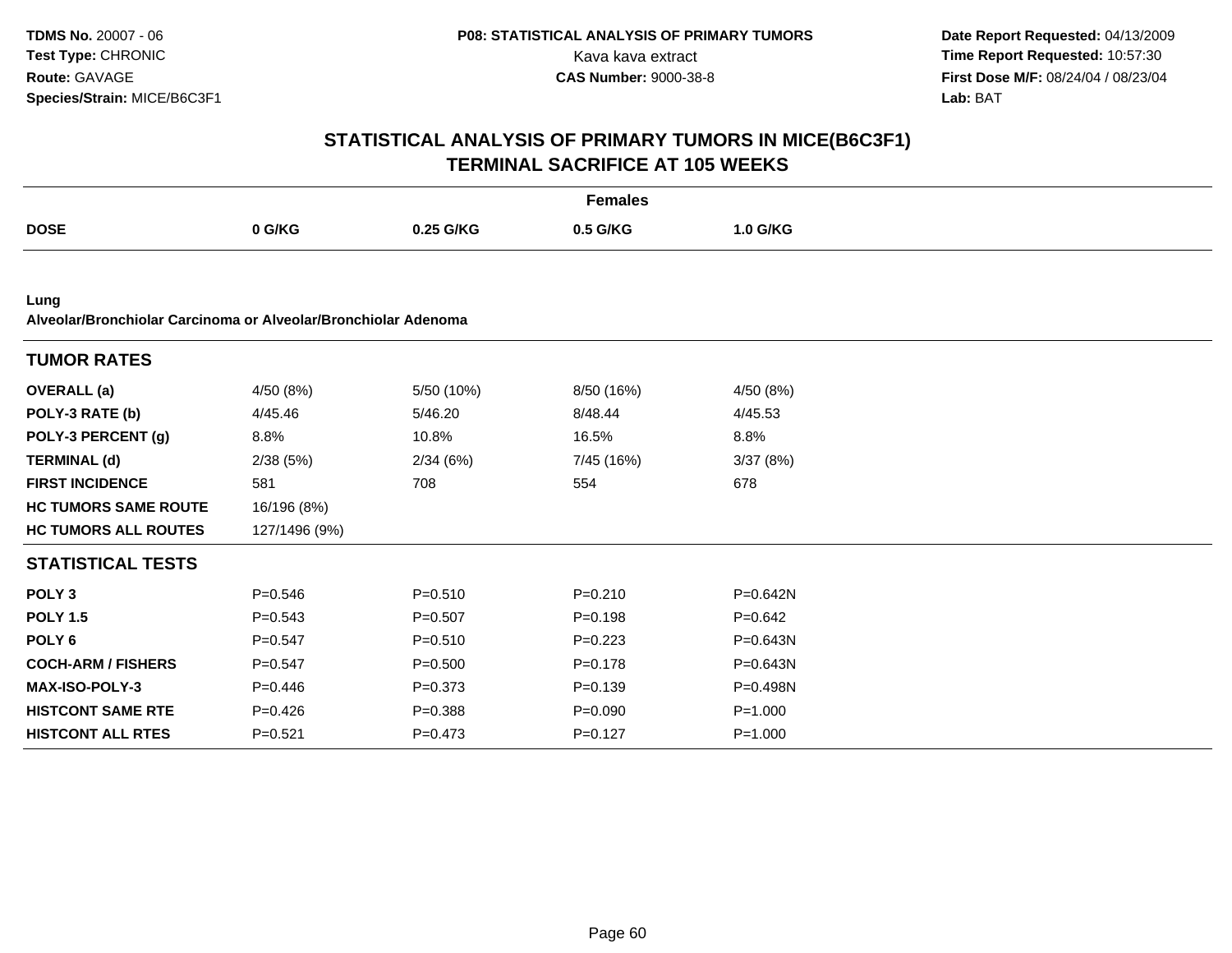| <b>Females</b>              |              |             |             |            |  |  |
|-----------------------------|--------------|-------------|-------------|------------|--|--|
| <b>DOSE</b>                 | 0 G/KG       | 0.25 G/KG   | 0.5 G/KG    | 1.0 G/KG   |  |  |
|                             |              |             |             |            |  |  |
| Ovary<br>Cystadenoma        |              |             |             |            |  |  |
| <b>TUMOR RATES</b>          |              |             |             |            |  |  |
| <b>OVERALL</b> (a)          | 5/49 (10%)   | 9/50 (18%)  | 9/50 (18%)  | 4/50 (8%)  |  |  |
| POLY-3 RATE (b)             | 5/43.97      | 9/46.16     | 9/48.49     | 4/45.33    |  |  |
| POLY-3 PERCENT (g)          | 11.4%        | 19.5%       | 18.6%       | 8.8%       |  |  |
| <b>TERMINAL (d)</b>         | 4/37 (11%)   | 8/34 (24%)  | 8/45 (18%)  | 4/37 (11%) |  |  |
| <b>FIRST INCIDENCE</b>      | 684          | 697         | 534         | 729 (T)    |  |  |
| <b>HC TUMORS SAME ROUTE</b> | 8/196 (4%)   |             |             |            |  |  |
| <b>HC TUMORS ALL ROUTES</b> | 67/1468 (5%) |             |             |            |  |  |
| <b>STATISTICAL TESTS</b>    |              |             |             |            |  |  |
| POLY <sub>3</sub>           | P=0.302N     | $P=0.220$   | $P=0.252$   | P=0.481N   |  |  |
| <b>POLY 1.5</b>             | P=0.309N     | $P = 0.215$ | $P=0.233$   | P=0.485N   |  |  |
| POLY <sub>6</sub>           | P=0.298N     | $P=0.222$   | $P=0.272$   | P=0.479N   |  |  |
| <b>COCH-ARM / FISHERS</b>   | P=0.313N     | $P = 0.205$ | $P = 0.205$ | P=0.487N   |  |  |
| MAX-ISO-POLY-3              | $P = 0.250N$ | $P = 0.148$ | $P = 0.179$ | P=0.346N   |  |  |
| <b>HISTCONT SAME RTE</b>    | (h)          | (h)         | (h)         | (h)        |  |  |
| <b>HISTCONT ALL RTES</b>    | (h)          | (h)         | (h)         | (h)        |  |  |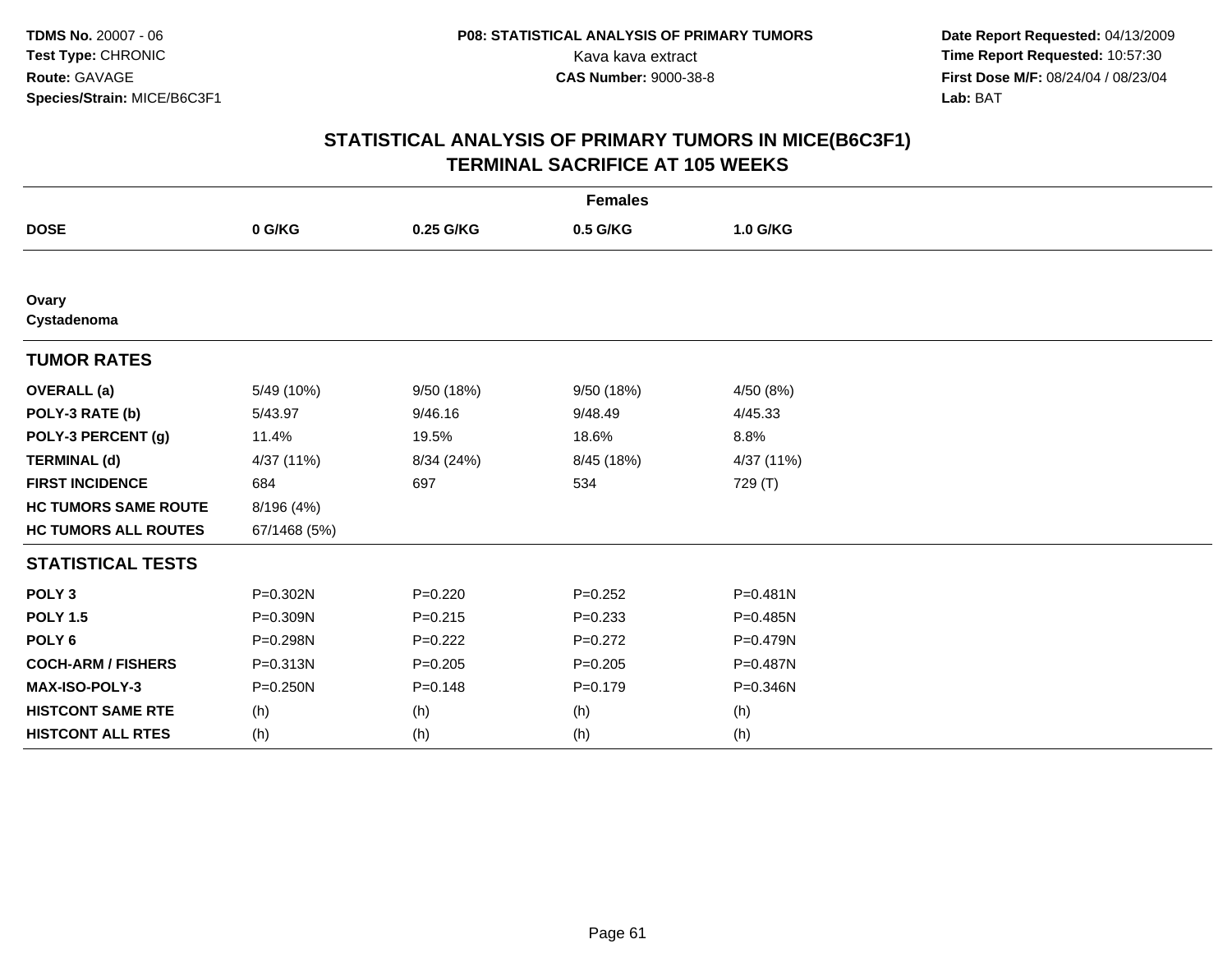| <b>Females</b>              |             |             |             |          |  |  |
|-----------------------------|-------------|-------------|-------------|----------|--|--|
| <b>DOSE</b>                 | 0 G/KG      | 0.25 G/KG   | 0.5 G/KG    | 1.0 G/KG |  |  |
|                             |             |             |             |          |  |  |
| Ovary<br>Hemangioma         |             |             |             |          |  |  |
| <b>TUMOR RATES</b>          |             |             |             |          |  |  |
| <b>OVERALL (a)</b>          | 0/49(0%)    | 3/50(6%)    | 1/50(2%)    | 0/50(0%) |  |  |
| POLY-3 RATE (b)             | 0/43.80     | 3/46.04     | 1/47.88     | 0/45.33  |  |  |
| POLY-3 PERCENT (g)          | 0%          | 6.5%        | 2.1%        | 0%       |  |  |
| <b>TERMINAL (d)</b>         | 0/37(0%)    | 3/34(9%)    | 1/45(2%)    | 0/37(0%) |  |  |
| <b>FIRST INCIDENCE</b>      | ---         | 729 (T)     | 729 (T)     | ---      |  |  |
| <b>HC TUMORS SAME ROUTE</b> | 2/196 (1%)  |             |             |          |  |  |
| <b>HC TUMORS ALL ROUTES</b> | 2/1468 (0%) |             |             |          |  |  |
| <b>STATISTICAL TESTS</b>    |             |             |             |          |  |  |
| POLY <sub>3</sub>           | P=0.350N    | $P = 0.128$ | $P = 0.518$ | (e)      |  |  |
| <b>POLY 1.5</b>             | P=0.355N    | $P = 0.126$ | $P = 0.513$ | (e)      |  |  |
| POLY <sub>6</sub>           | P=0.345N    | $P=0.129$   | $P = 0.524$ | (e)      |  |  |
| <b>COCH-ARM / FISHERS</b>   | P=0.362N    | $P = 0.125$ | $P = 0.505$ | (e)      |  |  |
| MAX-ISO-POLY-3              | P=0.233N    | $P=0.045*$  | $P = 0.179$ | (e)      |  |  |
| <b>HISTCONT SAME RTE</b>    | (h)         | (h)         | (h)         | (e)      |  |  |
| <b>HISTCONT ALL RTES</b>    | (h)         | (h)         | (h)         | (e)      |  |  |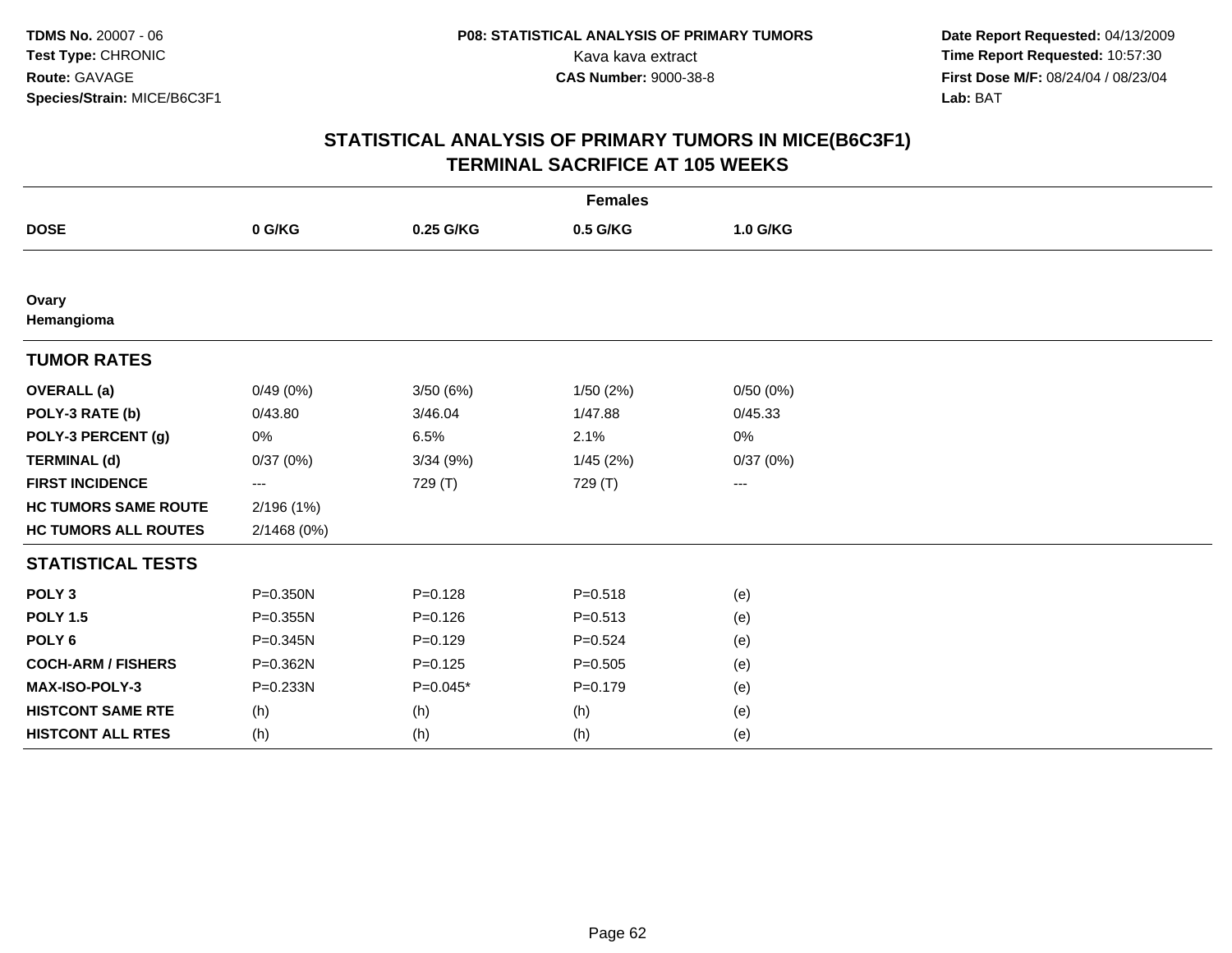| <b>Females</b>                                                       |               |              |              |              |  |  |  |
|----------------------------------------------------------------------|---------------|--------------|--------------|--------------|--|--|--|
| <b>DOSE</b>                                                          | 0 G/KG        | 0.25 G/KG    | 0.5 G/KG     | 1.0 G/KG     |  |  |  |
|                                                                      |               |              |              |              |  |  |  |
| <b>Pituitary Gland: Pars Distalis or Unspecified Site</b><br>Adenoma |               |              |              |              |  |  |  |
| <b>TUMOR RATES</b>                                                   |               |              |              |              |  |  |  |
| <b>OVERALL</b> (a)                                                   | 2/50(4%)      | 1/50(2%)     | 1/49 (2%)    | 0/50(0%)     |  |  |  |
| POLY-3 RATE (b)                                                      | 2/44.80       | 1/46.04      | 1/46.88      | 0/45.33      |  |  |  |
| POLY-3 PERCENT (g)                                                   | 4.5%          | 2.2%         | 2.1%         | 0%           |  |  |  |
| <b>TERMINAL (d)</b>                                                  | 2/38(5%)      | 1/34(3%)     | 1/44(2%)     | 0/37(0%)     |  |  |  |
| <b>FIRST INCIDENCE</b>                                               | 729 (T)       | 729 (T)      | 729 (T)      | ---          |  |  |  |
| <b>HC TUMORS SAME ROUTE</b>                                          | 8/195 (4%)    |              |              |              |  |  |  |
| <b>HC TUMORS ALL ROUTES</b>                                          | 104/1464 (7%) |              |              |              |  |  |  |
| <b>STATISTICAL TESTS</b>                                             |               |              |              |              |  |  |  |
| POLY <sub>3</sub>                                                    | $P = 0.153N$  | $P = 0.490N$ | P=0.484N     | $P = 0.234N$ |  |  |  |
| <b>POLY 1.5</b>                                                      | P=0.154N      | P=0.494N     | P=0.493N     | P=0.236N     |  |  |  |
| POLY <sub>6</sub>                                                    | P=0.152N      | P=0.489N     | P=0.474N     | P=0.233N     |  |  |  |
| <b>COCH-ARM / FISHERS</b>                                            | $P = 0.154N$  | P=0.500N     | P=0.508N     | $P = 0.247N$ |  |  |  |
| <b>MAX-ISO-POLY-3</b>                                                | P=0.122N      | $P = 0.275N$ | $P = 0.273N$ | P=0.076N     |  |  |  |
| <b>HISTCONT SAME RTE</b>                                             | (h)           | (h)          | (h)          | (h)          |  |  |  |
| <b>HISTCONT ALL RTES</b>                                             | (h)           | (h)          | (h)          | (h)          |  |  |  |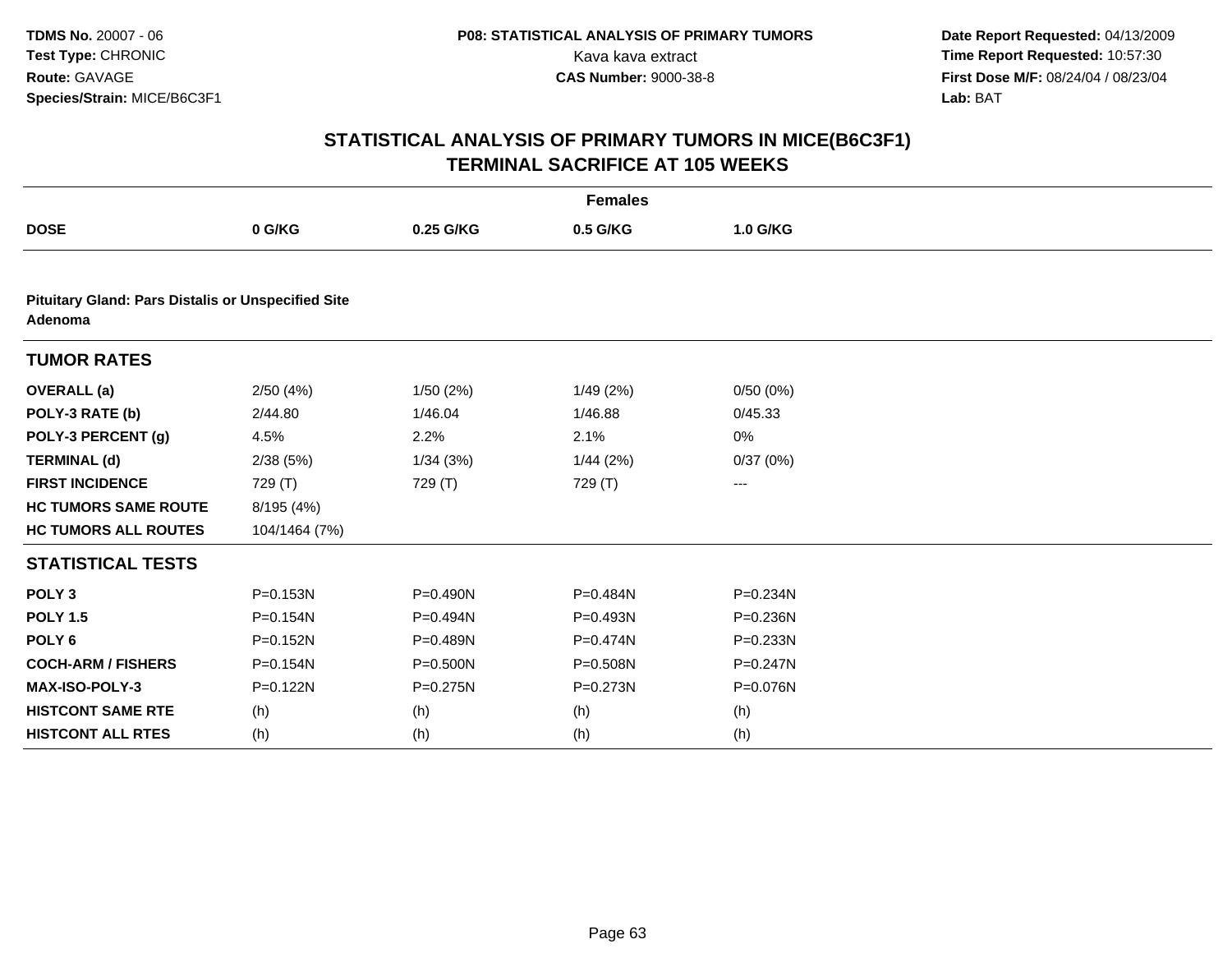| <b>Females</b>                             |             |                   |              |              |  |  |
|--------------------------------------------|-------------|-------------------|--------------|--------------|--|--|
| <b>DOSE</b>                                | 0 G/KG      | 0.25 G/KG         | 0.5 G/KG     | 1.0 G/KG     |  |  |
|                                            |             |                   |              |              |  |  |
| <b>Skeletal Muscle</b><br>Rhabdomyosarcoma |             |                   |              |              |  |  |
| <b>TUMOR RATES</b>                         | #           | #                 | #            | #            |  |  |
| <b>OVERALL</b> (a)                         | 3/50(6%)    | 0/50(0%)          | 0/50(0%)     | 0/50(0%)     |  |  |
| POLY-3 RATE (b)                            | 3/45.12     | 0/46.04           | 0/47.88      | 0/45.33      |  |  |
| POLY-3 PERCENT (g)                         | 6.7%        | 0%                | 0%           | 0%           |  |  |
| <b>TERMINAL (d)</b>                        | 2/38(5%)    | 0/34(0%)          | 0/45(0%)     | 0/37(0%)     |  |  |
| <b>FIRST INCIDENCE</b>                     | 639         | $\qquad \qquad -$ | ---          | ---          |  |  |
| <b>HC TUMORS SAME ROUTE</b>                | 2/198 (1%)  |                   |              |              |  |  |
| <b>HC TUMORS ALL ROUTES</b>                | 3/1498 (0%) |                   |              |              |  |  |
| <b>STATISTICAL TESTS</b>                   |             |                   |              |              |  |  |
| POLY <sub>3</sub>                          | P=0.045N*   | $P = 0.115N$      | $P = 0.109N$ | $P = 0.118N$ |  |  |
| <b>POLY 1.5</b>                            | P=0.045N*   | $P = 0.116N$      | $P = 0.112N$ | $P = 0.119N$ |  |  |
| POLY <sub>6</sub>                          | P=0.044N*   | $P = 0.115N$      | P=0.105N     | P=0.118N     |  |  |
| <b>COCH-ARM / FISHERS</b>                  | P=0.047N*   | $P = 0.121N$      | $P = 0.121N$ | $P = 0.121N$ |  |  |
| <b>MAX-ISO-POLY-3</b>                      | P=0.009N**  | P=0.038N*         | P=0.038N*    | P=0.038N*    |  |  |
| <b>HISTCONT SAME RTE</b>                   | (h)         | (h)               | (h)          | (h)          |  |  |
| <b>HISTCONT ALL RTES</b>                   | (h)         | (h)               | (h)          | (h)          |  |  |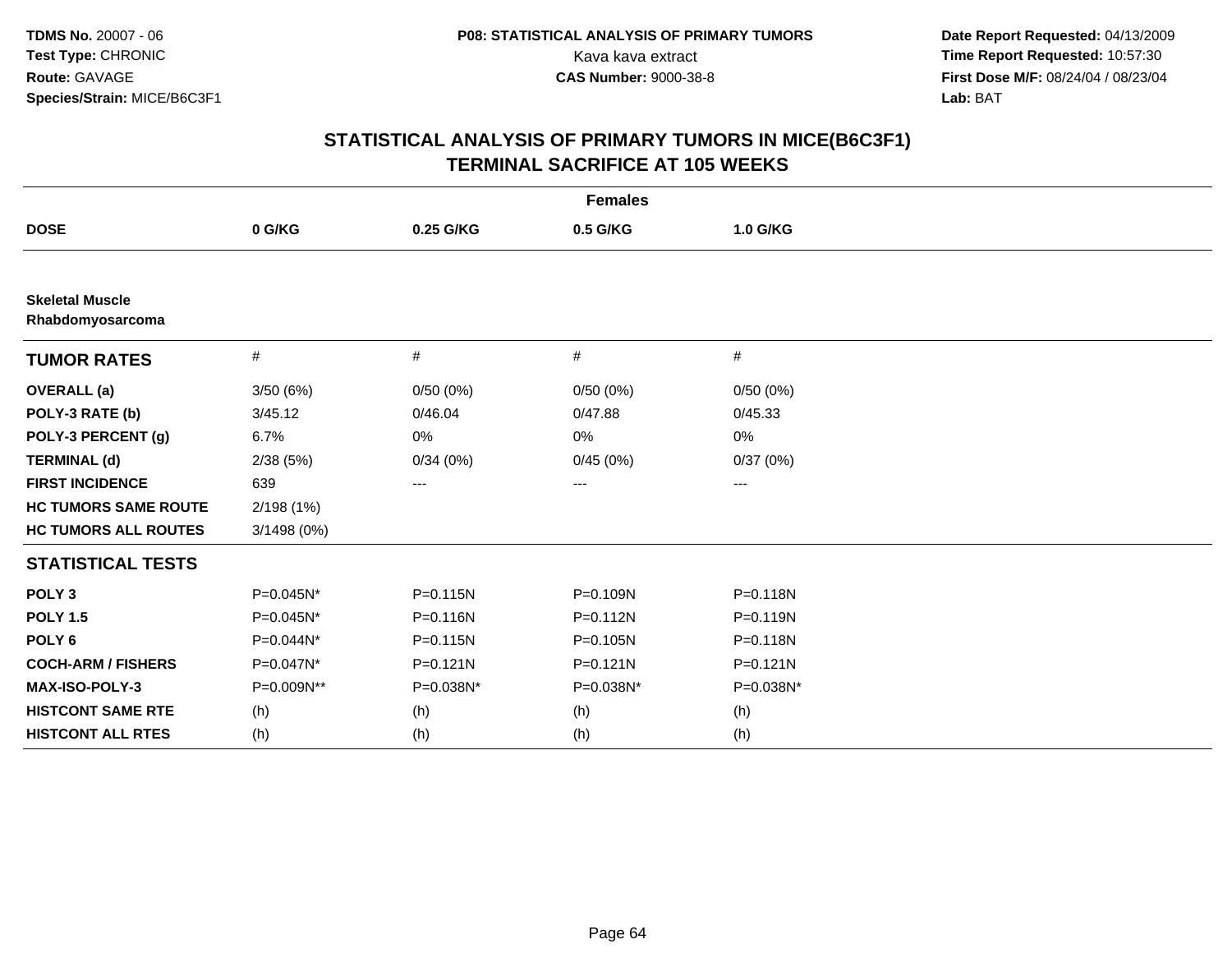|                                  | <b>Females</b> |           |             |          |  |  |  |
|----------------------------------|----------------|-----------|-------------|----------|--|--|--|
| <b>DOSE</b>                      | 0 G/KG         | 0.25 G/KG | 0.5 G/KG    | 1.0 G/KG |  |  |  |
|                                  |                |           |             |          |  |  |  |
| <b>Spleen</b><br>Hemangiosarcoma |                |           |             |          |  |  |  |
| <b>TUMOR RATES</b>               |                |           |             |          |  |  |  |
| <b>OVERALL</b> (a)               | 0/49(0%)       | 0/48(0%)  | 1/50(2%)    | 0/49(0%) |  |  |  |
| POLY-3 RATE (b)                  | 0/44.38        | 0/44.63   | 1/47.88     | 0/44.35  |  |  |  |
| POLY-3 PERCENT (g)               | 0%             | 0%        | 2.1%        | 0%       |  |  |  |
| <b>TERMINAL (d)</b>              | 0/38(0%)       | 0/34(0%)  | 1/45(2%)    | 0/37(0%) |  |  |  |
| <b>FIRST INCIDENCE</b>           | ---            | ---       | 729 (T)     | ---      |  |  |  |
| <b>HC TUMORS SAME ROUTE</b>      | 2/195 (1%)     |           |             |          |  |  |  |
| <b>HC TUMORS ALL ROUTES</b>      | 27/1478 (2%)   |           |             |          |  |  |  |
| <b>STATISTICAL TESTS</b>         |                |           |             |          |  |  |  |
| POLY <sub>3</sub>                | $P = 0.689$    | (e)       | $P = 0.515$ | (e)      |  |  |  |
| <b>POLY 1.5</b>                  | $P = 0.690$    | (e)       | $P = 0.511$ | (e)      |  |  |  |
| POLY <sub>6</sub>                | $P = 0.687$    | (e)       | $P = 0.520$ | (e)      |  |  |  |
| <b>COCH-ARM / FISHERS</b>        | $P = 0.696$    | (e)       | $P = 0.505$ | (e)      |  |  |  |
| MAX-ISO-POLY-3                   | $P = 0.401$    | (e)       | $P = 0.176$ | (e)      |  |  |  |
| <b>HISTCONT SAME RTE</b>         | (e)            | (e)       | (e)         | (e)      |  |  |  |
| <b>HISTCONT ALL RTES</b>         | (e)            | (e)       | (e)         | (e)      |  |  |  |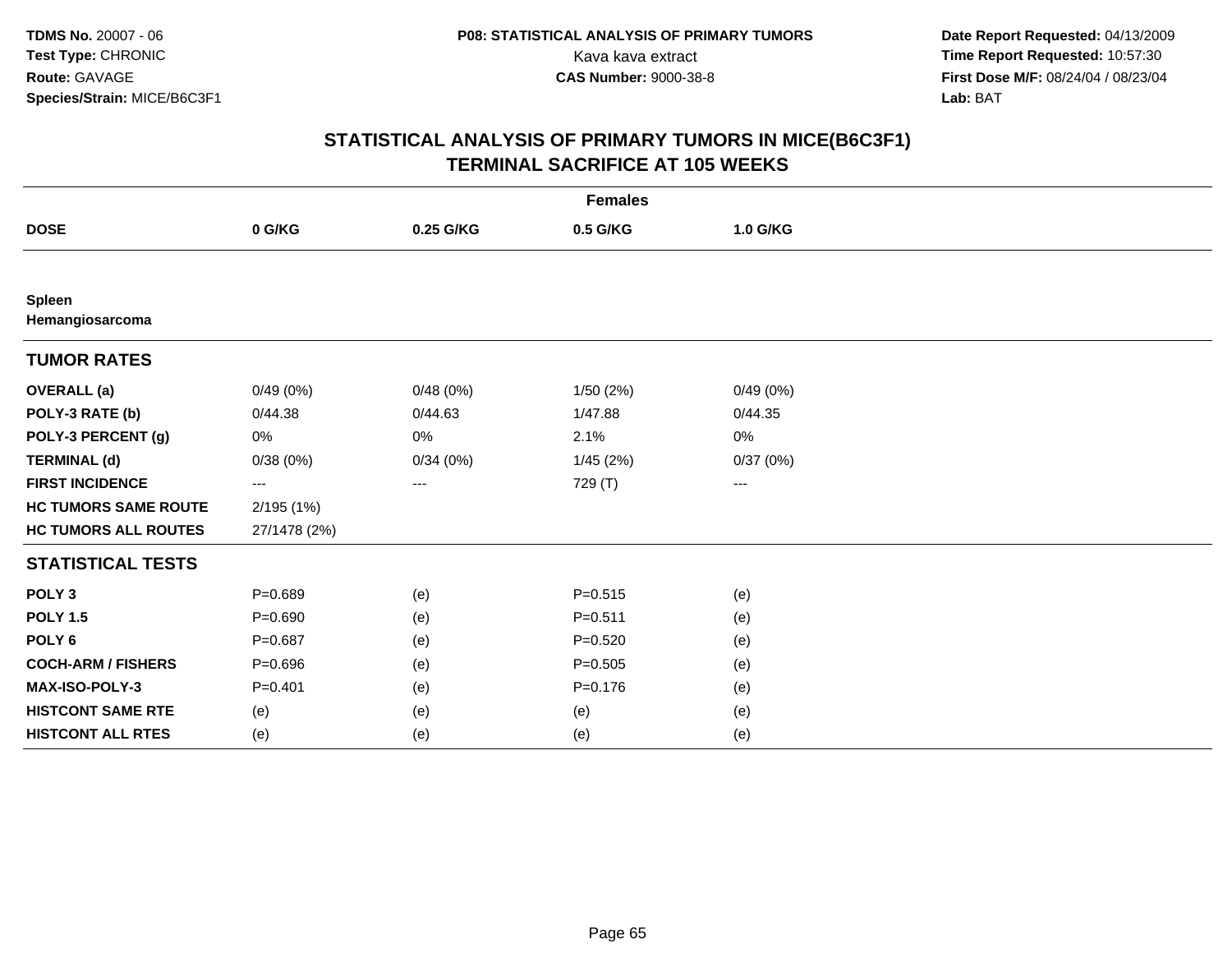| <b>Females</b>                                         |             |           |             |                   |  |  |
|--------------------------------------------------------|-------------|-----------|-------------|-------------------|--|--|
| <b>DOSE</b>                                            | 0 G/KG      | 0.25 G/KG | 0.5 G/KG    | 1.0 G/KG          |  |  |
|                                                        |             |           |             |                   |  |  |
| Stomach, Forestomach<br><b>Squamous Cell Carcinoma</b> |             |           |             |                   |  |  |
| <b>TUMOR RATES</b>                                     | #           | #         | #           | $\#$              |  |  |
| <b>OVERALL</b> (a)                                     | 0/50(0%)    | 0/50(0%)  | 2/50 (4%)   | 0/50(0%)          |  |  |
| POLY-3 RATE (b)                                        | 0/44.80     | 0/46.04   | 2/47.88     | 0/45.33           |  |  |
| POLY-3 PERCENT (g)                                     | 0%          | 0%        | 4.2%        | 0%                |  |  |
| <b>TERMINAL (d)</b>                                    | 0/38(0%)    | 0/34(0%)  | 2/45(4%)    | 0/37(0%)          |  |  |
| <b>FIRST INCIDENCE</b>                                 | ---         | $\cdots$  | 729 (T)     | $\qquad \qquad -$ |  |  |
| <b>HC TUMORS SAME ROUTE</b>                            | 0/198(0%)   |           |             |                   |  |  |
| <b>HC TUMORS ALL ROUTES</b>                            | 3/1498 (0%) |           |             |                   |  |  |
| <b>STATISTICAL TESTS</b>                               |             |           |             |                   |  |  |
| POLY <sub>3</sub>                                      | $P = 0.594$ | (e)       | $P = 0.252$ | (e)               |  |  |
| <b>POLY 1.5</b>                                        | $P=0.592$   | (e)       | $P = 0.247$ | (e)               |  |  |
| POLY <sub>6</sub>                                      | $P=0.594$   | (e)       | $P = 0.259$ | (e)               |  |  |
| <b>COCH-ARM / FISHERS</b>                              | $P = 0.595$ | (e)       | $P = 0.247$ | (e)               |  |  |
| <b>MAX-ISO-POLY-3</b>                                  | $P = 0.267$ | (e)       | $P = 0.091$ | (e)               |  |  |
| <b>HISTCONT SAME RTE</b>                               | $P = 0.309$ | (e)       | $P=0.041*$  | (e)               |  |  |
| <b>HISTCONT ALL RTES</b>                               | $P = 0.129$ | (e)       | P<0.001**   | (e)               |  |  |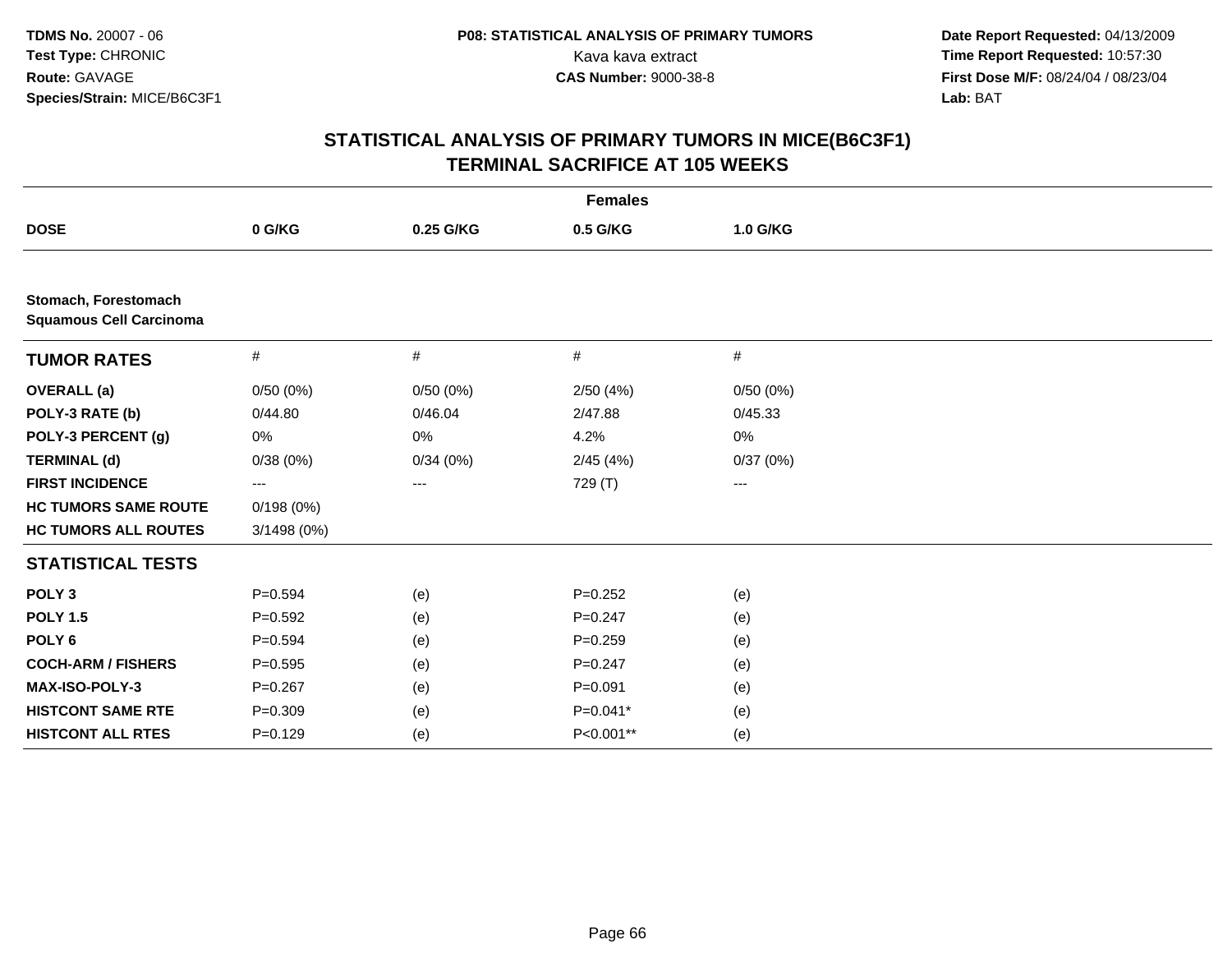|                                                      |              |              | <b>Females</b> |              |  |
|------------------------------------------------------|--------------|--------------|----------------|--------------|--|
| <b>DOSE</b>                                          | 0 G/KG       | 0.25 G/KG    | 0.5 G/KG       | 1.0 G/KG     |  |
|                                                      |              |              |                |              |  |
| Stomach, Forestomach                                 |              |              |                |              |  |
| <b>Squamous Cell Carcinoma or Papilloma Squamous</b> |              |              |                |              |  |
| <b>TUMOR RATES</b>                                   | $\#$         | $\#$         | $\#$           | $\#$         |  |
| <b>OVERALL</b> (a)                                   | 3/50 (6%)    | 3/50(6%)     | 4/50 (8%)      | 0/50(0%)     |  |
| POLY-3 RATE (b)                                      | 3/44.80      | 3/46.04      | 4/47.88        | 0/45.33      |  |
| POLY-3 PERCENT (g)                                   | 6.7%         | 6.5%         | 8.4%           | 0%           |  |
| <b>TERMINAL (d)</b>                                  | 3/38(8%)     | 3/34(9%)     | 4/45 (9%)      | 0/37(0%)     |  |
| <b>FIRST INCIDENCE</b>                               | 729 (T)      | 729 (T)      | 729 (T)        | ---          |  |
| <b>HC TUMORS SAME ROUTE</b>                          | 6/198(3%)    |              |                |              |  |
| <b>HC TUMORS ALL ROUTES</b>                          | 27/1498 (2%) |              |                |              |  |
| <b>STATISTICAL TESTS</b>                             |              |              |                |              |  |
| POLY <sub>3</sub>                                    | $P = 0.111N$ | P=0.650N     | $P = 0.536$    | $P = 0.116N$ |  |
| <b>POLY 1.5</b>                                      | P=0.113N     | $P = 0.654N$ | $P=0.522$      | $P = 0.118N$ |  |
| POLY <sub>6</sub>                                    | P=0.109N     | $P = 0.647N$ | $P = 0.552$    | $P = 0.115N$ |  |
| <b>COCH-ARM / FISHERS</b>                            | $P = 0.114N$ | $P = 0.661N$ | $P = 0.500$    | $P = 0.121N$ |  |
| <b>MAX-ISO-POLY-3</b>                                | P=0.107N     | P=0.486N     | $P = 0.384$    | P=0.038N*    |  |
| <b>HISTCONT SAME RTE</b>                             | (h)          | (h)          | (h)            | (h)          |  |
| <b>HISTCONT ALL RTES</b>                             | (h)          | (h)          | (h)            | (h)          |  |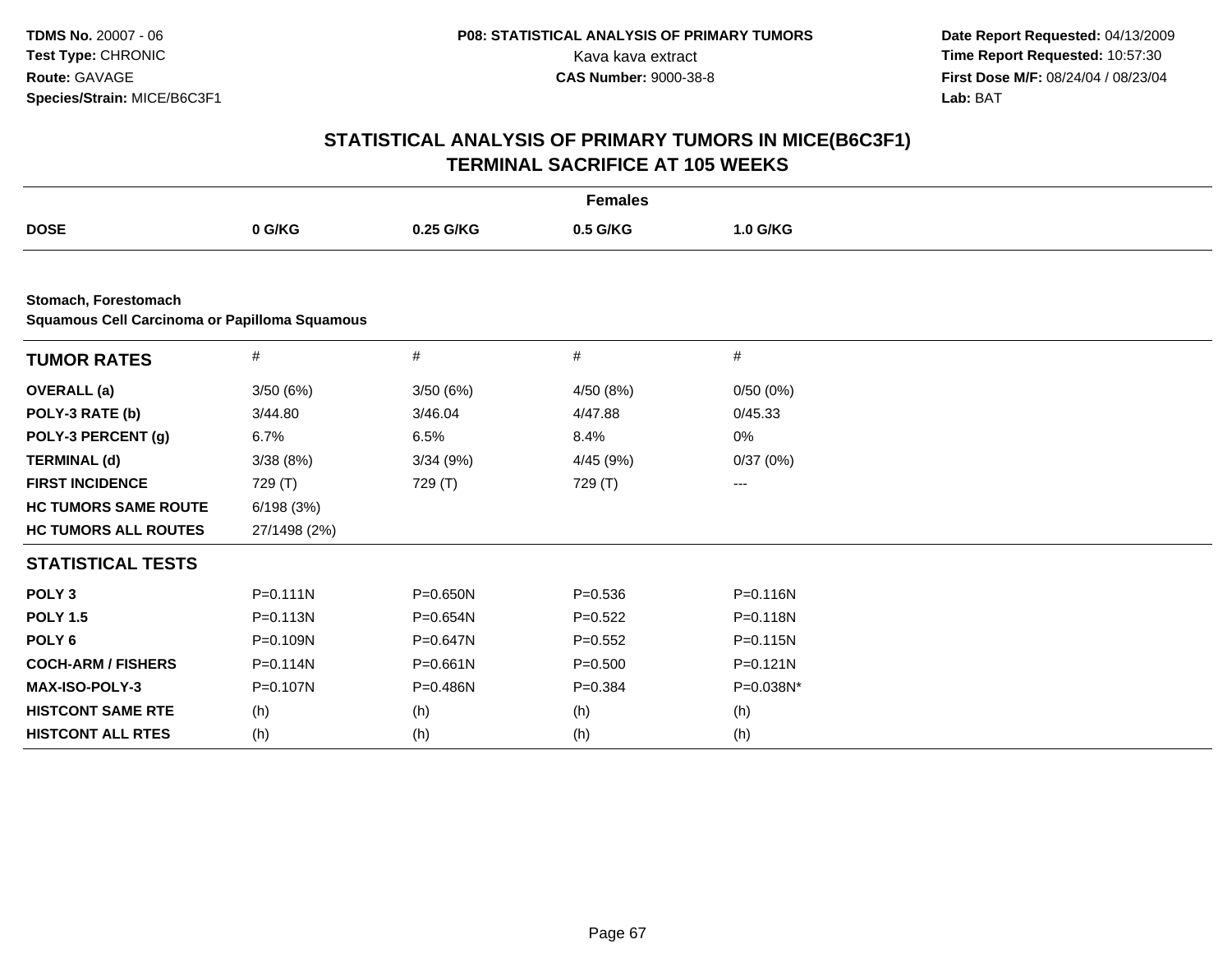| <b>Females</b>                                         |              |              |              |           |  |  |
|--------------------------------------------------------|--------------|--------------|--------------|-----------|--|--|
| <b>DOSE</b>                                            | 0 G/KG       | 0.25 G/KG    | 0.5 G/KG     | 1.0 G/KG  |  |  |
|                                                        |              |              |              |           |  |  |
| Stomach, Forestomach<br><b>Squamous Cell Papilloma</b> |              |              |              |           |  |  |
| <b>TUMOR RATES</b>                                     | #            | #            | #            | #         |  |  |
| <b>OVERALL</b> (a)                                     | 3/50(6%)     | 3/50(6%)     | 2/50(4%)     | 0/50(0%)  |  |  |
| POLY-3 RATE (b)                                        | 3/44.80      | 3/46.04      | 2/47.88      | 0/45.33   |  |  |
| POLY-3 PERCENT (g)                                     | 6.7%         | 6.5%         | 4.2%         | 0%        |  |  |
| <b>TERMINAL (d)</b>                                    | 3/38(8%)     | 3/34(9%)     | 2/45(4%)     | 0/37(0%)  |  |  |
| <b>FIRST INCIDENCE</b>                                 | 729 (T)      | 729 (T)      | 729 (T)      | ---       |  |  |
| <b>HC TUMORS SAME ROUTE</b>                            | 6/198(3%)    |              |              |           |  |  |
| <b>HC TUMORS ALL ROUTES</b>                            | 24/1498 (2%) |              |              |           |  |  |
| <b>STATISTICAL TESTS</b>                               |              |              |              |           |  |  |
| POLY <sub>3</sub>                                      | P=0.070N     | P=0.650N     | P=0.470N     | P=0.116N  |  |  |
| <b>POLY 1.5</b>                                        | $P = 0.071N$ | $P = 0.654N$ | $P = 0.481N$ | P=0.118N  |  |  |
| POLY <sub>6</sub>                                      | P=0.068N     | $P = 0.647N$ | $P = 0.457N$ | P=0.115N  |  |  |
| <b>COCH-ARM / FISHERS</b>                              | P=0.072N     | $P = 0.661N$ | $P = 0.500N$ | P=0.121N  |  |  |
| MAX-ISO-POLY-3                                         | P=0.098N     | P=0.486N     | $P = 0.303N$ | P=0.038N* |  |  |
| <b>HISTCONT SAME RTE</b>                               | (h)          | (h)          | (h)          | (h)       |  |  |
| <b>HISTCONT ALL RTES</b>                               | (h)          | (h)          | (h)          | (h)       |  |  |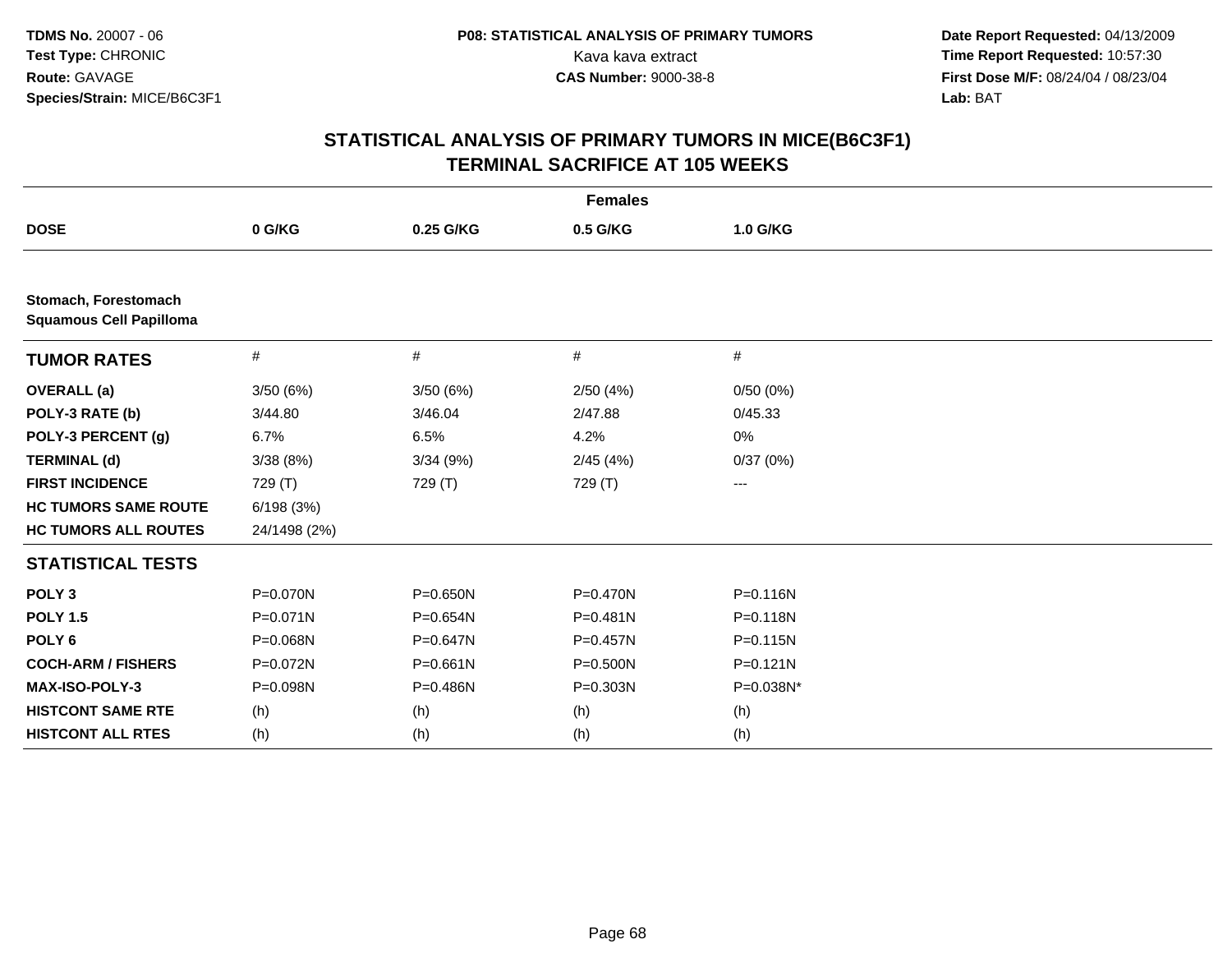|                                                  | <b>Females</b> |           |          |          |  |  |  |  |
|--------------------------------------------------|----------------|-----------|----------|----------|--|--|--|--|
| <b>DOSE</b>                                      | 0 G/KG         | 0.25 G/KG | 0.5 G/KG | 1.0 G/KG |  |  |  |  |
|                                                  |                |           |          |          |  |  |  |  |
| <b>Thyroid Gland: Follicular Cell</b><br>Adenoma |                |           |          |          |  |  |  |  |
| <b>TUMOR RATES</b>                               |                |           |          |          |  |  |  |  |
| <b>OVERALL</b> (a)                               | 0/50(0%)       | 0/50(0%)  | 0/50(0%) | 0/50(0%) |  |  |  |  |
| POLY-3 RATE (b)                                  | 0/44.80        | 0/46.04   | 0/47.88  | 0/45.33  |  |  |  |  |
| POLY-3 PERCENT (g)                               | $0\%$          | 0%        | 0%       | 0%       |  |  |  |  |
| <b>TERMINAL (d)</b>                              | 0/38(0%)       | 0/34(0%)  | 0/45(0%) | 0/37(0%) |  |  |  |  |
| <b>FIRST INCIDENCE</b>                           | $---$          | ---       | ---      | ---      |  |  |  |  |
| <b>HC TUMORS SAME ROUTE</b>                      | 2/196(1%)      |           |          |          |  |  |  |  |
| <b>HC TUMORS ALL ROUTES</b>                      | 25/1483 (2%)   |           |          |          |  |  |  |  |
| <b>STATISTICAL TESTS</b>                         |                |           |          |          |  |  |  |  |
| POLY <sub>3</sub>                                | (e)            | (e)       | (e)      | (e)      |  |  |  |  |
| <b>POLY 1.5</b>                                  | (e)            | (e)       | (e)      | (e)      |  |  |  |  |
| POLY <sub>6</sub>                                | (e)            | (e)       | (e)      | (e)      |  |  |  |  |
| <b>COCH-ARM / FISHERS</b>                        | (e)            | (e)       | (e)      | (e)      |  |  |  |  |
| MAX-ISO-POLY-3                                   | (e)            | (e)       | (e)      | (e)      |  |  |  |  |
| <b>HISTCONT SAME RTE</b>                         | (e)            | (e)       | (e)      | (e)      |  |  |  |  |
| <b>HISTCONT ALL RTES</b>                         | (e)            | (e)       | (e)      | (e)      |  |  |  |  |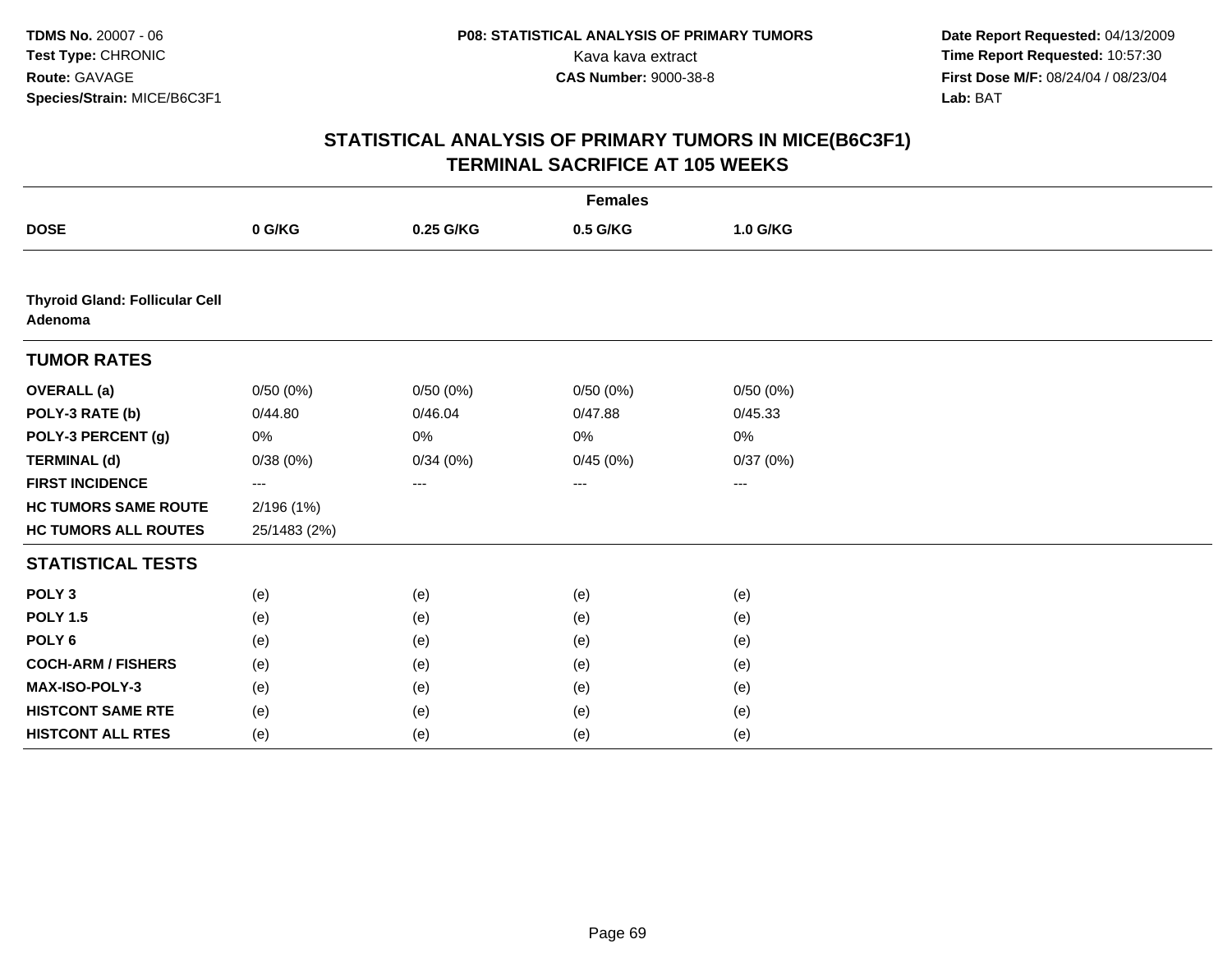| <b>Females</b>                        |              |              |              |              |  |  |
|---------------------------------------|--------------|--------------|--------------|--------------|--|--|
| <b>DOSE</b>                           | 0 G/KG       | 0.25 G/KG    | 0.5 G/KG     | 1.0 G/KG     |  |  |
|                                       |              |              |              |              |  |  |
| <b>Uterus</b><br><b>Polyp Stromal</b> |              |              |              |              |  |  |
| <b>TUMOR RATES</b>                    | #            | #            | #            | #            |  |  |
| <b>OVERALL</b> (a)                    | 2/50(4%)     | 0/50(0%)     | 0/50(0%)     | 2/50(4%)     |  |  |
| POLY-3 RATE (b)                       | 2/44.80      | 0/46.04      | 0/47.88      | 2/45.33      |  |  |
| POLY-3 PERCENT (g)                    | 4.5%         | 0%           | 0%           | 4.4%         |  |  |
| <b>TERMINAL (d)</b>                   | 2/38(5%)     | 0/34(0%)     | 0/45(0%)     | 2/37(5%)     |  |  |
| <b>FIRST INCIDENCE</b>                | 729 (T)      | ---          | ---          | 729 (T)      |  |  |
| <b>HC TUMORS SAME ROUTE</b>           | 0/198(0%)    |              |              |              |  |  |
| <b>HC TUMORS ALL ROUTES</b>           | 39/1498 (3%) |              |              |              |  |  |
| <b>STATISTICAL TESTS</b>              |              |              |              |              |  |  |
| POLY <sub>3</sub>                     | $P = 0.500$  | $P = 0.231N$ | P=0.223N     | P=0.690N     |  |  |
| <b>POLY 1.5</b>                       | $P = 0.499$  | $P = 0.233N$ | P=0.228N     | P=0.692N     |  |  |
| POLY <sub>6</sub>                     | $P = 0.501$  | P=0.230N     | $P = 0.217N$ | P=0.688N     |  |  |
| <b>COCH-ARM / FISHERS</b>             | $P = 0.500$  | $P = 0.247N$ | $P = 0.247N$ | $P = 0.691N$ |  |  |
| MAX-ISO-POLY-3                        | P=0.267N     | P=0.076N     | P=0.076N     | P=0.494N     |  |  |
| <b>HISTCONT SAME RTE</b>              | $P = 0.130$  | (e)          | (e)          | $P = 0.113$  |  |  |
| <b>HISTCONT ALL RTES</b>              | $P = 0.318$  | (e)          | (e)          | $P=0.443$    |  |  |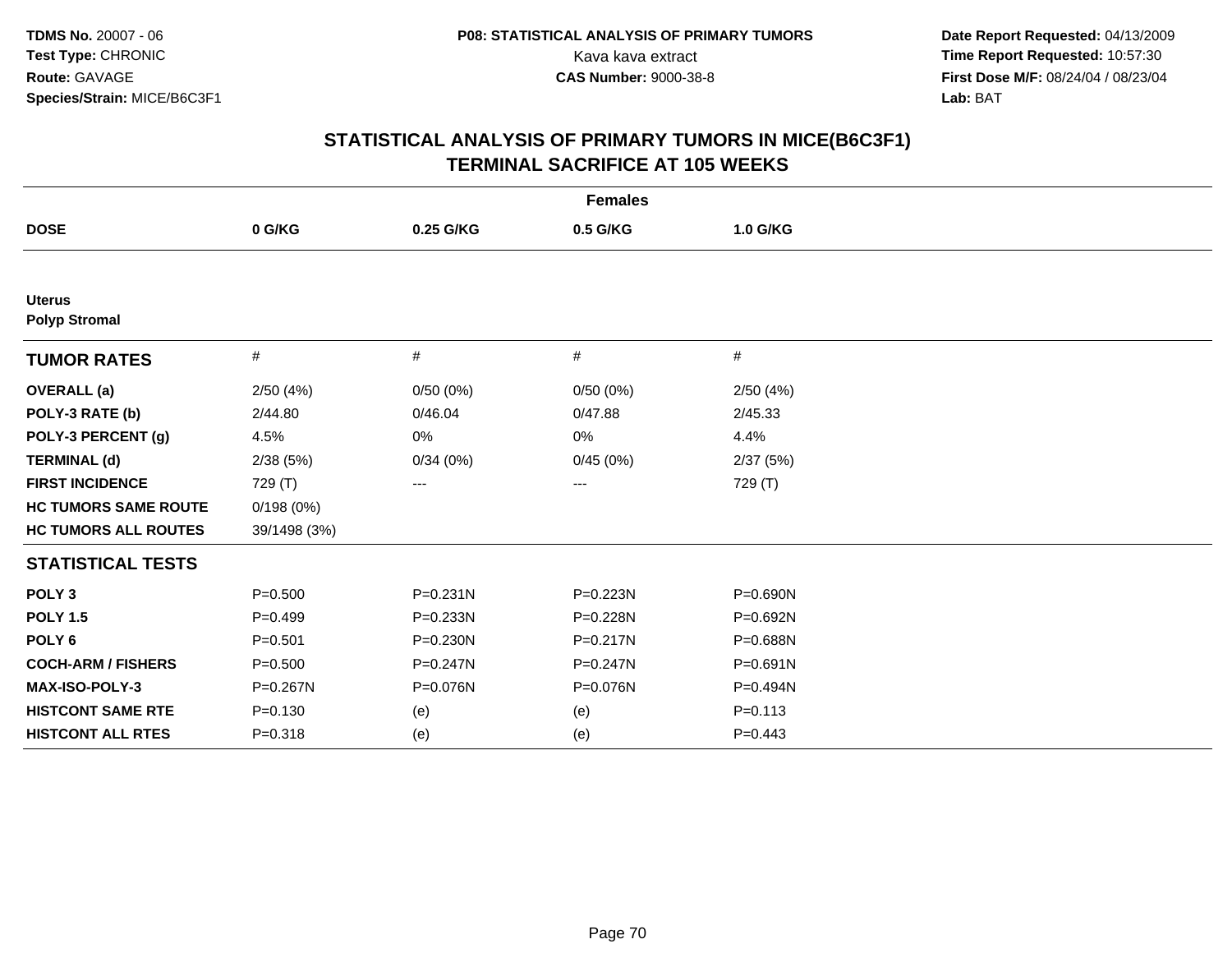| <b>Females</b>                  |              |             |             |             |  |  |
|---------------------------------|--------------|-------------|-------------|-------------|--|--|
| <b>DOSE</b>                     | 0 G/KG       | 0.25 G/KG   | 0.5 G/KG    | 1.0 G/KG    |  |  |
|                                 |              |             |             |             |  |  |
| <b>All Organs</b><br>Hemangioma |              |             |             |             |  |  |
| <b>TUMOR RATES</b>              | $\#$         | #           | #           | #           |  |  |
| <b>OVERALL</b> (a)              | 0/50(0%)     | 3/50(6%)    | 3/50(6%)    | 2/50(4%)    |  |  |
| POLY-3 RATE (b)                 | 0/44.80      | 3/46.04     | 3/47.88     | 2/45.56     |  |  |
| POLY-3 PERCENT (g)              | 0%           | 6.5%        | 6.3%        | 4.4%        |  |  |
| <b>TERMINAL (d)</b>             | 0/38(0%)     | 3/34(9%)    | 3/45(7%)    | 1/37(3%)    |  |  |
| <b>FIRST INCIDENCE</b>          | ---          | 729 (T)     | 729 (T)     | 669         |  |  |
| <b>HC TUMORS SAME ROUTE</b>     | 4/198 (2%)   |             |             |             |  |  |
| <b>HC TUMORS ALL ROUTES</b>     | 21/1498 (1%) |             |             |             |  |  |
| <b>STATISTICAL TESTS</b>        |              |             |             |             |  |  |
| POLY <sub>3</sub>               | $P=0.322$    | $P = 0.124$ | $P = 0.131$ | $P = 0.241$ |  |  |
| <b>POLY 1.5</b>                 | $P = 0.316$  | $P=0.122$   | $P=0.127$   | $P=0.239$   |  |  |
| POLY <sub>6</sub>               | $P = 0.328$  | $P=0.124$   | $P = 0.137$ | $P=0.243$   |  |  |
| <b>COCH-ARM / FISHERS</b>       | $P = 0.313$  | $P=0.121$   | $P = 0.121$ | $P=0.247$   |  |  |
| MAX-ISO-POLY-3                  | $P = 0.150$  | $P=0.042*$  | P=0.049*    | $P = 0.080$ |  |  |
| <b>HISTCONT SAME RTE</b>        | $P = 0.185$  | $P=0.050*$  | $P=0.059$   | $P=0.099$   |  |  |
| <b>HISTCONT ALL RTES</b>        | P=0.017*     | $P=0.039*$  | $P=0.040*$  | $P = 0.090$ |  |  |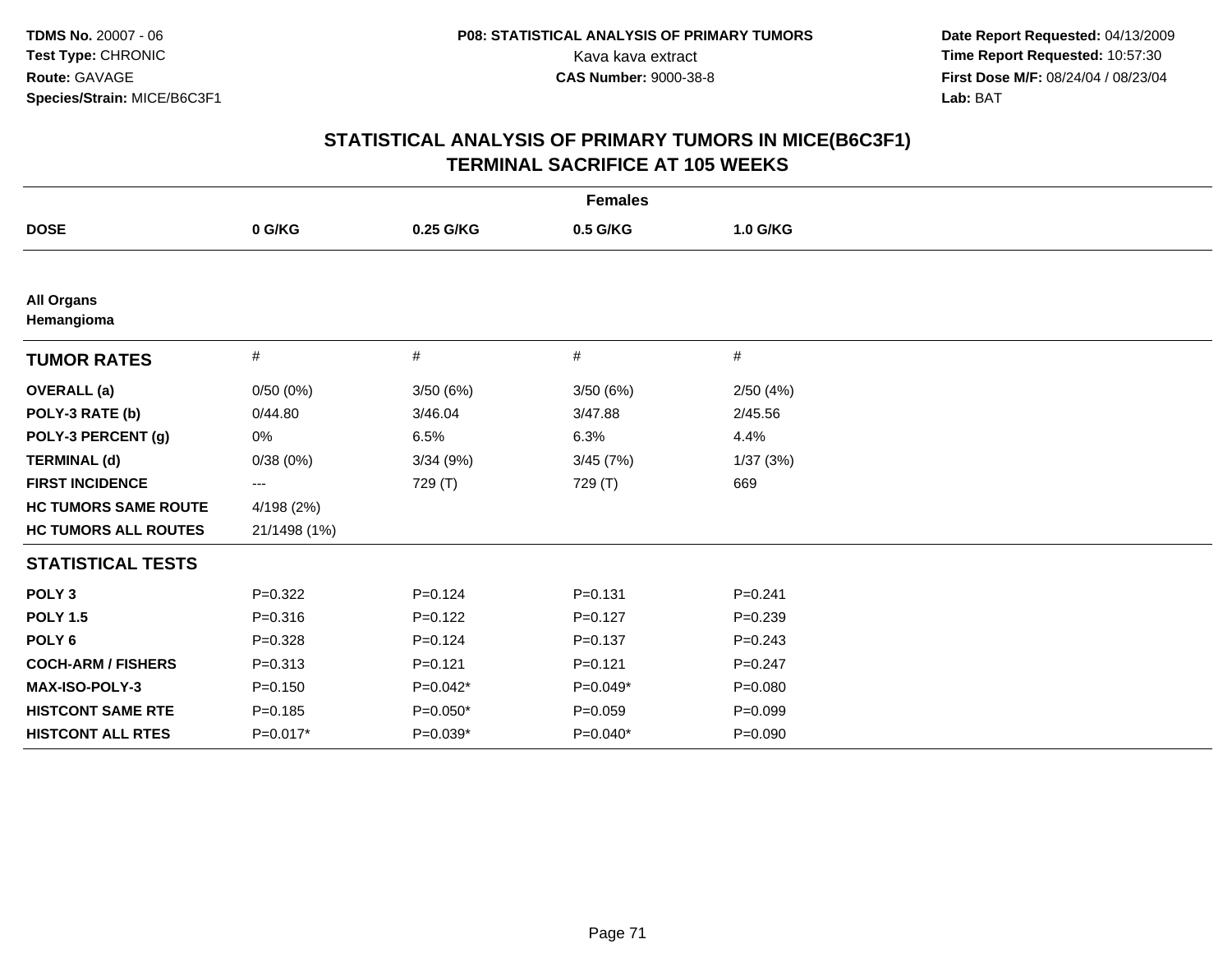| <b>Females</b>                       |              |             |              |          |  |  |
|--------------------------------------|--------------|-------------|--------------|----------|--|--|
| <b>DOSE</b>                          | 0 G/KG       | 0.25 G/KG   | 0.5 G/KG     | 1.0 G/KG |  |  |
|                                      |              |             |              |          |  |  |
| <b>All Organs</b><br>Hemangiosarcoma |              |             |              |          |  |  |
| <b>TUMOR RATES</b>                   | $\#$         | #           | $\#$         | #        |  |  |
| <b>OVERALL</b> (a)                   | 1/50(2%)     | 2/50(4%)    | 1/50(2%)     | 1/50(2%) |  |  |
| POLY-3 RATE (b)                      | 1/44.80      | 2/46.06     | 1/47.88      | 1/45.33  |  |  |
| POLY-3 PERCENT (g)                   | 2.2%         | 4.3%        | 2.1%         | 2.2%     |  |  |
| <b>TERMINAL (d)</b>                  | 1/38(3%)     | 1/34(3%)    | 1/45 (2%)    | 1/37(3%) |  |  |
| <b>FIRST INCIDENCE</b>               | 729 (T)      | 724         | 729 (T)      | 729 (T)  |  |  |
| <b>HC TUMORS SAME ROUTE</b>          | 5/198 (3%)   |             |              |          |  |  |
| <b>HC TUMORS ALL ROUTES</b>          | 68/1498 (5%) |             |              |          |  |  |
| <b>STATISTICAL TESTS</b>             |              |             |              |          |  |  |
| POLY <sub>3</sub>                    | P=0.524N     | $P = 0.510$ | P=0.746N     | P=0.758N |  |  |
| <b>POLY 1.5</b>                      | $P = 0.527N$ | $P = 0.506$ | $P = 0.751N$ | P=0.760N |  |  |
| POLY <sub>6</sub>                    | $P = 0.521N$ | $P = 0.512$ | P=0.739N     | P=0.757N |  |  |
| <b>COCH-ARM / FISHERS</b>            | $P = 0.531N$ | $P = 0.500$ | P=0.753N     | P=0.753N |  |  |
| MAX-ISO-POLY-3                       | P=0.583N     | $P = 0.291$ | $P = 0.481N$ | P=0.496N |  |  |
| <b>HISTCONT SAME RTE</b>             | (h)          | (h)         | (h)          | (h)      |  |  |
| <b>HISTCONT ALL RTES</b>             | (h)          | (h)         | (h)          | (h)      |  |  |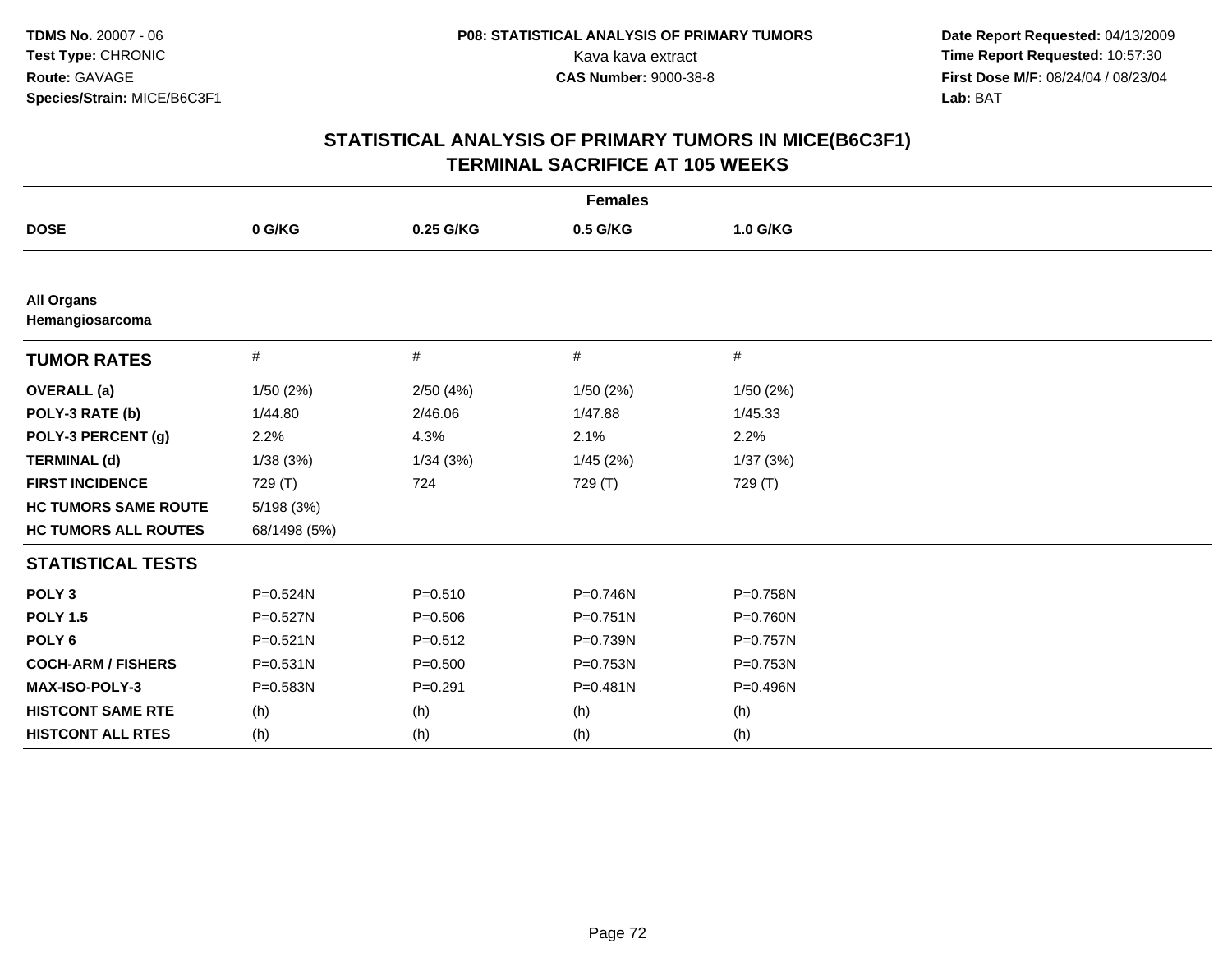| <b>Females</b>                                     |              |             |             |             |  |
|----------------------------------------------------|--------------|-------------|-------------|-------------|--|
| <b>DOSE</b>                                        | 0 G/KG       | 0.25 G/KG   | 0.5 G/KG    | 1.0 G/KG    |  |
|                                                    |              |             |             |             |  |
| <b>All Organs</b><br>Hemangiosarcoma or Hemangioma |              |             |             |             |  |
| <b>TUMOR RATES</b>                                 | $\#$         | #           | $\#$        | $\#$        |  |
| <b>OVERALL</b> (a)                                 | 1/50(2%)     | 5/50 (10%)  | 4/50 (8%)   | 3/50(6%)    |  |
| POLY-3 RATE (b)                                    | 1/44.80      | 5/46.06     | 4/47.88     | 3/45.56     |  |
| POLY-3 PERCENT (g)                                 | 2.2%         | 10.9%       | 8.4%        | 6.6%        |  |
| <b>TERMINAL (d)</b>                                | 1/38(3%)     | 4/34 (12%)  | 4/45 (9%)   | 2/37(5%)    |  |
| <b>FIRST INCIDENCE</b>                             | 729 (T)      | 724         | 729 (T)     | 669         |  |
| <b>HC TUMORS SAME ROUTE</b>                        | 9/198(5%)    |             |             |             |  |
| <b>HC TUMORS ALL ROUTES</b>                        | 89/1498 (6%) |             |             |             |  |
| <b>STATISTICAL TESTS</b>                           |              |             |             |             |  |
| POLY <sub>3</sub>                                  | $P = 0.417$  | $P = 0.108$ | $P = 0.200$ | $P = 0.311$ |  |
| <b>POLY 1.5</b>                                    | $P = 0.409$  | $P=0.106$   | $P=0.192$   | $P = 0.308$ |  |
| POLY <sub>6</sub>                                  | $P=0.425$    | $P=0.109$   | $P=0.209$   | $P = 0.315$ |  |
| <b>COCH-ARM / FISHERS</b>                          | $P = 0.404$  | $P = 0.102$ | $P = 0.181$ | $P = 0.309$ |  |
| <b>MAX-ISO-POLY-3</b>                              | $P = 0.197$  | $P=0.050*$  | $P = 0.104$ | $P = 0.161$ |  |
| <b>HISTCONT SAME RTE</b>                           | $P = 0.243$  | $P = 0.061$ | $P = 0.131$ | $P = 0.208$ |  |
| <b>HISTCONT ALL RTES</b>                           | $P=0.227$    | $P=0.055$   | $P=0.119$   | $P = 0.190$ |  |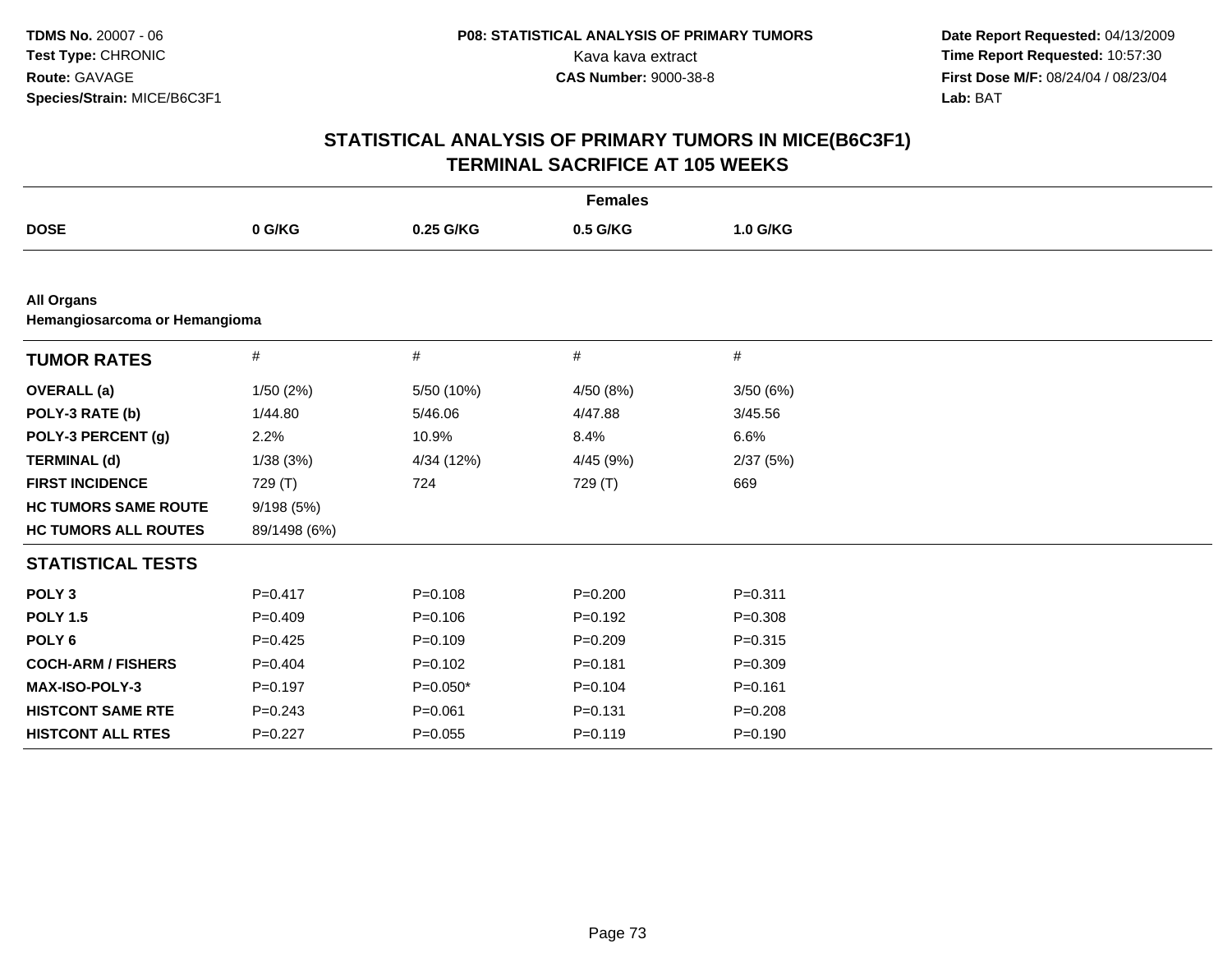| <b>Females</b>                                  |              |              |              |           |  |
|-------------------------------------------------|--------------|--------------|--------------|-----------|--|
| <b>DOSE</b>                                     | 0 G/KG       | 0.25 G/KG    | 0.5 G/KG     | 1.0 G/KG  |  |
|                                                 |              |              |              |           |  |
| <b>All Organs</b><br><b>Histiocytic Sarcoma</b> |              |              |              |           |  |
| <b>TUMOR RATES</b>                              | $\#$         | #            | $\#$         | #         |  |
| <b>OVERALL</b> (a)                              | 3/50(6%)     | 0/50(0%)     | 0/50(0%)     | 2/50(4%)  |  |
| POLY-3 RATE (b)                                 | 3/45.95      | 0/46.04      | 0/47.88      | 2/45.35   |  |
| POLY-3 PERCENT (g)                              | 6.5%         | 0%           | 0%           | 4.4%      |  |
| <b>TERMINAL (d)</b>                             | 0/38(0%)     | 0/34(0%)     | 0/45(0%)     | 1/37 (3%) |  |
| <b>FIRST INCIDENCE</b>                          | 544          | ---          | ---          | 725       |  |
| <b>HC TUMORS SAME ROUTE</b>                     | 4/198 (2%)   |              |              |           |  |
| <b>HC TUMORS ALL ROUTES</b>                     | 39/1498 (3%) |              |              |           |  |
| <b>STATISTICAL TESTS</b>                        |              |              |              |           |  |
| POLY <sub>3</sub>                               | $P = 0.527N$ | $P = 0.118N$ | $P = 0.112N$ | P=0.506N  |  |
| <b>POLY 1.5</b>                                 | P=0.529N     | $P = 0.118N$ | P=0.114N     | P=0.505N  |  |
| POLY <sub>6</sub>                               | P=0.523N     | P=0.120N     | P=0.109N     | P=0.510N  |  |
| <b>COCH-ARM / FISHERS</b>                       | $P = 0.531N$ | $P = 0.121N$ | $P = 0.121N$ | P=0.500N  |  |
| <b>MAX-ISO-POLY-3</b>                           | P=0.107N     | P=0.038N*    | P=0.038N*    | P=0.330N  |  |
| <b>HISTCONT SAME RTE</b>                        | (h)          | (h)          | (h)          | (h)       |  |
| <b>HISTCONT ALL RTES</b>                        | (h)          | (h)          | (h)          | (h)       |  |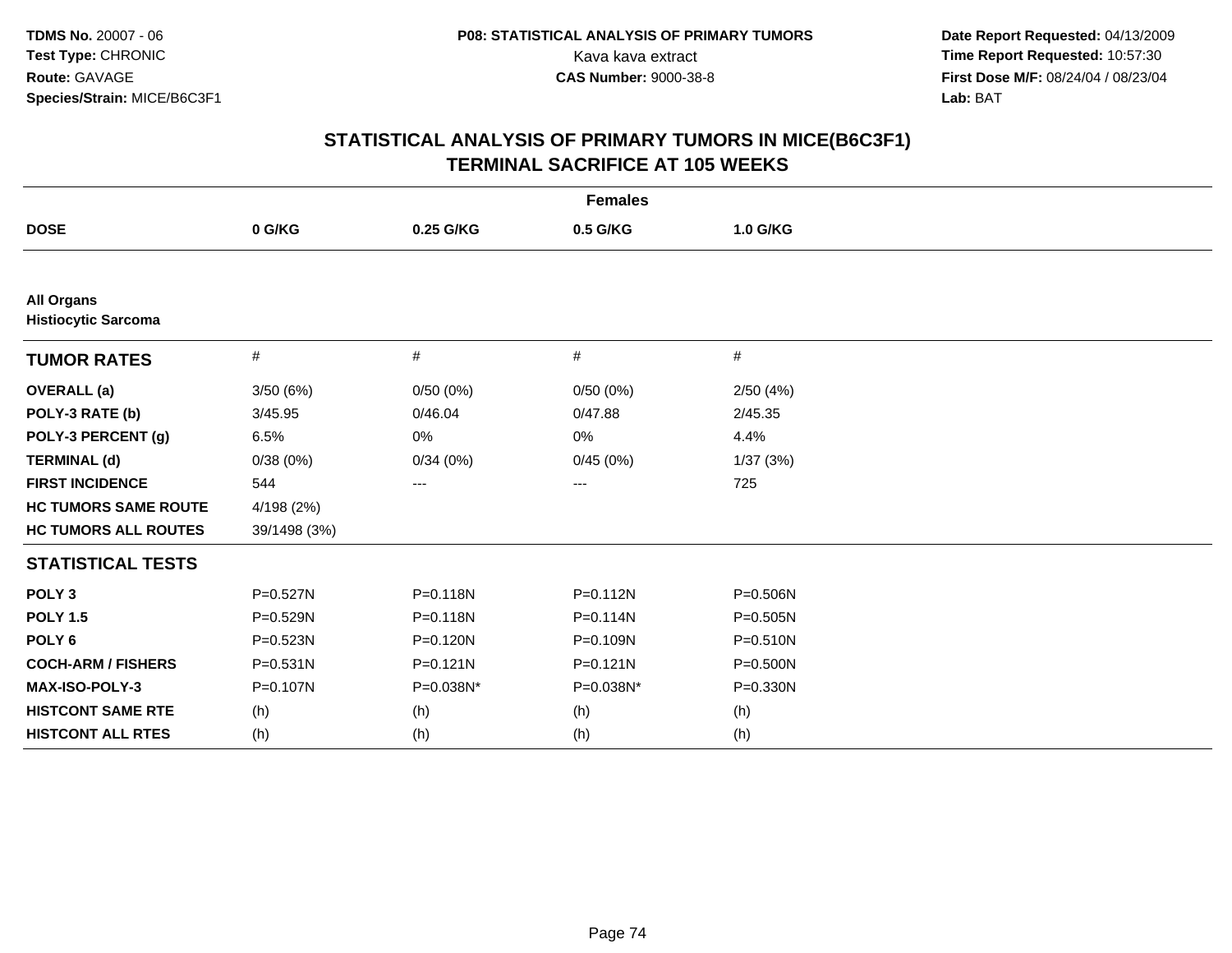## **STATISTICAL ANALYSIS OF PRIMARY TUMORS IN MICE(B6C3F1)TERMINAL SACRIFICE AT 105 WEEKS**

|             |               |           | Females       |          |
|-------------|---------------|-----------|---------------|----------|
| <b>DOSE</b> | <b>I</b> G/KG | ).25 G/KG | 5 G/KG<br>∩ ⊷ | 1.0 G/KG |

**All Organs**

**Malignant Lymphoma: Histiocytic, Lymphocytic, Mixed, NOS, or Undifferentiated Cell Type**

| <b>TUMOR RATES</b>          | #              | $\#$        | #            | $\#$         |
|-----------------------------|----------------|-------------|--------------|--------------|
| <b>OVERALL</b> (a)          | 6/50 (12%)     | 7/50 (14%)  | 1/50(2%)     | 6/50 (12%)   |
| POLY-3 RATE (b)             | 6/44.80        | 7/46.31     | 1/47.88      | 6/45.53      |
| POLY-3 PERCENT (g)          | 13.4%          | 15.1%       | 2.1%         | 13.2%        |
| <b>TERMINAL (d)</b>         | 6/38(16%)      | 5/34 (15%)  | 1/45(2%)     | 5/37 (14%)   |
| <b>FIRST INCIDENCE</b>      | 729 (T)        | 669         | 729 (T)      | 678          |
| <b>HC TUMORS SAME ROUTE</b> | 26/198 (13%)   |             |              |              |
| <b>HC TUMORS ALL ROUTES</b> | 307/1498 (21%) |             |              |              |
| <b>STATISTICAL TESTS</b>    |                |             |              |              |
| POLY <sub>3</sub>           | $P=0.424N$     | $P = 0.526$ | P=0.046N*    | $P = 0.609N$ |
| <b>POLY 1.5</b>             | $P = 0.430N$   | $P = 0.516$ | $P=0.050N^*$ | $P = 0.616N$ |
| POLY 6                      | $P = 0.417N$   | $P = 0.534$ | P=0.042N*    | $P = 0.603N$ |
| <b>COCH-ARM / FISHERS</b>   | $P=0.437N$     | $P = 0.500$ | $P = 0.056N$ | $P = 0.620N$ |
| <b>MAX-ISO-POLY-3</b>       | $P = 0.247N$   | $P = 0.407$ | P=0.022N*    | $P=0.487N$   |
| <b>HISTCONT SAME RTE</b>    | (h)            | (h)         | (h)          | (h)          |
| <b>HISTCONT ALL RTES</b>    | (h)            | (h)         | (h)          | (h)          |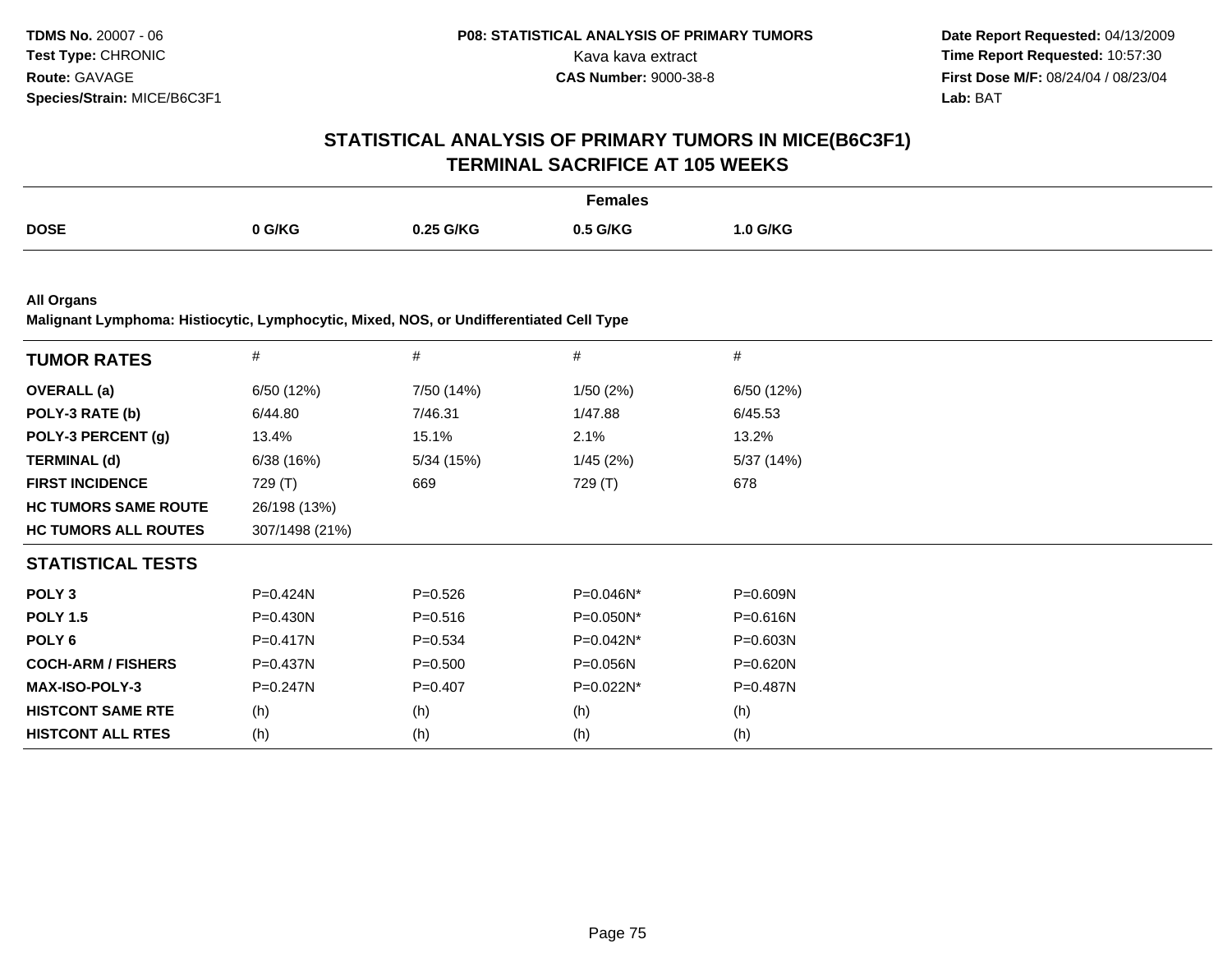| <b>Females</b>                    |             |             |          |             |  |
|-----------------------------------|-------------|-------------|----------|-------------|--|
| <b>DOSE</b>                       | 0 G/KG      | 0.25 G/KG   | 0.5 G/KG | 1.0 G/KG    |  |
|                                   |             |             |          |             |  |
| <b>All Organs</b><br>Osteosarcoma |             |             |          |             |  |
| <b>TUMOR RATES</b>                | #           | #           | #        | #           |  |
| <b>OVERALL</b> (a)                | 0/50(0%)    | 2/50(4%)    | 0/50(0%) | 1/50(2%)    |  |
| POLY-3 RATE (b)                   | 0/44.80     | 2/46.36     | 0/47.88  | 1/45.91     |  |
| POLY-3 PERCENT (g)                | 0%          | 4.3%        | 0%       | 2.2%        |  |
| <b>TERMINAL (d)</b>               | 0/38(0%)    | 0/34(0%)    | 0/45(0%) | 0/37(0%)    |  |
| <b>FIRST INCIDENCE</b>            | ---         | 666         | $\cdots$ | 548         |  |
| <b>HC TUMORS SAME ROUTE</b>       | 1/198 (1%)  |             |          |             |  |
| <b>HC TUMORS ALL ROUTES</b>       | 8/1498 (1%) |             |          |             |  |
| <b>STATISTICAL TESTS</b>          |             |             |          |             |  |
| POLY <sub>3</sub>                 | $P=0.552$   | $P=0.245$   | (e)      | $P = 0.505$ |  |
| <b>POLY 1.5</b>                   | $P = 0.546$ | $P = 0.242$ | (e)      | $P = 0.502$ |  |
| POLY <sub>6</sub>                 | $P = 0.557$ | $P = 0.247$ | (e)      | $P = 0.507$ |  |
| <b>COCH-ARM / FISHERS</b>         | $P = 0.539$ | $P = 0.247$ | (e)      | $P = 0.500$ |  |
| MAX-ISO-POLY-3                    | $P = 0.341$ | $P = 0.083$ | (e)      | $P = 0.165$ |  |
| <b>HISTCONT SAME RTE</b>          | $P=0.421$   | $P = 0.085$ | (e)      | $P = 0.206$ |  |
| <b>HISTCONT ALL RTES</b>          | $P=0.291$   | $P=0.019*$  | (e)      | $P = 0.191$ |  |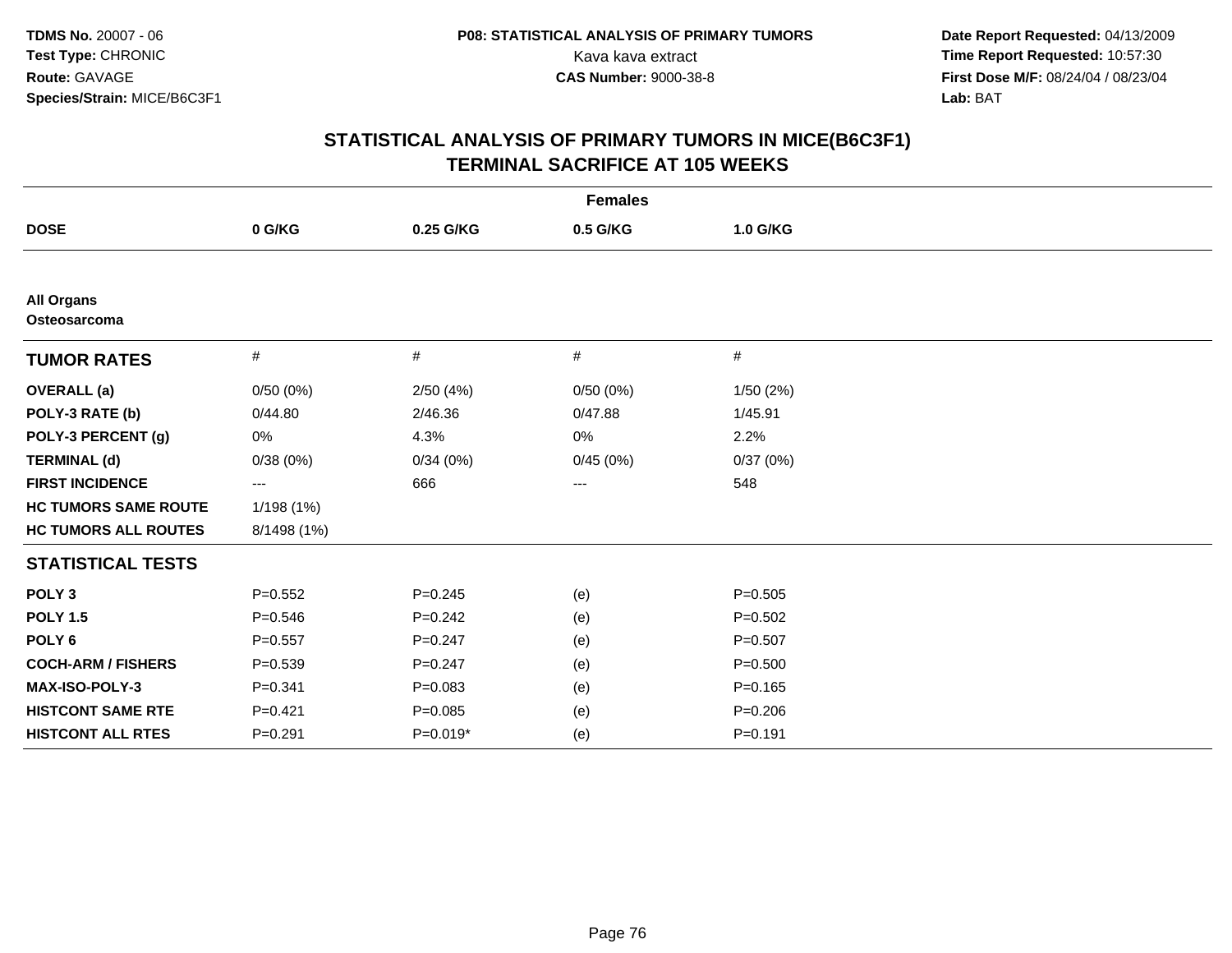|                                              |                     |             | <b>Females</b>    |             |  |
|----------------------------------------------|---------------------|-------------|-------------------|-------------|--|
| <b>DOSE</b>                                  | 0 G/KG              | 0.25 G/KG   | 0.5 G/KG          | 1.0 G/KG    |  |
|                                              |                     |             |                   |             |  |
| <b>All Organs</b><br>Osteosarcoma or Osteoma |                     |             |                   |             |  |
| <b>TUMOR RATES</b>                           | $\#$                | #           | #                 | #           |  |
| <b>OVERALL</b> (a)                           | 0/50(0%)            | 2/50(4%)    | 0/50(0%)          | 1/50(2%)    |  |
| POLY-3 RATE (b)                              | 0/44.80             | 2/46.36     | 0/47.88           | 1/45.91     |  |
| POLY-3 PERCENT (g)                           | 0%                  | 4.3%        | 0%                | 2.2%        |  |
| <b>TERMINAL (d)</b>                          | 0/38(0%)            | 0/34(0%)    | 0/45(0%)          | 0/37(0%)    |  |
| <b>FIRST INCIDENCE</b>                       | $\qquad \qquad - -$ | 666         | $\qquad \qquad -$ | 548         |  |
| <b>HC TUMORS SAME ROUTE</b>                  | 1/198 (1%)          |             |                   |             |  |
| <b>HC TUMORS ALL ROUTES</b>                  | 9/1498 (1%)         |             |                   |             |  |
| <b>STATISTICAL TESTS</b>                     |                     |             |                   |             |  |
| POLY <sub>3</sub>                            | $P=0.552$           | $P = 0.245$ | (e)               | $P = 0.505$ |  |
| <b>POLY 1.5</b>                              | $P = 0.546$         | $P = 0.242$ | (e)               | $P = 0.502$ |  |
| POLY <sub>6</sub>                            | $P=0.557$           | $P = 0.247$ | (e)               | $P=0.507$   |  |
| <b>COCH-ARM / FISHERS</b>                    | $P = 0.539$         | $P=0.247$   | (e)               | $P = 0.500$ |  |
| <b>MAX-ISO-POLY-3</b>                        | $P = 0.341$         | $P = 0.083$ | (e)               | $P = 0.165$ |  |
| <b>HISTCONT SAME RTE</b>                     | $P=0.421$           | $P = 0.085$ | (e)               | $P = 0.206$ |  |
| <b>HISTCONT ALL RTES</b>                     | $P = 0.339$         | $P=0.023*$  | (e)               | $P = 0.196$ |  |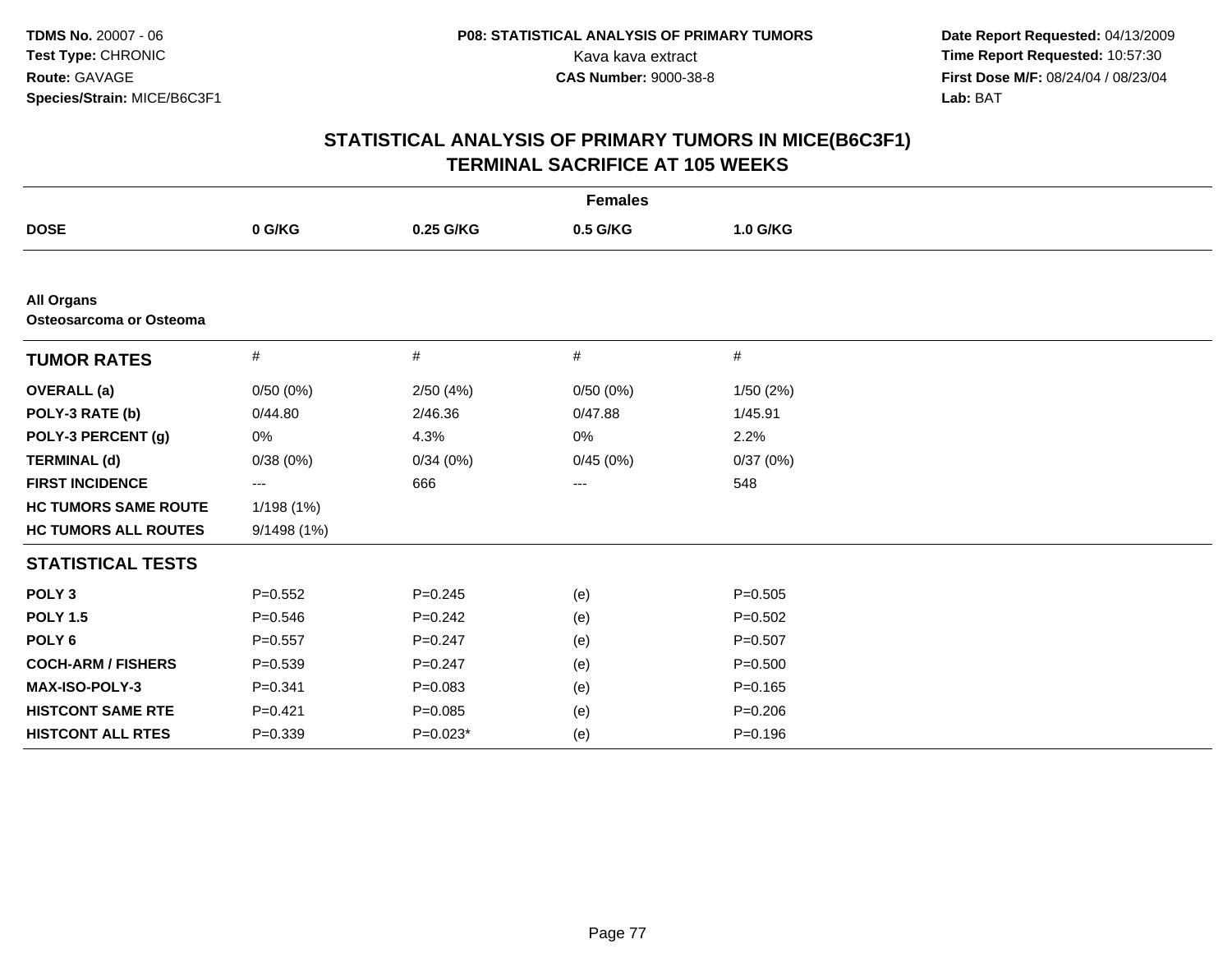| <b>Females</b>                            |                |             |              |              |
|-------------------------------------------|----------------|-------------|--------------|--------------|
| <b>DOSE</b>                               | 0 G/KG         | 0.25 G/KG   | 0.5 G/KG     | 1.0 G/KG     |
|                                           |                |             |              |              |
| <b>All Organs</b><br><b>Benign Tumors</b> |                |             |              |              |
| <b>TUMOR RATES</b>                        | #              | #           | #            | #            |
| <b>OVERALL</b> (a)                        | 26/50 (52%)    | 26/50 (52%) | 27/50 (54%)  | 19/50 (38%)  |
| POLY-3 RATE (b)                           | 26/46.44       | 26/46.63    | 27/49.05     | 19/46.14     |
| POLY-3 PERCENT (g)                        | 56%            | 55.8%       | 55.1%        | 41.2%        |
| <b>TERMINAL (d)</b>                       | 22/38 (58%)    | 20/34 (59%) | 25/45 (56%)  | 17/37 (46%)  |
| <b>FIRST INCIDENCE</b>                    | 421            | 669         | 534          | 548          |
| <b>HC TUMORS SAME ROUTE</b>               | 92/198 (47%)   |             |              |              |
| <b>HC TUMORS ALL ROUTES</b>               | 752/1498 (50%) |             |              |              |
| <b>STATISTICAL TESTS</b>                  |                |             |              |              |
| POLY <sub>3</sub>                         | P=0.075N       | P=0.575N    | $P = 0.545N$ | P=0.108N     |
| <b>POLY 1.5</b>                           | $P = 0.081N$   | P=0.577N    | $P=0.572$    | P=0.113N     |
| POLY <sub>6</sub>                         | $P = 0.071N$   | P=0.574N    | P=0.495N     | P=0.104N     |
| <b>COCH-ARM / FISHERS</b>                 | P=0.083N       | P=0.579N    | $P = 0.500$  | $P = 0.114N$ |
| <b>MAX-ISO-POLY-3</b>                     | $P = 0.119N$   | P=0.490N    | $P = 0.463N$ | P=0.074N     |
| <b>HISTCONT SAME RTE</b>                  | (h)            | (h)         | (h)          | (h)          |
| <b>HISTCONT ALL RTES</b>                  | (h)            | (h)         | (h)          | (h)          |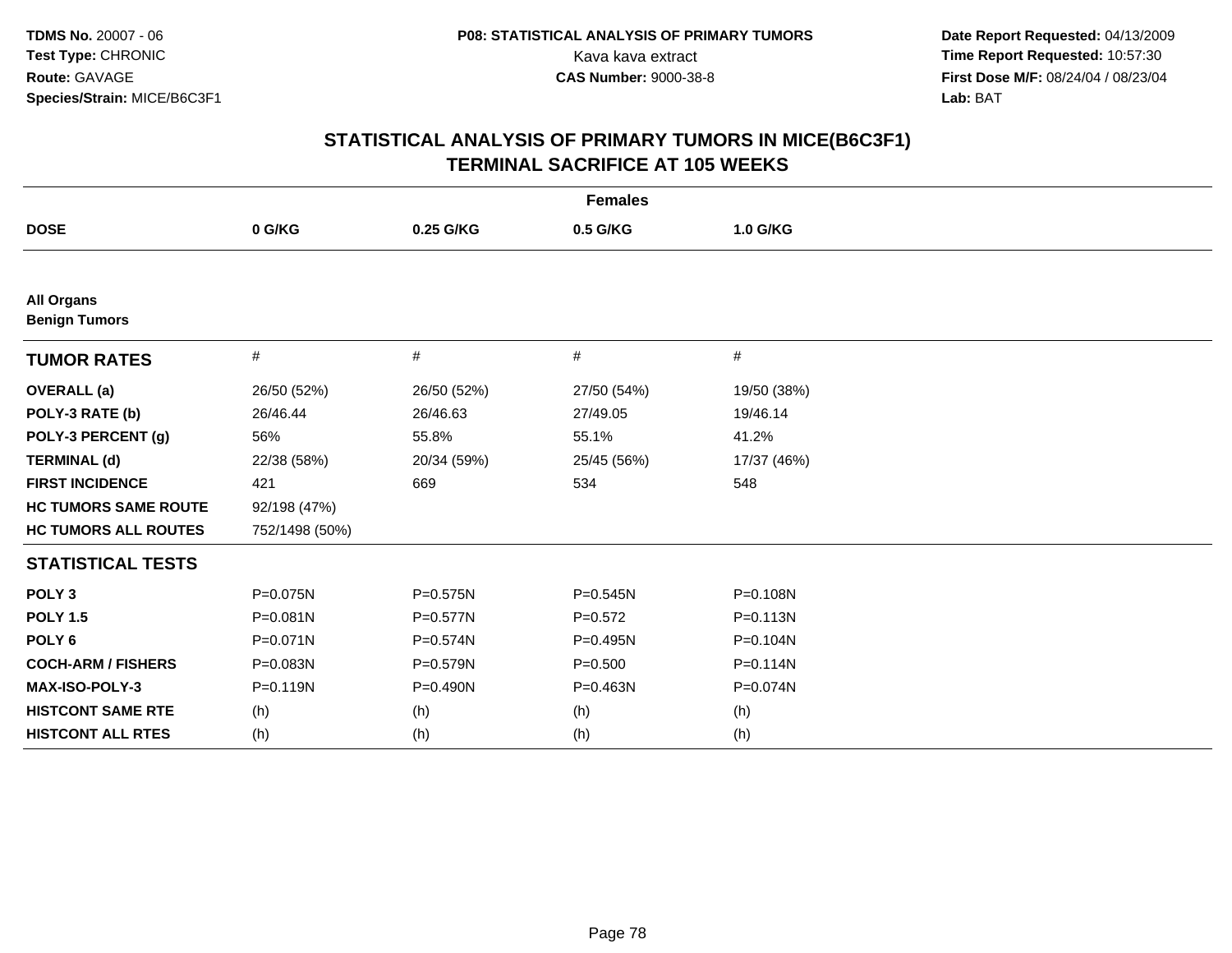| <b>Females</b>                               |                |             |             |              |
|----------------------------------------------|----------------|-------------|-------------|--------------|
| <b>DOSE</b>                                  | 0 G/KG         | 0.25 G/KG   | 0.5 G/KG    | 1.0 G/KG     |
|                                              |                |             |             |              |
| <b>All Organs</b><br><b>Malignant Tumors</b> |                |             |             |              |
| <b>TUMOR RATES</b>                           | $\#$           | #           | $\#$        | #            |
| <b>OVERALL</b> (a)                           | 19/50 (38%)    | 24/50 (48%) | 17/50 (34%) | 18/50 (36%)  |
| POLY-3 RATE (b)                              | 19/46.88       | 24/47.75    | 17/48.55    | 18/46.99     |
| POLY-3 PERCENT (g)                           | 40.5%          | 50.3%       | 35%         | 38.3%        |
| <b>TERMINAL (d)</b>                          | 13/38 (34%)    | 14/34 (41%) | 15/45 (33%) | 11/37 (30%)  |
| <b>FIRST INCIDENCE</b>                       | 544            | 521         | 534         | 548          |
| <b>HC TUMORS SAME ROUTE</b>                  | 68/198 (34%)   |             |             |              |
| <b>HC TUMORS ALL ROUTES</b>                  | 716/1498 (48%) |             |             |              |
| <b>STATISTICAL TESTS</b>                     |                |             |             |              |
| POLY <sub>3</sub>                            | P=0.288N       | $P=0.228$   | P=0.366N    | P=0.496N     |
| <b>POLY 1.5</b>                              | $P = 0.295N$   | $P=0.222$   | P=0.382N    | P=0.502N     |
| POLY <sub>6</sub>                            | P=0.285N       | $P = 0.230$ | P=0.355N    | P=0.494N     |
| <b>COCH-ARM / FISHERS</b>                    | P=0.295N       | $P = 0.210$ | P=0.418N    | P=0.500N     |
| MAX-ISO-POLY-3                               | $P = 0.313N$   | $P = 0.173$ | P=0.293N    | $P = 0.411N$ |
| <b>HISTCONT SAME RTE</b>                     | (h)            | (h)         | (h)         | (h)          |
| <b>HISTCONT ALL RTES</b>                     | (h)            | (h)         | (h)         | (h)          |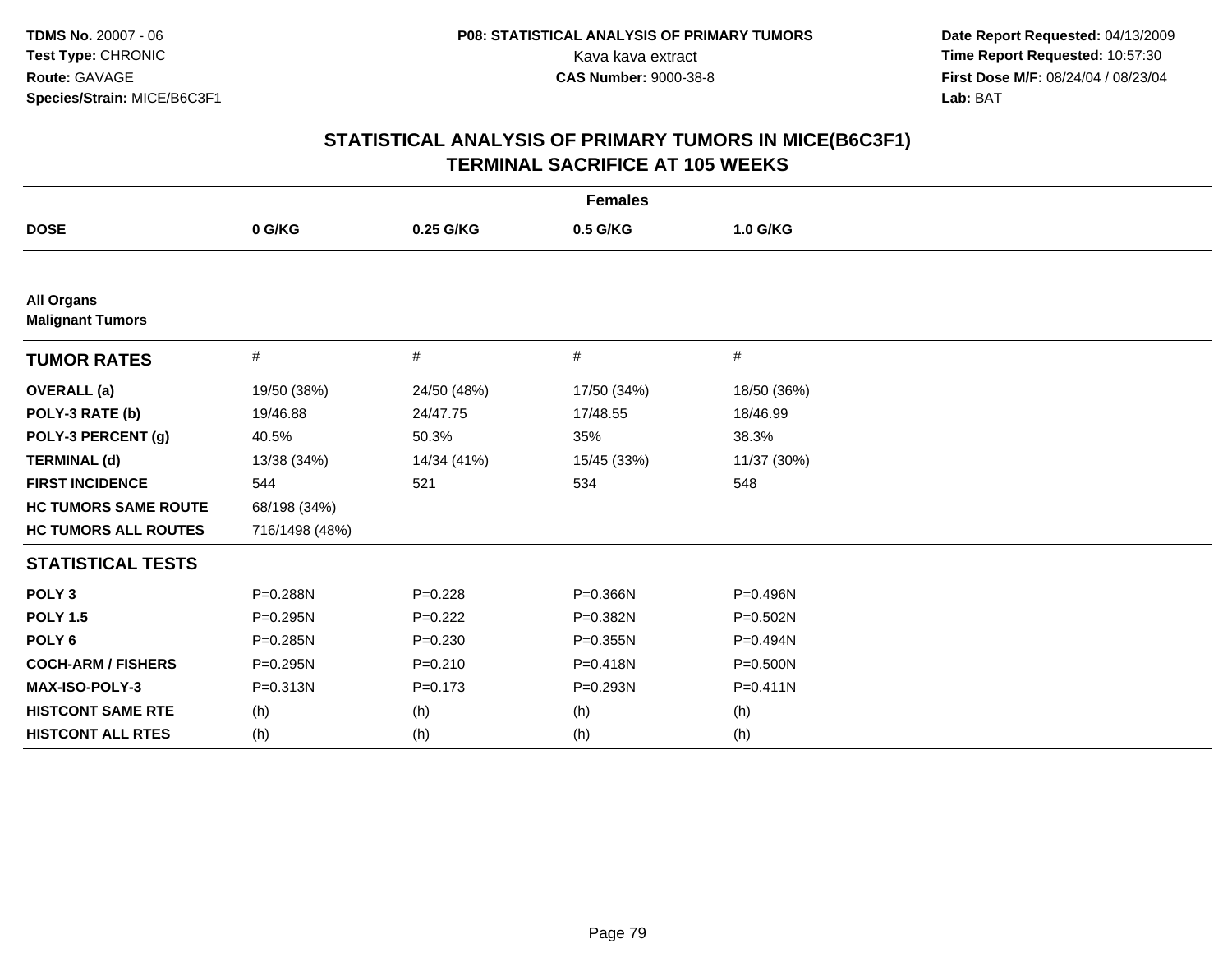| <b>Females</b>                                          |                 |              |              |              |  |
|---------------------------------------------------------|-----------------|--------------|--------------|--------------|--|
| <b>DOSE</b>                                             | 0 G/KG          | 0.25 G/KG    | 0.5 G/KG     | 1.0 G/KG     |  |
|                                                         |                 |              |              |              |  |
| <b>All Organs</b><br><b>Malignant and Benign Tumors</b> |                 |              |              |              |  |
| <b>TUMOR RATES</b>                                      | #               | #            | #            | #            |  |
| <b>OVERALL</b> (a)                                      | 39/50 (78%)     | 38/50 (76%)  | 35/50 (70%)  | 30/50 (60%)  |  |
| POLY-3 RATE (b)                                         | 39/48.53        | 38/47.90     | 35/49.11     | 30/47.57     |  |
| POLY-3 PERCENT (g)                                      | 80.4%           | 79.3%        | 71.3%        | 63.1%        |  |
| <b>TERMINAL (d)</b>                                     | 29/38 (76%)     | 26/34 (77%)  | 32/45 (71%)  | 22/37 (60%)  |  |
| <b>FIRST INCIDENCE</b>                                  | 421             | 521          | 534          | 548          |  |
| <b>HC TUMORS SAME ROUTE</b>                             | 133/198 (67%)   |              |              |              |  |
| <b>HC TUMORS ALL ROUTES</b>                             | 1122/1498 (75%) |              |              |              |  |
| <b>STATISTICAL TESTS</b>                                |                 |              |              |              |  |
| POLY <sub>3</sub>                                       | P=0.019N*       | $P = 0.551N$ | P=0.206N     | P=0.045N*    |  |
| <b>POLY 1.5</b>                                         | P=0.020N*       | P=0.528N     | $P = 0.215N$ | P=0.044N*    |  |
| POLY <sub>6</sub>                                       | P=0.020N*       | P=0.586N     | P=0.209N     | P=0.049N*    |  |
| <b>COCH-ARM / FISHERS</b>                               | P=0.020N*       | $P = 0.500N$ | $P = 0.247N$ | $P=0.041N^*$ |  |
| MAX-ISO-POLY-3                                          | P=0.029N*       | P=0.447N     | $P = 0.146N$ | P=0.028N*    |  |
| <b>HISTCONT SAME RTE</b>                                | (h)             | (h)          | (h)          | (h)          |  |
| <b>HISTCONT ALL RTES</b>                                | (h)             | (h)          | (h)          | (h)          |  |